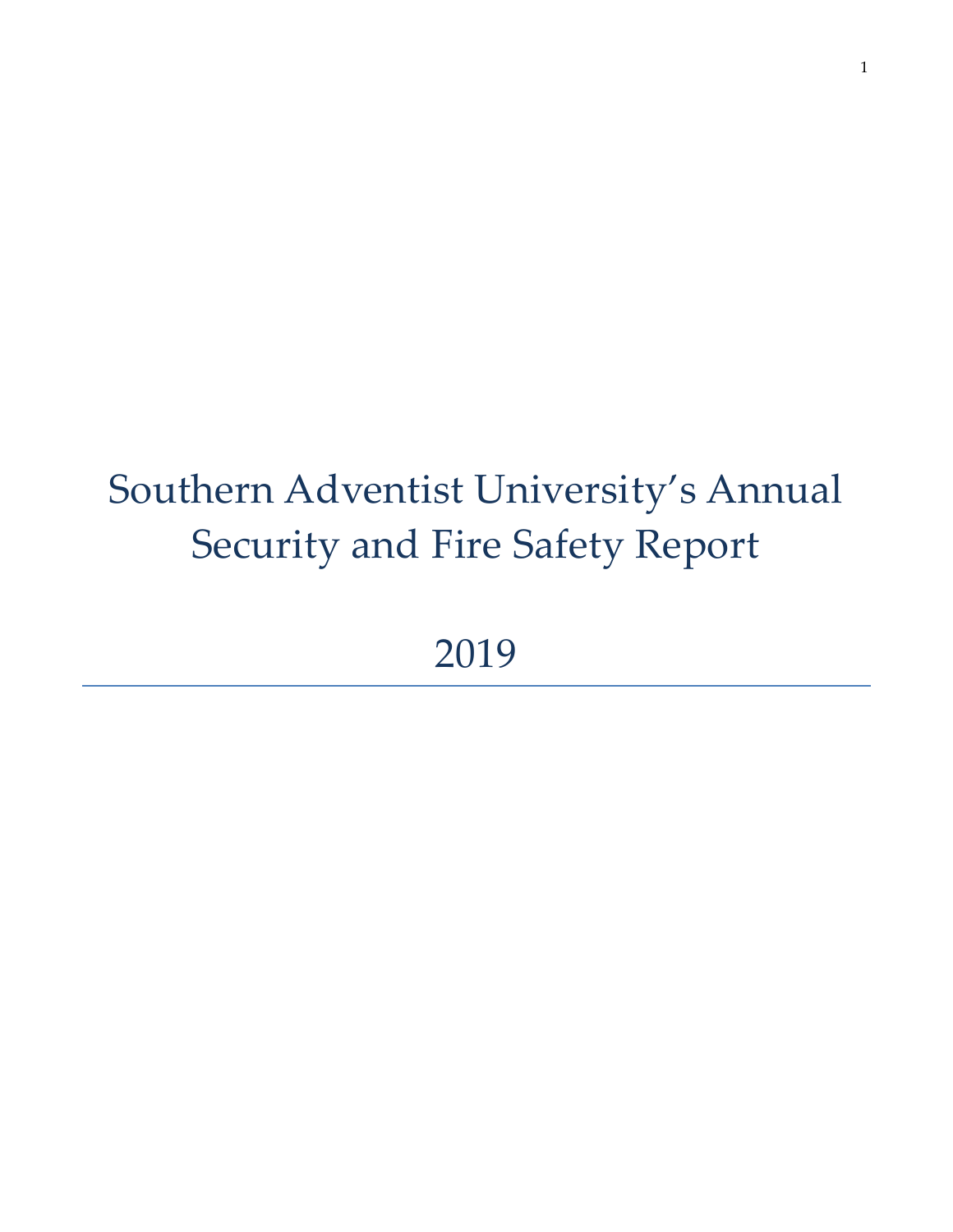#### Table of Contents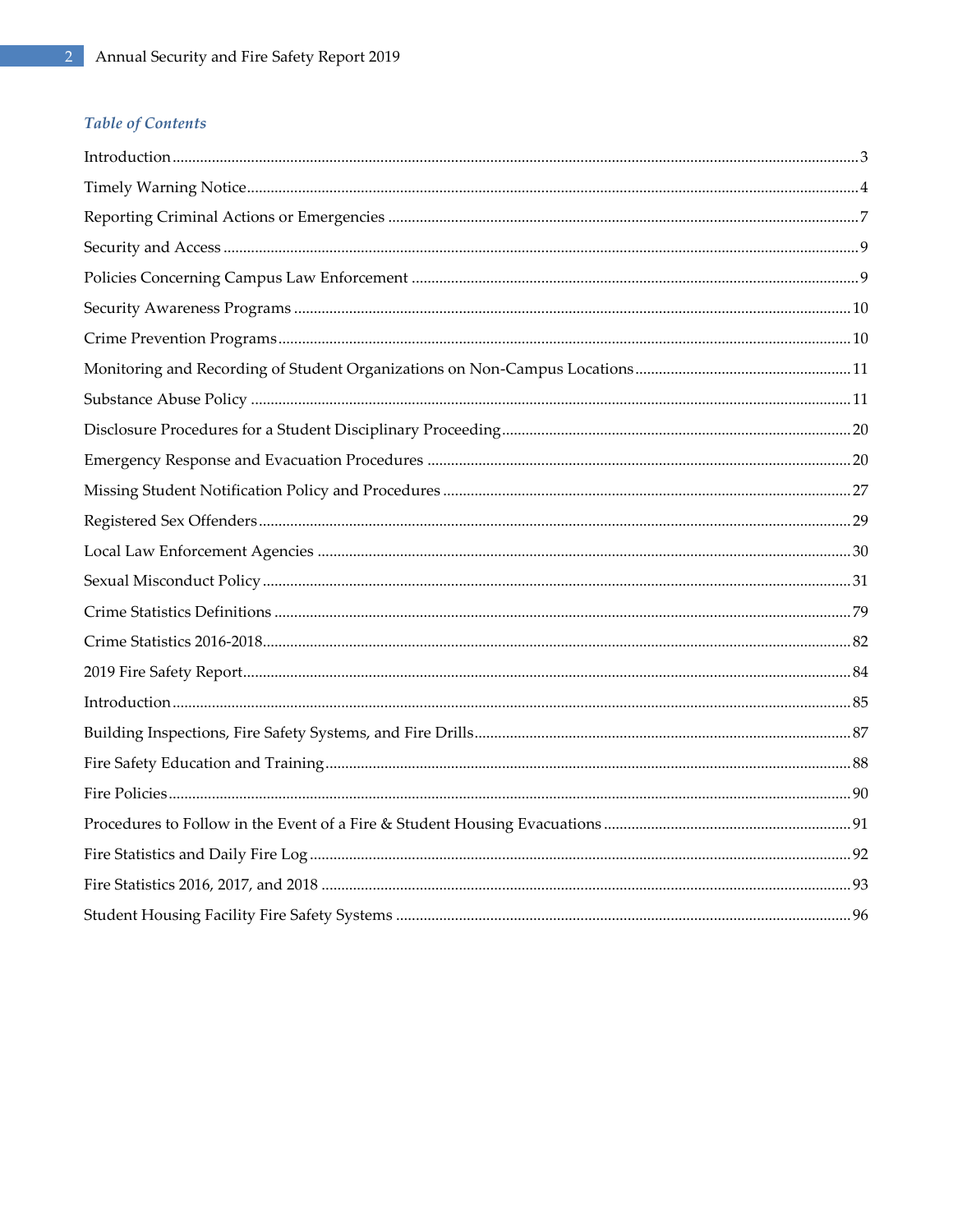# <span id="page-2-0"></span>**Introduction**

Your safety is our concern. It also must be your concern. As a university, we work very hard to prevent crime, fire, accidents, and illness, but nothing we do is as important as what you do and, in some cases, don't do.

Campus Safety has primary responsibility for life safety, including crime prevention, fire prevention, emergency planning, and security on campus. Other areas, such as Student Development, University Health Center, Residence Halls, Counseling Services, and many others also contribute to making this a safer place to study, work, and live.

This publication contains valuable information about how you can help us keep you safe, on and off campus. Please pay special attention to the safety tips. Following them will reduce the chance that you'll be the victim of crime, become injured, or lose valuables.

This report is intended to comply with the requirements of the Jeanne Clery Disclosure of Campus Security Policy and Campus Crime Statistics Act, as amended by the Higher Education Opportunity Act and the Violence against Women Act. While we have sought to make this report a valuable resource of safety information, we invite you to contact any of the departments or programs listed in this report for more information about our policies or resources.

Let's work together to have a safe year.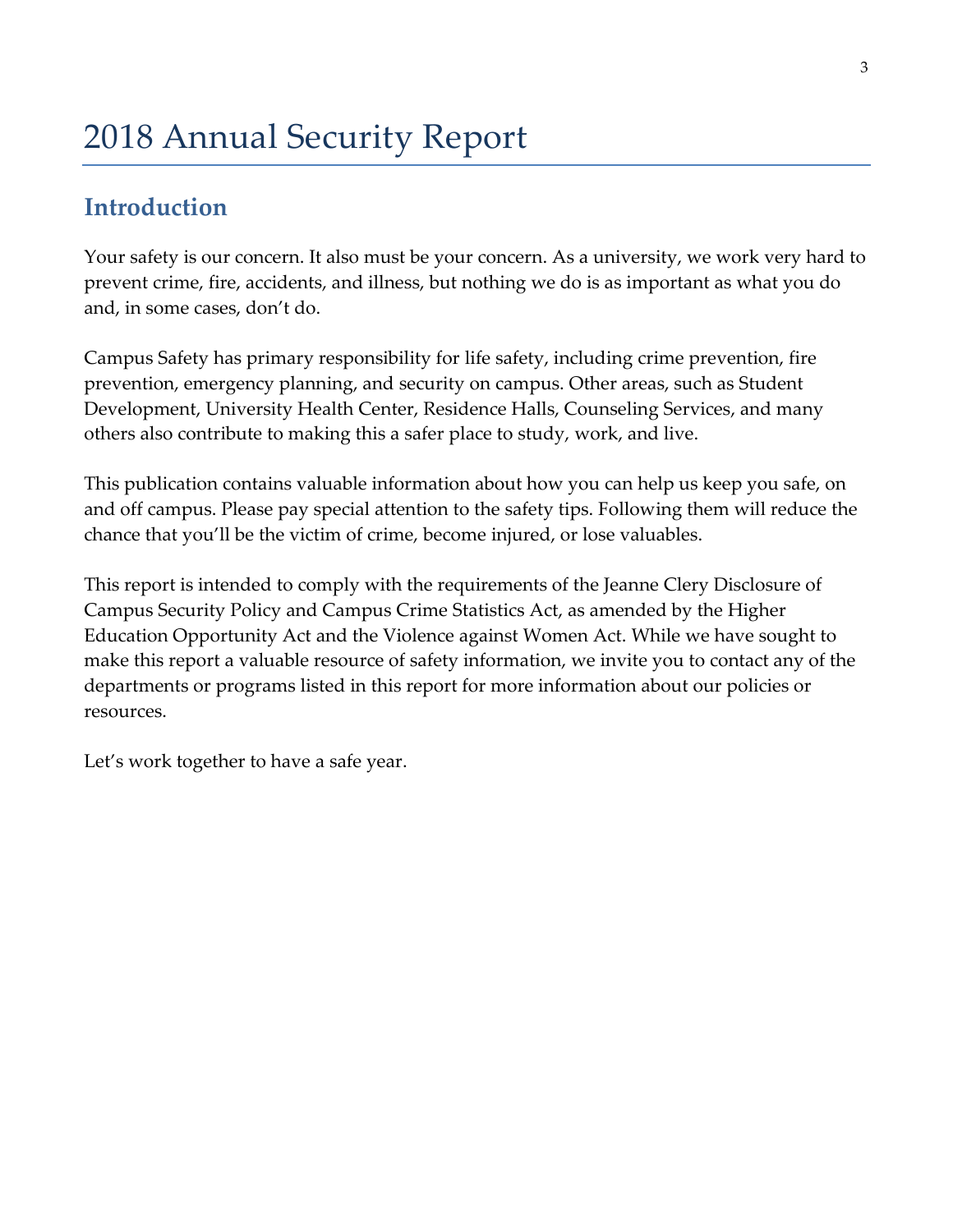# <span id="page-3-0"></span>**Timely Warning Notice**

In the event that a situation arises on campus, that, in the judgment of the Director of Campus Safety or his/her designee, constitutes an ongoing or continuing threat, a campus-wide "timely warning" will be issued by Marketing and University Relations. The warning will be issued through the university e-mail system to the university assigned email of students and employees. Southern Adventist University's policy represents a good faith effort to comply with the Jeanne Clery Disclosure of Campus Security Policy and Campus Crime Statistics Act, as amended by the Higher Education Opportunity Act and the Violence against Women Act. This policy has a strong commitment to transparency while protecting those who live, learn, and work on our campus. Marketing and University Relations will notify the campus community (students and employees) of certain crimes and it will happen in a timely manner to help prevent similar crimes. Because the intent of a warning regarding a criminal incident(s) is to enable people to protect themselves, a warning will be issued as soon as the pertinent information is available. Upon first issuance of the timely warning, not all of the facts surrounding a criminal incident or incidents may be included; however, additional information may continue to be provided as it becomes available.

**Crimes-** A timely warning will be issued for any Clery Act crime that:

- Occurs in the Clery defined geography, and
- Is reported to Campus Safety, and
- Is considered by the institution to represent a serious or continuing threat to students and employees

Timely Warning Notices are typically issued for the following Uniformed Crime Reporting Program (UCR)/ National Incident Based Reporting Systems (NIBRS) crime classifications: major incidents of arson, aggravated assault, and murder/non-negligent manslaughter, robbery, and sex offenses including rape, fondling, incest, and statutory rape. Reporting of incidents is considered on a case-by-case basis, depending on the facts of the case and the information known by Campus Safety. For example, if an assault occurs between two students who have a disagreement, there may be no on-going threat to other Southern community members and a Timely Warning Notice would not be distributed. In the event that a delayed report of a Clery reportable crime is received, the incident would be assessed for a timely warning. Sex offenses will be considered on a case-by-case basis depending on when and where the incident occurred, when it was reported, and the amount of information known by Campus Safety. Cases involving property crimes will be assessed on a case by case basis and alerts will typically be sent if there is a discernable pattern of crime. The Director of Campus Safety or designee reviews all reports to determine if there is an on-going threat to the community and if the distribution of Timely Warning Notice is warranted. Timely Warning Notices may also be posted for other crime classifications and locations, as deemed necessary.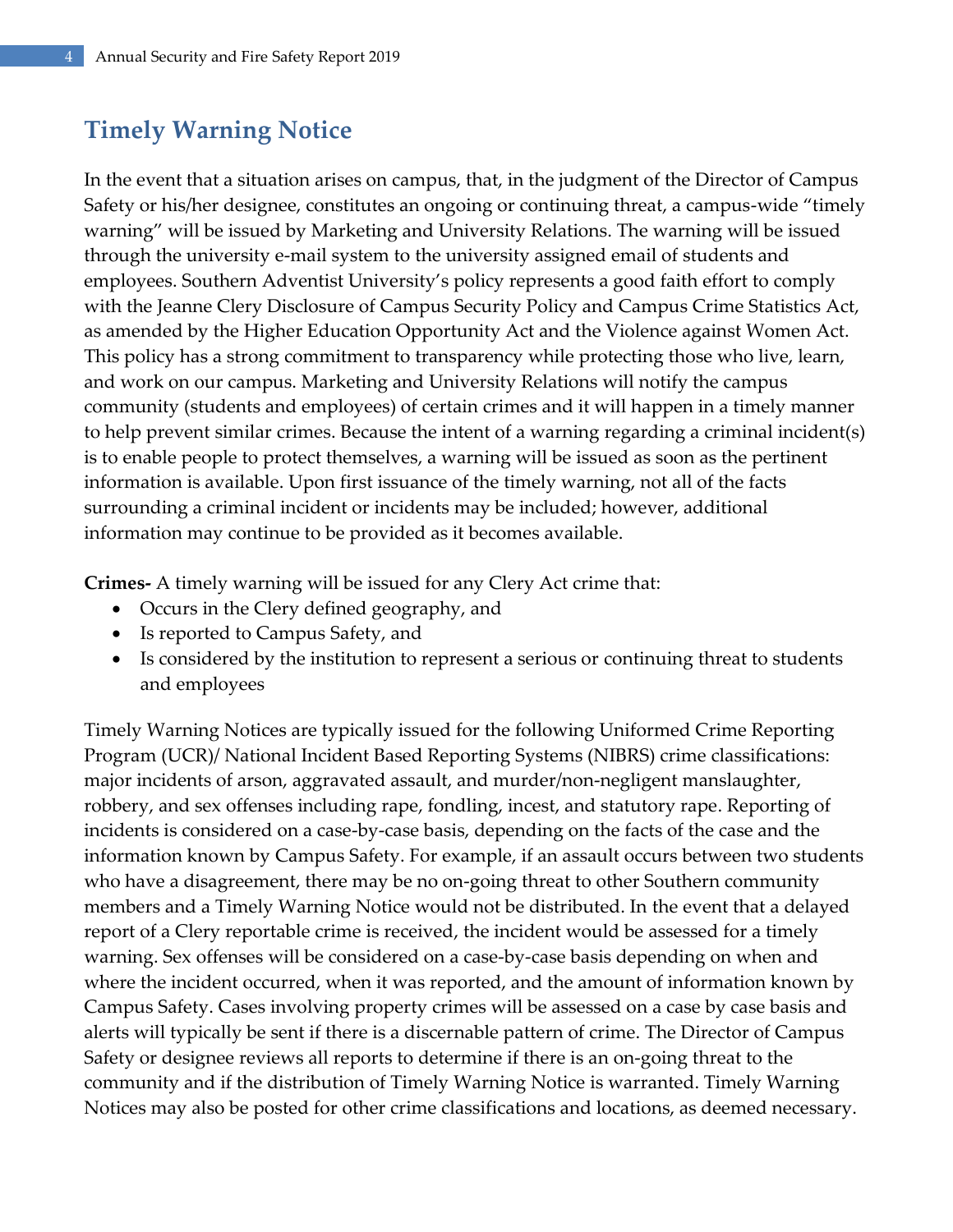Timely warnings are not limited to violent crimes or crimes against persons, therefore timely warnings may be issued for threats to persons or to property or crimes that pose a serious or continuing threat to the campus community.

**Exemptions**- Crimes reported to an individual employed in the role of a counselor or pastoral professional will be exempted from this timely warning policy only when they are acting or being paid within the licensure. (Example of exempt pastor would be the university chaplain, example of those not exempt are religion professor)

**Factors-** Issuing a timely warning will be decided on a case-by-case basis in light of all the facts surrounding a crime and includes factors such as:

- **The possible risk of compromising victim(s)**
- **The nature of the crime**

o The type of crime reported will always be considered before issuing a timely warning.

**The continuing danger to the campus community**

o After a Clery crime is reported, the Director of Campus Safety or his/her designee will determine if others in the campus community are at risk of becoming victims of a similar crime. Factors to be taken into consideration include the suspect's status and apparent pattern of criminal activity.

**The possible risk of compromising law enforcement efforts**

o Before issuing a timely warning, law enforcement efforts will be taken into consideration. This implies that a warning will not compromise law enforcement efforts by disclosing sensitive information or clues to an investigation.

**Content-** Because the intent of the warning is to enable members of the campus community to protect themselves, a timely warning will include information that will promote safety and aid in the prevention of similar crimes. Information about the crime that triggered the warning will be included such as the type of crime, date and time of offense(s), location(s) or occurrence, when appropriate description(s) of suspect(s), and sex of victim(s)(this includes delayed reports).

**Issuance-** A timely warning will be issued in a manner that gets the word out quickly community-wide and is most reasonably likely to reach the entire campus community. This is achieved by sending mass email notifications to students and employees of the campus community. Timely warnings will never be issued in a manner that requires the campus community to make requests for them. Timely Warning Notices are typically written in conjunction by Campus Safety and Marketing and University Relations. Marketing and University Relations usually distributes the Timely Warning Notices to the Southern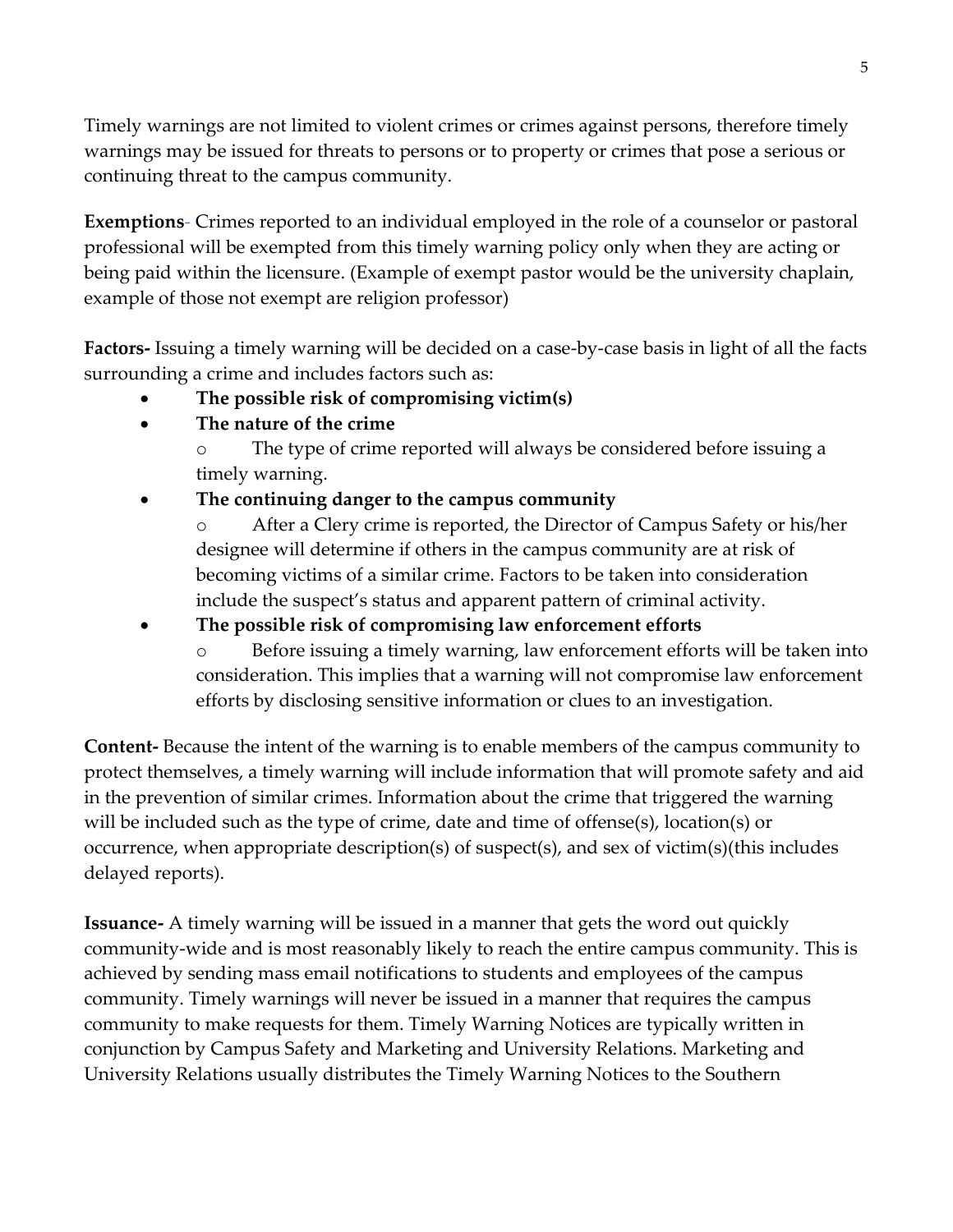#### Community.

**FERPA-** the Clery Act does not require confidential reporting of crimes. Although personally identifiable information will generally be precluded from disclosure, such information may be released in an emergency situation and at the order of the Director of Campus Safety or his/her designee. FERPA does not preclude an institution's compliance with the timely warning provision of the campus security regulations. FERPA recognizes that information can, in case of an emergency, be released without consent when needed to protect the health and safety of others. In addition, if Campus Safety utilizes information from its records to issue a timely warning, FERPA is not implicated as those records are not protected by FERPA. Timely Warning Notices will be provided to students and employees in a manner that is timely, that withholds the names of victims as confidential, and that will aid in the prevention of similar occurrences.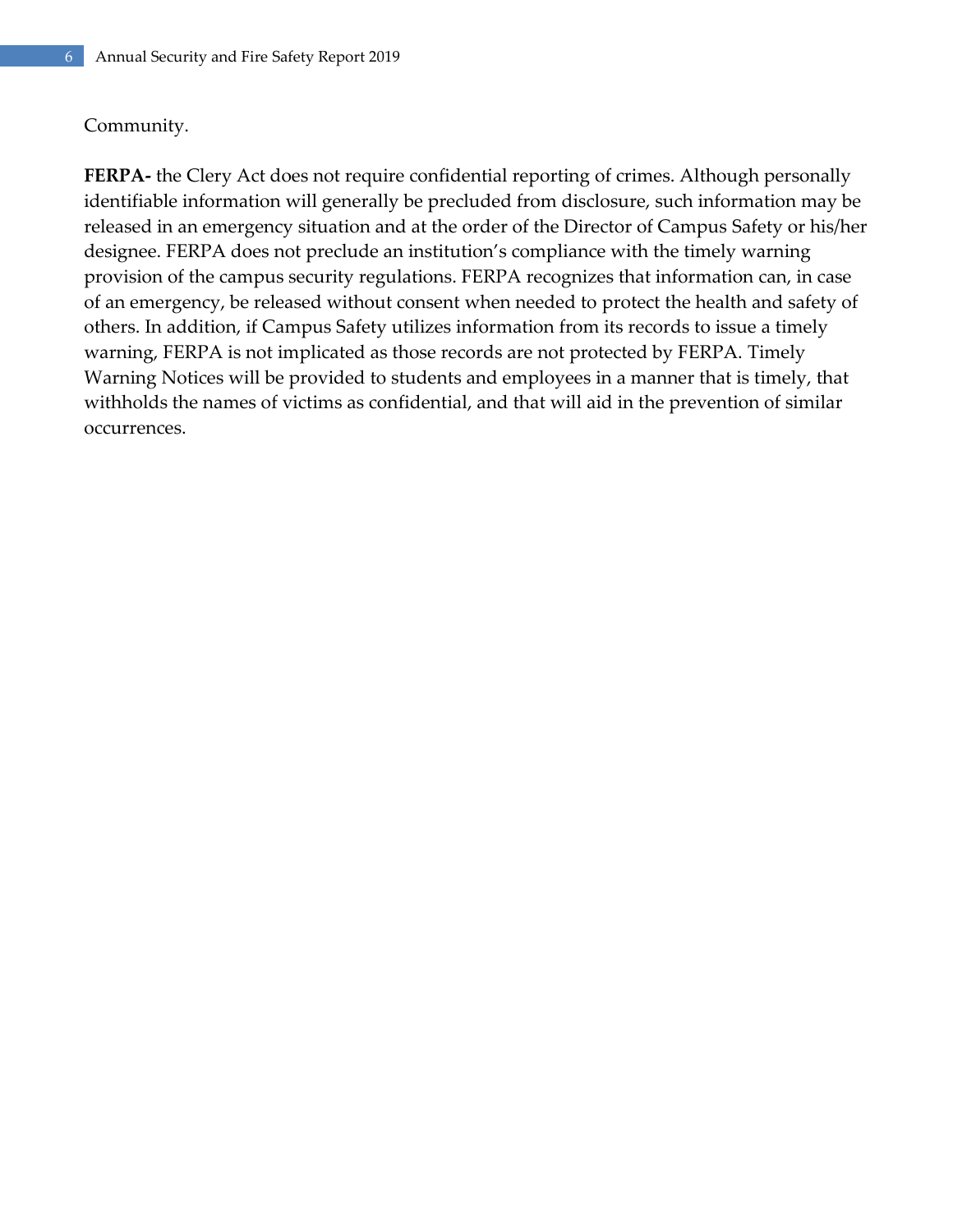#### <span id="page-6-0"></span>Reporting Criminal Actions or Emergencies

| <b>Emergency Numbers</b>                               |              |
|--------------------------------------------------------|--------------|
|                                                        |              |
| Campus Safety - 24/7 Number                            | 423.236.2100 |
| <b>Title IX Office</b>                                 | 423.236.2566 |
| <b>Collegedale Police Department</b>                   |              |
| Emergency                                              | 911          |
| Non-Emergency                                          | 423.396.3133 |
| <b>Tri-Community Fire Department</b>                   |              |
| Emergency                                              | 911          |
| Non-Emergency                                          | 423.622.7777 |
| <b>Non-Emergency Resources</b>                         |              |
| Council for Alcohol and Drug Abuse Services, Inc.      | 423.756.7644 |
| Lighthouse Counseling and Life Skills Center           | 423.499.9335 |
| <b>Erlanger Health System</b>                          | 423.778.7000 |
| Partnership for Families, Children and Adults          | 423-755-2700 |
| Fortwood Center, Inc.                                  | 423.266.6751 |
| <b>Harbor Safe House</b>                               | 423-476-3886 |
| <b>Volunteer Behavioral Health 24-hour crisis line</b> | 800.704.2651 |
| <b>On-Campus Non-Emergency Resources</b>               |              |
| <b>Title IX Office</b>                                 | 423.236.2566 |
| <b>Counseling and Testing (Southern)</b>               | 423.236.2782 |
| <b>Student Development (Southern)</b>                  | 423.236.2484 |
| <b>University Health Center (Southern)</b>             | 423.236.2713 |
| <b>Housing Services (Southern)</b>                     | 423.236.2995 |
|                                                        |              |

Campus Safety prepares this report to comply with the Jeanne Clery Disclosure of Campus Security Policy and Crime Statistics Act. This report is prepared in cooperation with designated Campus Security Authorities, Residence Halls, Student Development, and local law enforcement agencies surrounding our main campus. Each entity provides updated information on their educational efforts and programs to comply with the Act. Campus crime, arrest, and referral statistics include those reported to Campus Safety, designated Campus Security Authorities, and local law enforcement agencies. Counseling Services may inform their clients of the procedures to report crime to Campus Safety on a voluntary or confidential basis, should they feel it is in the best interest of the client. A procedure is in place to anonymously capture crime statistics disclosed confidentially during such a session. No formal police report is required for a crime to be included in the statistics. Every effort is taken to ensure that all persons required to report do so and that statistics are as accurate and complete as possible. Information included in the annual report is reviewed for accuracy, completeness, and readability. Each year, an email notification that provides the website to access this report is sent to all students, faculty, and staff. Copies of the report may also be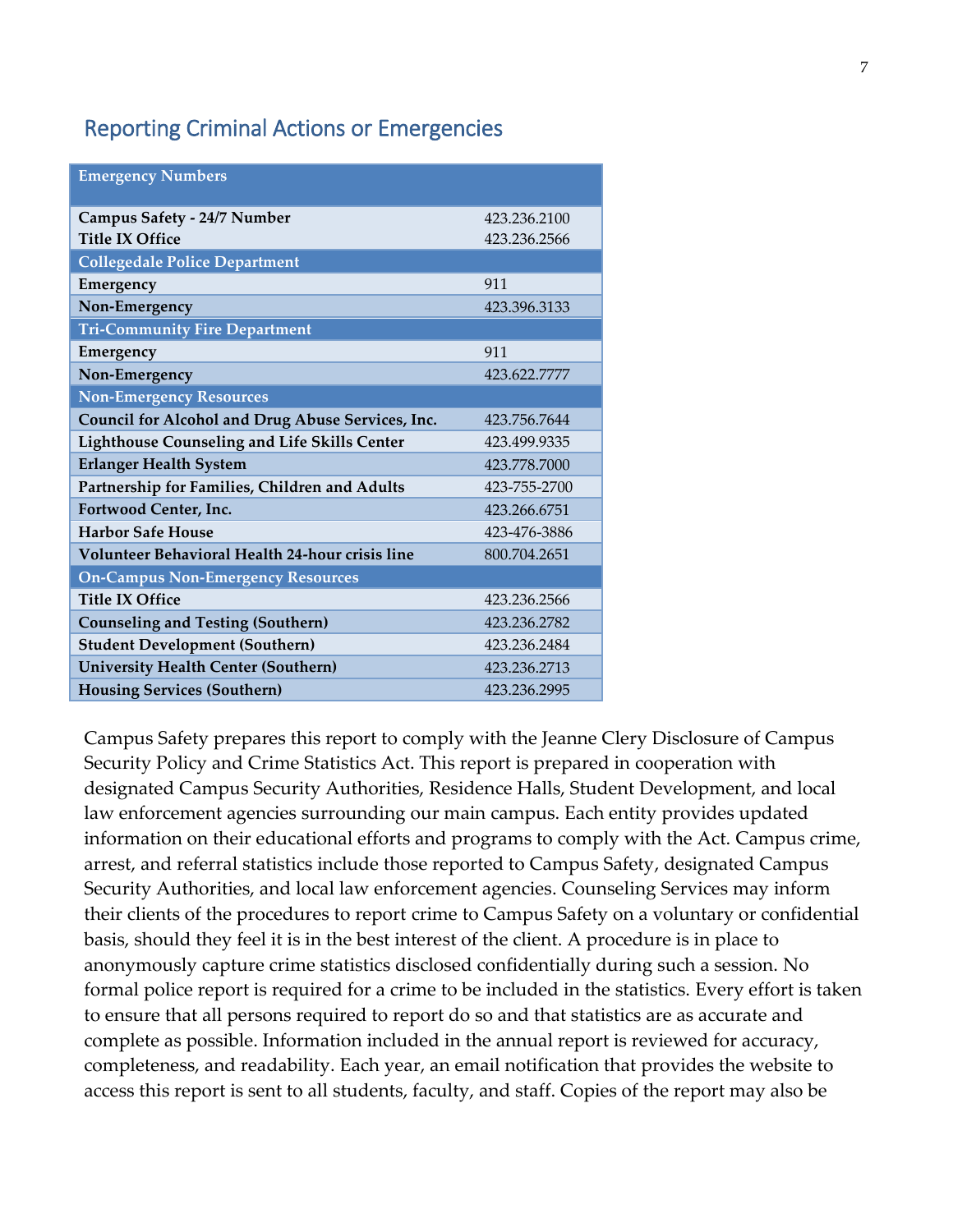obtained at the Southern Adventist University Campus Safety located at 5061 Colcord Drive or by calling 423.236.2100. All prospective employees and students may obtain a copy of this report from Campus Safety by emailing campussafety@southern.edu, calling 423.236.2100, or by clicking the Annual Security and Fire Safety Report link on the employment and prospective student webpages.

For questions, concerns, or to report Clery Act crimes for the purpose of making timely warning reports and the annual statistical disclosures, please contact Campus Safety by calling 423.236.2100 or visiting the office at 5061 Colcord Drive Collegedale, TN 37315. An anonymous report can be submitted on at [https://www.southern.edu/administration/campus](https://www.southern.edu/administration/campus-safety/report/anonymousconcerns.html)[safety/report/anonymousconcerns.html](https://www.southern.edu/administration/campus-safety/report/anonymousconcerns.html)

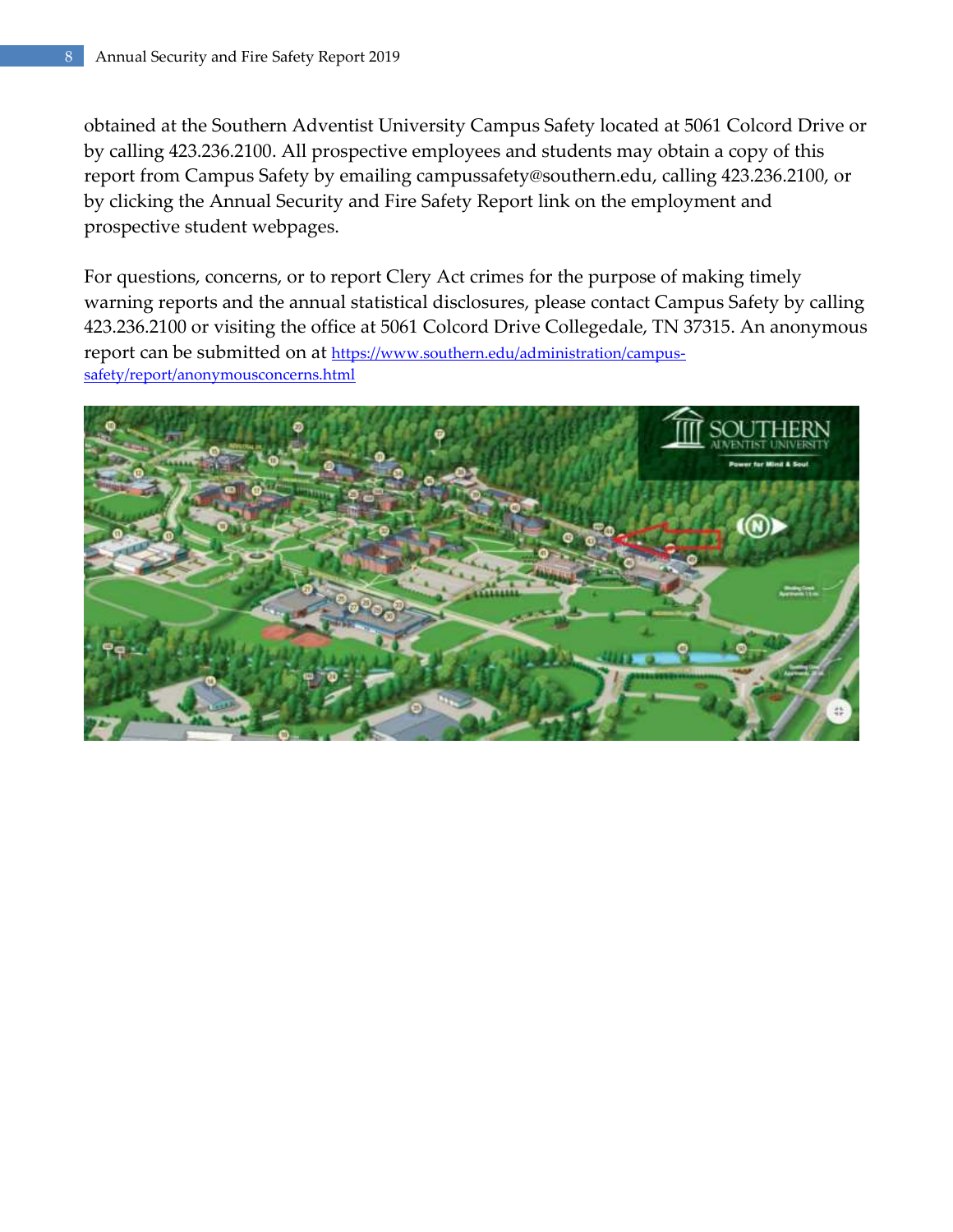#### <span id="page-8-0"></span>Security and Access

During regular building business hours, university properties are open to students, parents, employees, contractors, guests, and invitees. Access to buildings after business hours, during extended closures, lockdown, or access to residence halls and apartments, is by authorized permissions using electronic locks. Regular building business hours may be changed or altered depending on the needs of the university.

#### **Security Considerations in Maintaining Campus Facilities**

Campus Safety officers conduct routine security and safety patrols of the academic and administrative buildings to monitor conditions and report any unusual circumstances. Campus Safety officers regularly check to make sure sidewalks and parking lots are lit, egress lighting is working in hallways and stairwells, all exterior doors are checked to make sure they lock, and fire systems are tested annually.

Reviews of facilities for security issues such as, but not limited to, locks, alarms, lighting, and landscaping are conducted by Campus Safety, Plant Service, and Risk Management. Additionally, during the academic year, the Directors of Facilities Management, Housing, Residence Life, and Maintenance meet once weekly to discuss issues of pressing concern.

### <span id="page-8-1"></span>**Policies Concerning Campus Law Enforcement**

#### **Campus Safety Department**

Campus Safety patrol officers are licensed through the state of Tennessee as unarmed guards. Campus Safety is not recognized by the state of Tennessee as a law enforcement agency. The officers of Campus Safety have no arrest authority beyond that of an ordinary citizen. These safety officers may make an arrest in the event a felony is committed in his or her presence. However, as a matter of course, serious crimes are the responsibility of the Collegedale Police Department.

The Southern Adventist University Campus Safety officers have the authority to ask persons for identification and to determine whether individuals have lawful business at Southern Adventist University. They also have authority to conduct university investigations. Campus Safety officers have the authority to issue parking citations, which are billed to the financial accounts of students and employees. Campus Safety maintains open communication with the Collegedale Police Department. All crime victims and witnesses are encouraged to immediately report crime to Campus Safety and the local police agency. Prompt reporting will assure timely warning notices on-campus and timely disclosure of crime statistics.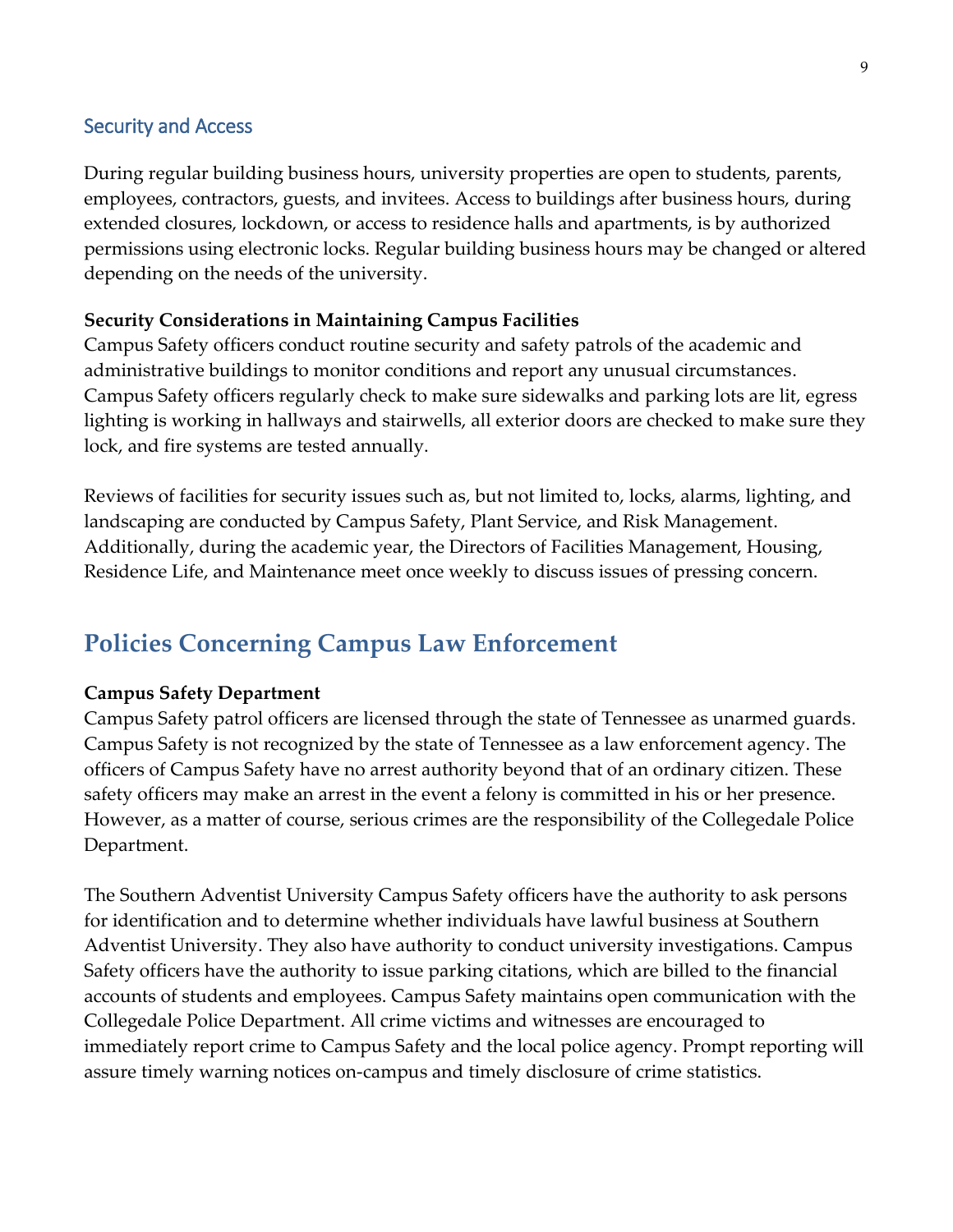#### **Collegedale Police Department**

Southern Adventist University does not have an MOU with Collegedale PD regarding the investigation of alleged criminal incidents. As noted, the Collegedale Police Department is notified of all serious crime on campus, unless victims decline police involvement.

Southern does not have any procedures that encourage pastoral counselors and professional counselors, when appropriate, to inform the persons they are counseling of any procedures to report crimes on a voluntary confidential basis for inclusion in the annual disclosure of crime statistics.

### <span id="page-9-0"></span>**Security Awareness Programs**

During new student orientation (students) at the start of each semester and new employee orientations (faculty and staff), individuals are informed of services offered by Campus Safety, including ways to maintain personal safety. Some services include: safety escorts, what to do in a fire or inclement weather, and how to respond if there is an active shooter. A common theme of all awareness and crime prevention training is to encourage students and employees to be aware of their surroundings and their responsibility for their own security. The Campus Safety Department and Student Development Department are responsible for the primary education throughout the year. These trainings are held at select worships and convocations and address topics such as personal safety, alcohol and drug abuse awareness, and sexual assault prevention.

### <span id="page-9-1"></span>**Crime Prevention Programs**

Self-defense classes for students and employees are offered throughout the year. These are comprehensive courses that begin with awareness, prevention, risk reduction, and avoidance, while progressing on to the basics of hands-on defense training.

#### **The following are suggestions that will help to reduce the opportunity and make you less vulnerable**.

- *Tip: To enhance personal safety, especially after an evening class, walk with friends or someone from class that you know well, or call Campus Safety for an escort.*
- *Tip: Know the environment, emergency numbers, what areas are lighted, know where you can go for help if you need it.*
- *Tip: Always lock doors to your room, apartment, windows, and car.*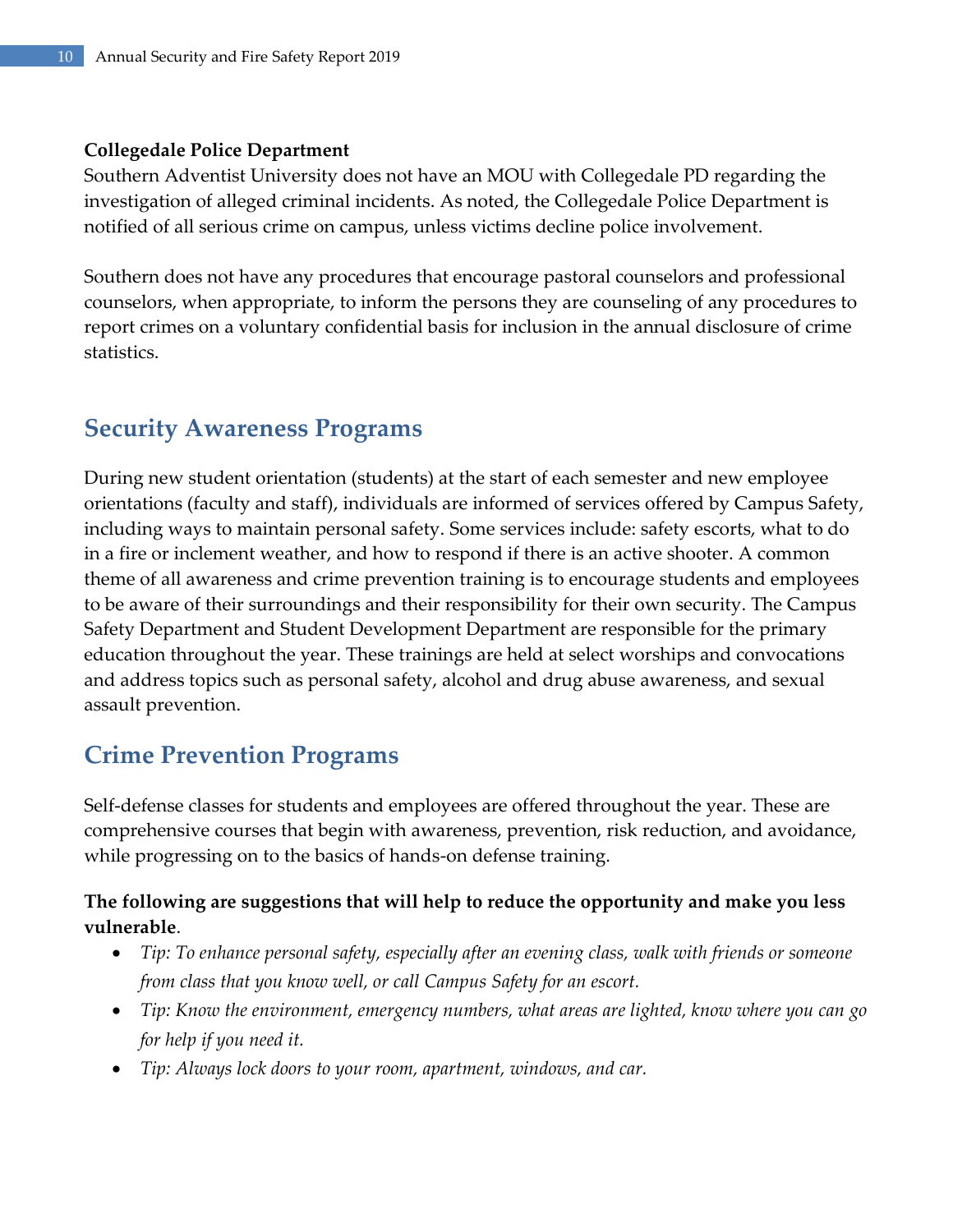- *Tip: Plan what you will do if confronted by a potential threat, will you scream, run, fight. Only you can make the decision should you find yourself in a situation.*
- *Tip: Do not answer the door for anyone you do not know. Never prop open any doors.*
- *Tip: Be suspicious of surveys or wrong number calls, do not divulge your personal information, and hang up immediately on obscene phone callers.*
- *Tip: Keep logins and passwords confidential, avoid giving personal information out over the internet.*
- *Tip: Know who to contact if something happens, Campus Safety 423.236.2100 / Collegedale Police Department 911*
- *Tip: Protect yourself from identity theft by destroying private records and statements, securing your email, safeguarding your social security number, and safeguarding your computer.*

# <span id="page-10-0"></span>**Monitoring and Recording of Student Organizations on Non-Campus Locations**

Southern Adventist University does not have any officially recognized student organizations with non-campus locations.

# <span id="page-10-1"></span>**Substance Abuse Policy**

#### **Our Goal: Your Well-Being**

Southern Adventist University is invested in maximizing our students' health and success during their enrollment as a student on our campus. This emphasis is consistent with the Seventh-day Adventist Church's embrace of health principles and temperance practices, which place a high value on the well-being of all persons. For this reason, we promote and work to maintain a drug-free campus via educational prevention programming, therapeutic screening and intervention for students experiencing substance-use issues, and disciplinary intervention in cases of drug-free policy violations.

In keeping with our drug-free campus policy, Southern specifically prohibits the on- and offcampus use, possession, purchase, sale, manufacture or distribution of

- Alcoholic beverages
- Illegal drugs or drug-related paraphernalia
- Prescription drugs, when the use of these drugs fits the description of illegal use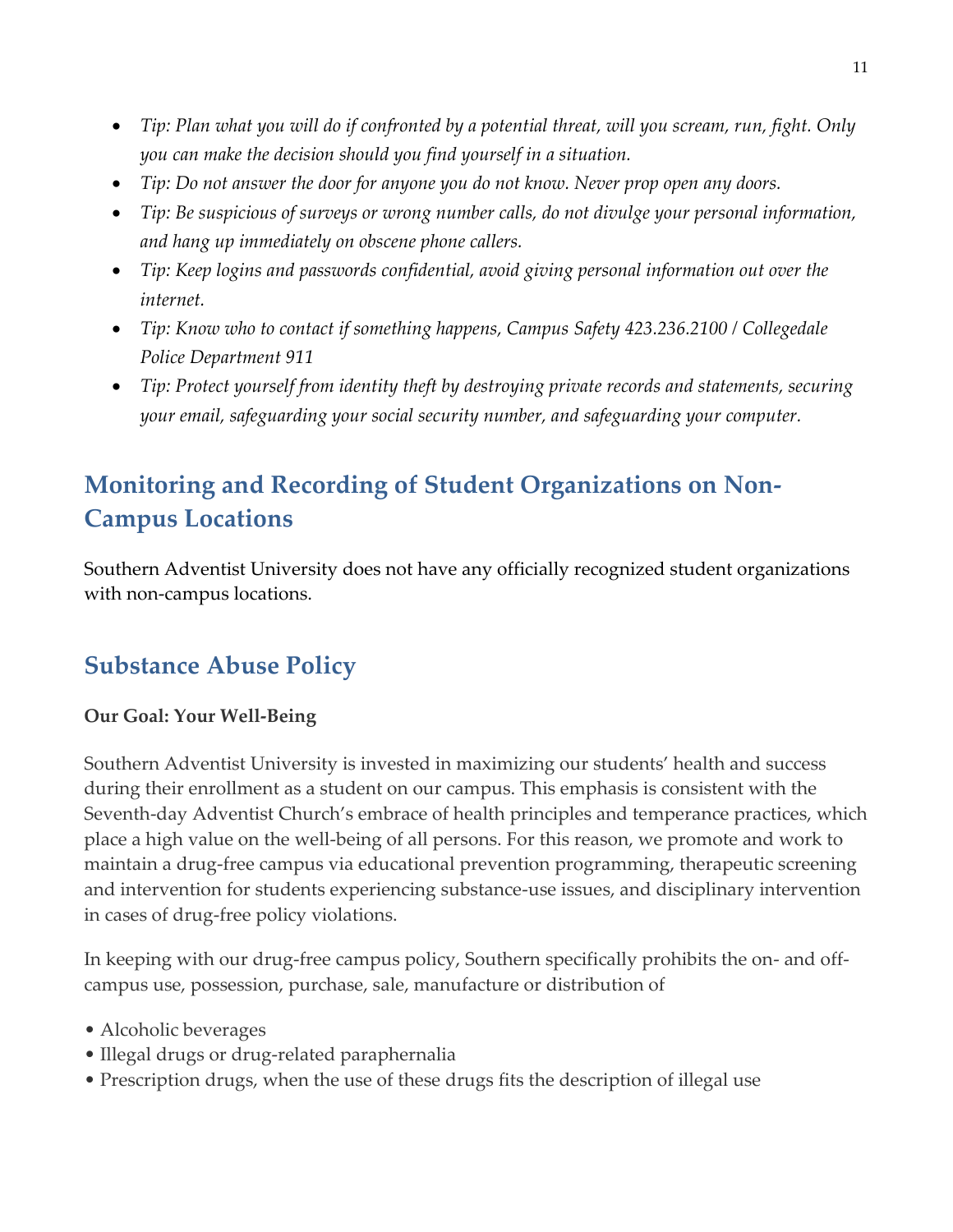• Tobacco, tobacco products, e-cigarettes, or vaping devices or liquids (including non-nicotine vaping juices)

All enrolled students must also comply with all local, state, and federal laws pertaining to alcohol and other drugs. These include, but are not limited to, minors in possession of alcohol; underage drivers transporting alcohol; students operating a vehicle under the influence, possessing open containers of alcohol in a public space, having false or altered ID's, selling or providing alcohol to minors; and possessing, manufacturing, or distributing illicit drugs. Legal sanctions under local, state and federal laws for the unlawful possession, use, or distribution of illegal drugs and alcohol encompass a wide range of penalties in the form of fines, loss of driving privileges, and prison terms.

It is expected, then, that all students will embrace the health principles that are the foundation of this policy and avoid the illicit substances that are outlined here.

#### **Educational Prevention Programming**

In compliance with the Drug-Free Schools and Campuses Regulations established by the U.S. Department of Education, Southern provides prevention programming and educational materials on the health and safety risks associated with the use of alcohol, tobacco, and other drugs. More material on these topics may be found on Southern's Student Development website. Additional educational materials may be found in the Student Success Center, where students can also receive free, confidential screening and intervention, as described below. In addition, Southern provides special prevention programming on these topics during scheduled emphasis weeks.

#### **The Benefits of Seeking Help Voluntarily**

Students who are experiencing substance-use issues are encouraged to seek help by contacting the Student Success Center at 423.236.2782, or visiting the office, which is located on the third floor of Lynn Wood Hall. Students who voluntarily seek help for their substance use will not be sanctioned. They will receive respectful, confidential screening and intervention from trained, licensed clinical mental health counselors. Our counseling center uses the BASICS (Brief Alcohol Screening and Intervention of College Students) approach, a SAMHSA- (Substance Abuse and Mental Health Services Administration) approved preventive intervention program designed for college students. Students whose use demonstrates a need for higher levels of care will be referred to area substance-use treatment facilities.

#### **Drug-Free Campus Sanction Policy**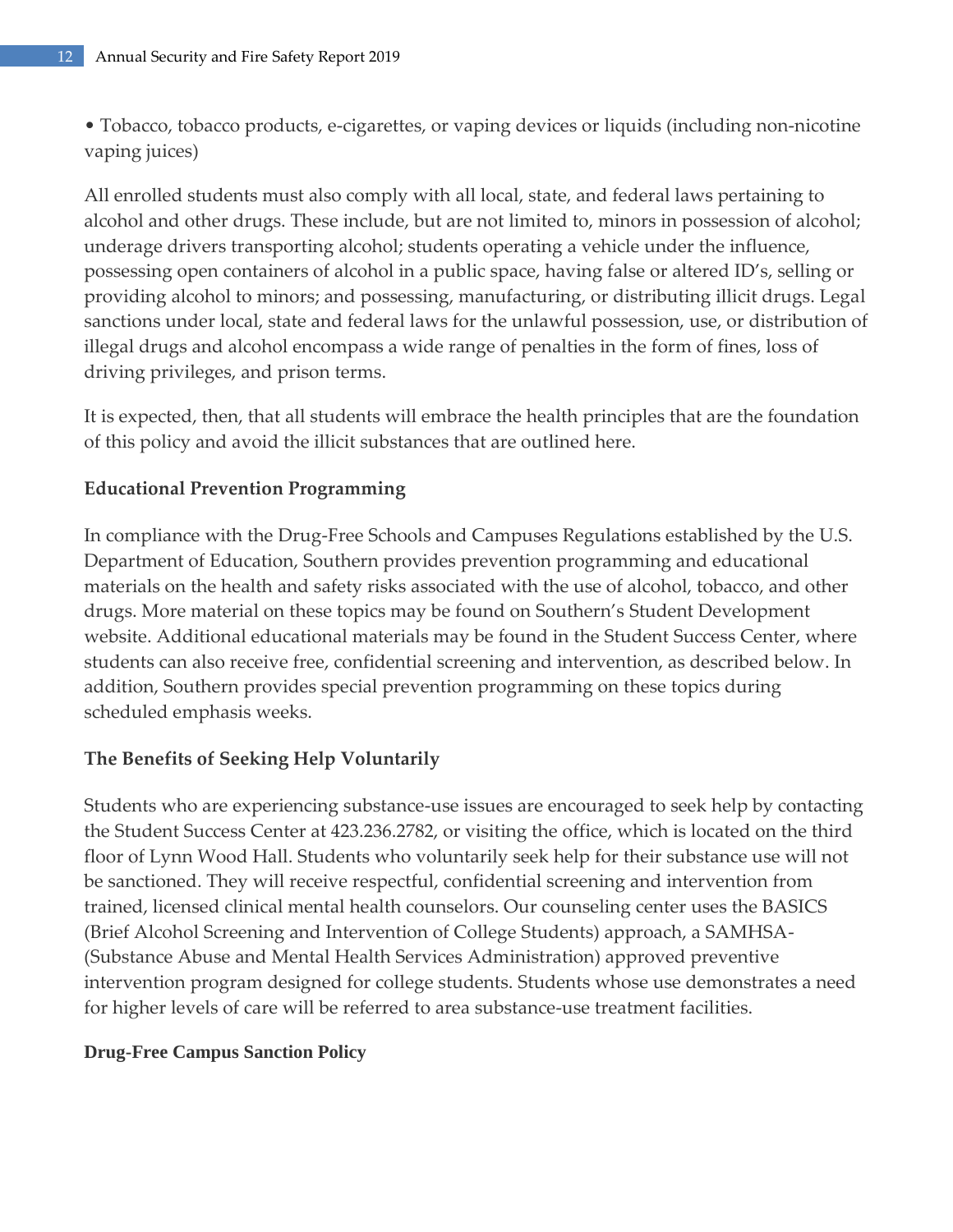If a student is found to be in possession of alcohol, illegal drugs, non-prescribed or abused prescription drugs, drug paraphernalia, or tobacco/nicotine products, Southern will confiscate the items, investigate the circumstances surrounding their presence on campus, and institute both appropriate therapeutic interventions and disciplinary sanctions. All confiscated items will be given to the appropriate authority or destroyed. Local law enforcement agencies will be called if any laws have been broken.

Southern reserves the right to investigate students when a reasonable suspicion exists of the use or possession of any of the above noted substances. An investigation may include a search of one's property, alcohol and drug screenings (urine, hair, or both), and/or breathalyzer tests. If a search is part of an investigation, it may include the examination of any briefcases, backpacks, book bags, handbags, and any university or privately owned on-campus vehicles. Students' residence hall rooms may also be included in the search. If a search is to be made, it must be authorized by the vice president for Student Development or a residence hall dean.

When reasonable suspicion exists or when a search uncovers the presence of drugs, alcohol, tobacco/nicotine, or related items in or on the property of a student, the student will be required to submit to chemical screening (urine, hair or both), and/or breathalyzer tests. Any Southern student who is found to have these items on campus property may be asked to withdraw from Southern for at least a semester before re-admittance will be considered. Students who violate this policy, refuse to be tested, or provide false information can expect to be sanctioned up to and including dismissal. In addition, all violators of the policy are subject to applicable federal, state, and local laws.

The entire process of investigation into such policy violations is treated with the highest confidentiality. Only those entities of the campus community that are in a need-to-know capacity will be informed of the student's violation of this policy. As such, the Schools of Nursing, Social Work, Religion, and Education and Psychology have handbook regulations that prohibit the admittance or matriculation of students who have violated this policy in their programs. Therefore, those schools will be informed of their students' violations of this policy.

#### **Disciplinary and Intervention Protocol**

If a student is suspected of having violated Southern's Drug-Free Campus Policy, the following protocol is implemented:

#### **Step 1—Assessment**

• If it is thought that a student has consumed alcoholic beverages, an initial assessment for alcohol will be performed by a trained residence hall dean or personnel.

• If it is thought that a student is using illicit drugs, tobacco/nicotine products, or abusing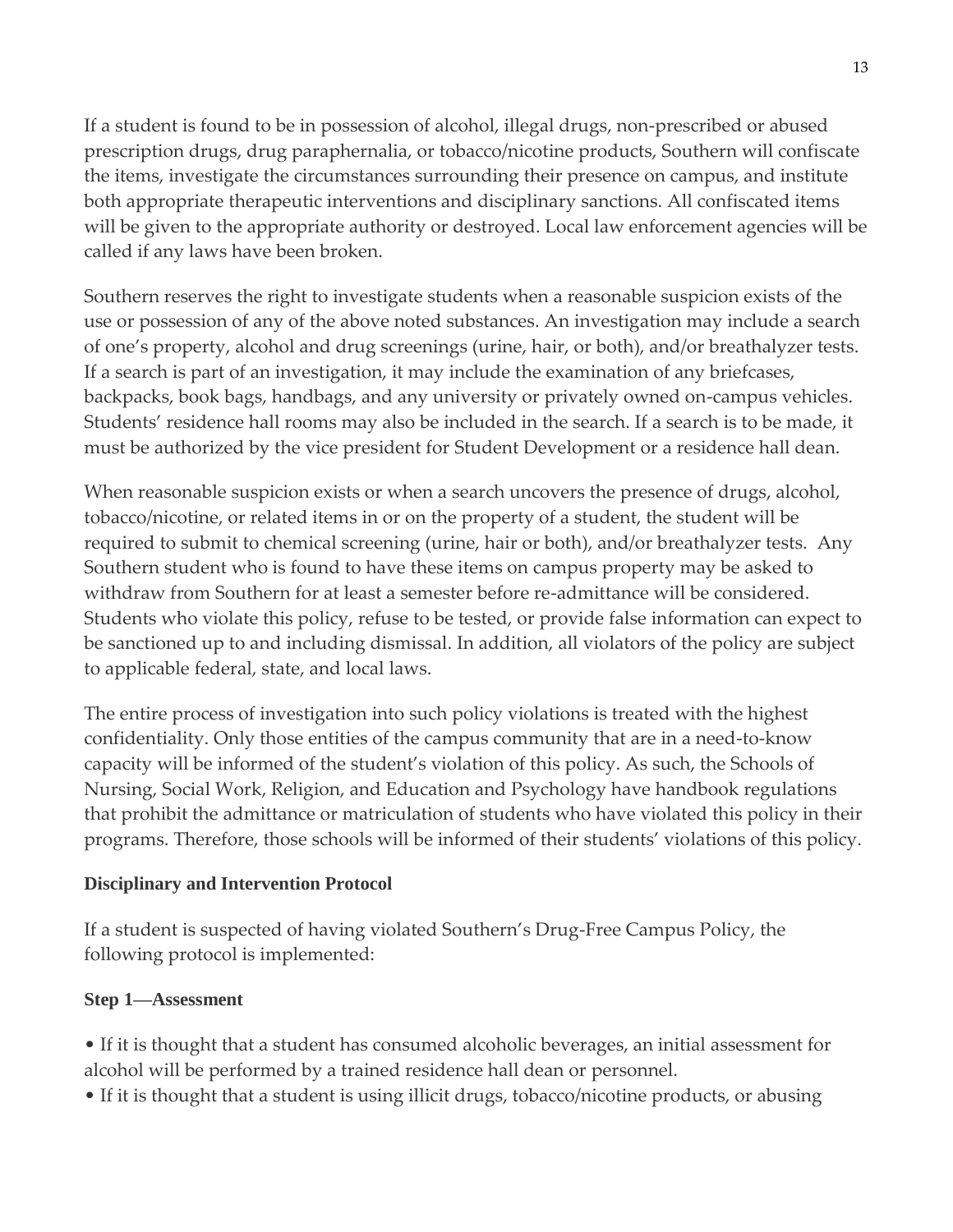prescription drugs, a qualified professional and/or qualified assessment facility will be called to administer a chemical screening or screenings.

• These chemical screenings are performed whether the violation is for alcohol, tobacco, illicit drugs, or prescription drugs. Southern determines the types of screenings and the number of screenings that will be administered in a situation.

• If the professional administers a urine-sample screening and thereafter believes that the sample is adulterated—e.g., the sample is diluted, its temperature is below what a recent sample should be, or the sample suggests use outside of the time window that a urine sample can reveal—the professional may administer a hair-sample screening.

• A students choice not to have this screening administered or to be absent during the administration will be considered a positive assessment.

Note: The student will pay for the qualified professional's visit and the screening if the sample comes back positive.

#### **Step 2—Evidence**

The vice president for Student Development, or his/her designee, will present the student with the evidence derived from the above discovery processes.

Evidence or suspicions that students are distributing drugs may result in dismissal.

All students who have violated this policy will be asked to sign a release of information form so that the vice president for Student Development can coordinate services and verify completion of programming with the student's treatment provider and/or counselor.

#### **Step 3—Suspension**

A student who has violated the Drug-Free Campus Policy while enrolled at Southern will be suspended for a minimum period of 3 consecutive days.

#### **Step 4—Intervention and/or Treatment**

The student will be required to follow the recommendations provided by the assessing facility as follows: If the student is deemed fit to resume classes, he or she will be required to participate in the BASICS program, as well as any other interventions recommended by the Counseling Center staff. In addition, the student may be required to attend off-campus programs such as an Intensive Outpatient Program (IOP) or support groups (such as Alcoholics Anonymous, Narcotics Anonymous, or Celebrate Recovery).

If the student is assessed to have a chemical dependency, he or she will be required to enroll in either outpatient or inpatient treatment, as recommended by the assessing facility, as a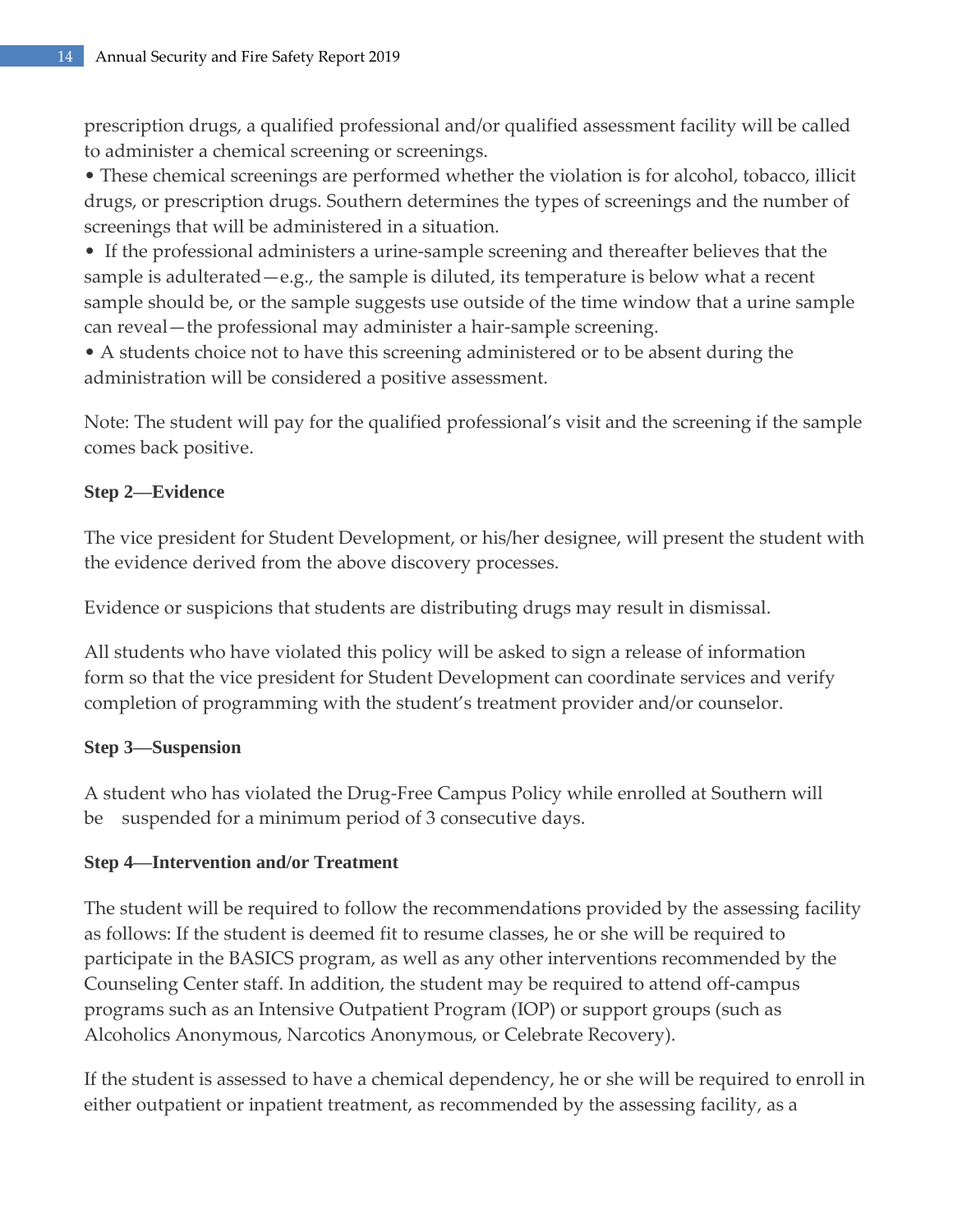condition of further enrollment. The student must present satisfactory evidence of compliance with the specified program. If the student does not comply with a recommended treatment, he or she may be subject to further sanctions.

Students who are assessed to have a chemical dependency that requires an IOP or inpatient program that makes successful matriculation virtually impossible may be required to withdraw from Southern for the remainder of the semester during which the violation occurred. The purpose of the withdrawal is to make successfully completing the appropriate level of care a greater possibility. The individual must present satisfactory evidence of compliance with the specified educational program before re-admission to Southern is considered.

#### **Step 5: Reinstatement and Follow-up**

Students who are compliant with these requirements will be reinstated and required to sign a letter of commitment to abstinence from alcohol, drugs, and tobacco/nicotine during the remainder of the student's time at Southern.

The following is a sample of such a commitment, though it may be individualized for a student's specific situation:

*Alcohol and Drug Use Readmission Commitment*

*I, \_\_\_\_\_\_\_\_\_\_\_\_\_, agree to accept the following conditions for continuing as a student at Southern Adventist University:*

*1) I will abstain from any use of alcohol, illicit drugs, and tobacco/nicotine. I understand that any failure to do so will require my immediate withdrawal.*

*2) I will complete the intervention program as scheduled by Southern.*

*3) I agree to submit to any screening process Southern requires and pay for the expenses of such screening.*

Signed,

Reinstated students will be subject to the following requirements:

• Accountability**:** Students will be monitored for compliance with, and completion of, their required on-campus intervention, off-campus treatment, and/or support group attendance, as noted above. The student's behavior will also be monitored for further use of alcohol, tobacco/nicotine, and other prohibited drugs. Students who use substances banned by this policy after being reinstated may be subject to long-term suspension or dismissal from the university.

• Citizenship **Probation:** Reinstated students will be placed on citizenship probation for a minimum of six weeks at the time of readmission. Further explication surrounding the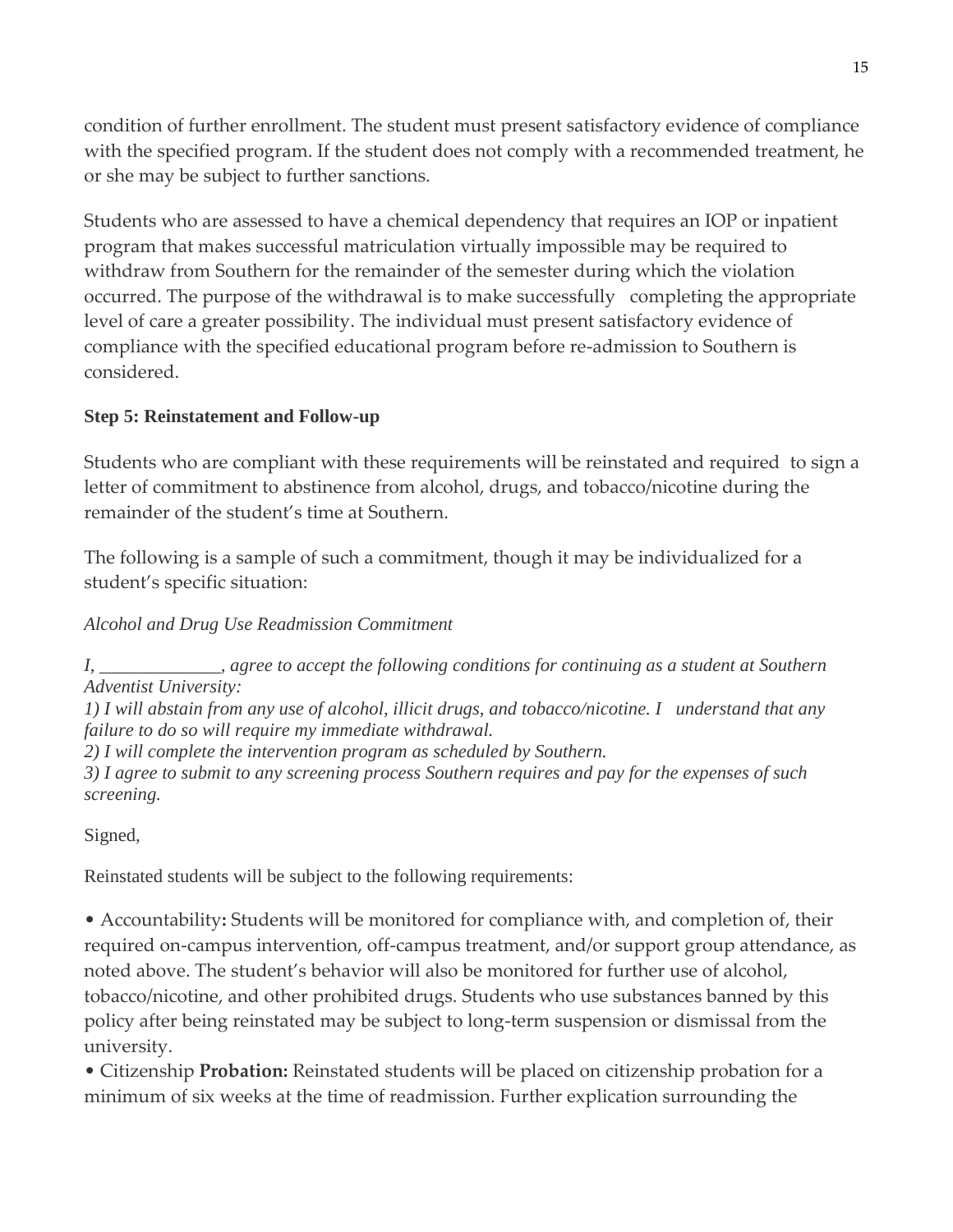specifics of this sanction may be found in the Student Handbook and Planner. • Periodic **Screening:** Students must be willing to submit to periodic chemical screening (urine, hair, or both) as a condition of their reinstatement and continued attendance at Southern. Any expense for such screening will be paid by the student. • Community **Service Hours:** In some cases, students may also be required to participate in community service.

Noncompliance with an individualized follow-up intervention plan may result in the student's jeopardizing his or her stay at Southern in the semester during which the plan is to be completed, and a hold may be placed on his or her registration for subsequent semesters.

Random, Reasonable Suspicion, and Periodic Chemical Screening

In its efforts to promote a drug-free campus, Southern's Student Development office uses the services of Physician Services Drug and Alcohol Testing, Inc., located in Cleveland, TN. Physician Services uses only professionally-trained technicians to administer urine- and hairsample chemical screenings.

Southern administers three types of chemical screenings:

• Random: Randomly-selected students are administered a chemical screening on a monthly basis. Students who test negatively will not be subject to a subsequent random screening in the same academic year; however, if their names are randomly selected in a subsequent year, they may be tested again. Students who test positively will enter the protocol described above.

• Reasonable Suspicion: All students involved in an episode in which law enforcement, Southern residence-hall personnel, or Campus Safety suspect the use or presence of substances that are banned by this policy will be administered a chemical screening.

• Periodic: Students who have been administered a chemical screening whose results reveal a positive test will agree to monthly testing as part of their Alcohol and Drug Use Readmission Commitment, as noted above. A subsequent positive test may lead to long-term suspension.

#### Amnesty Policy

The health and safety of every student at Southern Adventist University is of utmost importance. Southern recognizes that students who have been drinking and/or using drugs (whether such use is voluntary or involuntary) may be hesitant to report excessive intoxication or endangerment due to the fear of being sanctioned for their own conduct, or the conduct of their peers.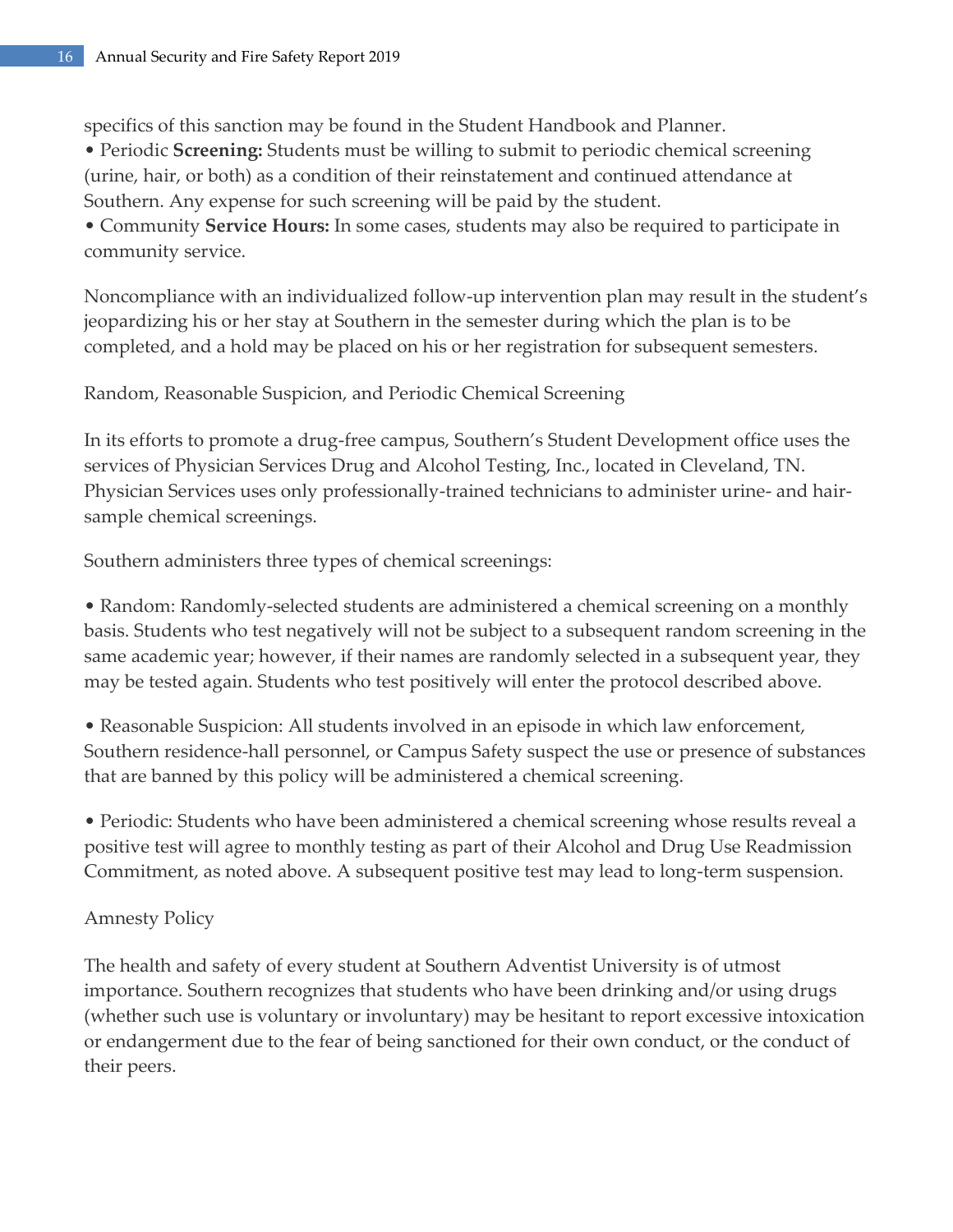Southern strongly encourages students to contact campus officials, medical emergency personnel, or local law enforcement if they believe a person may be in need of assistance for alcohol or other substance intoxication. An impaired student or a bystander reporting in good faith will not be subject to campus sanctions for violations of Southern's Drug-Free Campus Policy occurring at or near the time of the incident. This amnesty policy applies to emergencies both on and off campus.

A student who receives medical assistance for alcohol or drug use under this amnesty policy will be referred by the vice president for Student Development, or his/her representative, to a mandatory intervention and prevention program. Additionally, a student who calls for medical assistance for another student may be required to participate in Southern's intervention.

Students lose this amnesty if, subsequent to seeking help for their illicit substance use, are found to be using the illicit substance. This violation, whether on or off-campus, will result in mandatory entry into Southern's discipline and intervention program.

Repeated use of this amnesty policy is cause for a higher level of concern for the well-being of the student; such repeated cases will be individually reviewed.

As detailed in Southern's Sexual Misconduct policy, students who become the victims of sexual misconduct while violating this drug-free policy will receive amnesty for this violation. Recognizing that sexual misconduct often occurs when students are drinking alcoholic beverages, Southern encourages the reporting of sexual misconduct by offering amnesty to any student who has been the victim of sexual misconduct or witnessed an assault. For a fuller discussion of amnesty in this situation, please refer to Southern's Sexual Misconduct policy, which may be found on Southern's Student Development website.

Notification of Alcohol and Drug Violations to Parents

In accordance with state law, Southern notifies the parent or legal guardian of any student under the age of 21 who is found to be in violation of federal, state, or local law or university policy related to the use, possession or distribution of drugs and/or alcohol.

Legal Ramifications

#### **Illicit Drugs**

Federal, state, and local laws make it illegal to possess, manufacture, distribute, dispense, deliver, sell, or possess with intent to manufacture, distribute, dispense, deliver, or sell controlled substances. The resulting penalty would depend upon many factors including the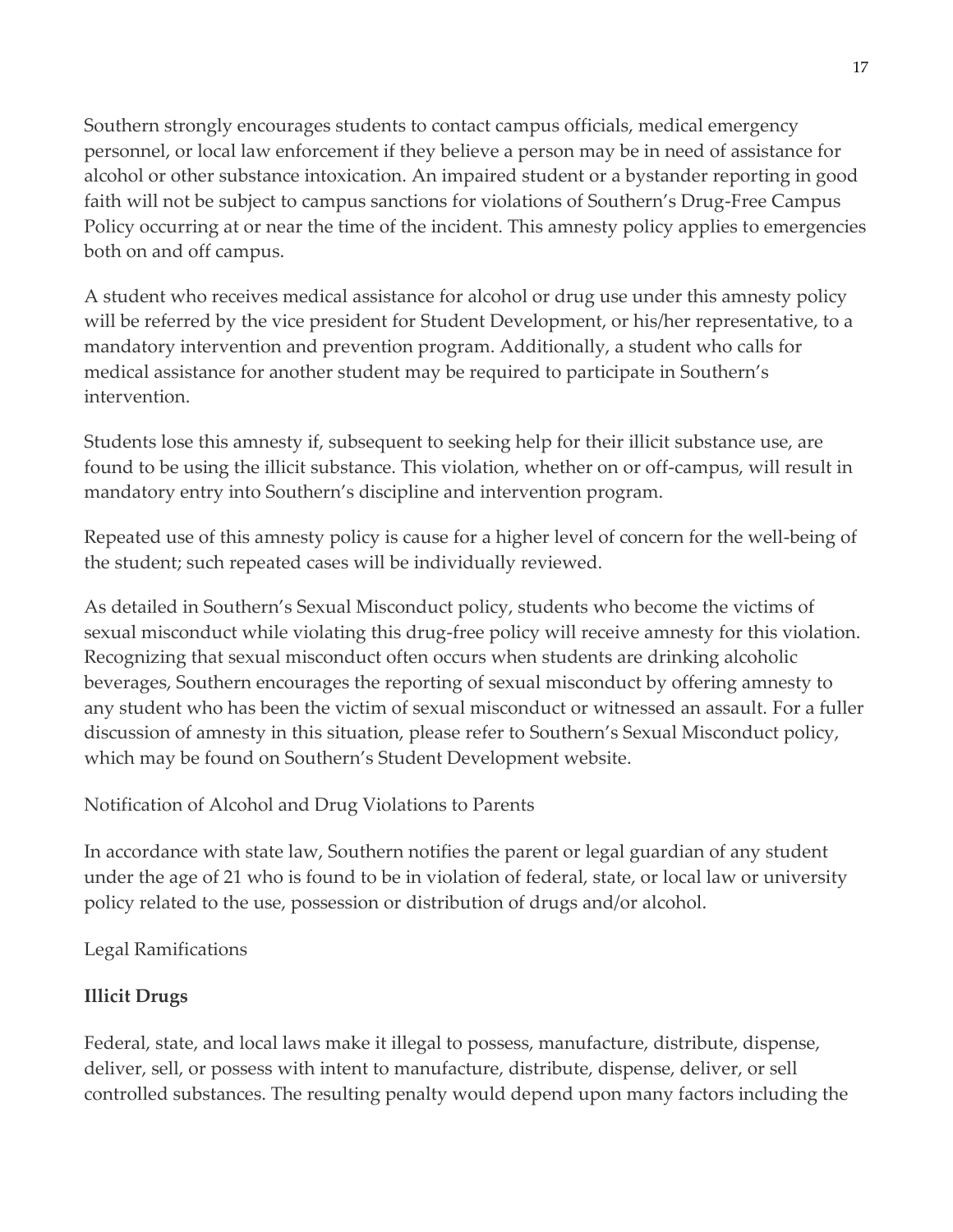type and amount of controlled substance involved, number of prior offenses, incidence of death or serious bodily injury resulting from the use of such substance, and the commission of other crimes in connection with activities involving the controlled substance. Possible maximum penalties for a first-time violation include imprisonment for any period of time (up to life) and a fine up to \$500,000. These penalties are doubled when the offense involves any of the following:

- Distribution or possession at or near a school or college campus
- Distribution to someone under 21 years of age

Furthermore, punishment for repeat offenders may be increased. In addition, a civil penalty of up to \$10,000 may be assessed for simple possession of "personal use amounts" of certain substances under federal law. Under state law, possession or casual exchange is punishable as a Class A misdemeanor. If there is an exchange between a minor and an adult who is at least two years older than the minor and the adult knew that the person was a minor the offense is classified as a felony.

Also, possession of medication prescribed to someone else or giving medication to someone else to whom the medication is not prescribed will fall under the same category as possession of illicit or controlled substances.

Possession of drug paraphernalia is also considered a Class A misdemeanor, in the same category as possession of a controlled substance.

#### **Alcohol**

It is unlawful for anyone under the age of 21 to buy, possess, transport (unless required for employment), or consume alcoholic beverages. This Class A misdemeanor is punishable by imprisonment for up to 11 months and 29 days and/or a fine, and loss of driver's license for one year. It is also against the law to provide alcoholic beverages to any person under the age of 21. In addition, public intoxication is a Class C misdemeanor that can lead to imprisonment for up to 30 days and/or a fine.

In Tennessee, a person may be charged with public intoxication if he or she appears in public under the influence of alcohol or a controlled substance to the degree that the intoxicated person:

- May be endangered
- Presents a danger to other people or property, or
- Unreasonably annoys people in the vicinity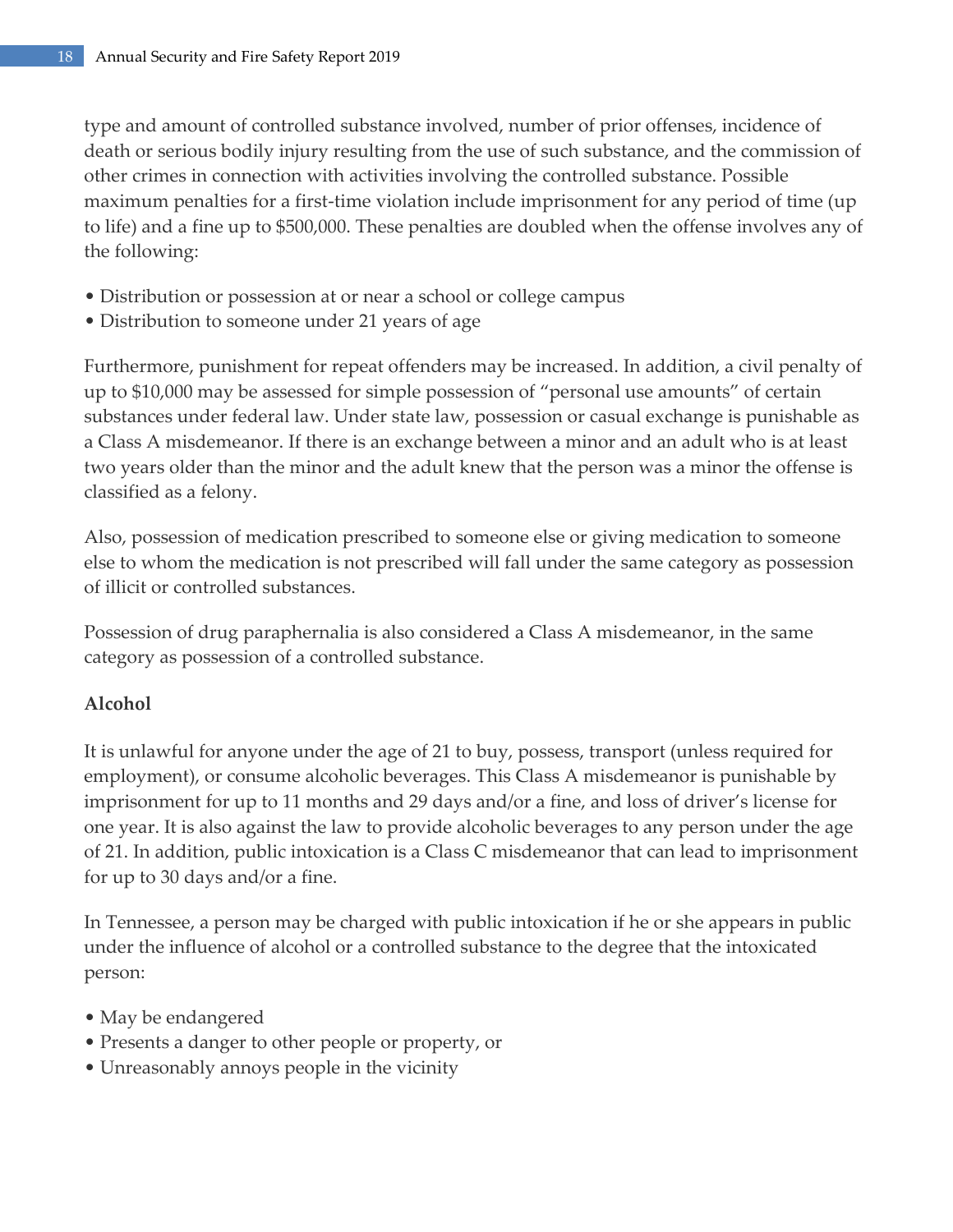Public intoxication is a misdemeanor crime in Tennessee. (Tenn. Code Ann. § 39-17-10.) The possible penalty for the crime is up to 30 days in jail, a fine of up to \$50, or both. As noted above, in counties where treatment facilities are available, an individual taken into custody for public intoxication with no record of arrest must be offered treatment.

#### **Tobacco and Nicotine**

It is unlawful for any person to sell or distribute any tobacco or nicotine product to a person who is under 18 or to purchase a tobacco or nicotine product on behalf of a minor. Supplying tobacco or nicotine to a minor is a civil penalty punishable by a fine.

#### **Financial Aid Ramifications**

Students receiving federal Title IV financial aid must certify that they do not engage in unlawfully manufacturing, distributing, possessing, or using controlled substances. If a student is convicted of any of these behaviors, he or she must notify the director of Student Finance within five days of the conviction. A student convicted of violating the regulation may lose his or her federally funded financial aid and will be subject to disciplinary action by Southern.

#### Access to Treatment Information

Students needing substance abuse intervention and treatment information should contact Southern's University Health Center or Counseling Center. All requests are confidential.

Other agencies that can provide support include:

- Celebrate Recovery (423.485.1011)
- Council for Alcohol and Drug Abuse Services, Inc. (423.756.7644)
- Focus HealthCare; (423.308.2560)
- Helen Ross McNabb Center 423.266.6751)
- Johnson Mental Health Center (423.634.8995 or 423.634.8884)
- Valley Psychiatric Hospital; 423.894.4220

#### Policy Review

This policy is subject to an annual review to determine its effectiveness, to implement changes that may be needed, to ensure that sanctions are consistently enforced, and to comply with new state and federal regulations.

Rev. Summer 2018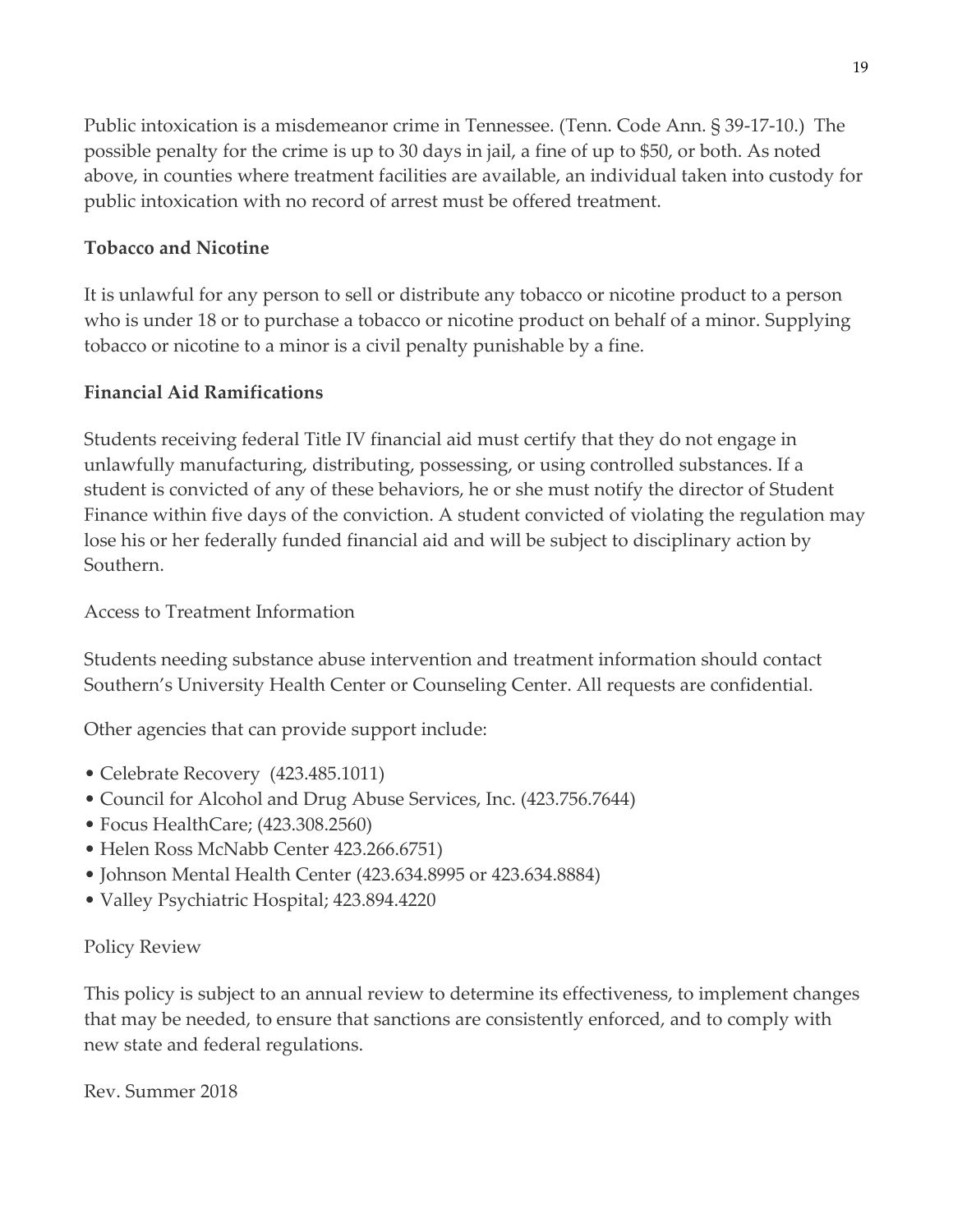# <span id="page-19-0"></span>**Disclosure Procedures for a Student Disciplinary Proceeding**

The institution will, upon written request, disclose to the alleged victim of a crime of violence or non-forcible sex offense, the report on the results of any disciplinary proceeding conducted by such institution against a student who is the alleged perpetrator of such crime or offense. If the alleged victim is deceased as a result of such crime or offense, the next of kin of such victim shall be treated as the alleged victim for purposes of this paragraph.

Student disciplinary proceeding for any violent crime or non-forcible sex offense must disclose results upon written request to a victim's next of kin in cases where the crime resulted in the victim's death.

The institution is required to provide both the accused and the accuser with simultaneous written notification of any result of any institutional disciplinary proceeding that arises from an allegation of dating violence, domestic violence, sexual assault or stalking. In these cases, it is not necessary for a victim to make a written request.

### <span id="page-19-1"></span>**Emergency Response and Evacuation Procedures**

Upon confirmation of a significant emergency or dangerous situation involving an "immediate threat" to the health and/or safety of students and/or employees occurring on the campus, the institution will immediately notify campus constituents using one or more mass notification systems. Examples of significant emergencies and dangerous situations would include, but not be limited to:

- Outbreaks of infectious diseases or serious illnesses (meningitis, norovirus, west nile, etc.)
- Approaching extreme weather conditions such as tornadoes, flooding, etc.
- Earthquakes
- Gas leaks
- Terrorist incidents
- An armed intruder
- Bomb threats
- Civil unrest or rioting
- Explosions
- Nearby chemical or hazardous waste spills

Southern Adventist University's policy represents a good faith effort to comply with the federal Clery Act and a strong commitment to transparency.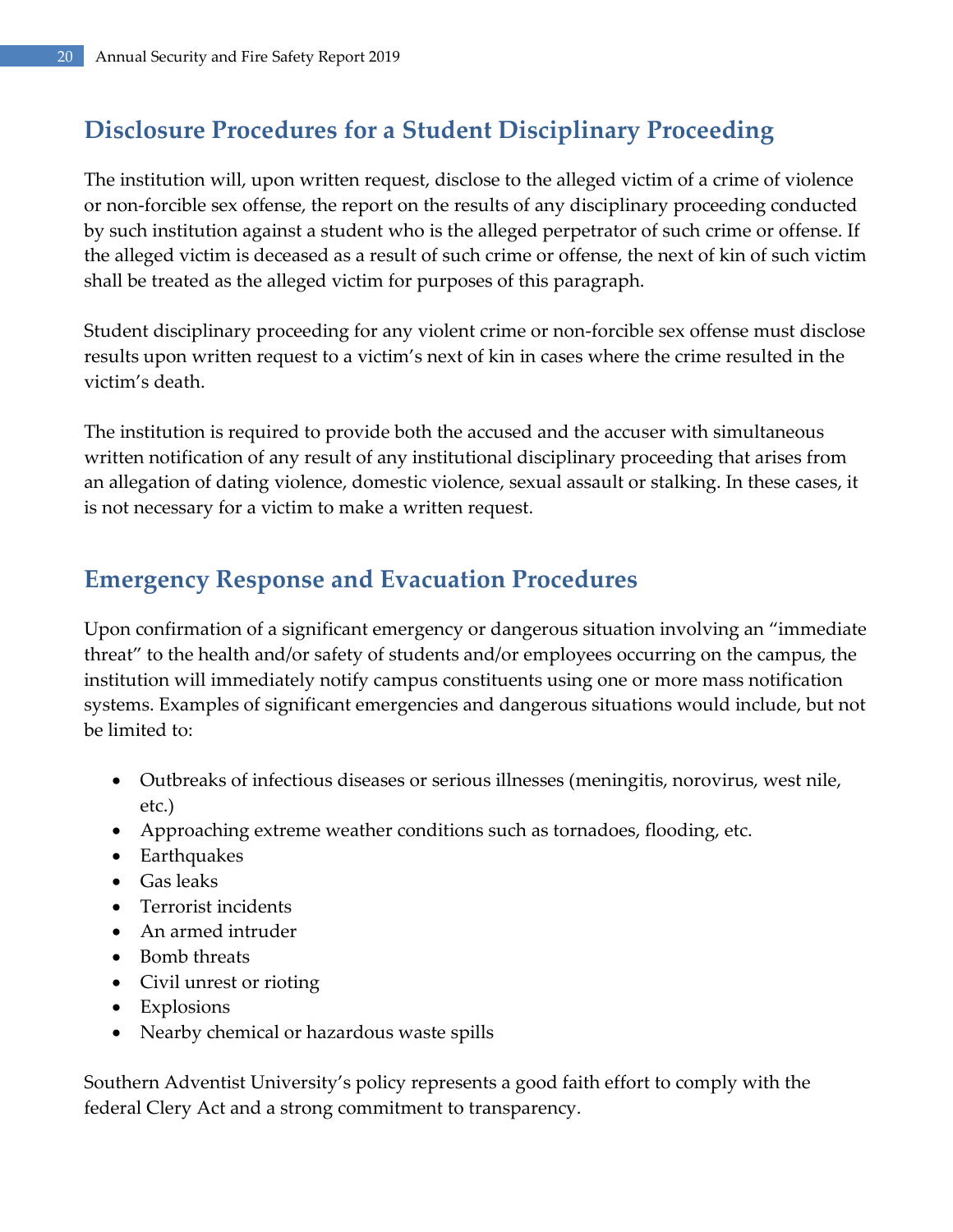**Emergency Response-** Southern Adventist University's All-Hazards Response Plan includes information about university operating status parameters, emergency priorities, and performance expectations. In each building, the university has identified predesignated area(s) for best available shelter. These areas are marked on the Emergency Evacuation maps and are available during normal operating hours. Southern Adventist University conducts annual emergency response exercises. These exercises include table top drills, drills, and tests of the emergency notification systems on campus. These tests are designed to assess and evaluate the emergency plans and capabilities of the institution.

When an incident occurs the first responders to the scene are usually Campus Safety, Collegedale Police Department, Tri-Community Fire Department, and Emergency Medical Services. Responding agencies work together to manage the incident. Depending on circumstances, other university personnel and other local or federal agencies could also be involved. General information about the emergency response and evacuation procedures for Southern Adventist University are publicized each year as part of the institution's Clery Act Annual Security and Fire Safety Report.

Southern Adventist University students and employees are requested to notify Campus Safety of any life safety situation. Campus Safety has the responsibility of responding to, and requesting the necessary resources, to investigate, document, and mitigate any situation(s) that may cause an emergency or threat. Federal Law requires that the institution immediately notify the campus community (students and employees) or the surrounding community that may be affected by the emergency or threat.

**Notification to the Campus Community about an Immediate Threat-** Campus Safety receives information from various systems it monitors as well as from various departments/personnel on-campus and outside local agencies. If Campus Safety confirms that there is an emergency or dangerous situation that poses an immediate threat to the health or safety of some or all members of the Southern Adventist University Community, Campus Safety staff will collaborate with the Director of Campus Safety and/or University President to determine the content of the message and will use some or all of the systems described below to communicate the threat to the Southern Adventist University Community or to the appropriate segment of the community, if the threat is limited to a particular building or segment of the population.

Campus Safety will, without delay and taking into account the safety of the community, determine the content of the notification and initiate the notification system, unless issuing a notification will, in the judgment of the first responders (including, but not limited to: the Director of Campus Safety, Southern Adventist University President, Collegedale Police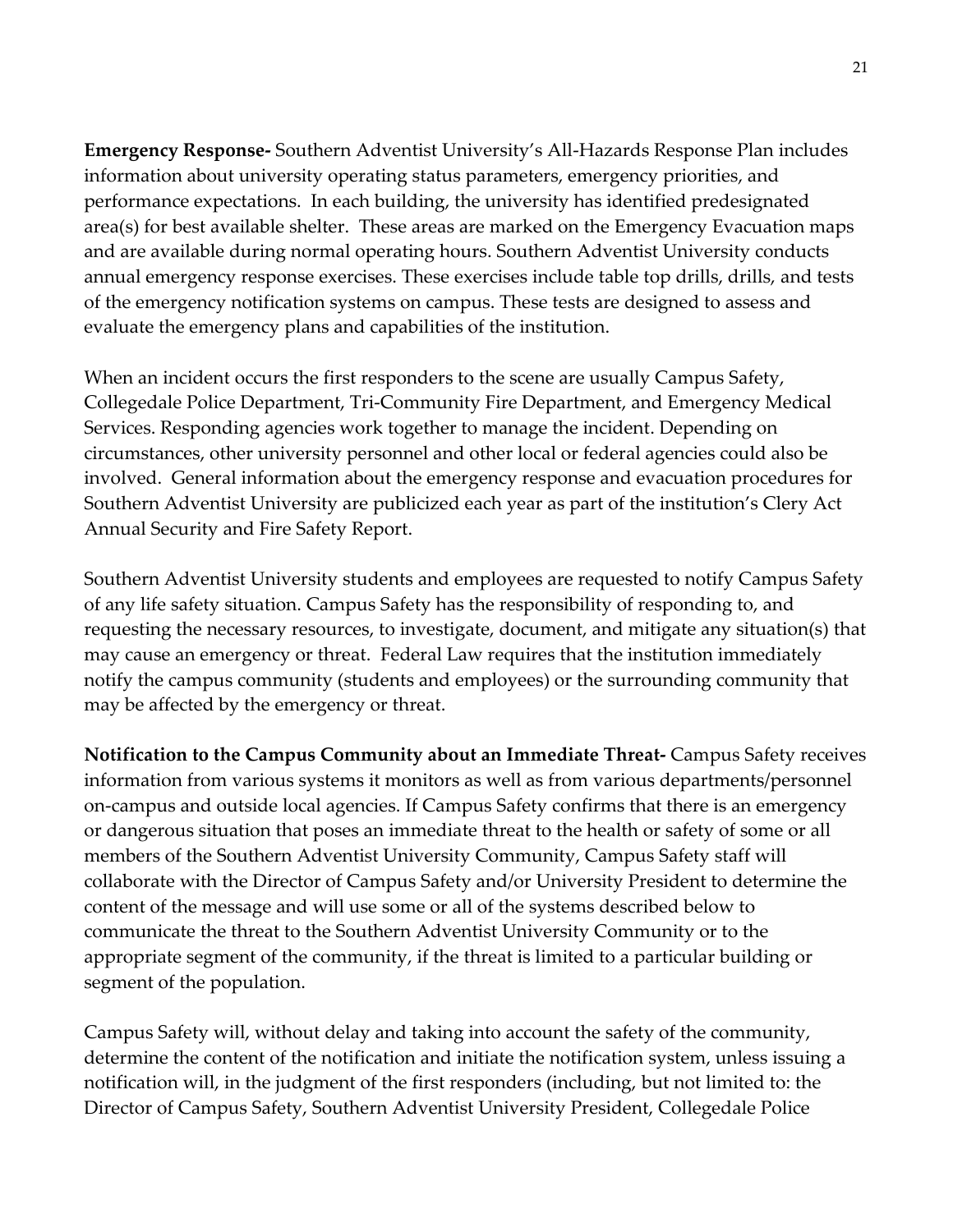Department, Tri-Community Volunteer Fire Department, and Emergency Medical Services), compromise the efforts to assist a victim or to contain, respond to, or otherwise mitigate the emergency.

**Mass Notification Systems-** Southern Adventist University has multiple methods of communicating to its campus constituents in the event of an emergency affecting the campus community. More than one communication method may be used to reach campus constituents in the event of an emergency. The mass notification systems are activated by Campus Safety at the order of the Director of Campus Safety or designee and/or University President or designee. Follow up information pertaining to a significant emergency or dangerous situation on campus will be sent using some or all of the systems listed below.

- 1) Emergency alert text messaging
	- a) Sign-up at [www.southern.edu/notify.](http://www.southern.edu/notify) Messages relayed are in 144-character texts to cell phones and recorded audio formats to cell phones and/or landline phones.

#### **(must sign-up to receive)**

- 2) Cisco IP phones with sidecars
	- a) This system is used to send pre-recorded or live messages to capable Cisco IP network phones or to send pre-recorded text messages. Messages will display on capable Cisco IP network phones and the user will be alerted with a ringtone and text prompt.
- 3) Voice broadcast in buildings using university approved fire alarm notification systems (in buildings where this system is available)
	- a) This system is audible and visual and notifies building occupants through the existing fire system (speakers and strobes). The fire system may be automatically activated by a fire or manually activated by a control panel in Campus Safety dispatch using pre-programmed message buttons. In addition, a microphone at dispatch may be used to speak through the fire system.
	- b) Buildings that **DO NOT** have a fire alarm notification system:
		- i) 5071 Industrial Drive
		- ii) WSMC
		- iii) Miller Hall
		- iv) College Press
		- v) Fleming Plaza
		- vi) Transportation Services
		- vii)Plant Services
		- viii) Service Department
		- ix) Wright Hall (partially)
- 4) Hilltop siren
- x) Apartments
	- (1) Lower Stateside
		- Apartments (x4)
	- (2) Spalding Cove
		- Apartments (x6)
	- (3) Winding Creek
		- Apartments (x7)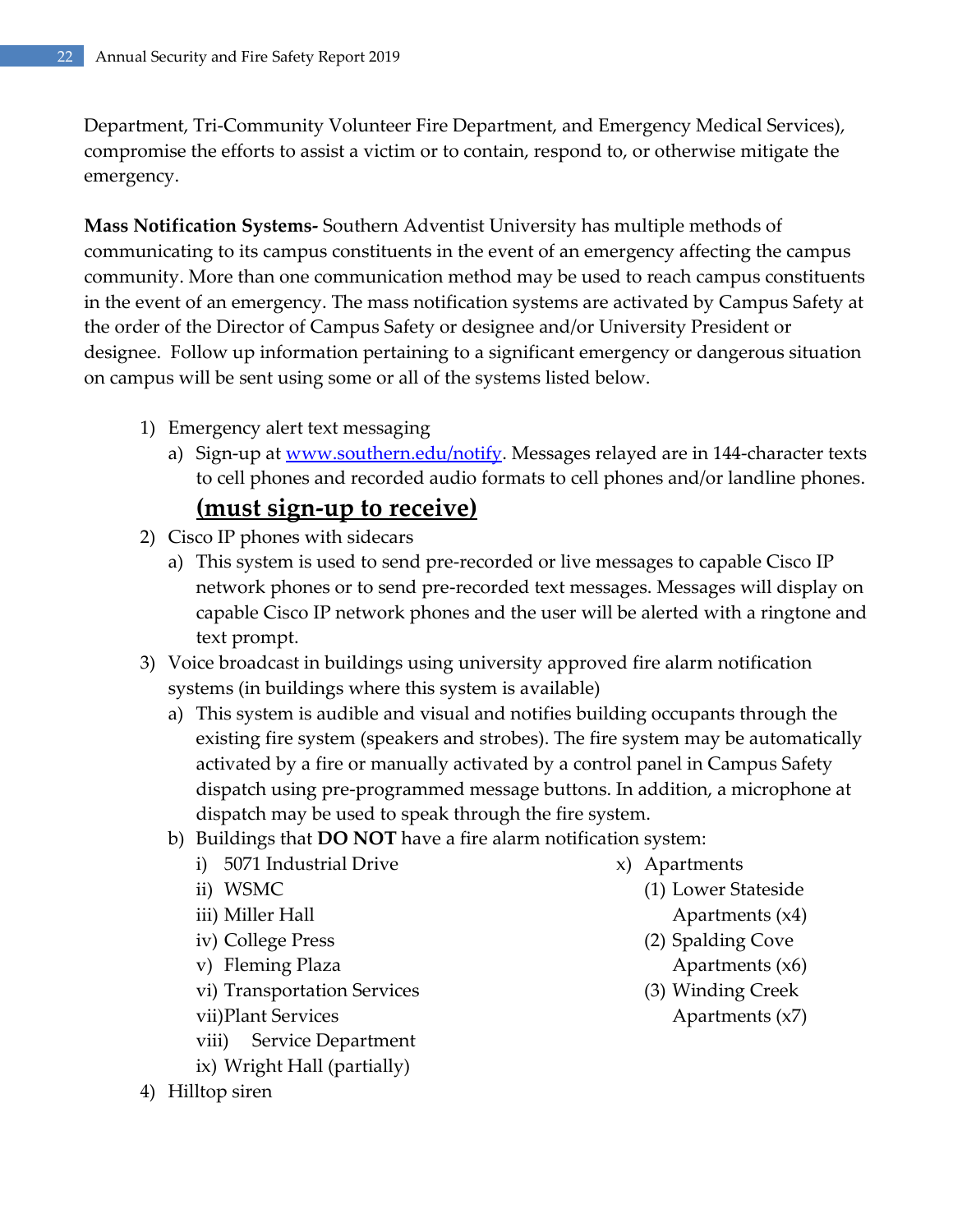- a) This system receives radio signals from a control panel activated by dispatch using pre-programmed buttons to sound alerts to anyone within hearing range.
- 5) Patrol officer/runner
	- a) An individual who relays messages by foot or vehicle in an emergency. This person may use a handheld voice amplification device. (Example: All clear to building occupants after a fire alarm evacuation at the evacuation zones)
- 6) Two-way radios
	- a) Two-way radios are carried by select personnel and departments.
- 7) Email/websites
	- a) These systems may be used to relay larger blocks of text and/or images and to relay events in more detail than the other mass notification systems may allow. This system will typically be used as a secondary or complimentary means of information.
		- i) Southern Alert email list sends an email to all groups at Southern including faculty, staff, undergraduate students, church staff, retirees, and adjuncts.
		- ii) Parent email list sends an email to all parents who receive parent enewsletter.
		- iii) Southern Crisis website provides information to website visitors about ongoing situations.

**Confirmation-** Confirmation of a significant emergency or dangerous situation is verified by Campus Safety. Campus Safety will coordinate with appropriate responding resources.

**Campus Community-** Depending on the type of threat, all or only part of the campus community may be alerted. If only part of the campus community is determined to be at risk, only that segment of campus constituents will be notified. Any time only a segment of the campus community is alerted, a continuing assessment of the situation will be performed by the Director of Campus Safety or designee and/or University President or designee to determine if additional segments of the campus community need to be notified of the ongoing emergency. When there is at least the potential that a very large segment of the community will be affected by a situation or when a situation threatens the operation of Southern Adventist University as a whole, the entire campus community will be notified.

**Content-** Content of the emergency notification will vary depending on the incident occurring and the type of mass notification system activated. Campus Safety, in conjunction with the Director of Campus Safety or designee, will determine how much information is appropriate to disseminate at different points in time. Depending on what segments of the community the notification targets, the content of the message may vary. The content will be specific instructions based on the emergency. An example, a tornado warning or severe weather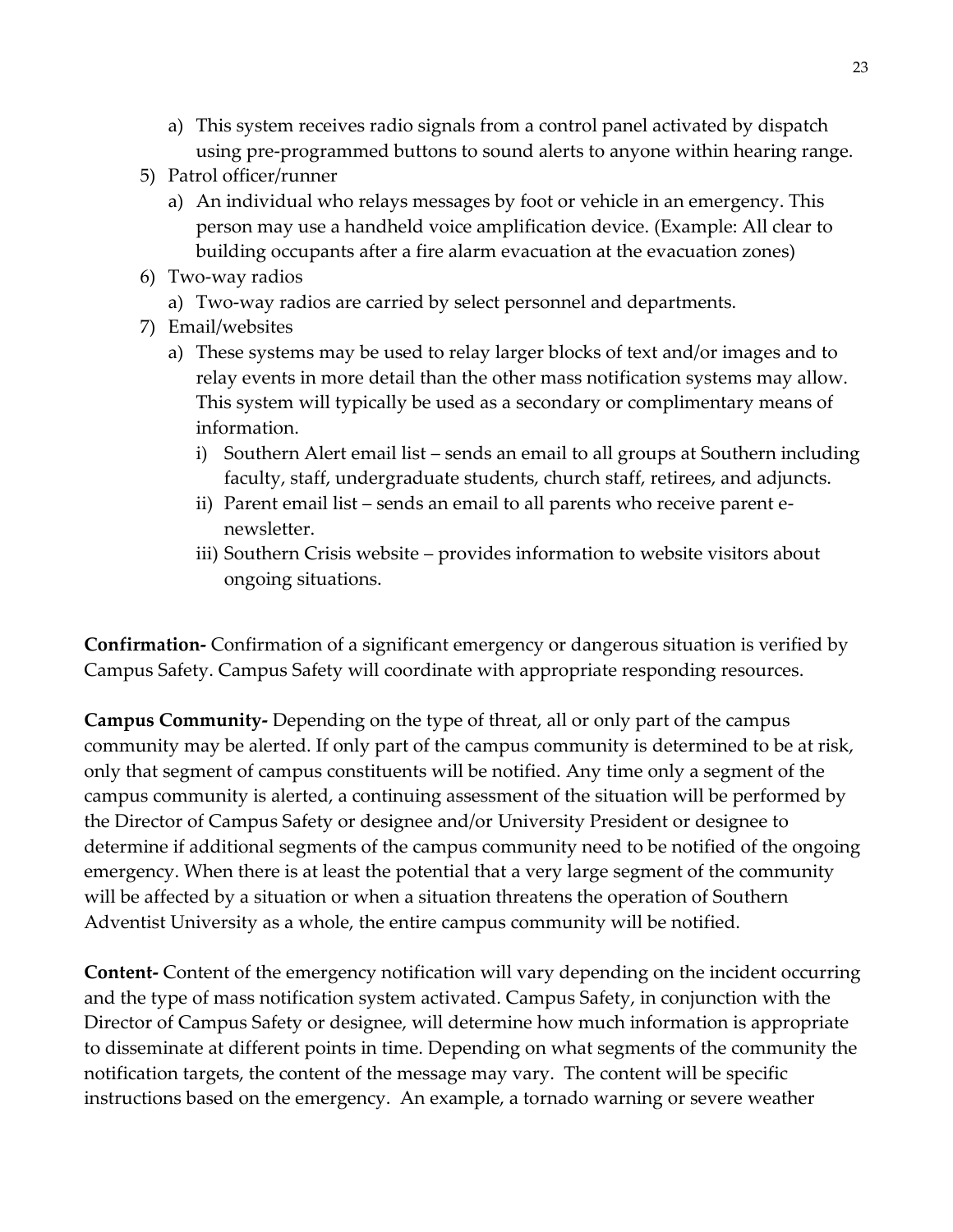warning would instruct individuals to seek shelter inside, and a fire alarm would instruct individuals to evacuate the building.

**Initiation-** Campus Safety will notify the campus community that there's a significant emergency or dangerous situation using one or more mass notification systems. Campus Safety is often alerted before the rest of the campus community and will activate appropriate notification systems based upon type of threat. Some systems, such as the fire alarms, are automated and will alert those in proximity to the threat immediately. Other systems, such as the e2Campus texting systems, are manual and require approval from the Director of Campus Safety or designee to activate.

**Larger Community-** the Crisis Communication Team will determine key constituents who should be informed of the facts of the situation and Southern Adventist University's intended response.

Internal and external options for communication may include, but are not limited to: website, email, the emergency alert system (text and voice message notifications), WSMC, phones, listservs, crisis hotline, Southern Accent, campus TV, letters, Southern Factor, portable bulletin boards, flyers, and local media outlets. Updates should occur on a regular basis to all audiences designated for communication. In a large-scale crisis, the university's website [\(www.southern.edu\)](http://www.southern.edu/) should immediately become the central channel for communication, with space dedicated on the front page for the news, updates, and developments, including links to photo galleries, public forums, video footage, etc. This is often the first place that key publics will check.

Based on the level and type of crisis, groups considered for communication in a crisis include:

- Law enforcement, medical, and/or disaster agencies
- Administration, faculty, staff, and Board of Trustees
- Victim and victim's family
- Students
- Parents
- Mass media
- Alumni and donors
- Church constituency
- Community leaders, elected officials, and general public
- Accreditation organizations

**Testing-** Emergency response and evacuation drills are coordinated by Campus Safety. The emergency response and evacuation procedures are tested annually. Students learn the locations of the emergency exits in the buildings and are provided guidance about the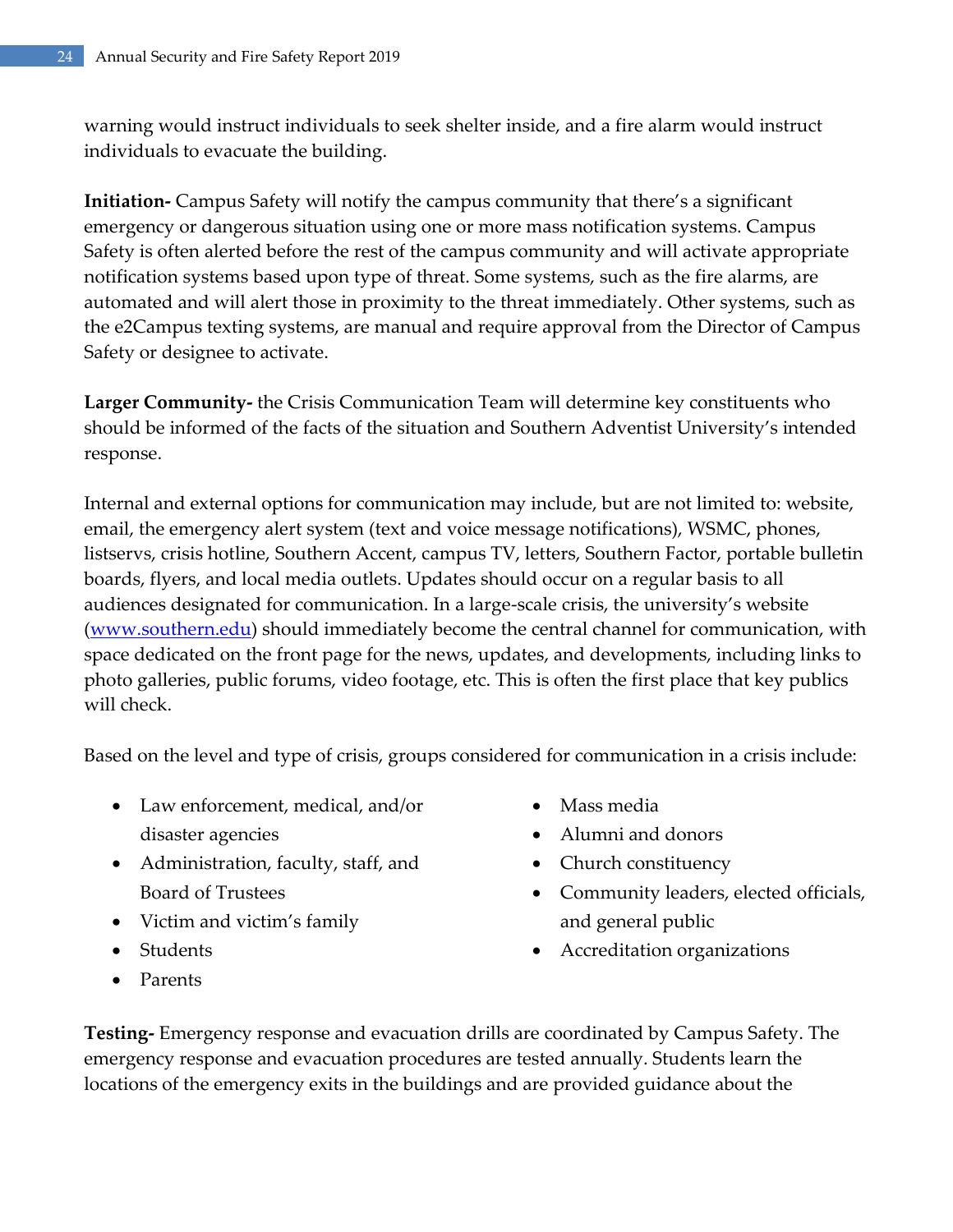direction they should travel when exiting each facility for a short-term building evacuation. Procedures and locations are posted in buildings. Campus Safety does not tell residents in advance about the designated locations for long-term evacuations because those decisions are affected by time of day, location of the building being evacuated, the availability of the various designated emergency gathering locations on campus, and other factors such as the location and nature of the threat. Campus Safety and Residence Hall staff on scene will communicate information to students regarding the developing situation or any evacuation status changes.

The purpose of evacuation drills is to prepare building occupants for an organized evacuation in case of an emergency. At the university, evacuation drills are used as a way to educate and train occupants on issues specific to their building. During the drill, occupants 'practice' drill procedures and familiarize themselves with the location of exits and the sound of the fire alarm. In addition to educating the occupants of each building about the evacuation procedures during the drills, the process also provides the university an opportunity to test the operation of fire alarm system components.

Campus Safety maintains a record of all Clery defined tests completed on campus, including test description, date, time, conditions (including weather and whether the test was announced or unannounced), and results. The tests may or may not be announced.

Southern will publish its emergency response and evacuation procedures in conjunction with at least one test each calendar year. Such publication may include announcements via mass email with a link to the procedures.

#### **Evacuation Procedures**

#### **During the Evacuation:**

- When an alert is made, everyone must evacuate. Staff members that have been issued emergency equipment should take that equipment with them prior to exiting the area. If staff members are known to be out of the area, their equipment should be gathered up and taken outside during the evacuation.
- On the way out, check on others who might have disabilities or other special needs.
- Help them as much as is reasonable and safe.
- Once outside of the building, all staff should report to the Assembly Area
- Staff assigned to an area entrance should attempt to:
	- o Keep people at a safe distance from the area.
	- o Keep others from entering the area prior to the all-clear.
	- o Monitor the status of the event.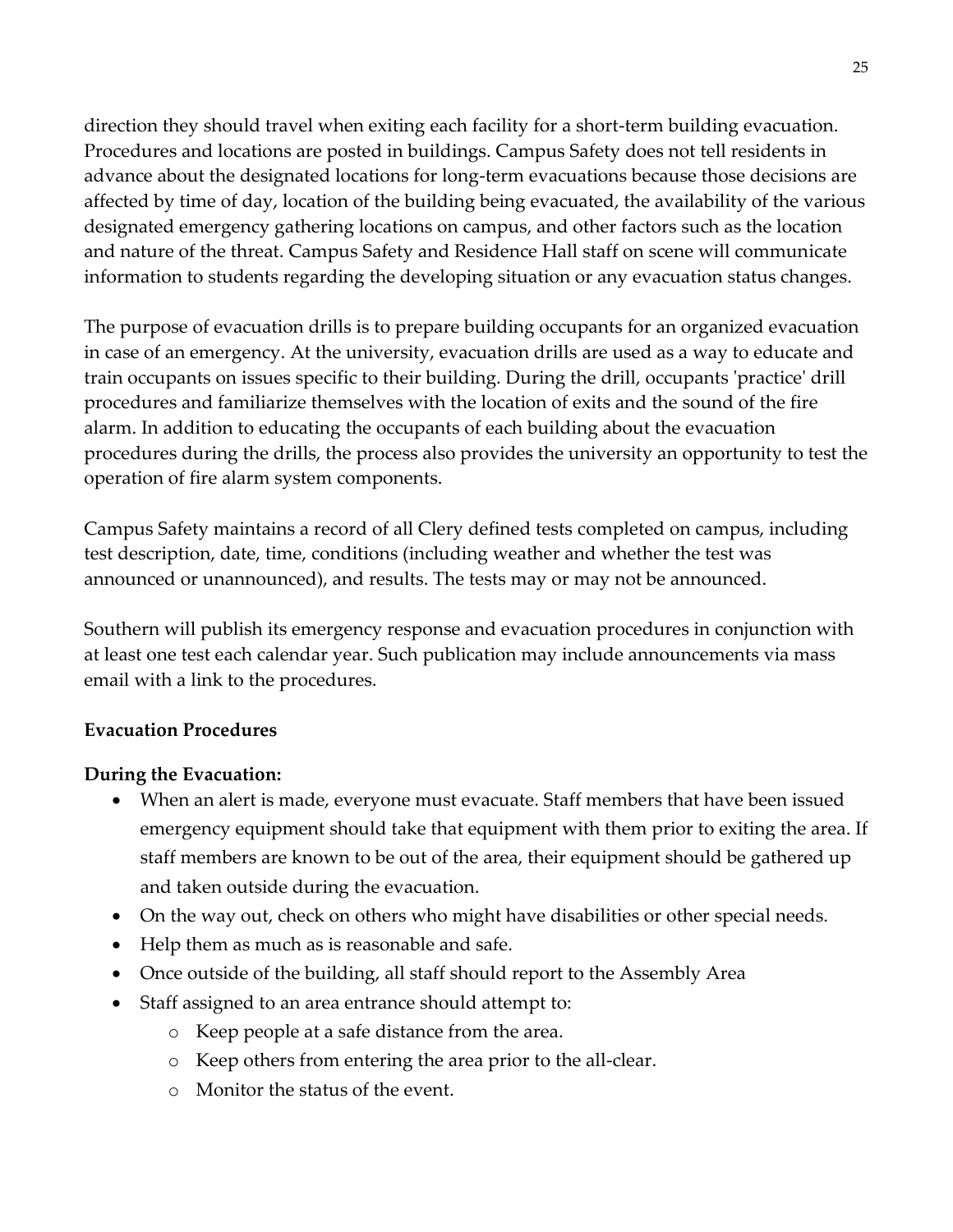#### **Fire:**

- When a building fire alarm sounds, everyone must evacuate the building.
- Close your door as you leave.
- If possible, know at least two escape routes from wherever you are.
- If smoke or flame is detected, and no alarm is sounding, alert others as you exit, remember to activate the fire alarm system if there is one.
- During the evacuation, go to the nearest exit or exit stairwell.
- Do not use the elevator, if there is one.
- If smoke is present, keep low to the floor.
- Once outside, move away from the area.

#### **When Evacuation is Not Possible:**

In a fire or fire alarm situation, always check doors to see if they are hot or warm to the touch before you open them. If heat or smoke prevents you from evacuating, return to your room and use towels or other cloth items to seal around the door. Hang a white object in the window and reclose the window (if it opens) as much as possible. Do not reopen your window (if it opens) unless forced to do so by smoke. After you have sealed your door, immediately call 911 or Campus Safety and advise emergency responders of your location and situation. Wait for help to arrive.

#### **Post Incident:**

- At the completion of the incident, the Fire Department should release the building to Campus Safety. The facility should be pronounced all clear, or clear with conditions for re-occupancy. Campus Safety will then communicate the all clear or the clear with conditions to the area entrance monitors in person, via communications equipment, or by the use of a runner.
- On the way in, staff members should check on others who might have disabilities or other special needs and assist them as much as is reasonable and safe.

#### **Sheltering In Place**

Because sheltering in place may be the protective action recommendation for several emergencies with differing risks, and because sometimes the initial recommendation is to shelter in place followed by relocation, there is no single set of shelter in place procedures. Based on the type of emergency, such as tornado, hostile intruder, or hazardous material release outside, you should consult each relevant section of the Emergency Response Guidebook for guidance.

Emergencies change as they progress. The questions to ask yourself are: Am I safer inside or outside? Where am I safest inside? Where am I safest outside?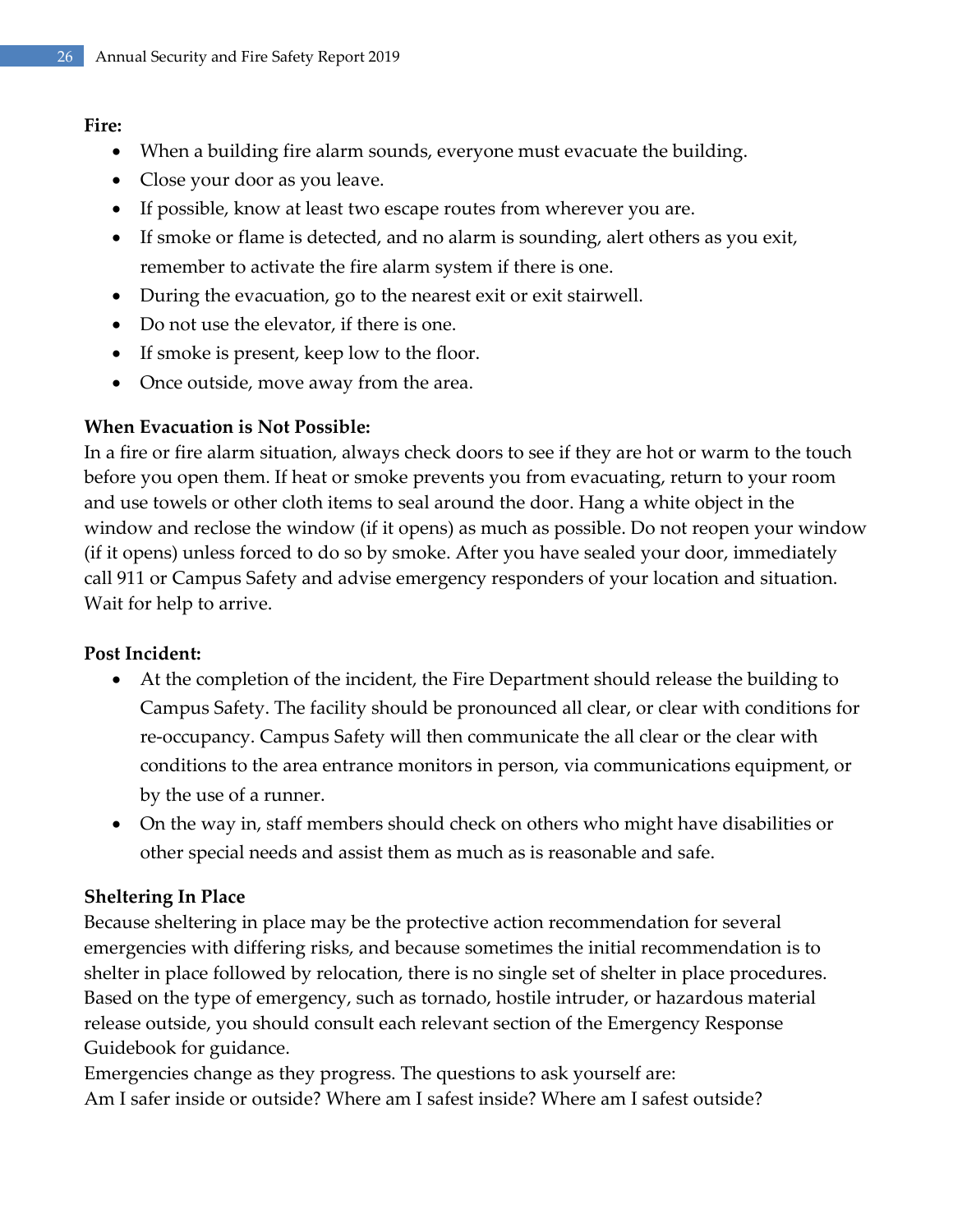### <span id="page-26-0"></span>Missing Student Notification Policy and Procedures

The Missing Student Notification Policy and Procedures is to inform Southern Adventist University students, who reside in university housing, of policy governing required notifications within twenty-four (24) hours after the time a student is deemed to be missing. Southern Adventist University's policy represents a good faith effort to comply with the federal Clery Act and a strong commitment to transparency.

This policy addresses any missing student who lives in on-campus housing regardless of age or status, and regardless of whether he or she registered a confidential contact person.

Students will be informed each academic year that each student has the option to confidentially identify a person to be contacted by Southern Adventist University no later than twenty-four (24) hours after the time the student is determined to be missing. The confidential contact may be a person designated by the student in addition to the emergency contact provided upon check-in to on-campus housing. Students who are under age eighteen (18) and are not emancipated will be informed each academic year that the institution is required to notify the custodial parent and their confidential contact person, not later than twenty-four (24) hours after the time the student is determined to be missing.

A student may register one contact strictly for the purpose of missing persons. The contact person can be anyone. Students have this option even if they have already identified an emergency contact person. Students may identify the same individual for both purposes, however, only the missing person contact will be called in the event a student is determined missing. Registering of missing student contact information can be done during the checklist process online during the start of the year. Each student who files a confidential contact is solely responsible for the accuracy of the contact phone number and for update of information should the confidential contact person and/or number change. A student may update information by re-submitting a the information online under my access tab. Southern Adventist University will notify the local law enforcement agency within 24-hours of the determination that the student is missing, unless local law enforcement agency was the entity that made the determination that the student is missing.

#### **Procedures**

A student is determined to be missing when a report comes to the attention of Southern Adventist University through Campus Safety and Campus Safety determines the report to be credible. Circumstances may include, but are not limited to, establishing that:

 a student is out of contact after reasonable efforts to reach that student by phone calls, emails, and/or in-person attempts to establish contact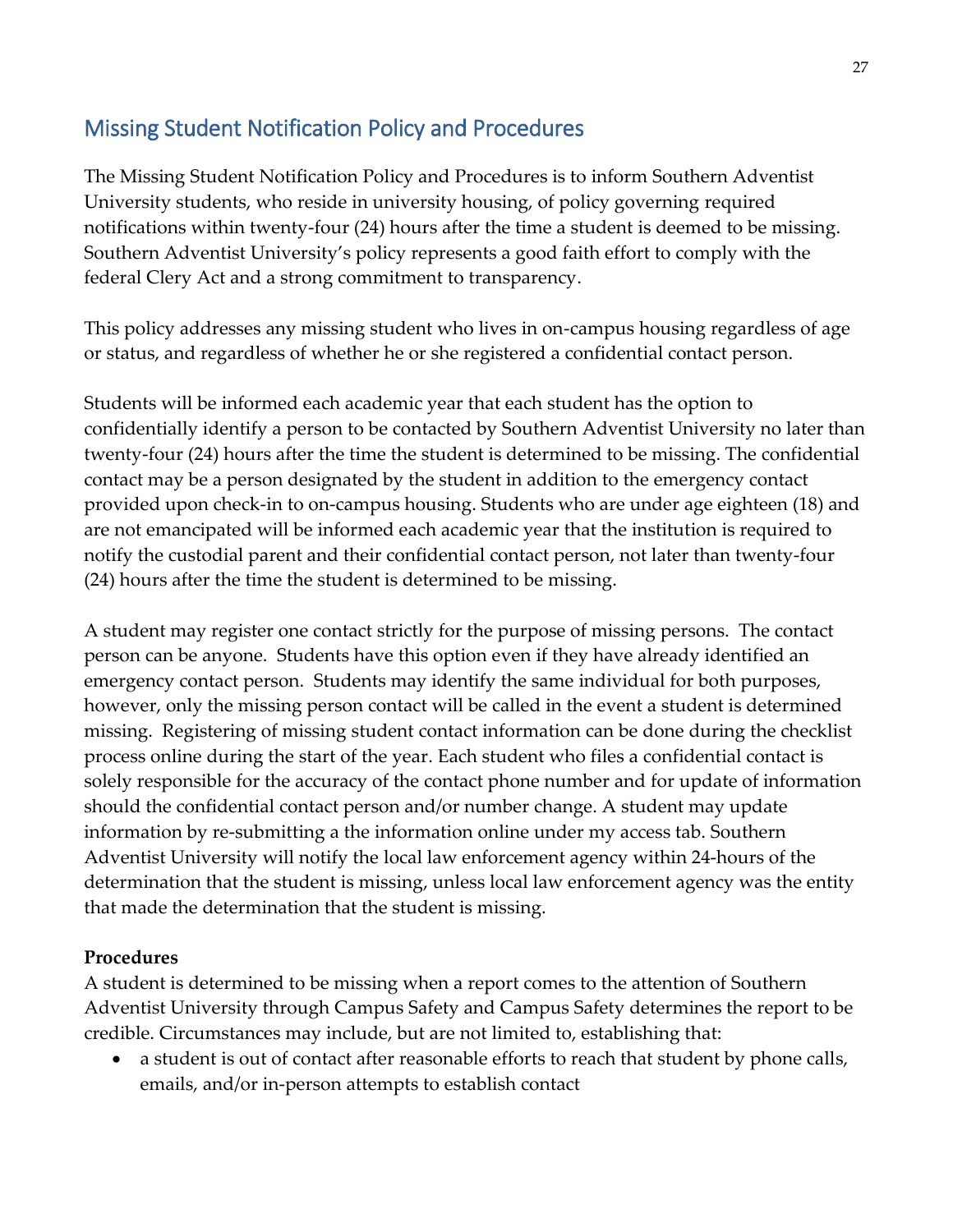- circumstances indicate an act of criminality involved, even lacking twenty-four (24) hours in time
- circumstances indicate that physical safety is in danger, even lacking twenty-four (24) hours in time
- circumstances become known that medicine dependence may threaten life or health, even lacking twenty-four (24) hours in time
- existence of a physical / mental disability indicates that the student's physical safety is in danger, even lacking twenty-four (24) hours in time

Individuals should immediately report missing students to Campus Safety, available 24/7, by phone at (423) 236-2100 or in person at 5061 Colcord Drive, Collegedale, TN 37315. Any missing person report requires that Campus Safety be notified immediately to investigate and make a determination that the student is confirmed to be missing and has not returned to campus. Campus Safety will notify the local law enforcement when any student who lives in on-campus housing has been determined to be missing. During the investigation, the following information should be established and documented in an incident report:

- Name and location / contact information of the person reporting the missing student
- Name / vital information of the student reported to be out of contact
- Nature of the circumstances supporting the determination that the student is out of contact (time/date last seen or in contact with)
- Avenues to establish that the student remains out of contact (failure to respond to phone, email and in-person attempts to contact by a Southern Adventist University official, parental notice or notice from reporting person outside the university, establishment of lapse of time of class attendance, lapse in affiliation with roommates and friends, or use of Southern Adventist University facilities / services; concern of incident of criminality or safety, etc.)
- Dates and times of notifications made

The Vice President for Student Development or designee and Senior Vice President for Academic Administration or designee will be informed by the Director of Campus Safety or designee after the officer's initial attempt to contact the student does not successfully establish contact or lead to information that results in actual contact being made with the student. In no circumstance should the notification to the on call system after initial report to Campus Safety exceed twenty-four (24) hours in time. During business hours, the Vice President for Student Development or designee and Senior Vice President for Academic Administration or designee may also involve other university faculty, staff, or administrators to assist in establishing contact or avenues to pursue contact. The Vice President for Student Development and Senior Vice President for Academic Administration or designee will be notified by the Director of Campus Safety or designee as the investigation of the incident progresses.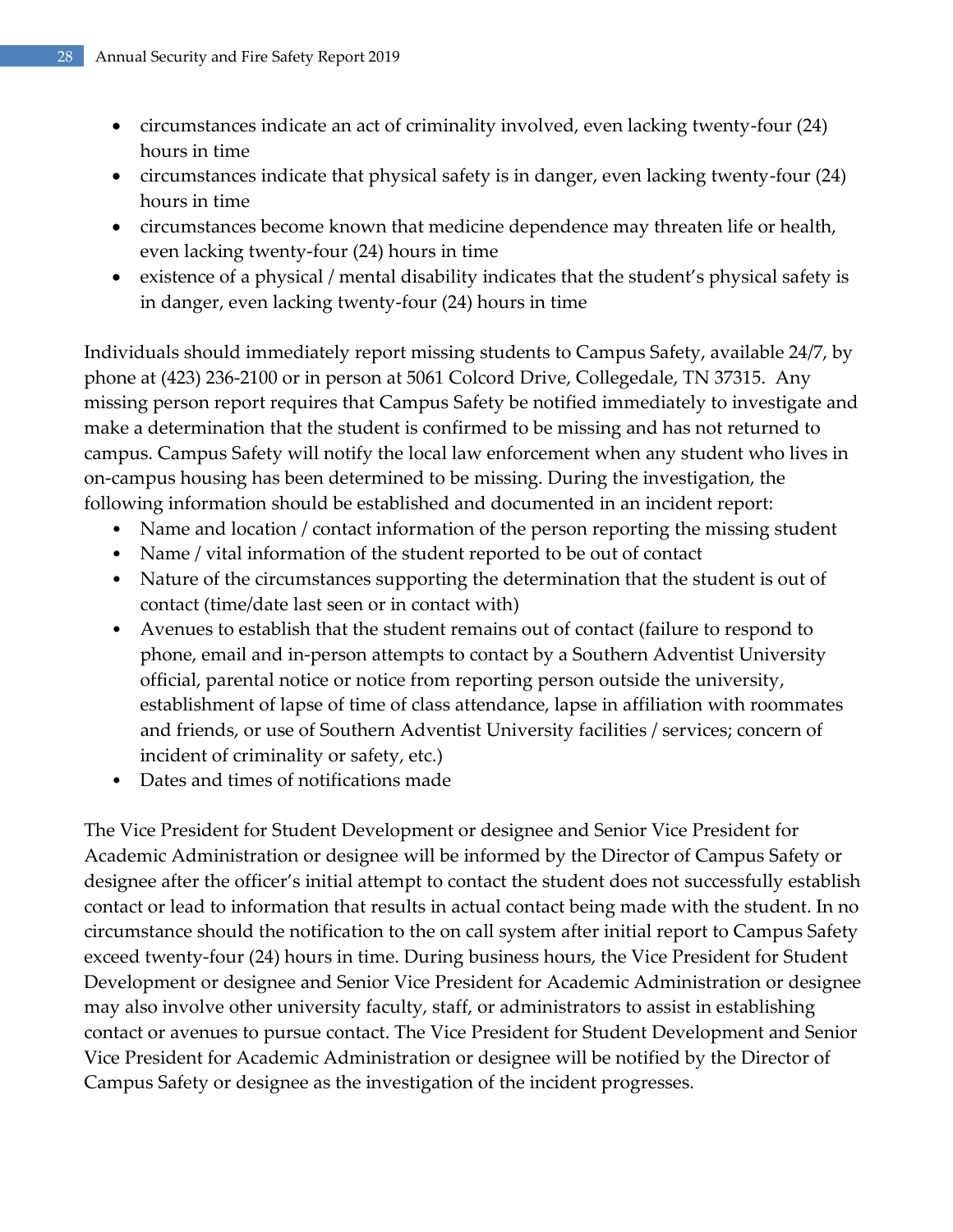The missing student contact(s) listed with the Residence Halls will be notified within 24 hours that the student is missing. If a student registers multiple contact persons, and the first person contacted confirms that the student is not missing, the institution must contact each additional contact person in turn, unless the student in question is contacted by this institution or contacts the institution.

Southern Adventist University students are advised that their contact(s) information will be registered confidentially, and that this information will be accessible only to authorized campus officials and law enforcement and that it may not be disclosed outside of a missing person investigation. In the case of a student under the age of eighteen (18) and not emancipated, the contact will be with the custodial parent within 24-hours of the determination that a student is missing, in addition to notifying any additional contact person designated by the student. The contact will be initiated by Student Development.

# <span id="page-28-0"></span>**Registered Sex Offenders**

The Tennessee Bureau of Investigation is responsible for maintaining this registry. Follow the link to access the Tennessee Sex Offender Registry:<http://sor.tbi.tn.gov/SOMainpg.aspx>

Citizens who have information on offenders or inquiries about information contained in the state's Sex Offender Registry can contact the Sex Offender Registry Hotline at 1 (888) 837-4170, Monday through Friday, from 7:00 AM until 8:30 PM CDT and weekends between 7:00 AM and 5:30 PM CDT, excluding holidays, or by email at [TBISORMGR@tn.gov.](mailto:TBISORMGR@tn.gov?subject=Sex%20Offender%20Registry%20Question%20-%20From%20TBI%20Website)

**Unlawful use of the information for purposes of intimidating or harassing another is prohibited.**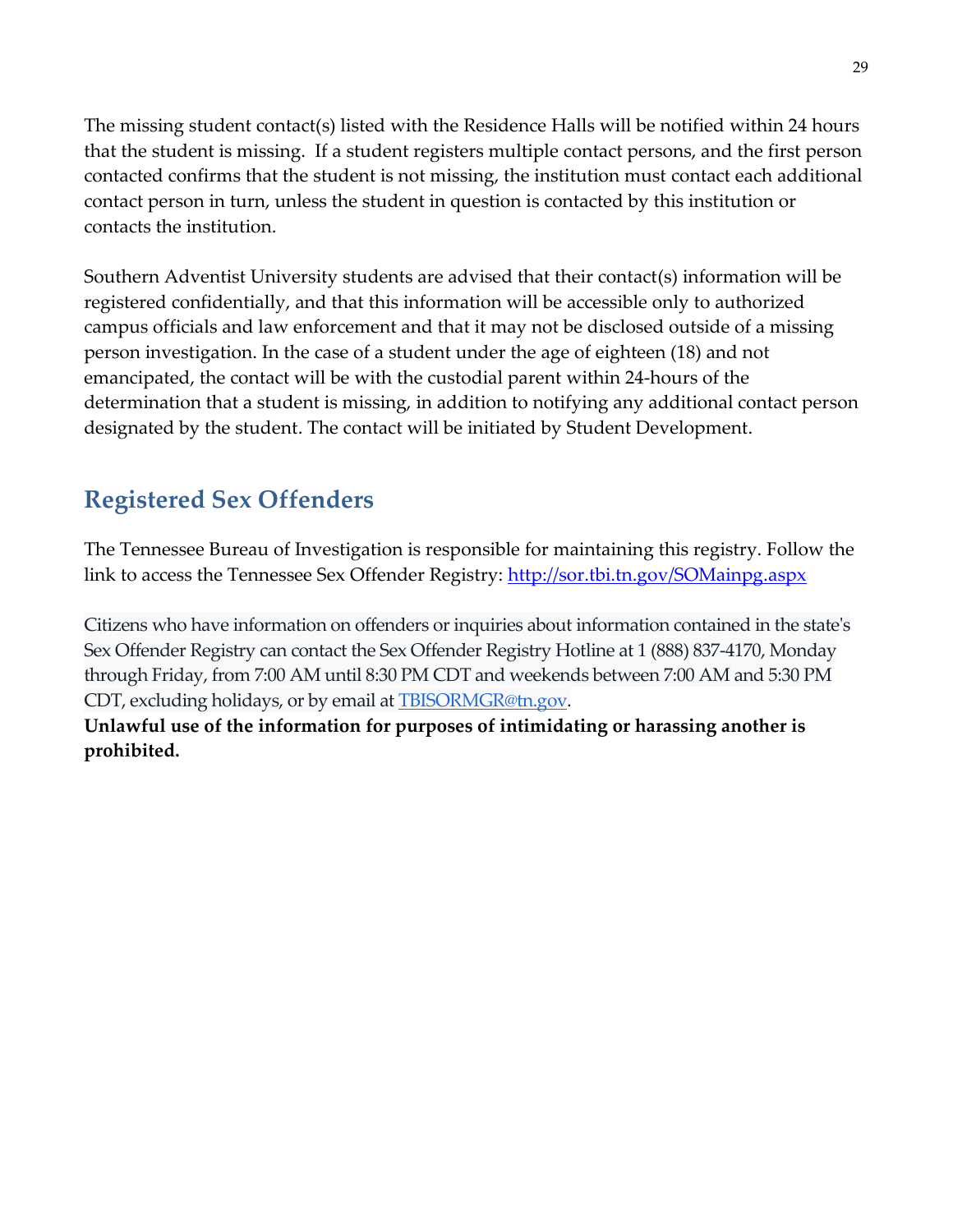### <span id="page-29-0"></span>Local Law Enforcement Agencies

#### **Collegedale Police Department**

Brian Hickman, Chief of Police 4910 Swinyar Drive Collegedale, Tennessee 37315 Emergency: 911 Dispatch: 423.396.3133 City Hall: 423.396.3135 <http://www.collegedaletn.gov/index.aspx?nid=181>

#### **Chattanooga Police Department**

Bobby H. Dodd, Chief of Police 3410 Amnicola Hwy Chattanooga, Tennessee 37406 Emergency: 911 Dispatch: 423.698.2525 General Information: 423.643.5000 [www.chattanooga.gov/police-department](http://www.chattanooga.gov/police-department)

#### **Hamilton County Sheriff's Department**

Jim Hammond, Sheriff 600 Market Street Chattanooga, Tennessee 37402 Emergency: 911 Dispatch: 423.622.7777 General Information: 423.209.7000 [www.hcsheriff.gov/](http://www.hcsheriff.gov/)

#### **Tennessee Highway Patrol – District 2 Headquarters**

Jessie Brooks, Captain 4120 Cummings Highway Chattanooga, Tennessee 37419 Emergency: 911 Dispatch: 911 General Information: 423.634.6898 <https://www.tn.gov/safety/tennessee-highway-patrol.html>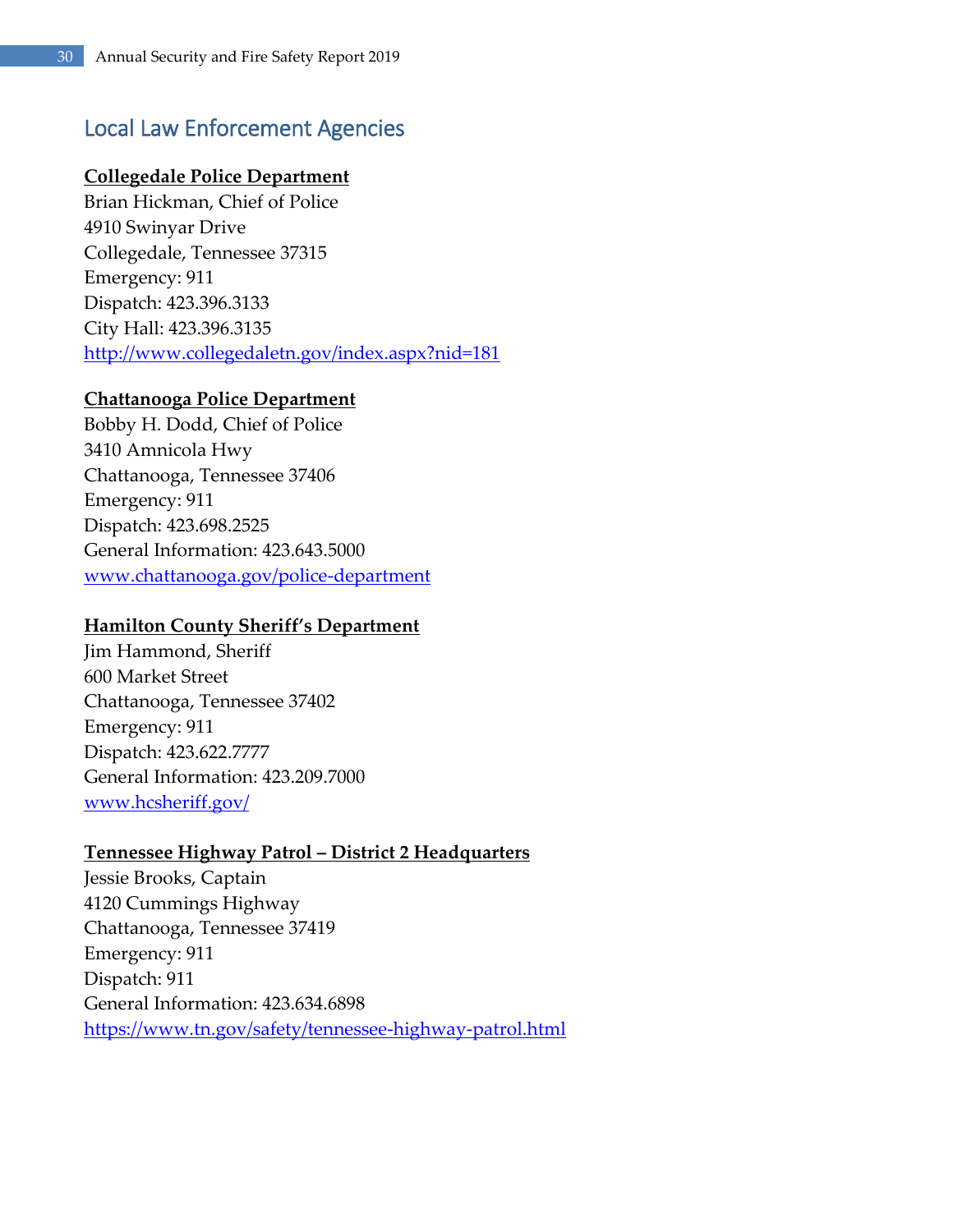### <span id="page-30-0"></span>Sexual Misconduct Policy

#### Introduction

As noted in its Sexual Conduct and Standards of Behavior policies of the Student Handbook and the Fraternization policy (2025) of the Employee Handbook, Southern affirms the Biblical understanding of human sexuality as a gift from God to heterosexual married couples. Moreover, students who engage in behaviors that contradict this standard are subject to discipline. Because of this standard, Southern prohibits the offenses of domestic violence, dating violence, sexual assault and stalking (as defined by the Clery Act) and reaffirms its commitment to maintaining a campus environment that emphasizes the dignity and worth of all members of the university community. Southern issues this statement of policy to inform the campus community of our programs to address domestic violence, dating violence, sexual assault and stalking as well as the procedures for institutional disciplinary action in cases of alleged dating violence, domestic violence, sexual assault, or stalking, which will be followed regardless of whether the incident occurs on or off campus when it is reported to a University official.

Many activities prohibited by Southern's Sexual Misconduct Policy are unlawful, and all are antithetical to the mission of the university. Therefore, Southern takes reasonable and appropriate remedial action to prevent sexual misconduct; to eliminate any hostile environment, including retaliation; to prevent its recurrence; and to correct its discriminatory effects on the Complainant and others, if applicable. Students or employees who violate this policy are subject to discipline, which may include dismissal from Southern, termination from employment, and/or criminal prosecution.

This policy applies to all Southern faculty/staff and students during all twelve months of the calendar year and is enforced whether or not the misconduct occurs on this campus. That is, the policy governs the behavior of Southern faculty/staff and students who are involved in long- or short-term mission or evangelistic projects; Adventist Colleges Abroad (ACA); offcampus internships or externships; nursing clinicals; extension campuses, such as Rosario Beach; and any other Southern-sanctioned program. Moreover, Southern faculty/staff and students are expected to conduct themselves in a manner consistent with both Christian decorum and this policy even when not involved in Southern-sponsored activities.

Conduct prohibited by this policy does not generally include teasing, offhand comments, or isolated incidents. Rather, conduct that rises to the level prohibited by this policy is unwelcome gender-based, verbal or physical conduct that is sufficiently severe, persistent, or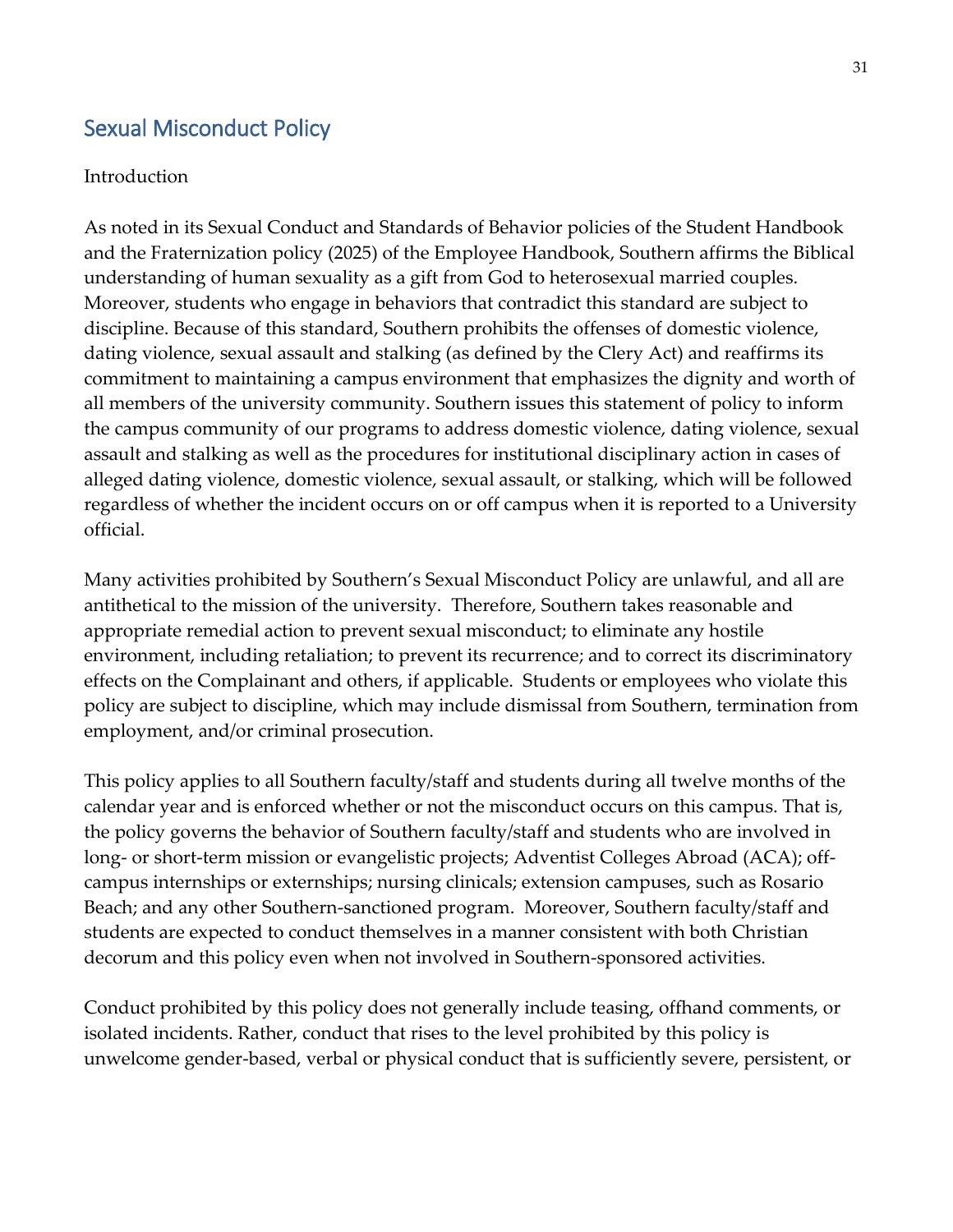pervasive to unreasonably interfere with someone's ability to perform job duties or to participate in or benefit from Southern's education program and activities.

Conduct that violates this policy may result from actions that threaten a student or any employee in any Southern-related setting, whether it is conduct between students, between employees, between employees and students, or between employees/students and visitors to our campus. Any Southern student, staff member, faculty member, or third party participating in any Southern program or activity who wishes to report a complaint of sexual misconduct against a Southern student or employee may do so at any time.

Southern's process to address cases of alleged sexual misconduct is designed to:

- Consider the rights of the Complainant, the rights of the Respondent, the safety of the community, and applicable laws and university policies;

- Conduct a timely, thorough, fair, impartial, and equitable investigation and adjudication process with respect for all involved parties;

- Protect the privacy of all parties to the extent practical, while balancing the need to perform an investigation, follow the procedures outlined below, comply with applicable law, and maintain campus safety;

- Hold all students and employees found to have violated Southern policies accountable for their actions and provide appropriate remedies to address the discriminatory effects of sexual misconduct on the Complainant and others.

The parties are provided procedural rights as outlined in this policy. Since the university lacks full judicial authority, such as the power to subpoena or place witnesses under oath, a student's rights cannot be coextensive with or identical to the rights afforded an accused in a civil or criminal legal proceeding. The procedures outlined below are designed, however, to assure basic fairness and to protect students from arbitrary or capricious disciplinary action. All panel members, investigators, and university officials shall conduct their proceedings in the spirit of these principles. If exceptional circumstances dictate variation from these procedures, the variation does not invalidate a decision unless it prevents basic fairness.

In summary, any sexual behavior that creates an intimidating, hostile, or offensive working or school environment is a violation of Christian standards as well as applicable state and federal laws and should be reported to Campus Safety or the Title IX Coordinator. Also included in this document are resources available to individuals who are involved in some way with an incident of sexual misconduct (See Appendices A and B).

If you have been the victim of domestic violence, dating violence, sexual assault, or stalking, you should report the incident promptly to the Title IX Coordinator by calling, writing or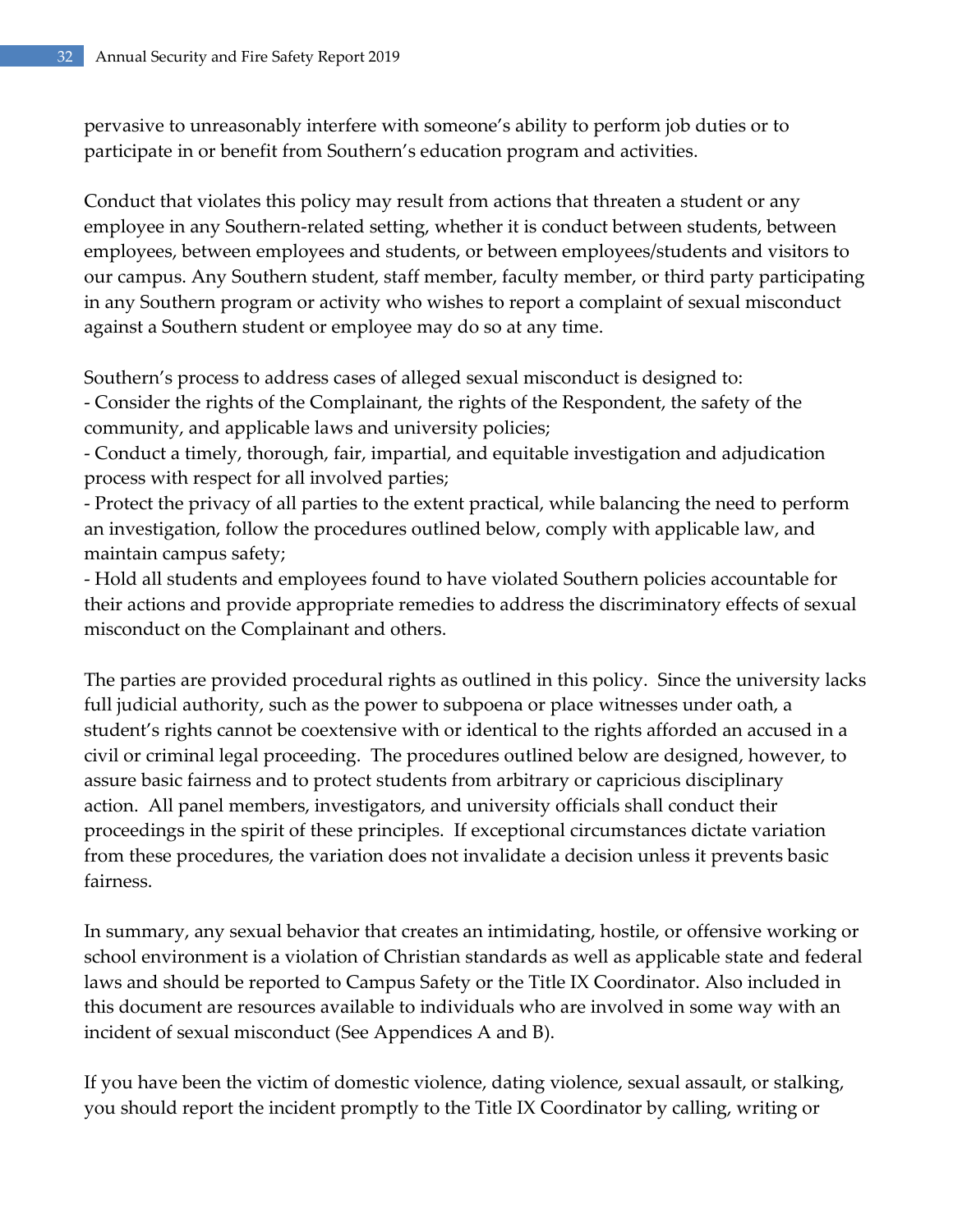coming into the office to report in person or by going to the Campus Safety office on Colcord Drive (if the victim so desires). Reports of all domestic violence, dating violence, sexual assault and stalking made to Campus Safety will automatically be referred to the Title IX Coordinator for investigation regardless of if the complainant chooses to pursue criminal charges.

#### **2. Notice of Nondiscrimination/Title IX Coordinator**

In compliance with Title IX of the U. S. Higher Education Amendments (1972,) Southern does not discriminate on the basis of gender. In addition to gender equity in sports, Title IX prohibits sex-based discrimination in education. It addresses gender-based discrimination and sexual violence (whether student-to-student, student-to-employee, or employee-to-employee).

The Director of Risk Management (DRM) is this campus's Title IX Coordinator. The Title IX Coordinator is tasked with assuring campus compliance with all Title IX dictates. In regards to sexual misconduct, this office is specifically tasked with the resolution of sexual misconduct grievances.

Grievances involving employees should be presented to the Title IX Deputy, AVPHR, who will work towards the resolution of the grievance.

Student-to-student grievances under Title IX should be presented to the Title IX Deputy (known as FYEC below), who will resolve the grievance or present it to Southern's Student Sexual Misconduct Review Panel (definition below) for resolution.

Although the Title IX Coordinator is tasked with the resolution of all sexual misconduct grievances, the following matrix details who oversees a particular type of case:

# **COMPLAINANTRESPONDENTOVERSEES PROCESS**

| <b>Student</b> | <b>Student</b> | <b>FYEC</b>  |
|----------------|----------------|--------------|
| Employee       | Employee       | <b>AVPHR</b> |
| <b>Student</b> | Employee       | <b>AVPHR</b> |
| Employee       | <b>Student</b> | <b>FYEC</b>  |
| 3rd Party      | <b>Student</b> | <b>FYEC</b>  |
| 3rd Party      | Employee       | <b>AVPHR</b> |
| <b>Student</b> | 3rd Party      | <b>FYEC</b>  |
| Employee       | 3rd Party      | <b>AVPHR</b> |
|                |                |              |

This policy, in its complete form, is available on both the HR and Student Developments website. Southern's Student Handbook and Employee Handbook contain truncated versions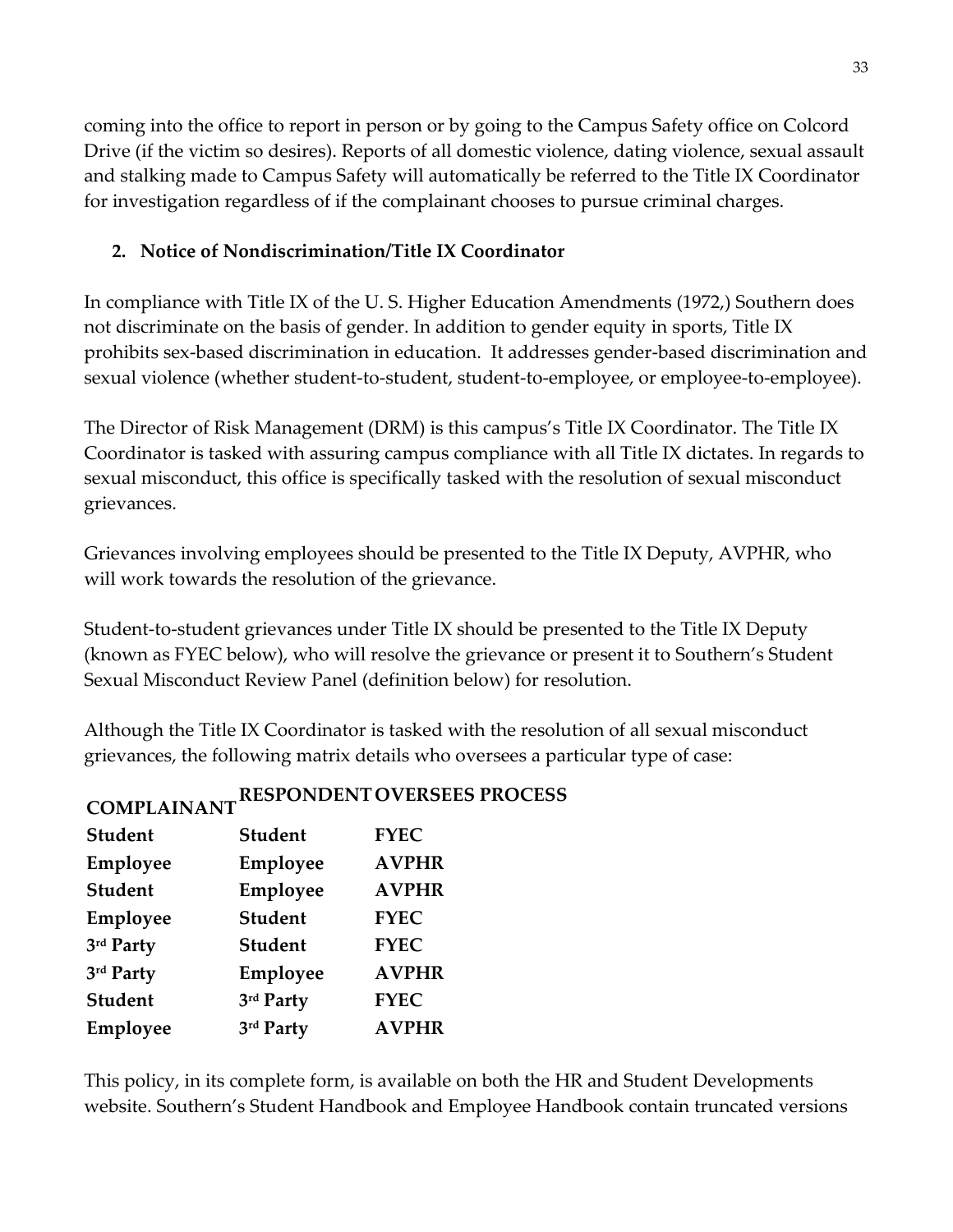of the policy, which refer readers to where on Southern's website they may read the complete policy. Published versions of the policy may be obtained from the offices of Human Resources, Student Development, Campus Safety, and in the residence halls.

#### **3. Sexual Misconduct and Harassment:**

Sexual misconduct is a form of sexual harassment and may include unwelcome sexual advances, requests for sexual favors, or other unsolicited verbal or physical conduct of a sexual nature. Any sexual contact without consent by means of force, intimidation, or victim helplessness or incapacity constitutes sexual misconduct and includes violations of civil or criminal assault laws.

#### **Definitions**

The definitions below are intended to provide clarity relating to sexual behaviors and do not suggest that one behavior is more severe or violating than the other.

**Acquaintance Assault:** Acquaintance assault is a sexual assault by someone whom the victim knows. The person may be a boyfriend or girlfriend, ex-boyfriend or ex-girlfriend, classmate, friend, acquaintance, family member, or coworker.

**Director of Risk Management (DRM):** The Director of Risk Management is the Title IX Coordinator responsible for directing sexual harassment avoidance training, overseeing sexual harassment investigations, and overseeing the procedures pertaining to harassment complaints brought by students, faculty, and staff under Southern's "Harassment," "Sexual Misconduct," and "Retaliation" policies. If extraordinary circumstances dictate that a case must be adjudicated when it is not possible to convene the Sexual Misconduct Review Panel (see below), the DRM adjudicates the case and assumes all authority otherwise granted to the Sexual Misconduct Review Panel. Contact information for the DRM is found in Appendix A.

**Coercion:** Coercion is defined (22 U.S. Code § 7102) as threats of serious harm or physical restraint against any person or the use of any scheme, plan, or pattern intended to cause a person to believe that failure to perform an act would result in serious harm to or physical restraint against any person. The term can also be used to refer to the abuse or threatened abuse of the legal process.

**Complainant:** A Complainant is usually an individual filing a complaint of a violation of Southern's policies. In some cases, (such as, cases in which a person involved in an incident of alleged sexual misconduct does not wish to participate in the process but the university decides that the alleged misconduct needs to be investigated), Southern may serve as the Complainant. In these cases, the university extends the full rights of the Complainant as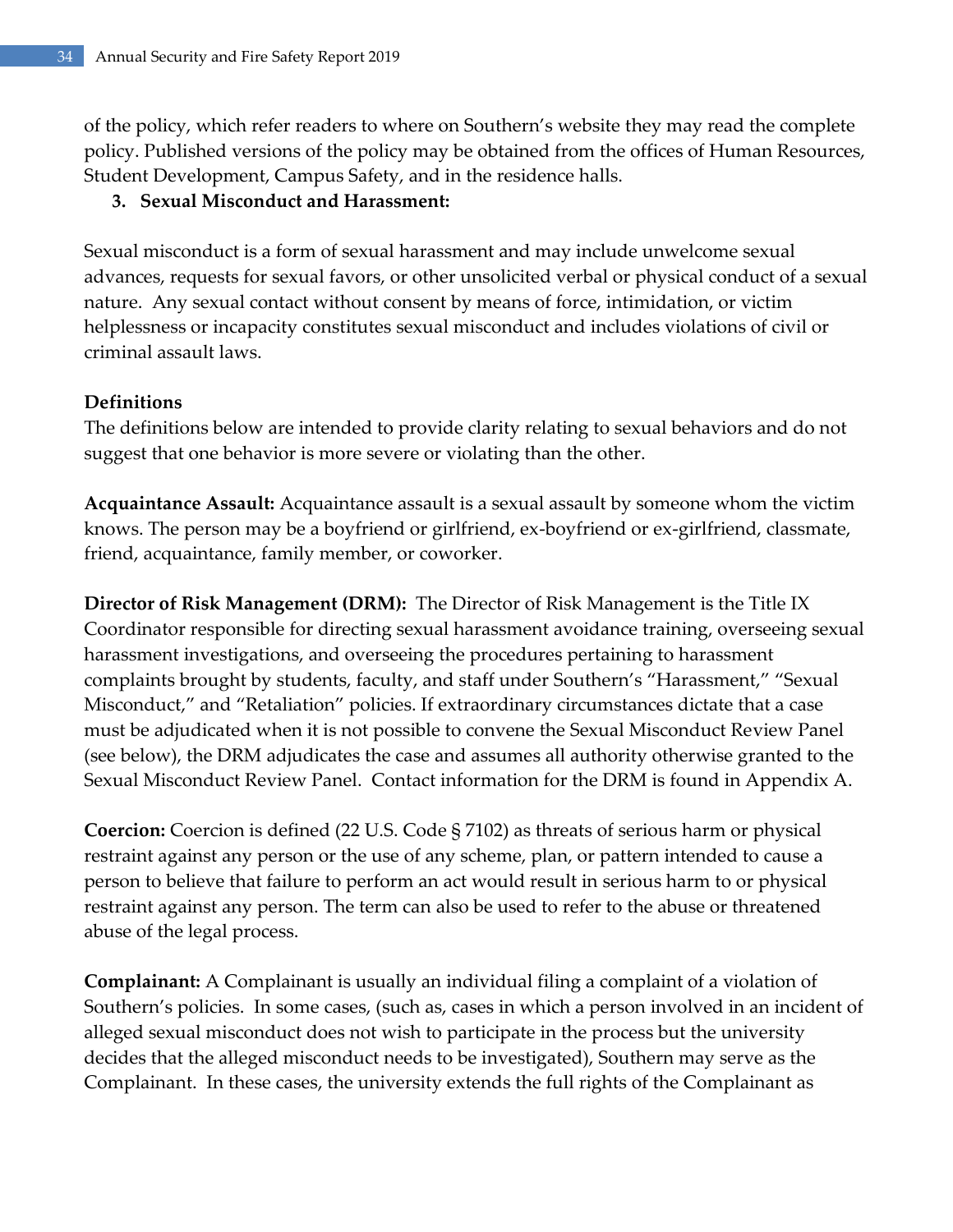defined in this policy to affected parties as deemed appropriate by the FYEC (see definition below).

**Consent:** Consent means words or actions, freely and actively given by each party, which a reasonable person would interpret as a willingness to participate in agreed-upon sexual conduct.

Consent is not valid when a person is incapable of giving consent because of his or her use or consumption of drugs or alcohol; when intimidation, threats, physical force, or other actions that a reasonable person would consider coercive, are applied; when a physical or mental condition is present such that the person cannot knowingly or voluntarily give consent; or when a person has not achieved the age required for consent, as defined by state law. Silence, non-communication, or a lack of resistance does not necessarily imply consent. Previous relationships or consent do not imply consent to future sexual conduct. Consent to one form of sexual activity does not imply consent to other forms of sexual activity. Moreover, consent can be rescinded at any time.

The use of alcohol or drugs does not minimize or excuse a Respondent's responsibility for committing sexual misconduct. A Respondent may not and cannot assume that a Complainant has given consent to any sexual activity when alcohol or drugs have been used by the Complainant. That is, consent is not valid when:

1. From the standpoint of a reasonable person, the Respondent (see definition below) knew, or reasonably should have known, that the Complainant was incapable of giving consent due to the Complainant's use or consumption of drugs or alcohol or the person's physical or mental condition; or

2. The person was, in fact, incapable of giving consent due to the person's use of drugs or alcohol, or the person was incapable of providing knowing or voluntary consent due to a physical or mental condition.

**Dating Violence:** Dating violence means violence committed by a person

a. Who is or has been in a social relationship of a romantic or intimate nature with the victim; and

b. Where the existence of such a relationship shall be determined by a consideration of the following factors:

- The length of the relationship

- The type of relationship

- The frequency of interaction between the persons involved in the relationship

Dating violence, sometimes called "partner abuse" or "intimate partner violence," is a systematic pattern of behaviors where power is used to control partners.

Abusive behavior can be spoken, written, or physical, and includes

- actual, attempted, or threatened violence

- sexual offenses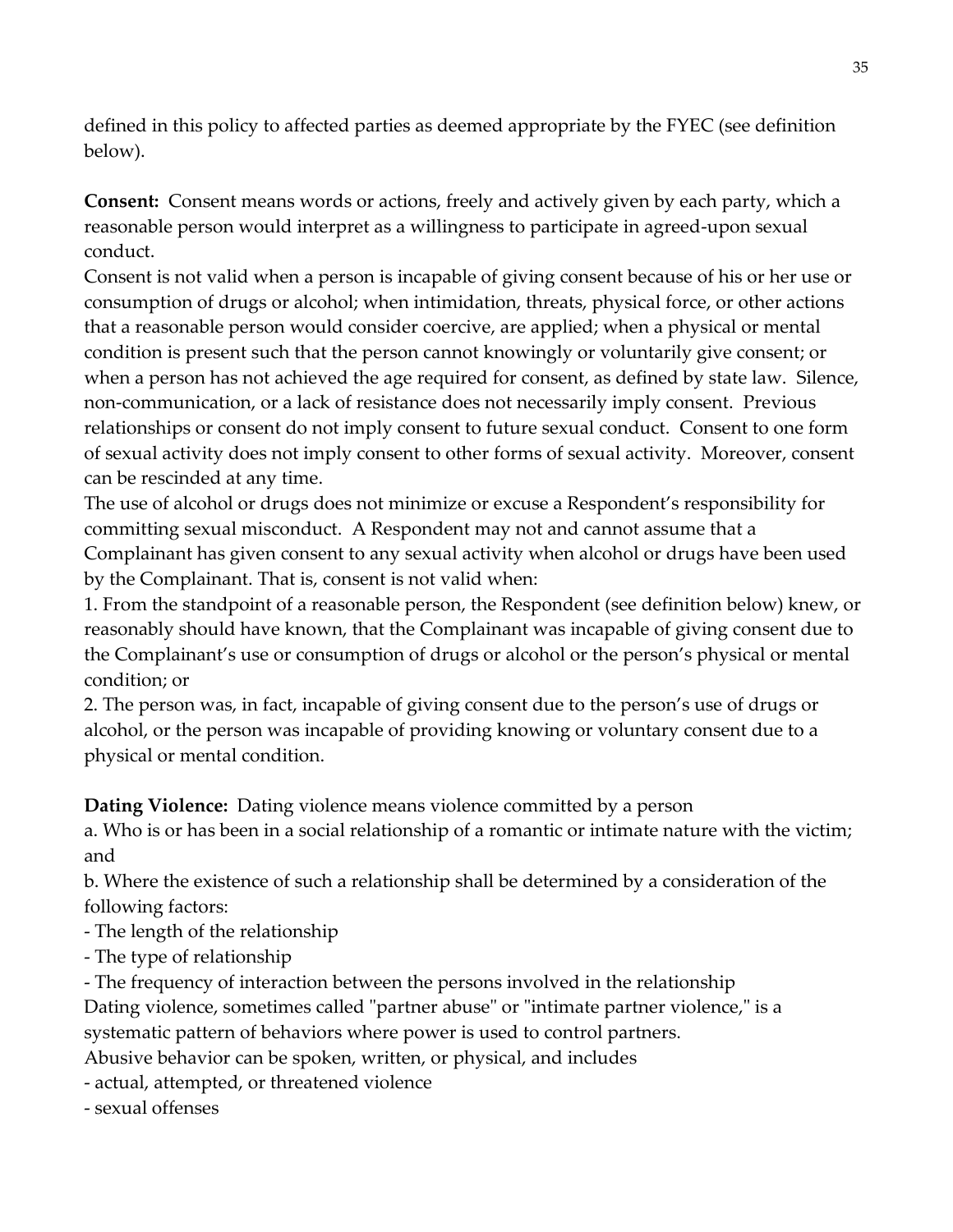- a pattern of assaultive and coercive behaviors

**Days:** Unless otherwise noted, "days" indicate calendar days, regardless of whether the majority of Southern's administrative offices are open. "Business days" indicate days on which the majority of Southern's administrative offices are open and generally connotes Monday through Friday.

**Domestic Violence:** Tennessee Code Annotated 39-13-111 defines domestic violence as an offense that

- Is classified as a misdemeanor in this state;
- Has an element of the offense the use or attempted use of physical force or the threatened use of a deadly weapon; and
- Is committed by a:
- a. Current or former spouse, parent, or guardian of the victim;
- b. Person with whom the victim shares a child in common;
- c. Person who is cohabitating with or has cohabitated with the victim as a spouse, parent, or guardian; or
- d. Person similarly situated to a spouse, parent, or guardian of the victim

**First Year Experience Coordinator (FYEC**): The first year experience coordinator is a Title IX Deputy responsible for overseeing the investigation and adjudication of sexual misconduct complaints involving students. The FYEC serves as an informational resource for all parties involved in the sexual misconduct complaint, investigation, and review process. Contact information may be found in Appendix A.

**Harassment:** Harassment, as used in this policy, is defined as unwelcome sexual advances, requests for sexual favor, and other verbal or physical conduct of a sexual nature.

**Impact Statement:** An Impact Statement is either written information or an oral statement from either the Complainant or the Respondent, in his or her own words, about how this sexual misconduct has affected him or her.

**Inappropriate Sexual Conduct:** Inappropriate sexual conduct includes unwelcome sexual conduct that does not constitute sexual assault as defined in this document but is sexually violating in nature. It includes but is not limited to the following:

- Nonconsensual physical contact of a sexual nature. This sort of contact includes intentionally touching the breasts, buttocks, groin, mouth, genitals of a person who has not given consent to this contact, or contact of a sexual nature with any other body parts;
- Sexually exploitative behaviors. Examples include, but are not limited to,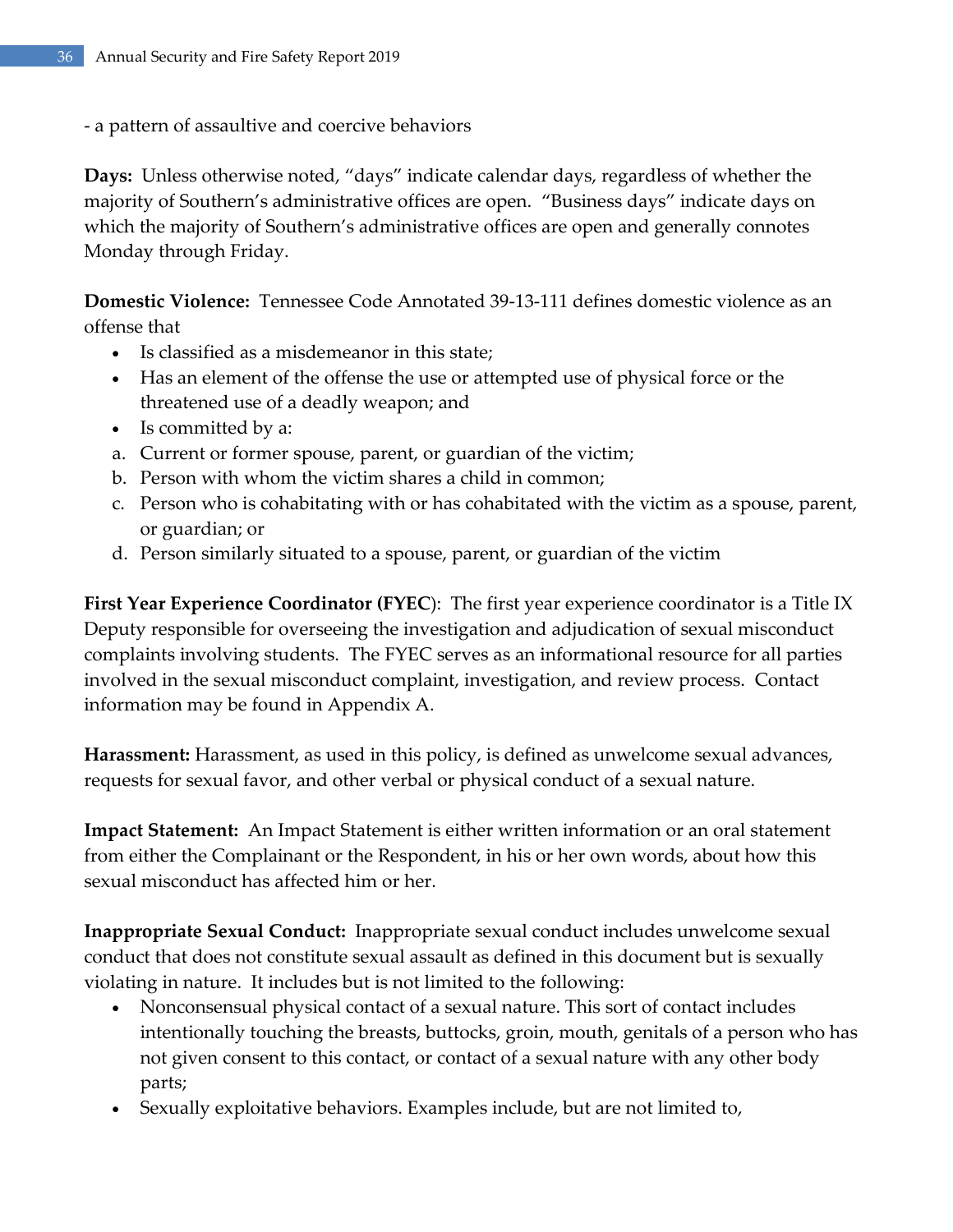- Capturing through any means images of sexual activity,
- Capturing through any means another's nudity without consent,

 Sharing the above images material with others without all participants' consent. *Exception:* This section is not intended to prohibit the use of sexually explicit material that is reasonably related to the academic mission of the university. Specifically, this section is not intended to proscribe or inhibit the use of sexually-explicit materials in or out of the classroom when in the judgment of a reasonable person they are used appropriately to promote genuine discourse, free inquiry, and learning.

**Investigator:** The investigator is the entity assigned to conduct interviews of the Complainant(s), Respondent(s), and any potential witnesses and to gather any other pertinent information and material that could be important to determining a fair and impartial decision during the adjudication process. This policy uses the singular *Investigator* but the DRM may appoint more than one Investigator when appropriate, and those Investigators work together to handle the complaint. Southern's Campus Safety has been appointed the Investigator of all alleged sexual misconduct incidences. The appointed Investigator should have no prior significant history with either the Complainant or the Respondent and may have no significant prior knowledge of the Complaint or the facts surrounding it. When a conflict of interest is apparent, the Investigator may be selected from outside Southern.

**Public indecency:** TN Code Ann. § 39-13-511 defines public indecency as follows: A 1.

*A. A person commits the offense of public indecency who, in a public place, as defined in subdivision (a)(2)(B) below, knowingly or intentionally:*

*i. Engages in sexual intercourse, masturbation, sodomy, bestiality, oral copulation, flagellation, excretory functions or other ultimate sex acts;*

*ii. Appears in a state of nudity; or*

*iii. Fondles the genitals of the person, or another person*

*B. A person does not violate subdivision (a)(1)(A) if the person makes intentional and reasonable attempts to conceal the person from public view while performing an excretory function, and the person performs the function in an unincorporated area of the state.*

*2. As used in subdivision (a)(1):*

*A. "Nudity" or "state of nudity" means the showing of the bare human male or female genitals or pubic area with less than a fully opaque covering, the showing of the female breast with less than a fully opaque covering of the areola, or the showing of the covered male genitals in a discernibly turgid state. "Nudity" or "state of nudity" does not include a mother in the act of nursing the mother's baby; and B. I. "Public place" means any location frequented by the public, or where the public is present or likely to be present, or where a person may reasonably be expected to be observed by members of the public. "Public place" includes, but is not limited to, streets, sidewalks, parks, beaches, business and commercial establishments, whether for profit or not-for-profit and whether open to the public at large or*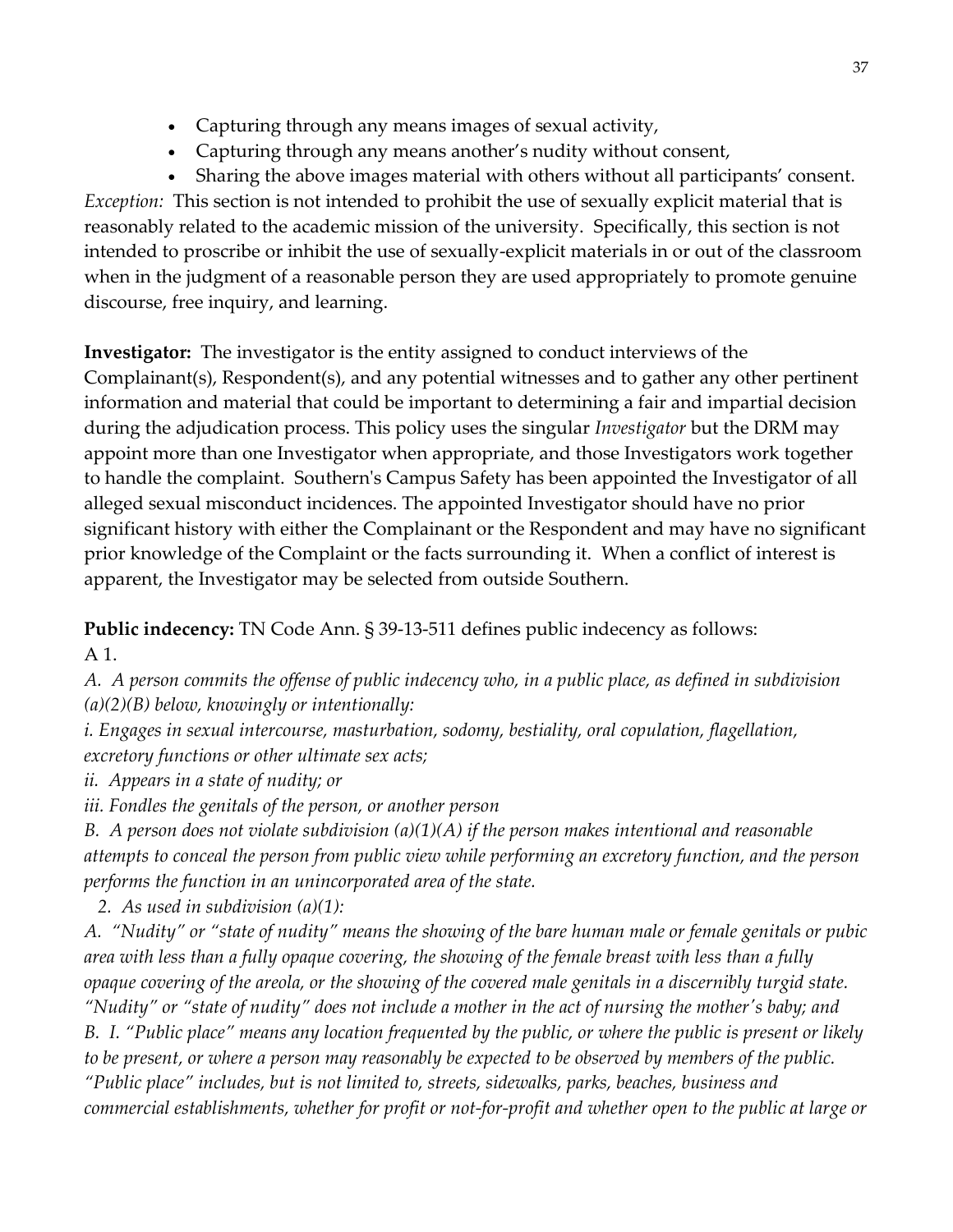*where entrance is limited by a cover charge or membership requirement, bottle clubs, hotels, motels, restaurants, night clubs, country clubs, cabarets and meeting facilities utilized by any religious, social, fraternal or similar organizations.*

*II. Premises used solely as a private residence, whether permanent or temporary in nature, are not deemed to be a public place. "Public place" does not include enclosed single sex public restrooms, enclosed single sex functional showers, locker or dressing room facilities, enclosed motel rooms and hotel rooms designed and intended for sleeping accommodations, doctors' offices, portions of hospitals and similar places in which nudity or exposure is necessarily and customarily expected outside of the home and the sphere of privacy constitutionally protected therein; nor does it include a person appearing in a state of nudity in a modeling class operated by a proprietary school, licensed by the state of Tennessee, a college, junior college, or university supported entirely or partly by taxation, or a private college or university where such private college or university maintains and operates educational programs in which credits are transferable to a college, junior college, or university supported entirely or partly by taxation or an accredited private college. "Public place" does not include a private facility that has been formed as a family-oriented clothing optional facility, properly licensed by the state.*

3. *Public indecency is punishable as follows:*

*A. A first or second offense is a Class B misdemeanor punishable only by a fine of five hundred dollars (\$500); and*

*B. A third or subsequent offense is a Class A misdemeanor punishable by a fine of one thousand five hundred dollars (\$1,500) or confinement for not more than eleven (11) months and twenty-nine (29) days, or both.*

*TN Code Ann. § 39-13-511 addresses indecent exposure as well:*

*1. A person commits the offense of indecent exposure who:*

*A. In a public place, as defined in § 39-11-106, or on the private premises of another, or so near thereto as to be seen from the private premises:*

*i. Intentionally:*

*a. Exposes the person's genitals or buttocks to another; or*

*b. Engages in sexual contact or sexual penetration as defined in § 39-13- 501; and*

*ii. Reasonably expects that the acts will be viewed by another and the acts:*

*a. Will offend an ordinary viewer; or*

*b. Are for the purpose of sexual arousal and gratification of the defendant; or*

*B. i. Knowingly invites, entices or fraudulently induces the child of another into the person's residence for the purpose of attaining sexual arousal or gratification by intentionally engaging in the following conduct in the presence of the child:*

*a. Exposure of such person's genitals, buttocks or female breasts; or*

*b. Masturbation.*

*ii. For the provisions of subdivision (b)(1)(B)(i) to apply, the defendant must be eighteen (18) years of age or older and the child victim must be less than thirteen (13) years of age.*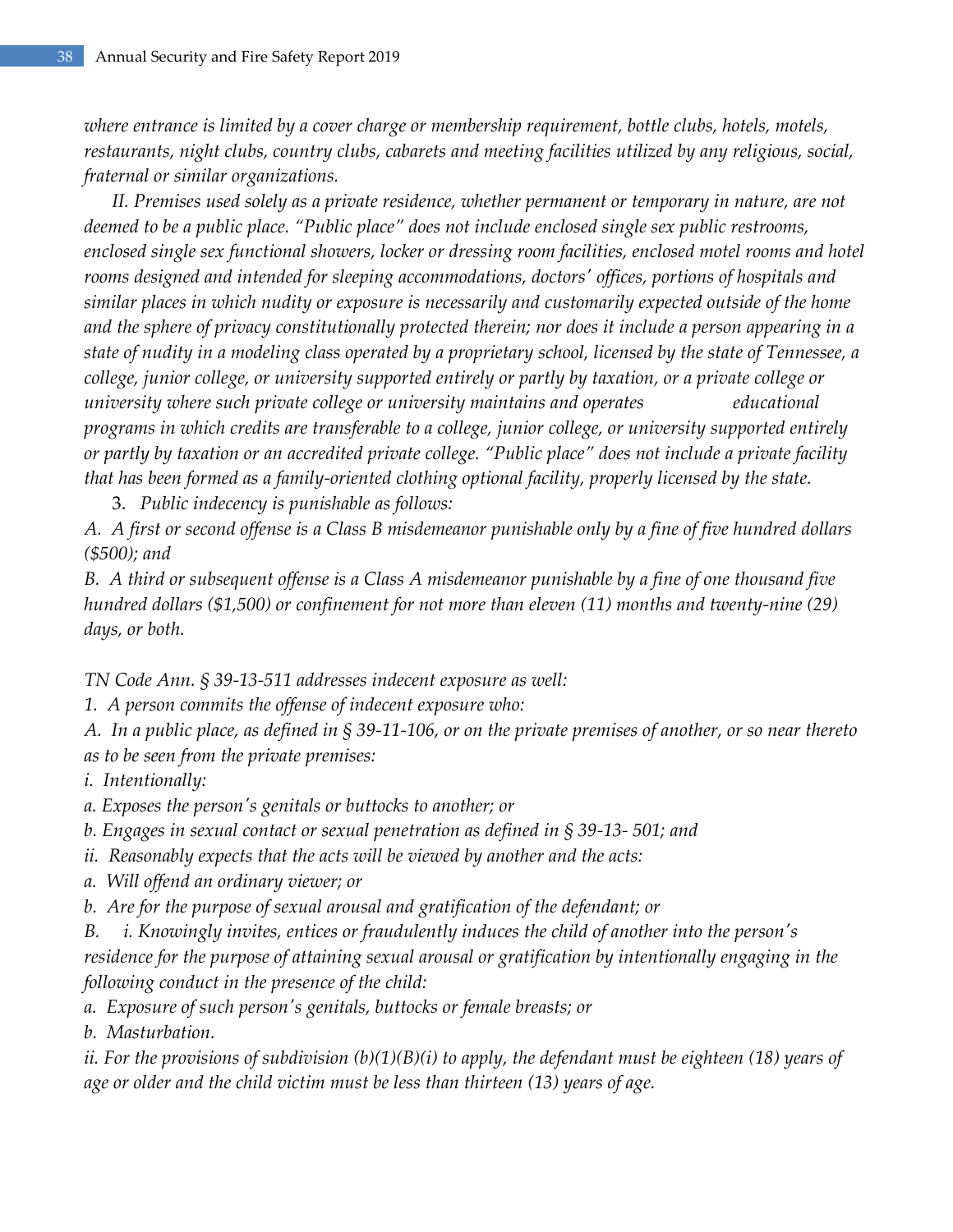*2. "Indecent exposure," as defined in subdivision (b)(1), is a Class B misdemeanor, unless the defendant is eighteen (18) years of age or older and the victim is under thirteen (13) years of age, in which event, indecent exposure is a Class A misdemeanor. Additionally, "indecent exposure," as defined in subdivision (b)(1), is a Class E felony when the defendant is eighteen (18) years of age or older, the victim is under thirteen (13) years of age, and the defendant has any combination of two (2) or more prior convictions under this section.*

*The provisions of this section do not apply to a mother who is breastfeeding her child who is twelve (12) months of age or younger in any location, public or private.*

**Respondent:** A Respondent is an individual alleged to have violated Southern's sexual misconduct policies. See Scope of Oversight and Pending Discipline at the end of this policy for more information.

**Retaliation:** Retaliation includes, but is not limited to, ostracizing the Complainant, pressuring the person to drop or not support the complaint, providing false or misleading information, or engaging in conduct that may reasonably be perceived to affect adversely the Complainant's educational, living, or work environment. Retaliating directly or indirectly against a person who has in good faith filed, supported, or participated in an investigation of a complaint of sexual misconduct as defined above is prohibited. In some circumstances, retaliation may be unlawful and may constitute a violation of this policy whether or not the complaint is ultimately found to have merit.

**Sanction Statement**: A sanction statement is a statement provided by the Complainant or the Respondent, should either party or both choose to compose one, upon receiving the conclusions of the SMRP (see definition below). It outlines what impact the sanctions imposed upon the Respondent will have upon the subject. Sanction statements are used as part of the appeal process should the Respondent or Complainant choose to appeal the decision.

**Sexual Assault:** The federal government defines sexual assault as *"any type of sexual contact or behavior that occurs without the explicit consent of the recipient. Falling under the definition of sexual assault are sexual activities as forced intercourse, forcible sodomy, child molestation, incest, fondling, and attempted rape"* [\(http://www.justice.gov/ovw/sexual-assault\)](http://www.justice.gov/ovw/sexual-assault).

# **Tennessee defines a number of sexual and violent sexual offenses. The following are those definitions and related codes:**

*(a) Aggravated rape is unlawful sexual penetration of a victim by the defendant or the defendant by a victim accompanied by any of the following circumstances:*

*1. Force or coercion is used to accomplish the act and the defendant is armed with a weapon or any article used or fashioned in a manner to lead the victim reasonably to believe it to be a weapon;*

*2. The defendant causes bodily injury to the victim;*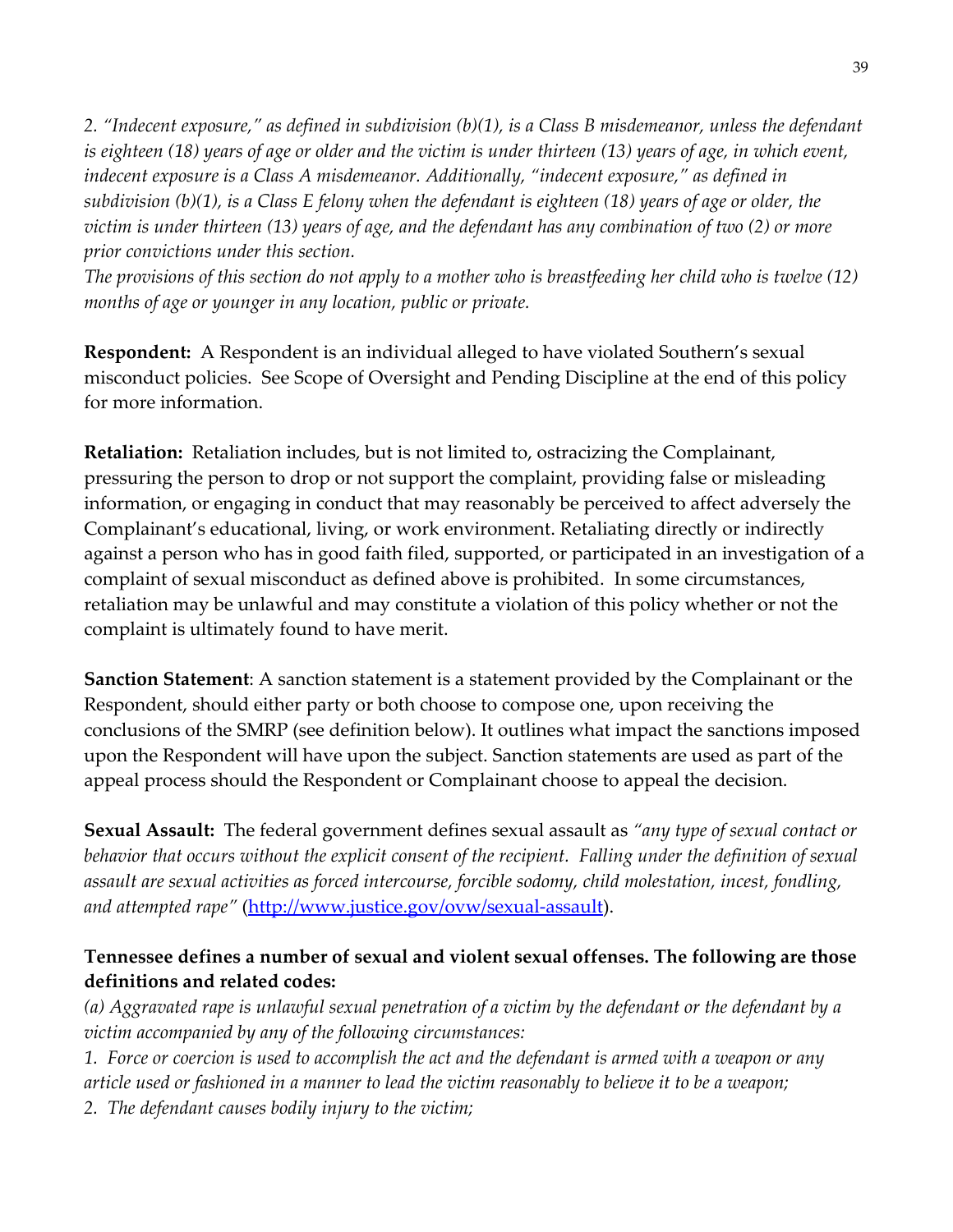- *3. The defendant is aided or abetted by one (1) or more other persons; and*
- *a. Force or coercion is used to accomplish the act; or*
- *b. The defendant knows or has reason to know that the victim is mentally defective, mentally*

*incapacitated or physically helpless.*

*(b) Aggravated rape is a Class A felony.*

*39-13-531. Aggravated rape of a child is the (a) Aggravated rape of a child is the unlawful sexual penetration of a victim by the defendant or the defendant by a victim, if the victim is three (3) years of age or less [or] (b) Aggravated rape of a child is a Class A felony and shall be sentenced within Range III, as set forth in title 40, chapter 35.*

*39-13-504. Aggravated sexual battery [is] (a) aggravated sexual battery is unlawful sexual contact with a victim by the defendant or the defendant by a victim accompanied by any of the following circumstances:*

*1. Force or coercion is used to accomplish the act and the defendant is armed with a weapon or any article used or fashioned in a manner to lead the victim reasonably to believe it to be a weapon;*

- *2. The defendant causes bodily injury to the victim;*
- *3. The defendant is aided or abetted by one (1) or more other persons; and*
	- *a. Force or coercion is used to accomplish the act; or*

*b. The defendant knows or has reason to know that the victim is mentally defective, mentally incapacitated or physically helpless; or*

- *4. The victim is less than thirteen (13) years of age.*
- *5. Aggravated sexual battery is a Class B felony.*
- *39-17-1004. Aggravated sexual exploitation of a minor*
- *(a) 1. It is unlawful for a person to knowingly promote, sell, distribute, transport, purchase*
- *or exchange material, or possess with the intent to promote, sell, distribute,*

*transport, purchase or exchange material that includes a minor engaged in:*

- *a. Sexual activity; or*
- *b. Simulated sexual activity that is patently offensive.*

*2. A person who violates subdivision (a)(1) may be charged in a separate count for each individual image, picture, drawing, photograph, motion picture film, videocassette tape, or other pictorial representation. Where the number of materials involved in a violation under subdivision (a)(1) is greater than twenty-five (25), the person may be charged in a single count to enhance the class of offense under subdivision (a)(4).*

*3. In a prosecution under this section, the trier of fact may consider the title, text, visual representation, Internet history, physical development of the person depicted, expert medical testimony, expert computer forensic testimony, and any other relevant evidence, in determining whether an exchanged person knowingly promoted, sold, distributed, transported, purchased, or possessed the material for these purposes, or in determining whether the material or image otherwise represents or depicts that a participant is a minor.*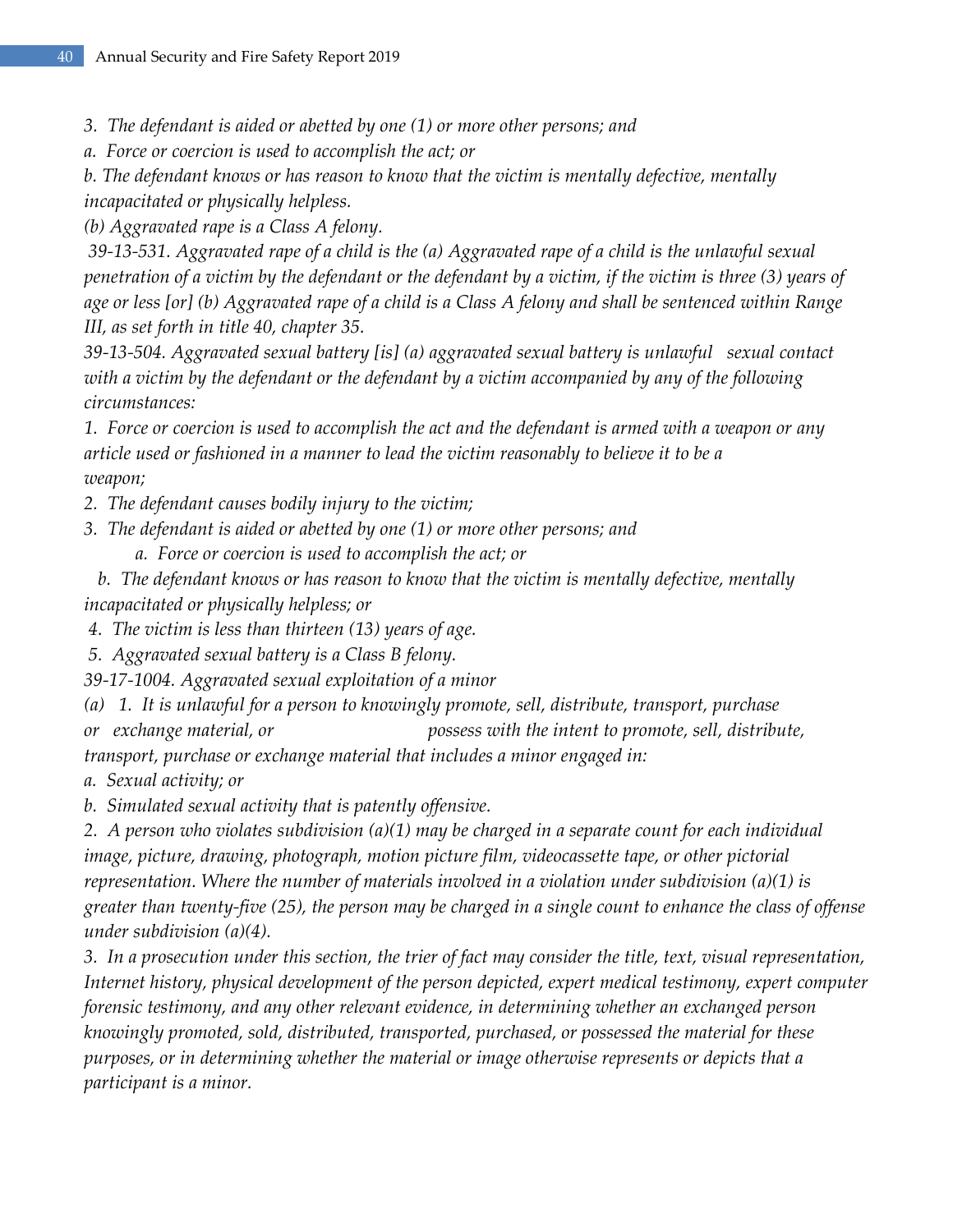*4. A violation of this section is a Class C felony; however, if the number of individual images, materials, or combination of images and materials that are promoted, sold, distributed, transported,* 

*purchased, exchanged or possessed, with intent to promote, sell, distribute, transport, purchase or exchange, is more than twenty- five (25), then the offense shall be a Class B felony.*

*(b) 1. It is unlawful for a person to knowingly promote, sell, distribute, transport, purchase or exchange material that is obscene, as defined in § 39-17-901(10), or possess material that is obscene, with the intent to promote, sell, distribute, transport, purchase or exchange the material, which includes a minor engaged in:*

*a. Sexual activity; or*

*b. Simulated sexual activity that is patently offensive.*

*2. A person who violates subdivision (b)(1) may be charged in a separate count for each individual image, picture, drawing, photograph, motion picture film, videocassette tape, or other pictorial representation. Where the number of materials involved in a violation under subdivision (b)(1) is greater than twenty-five (25), the person may be charged in a single count to enhance the class of offense under subdivision (b)(4).*

*3. In a prosecution under this section, the trier of fact may consider the title, text, visual representation, Internet history, physical development of the person depicted, expert medical testimony, expert computer forensic testimony, and any other relevant evidence, in determining whether a person knowingly promoted, sold, distributed, transported, purchased, exchanged or possessed the material for these purposes, or in determining whether the material or image otherwise represents or depicts that a participant is a minor.*

*4. A violation of this section is a Class C felony; however, if the number of individual images, materials, or combination of images and materials, that are promoted, sold, distributed, transported, purchased, exchanged or possessed, with intent to promote, sell, distribute, transport, purchase or exchange, is more than twenty-five (25), then the offense shall be a Class B felony.*

*(c) In a prosecution under this section, the state is not required to prove the actual identity or age of the minor.*

*(d) A person is subject to prosecution in this state under this section for any conduct that originates in this state, or for any conduct that originates by a person located outside this state, where the person promoted, sold, distributed, transported, purchased, exchanged or possessed, with intent to promote, sell, distribute, transport, purchase or exchange material within this state.*

*39-2-608. Assault with intent to commit or attempt to commit rape or sexual battery*

*1. Assault with intent to commit or attempt to commit rape is a felony punishable by imprisonment in the penitentiary for not less than two (2) nor more than ten (10) years.*

*2. Assault with intent to commit or attempt to commit sexual battery is a felony punishable by imprisonment in the penitentiary for not more than three (3) years.*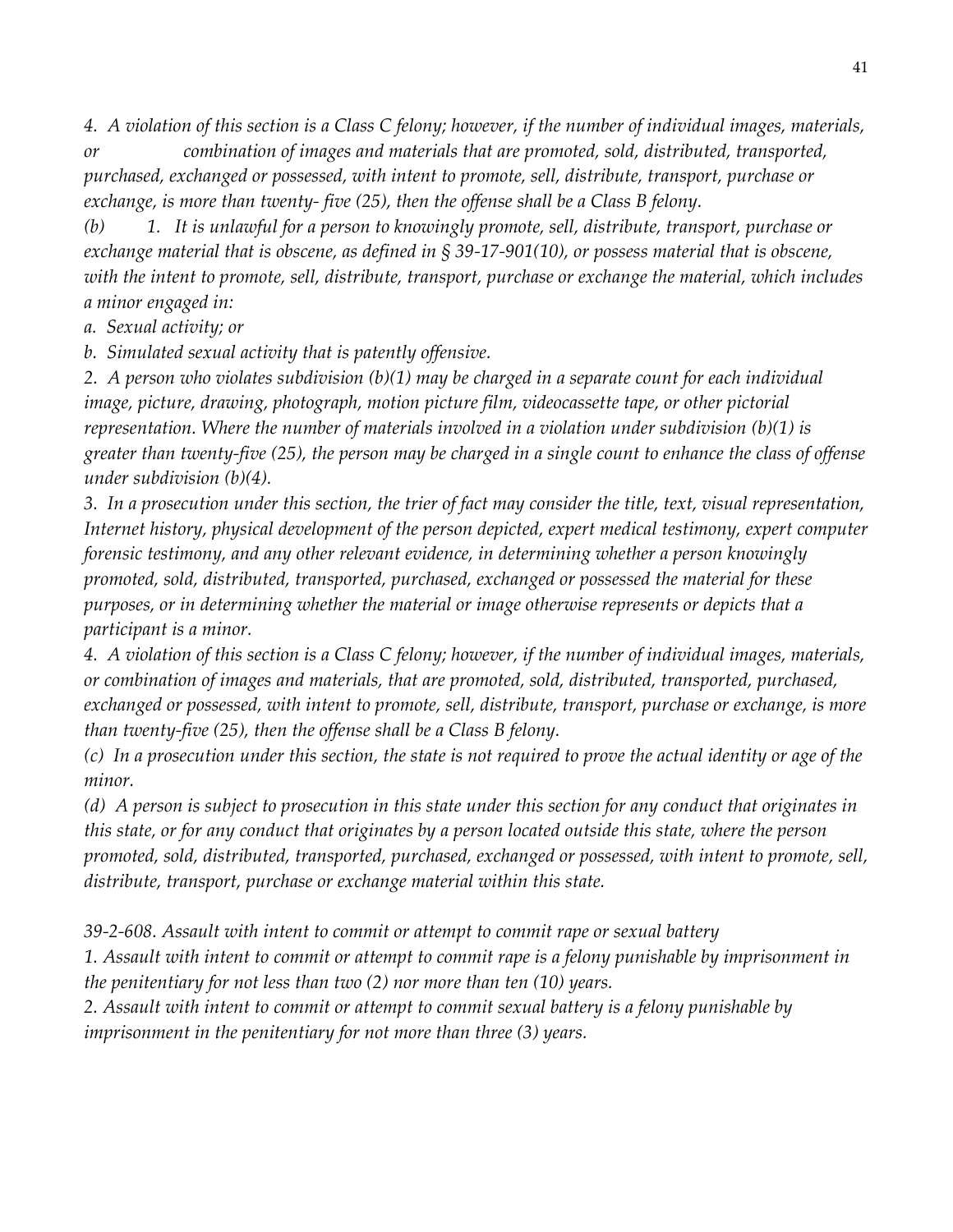*39-13-109. Criminal exposure to HIV*

*(a) A person commits the offense of criminal exposure of another to human immunodeficiency virus (HIV) when, knowing that the person is infected with HIV, the person knowingly:*

*1. Engages in intimate contact with another; (note: subsections (a)(2), (a)(3), (b)(1-3), (c) and (d) of this statute are not included in the Sex Offender Law)*

*(e) Criminal exposure of another to HIV is a Class C felony.*

*39-3703 Criminal sexual conduct -- first degree*

*A person is guilty of criminal sexual conduct in the first degree if that person engages in sexual penetration with another person and if any of the following circumstances exists:*

*1. The victim is twelve (12) years of age or under.*

*2. The victim is at least thirteen (13) but less than sixteen (16) years of age and either the actor is related*  to the victim by blood, or affinity to the third degree, or the actor is in a position of custodial or official *authority over the victim and used this authority to coerce the victim to submit. The actor under this subsection must be at least three (3) years older than the victim.*

*3. The actor uses a weapon or any article used or fashioned in a manner calculated to lead the victim reasonably to believe it to be a weapon to force or coerce the victim to engage in sexual penetration.*

*4. The actor causes personal injury to the victim and force or coercion is used to accomplish sexual* 

*penetration. Force or coercion includes but is not limited to any of the following circumstances:*

*a. When the actor overcomes the victim through the actual application of physical force or physical violence.*

*b. When the actor coerces the victim to submit by threatening to use force or violence on the victim, and the victim reasonably believes that the actor has the present ability to execute these threats.*

*c. When the actor coerces the victim to submit by threatening to retaliate in the future against the victim, or any other person, and the victim reasonably believes that the actor has the ability to execute this threat. As used in this subdivision, "to retaliate" includes but is not limited to threats of physical punishment, kidnapping, or extortion.*

*d. When the actor, through concealment, or by the element of surprise, is able to overcome the victim. Concealment includes the situation in which the actor pretends to be the victim's spouse and the victim reasonably believes the actor to be the spouse.*

*5. The actor causes personal injury to the victim, and the actor knows or should, as a reasonable person, know that the victim is mentally defective, mentally incapacitated, or physically helpless.*

*39-3704. Criminal Sexual conduct- Second degree*

*A. A person is guilty of criminal sexual conduct in the second degree if that person engages in sexual contact with another person, and if any of the following circumstances exists:*

*1. The victim is under thirteen (13) years of age.*

*2. The victim is at least thirteen (13) but less than sixteen (16) years of age, and either the actor is related by blood or affinity to the third degree to the victim, or the actor is in a position of custodial or*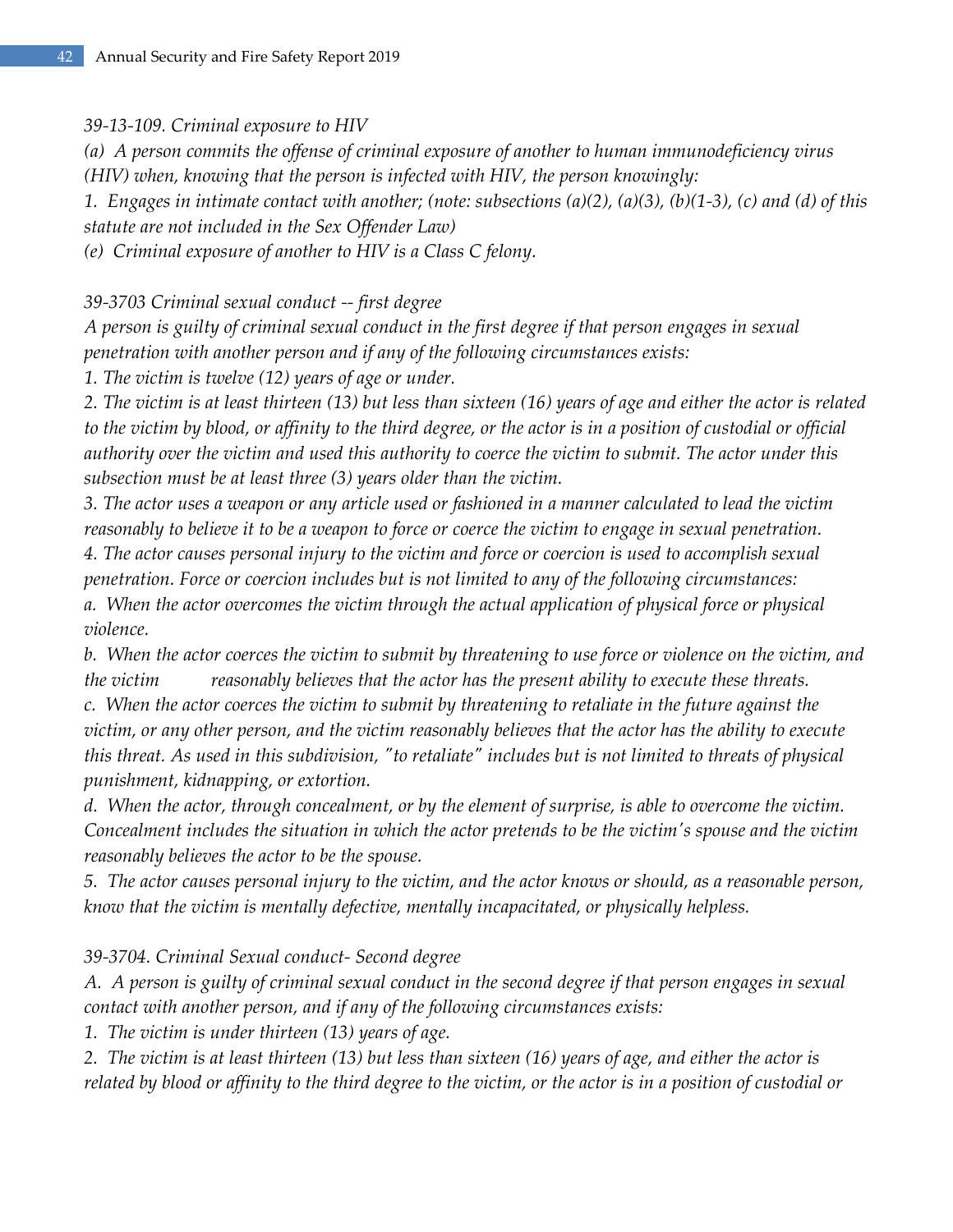*official authority over the victim and the actor used this authority to coerce the victim to submit. The actor under this section, must be at least three (3) years older than the victim.*

*3. The actor uses a weapon or any article used or fashioned in a manner calculated to lead a person reasonably to believe it to be a weapon, to force or coerce the victim to engage in sexual contact.*

*4. The actor causes personal injury to the victim and force or coercion is used to accomplish the sexual contact: For coercion includes but is not limited to any of the circumstances listed in 39-3703 (A)(4), (a) through (d).*

*5. The actor causes personal injury to the victim and the actor knows or should, as a reasonable person, know that the victim is mentally defective, mentally incapacitated or physically helpless.*

*B. Second degree criminal sexual conduct is a felony punishable by imprisonment in the penitentiary for a period not less than two (2) years nor more than fifteen (15) years.*

*Provided, however, if the victim of the offense dies or is seriously injured as the result of an assault committed by the defendant either directly before, after or during the offense and the defendant is convicted of a violation of this section only, such defendant shall be ineligible for probation as provided in 40-2901, parole as provided in 40-3612, work release, trusteeship, furlough, or any other program or method whereby the offender's term of imprisonment in the penitentiary may be reduced or enjoys the privilege of supervised or unsupervised release into the community.*

#### *39-3705. Criminal sexual conduct- Third degree*

*A. A person is guilty of criminal sexual conduct in the third degree, if that person engages in sexual penetration with another person and if any of the following circumstances exists:*

*1. The victim is at least thirteen (13) years of age and under sixteen (16) years of age, and the actor under this section is a least three (3) years older than the victim.*

2. Force or coercion is used to accomplish the sexual penetration. Force or coercion includes but is not *limited to any of the circumstances listed in 39-3703 (A)(4), (a) through (d).*

*3. The actor knows, or should, as a reasonable person, know that the victim is mentally defective, mentally incapacitated, or physically helpless.*

*4. When the actor engages in sexual penetration on the pretext of performing a medical examination or treatment for the purpose of achieving sexual penetration.*

*B. Third degree criminal sexual conduct is a felony punishable by imprisonment in the penitentiary for a period not less than two (2) years nor more than ten (10) years.*

*Provided, however, if the victim of the offense dies or is seriously injured as the result of an assault committed by the defendant either directly before, after or during the offense and the defendant is convicted of a violation of this section only, such defendant shall be ineligible for probation as provided in 40-2901, parole as provided in 40-3612, work release, trusteeship, furlough, or any other program or method whereby the offender's term of imprisonment in the penitentiary may be reduced into the community.*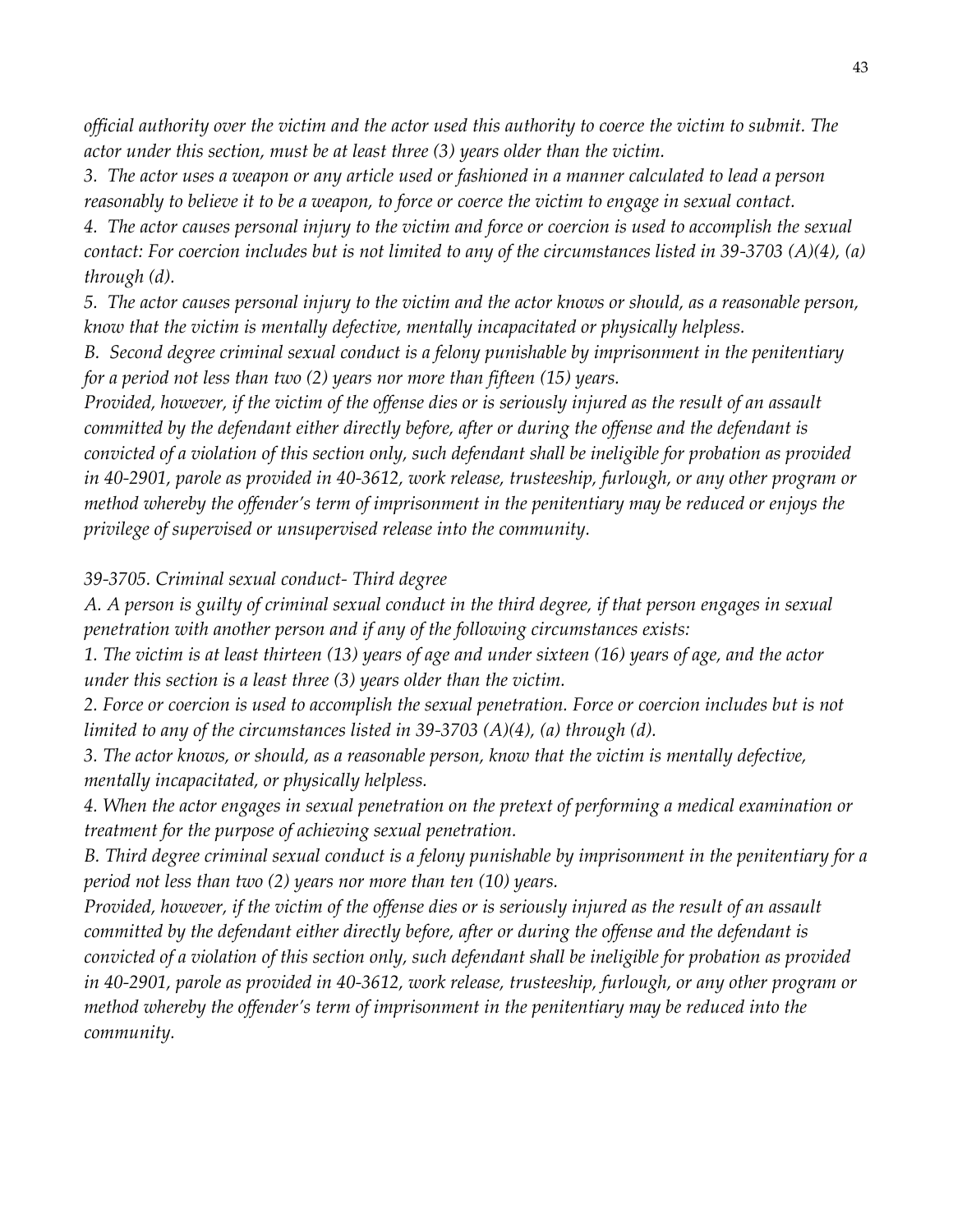*39-17-1005. Offense of especially aggravated sexual exploitation of a minor*

*A. It is unlawful for a person to knowingly promote, employ, use, assist, transport or permit a minor to participate in the performance of, or in the production of, acts or material that includes the minor engaging in:*

*1. Sexual activity; or*

*2. Simulated sexual activity that is patently offensive.*

*B. A person violating subsection (a) may be charged in a separate count for each individual performance, image, picture, drawing, photograph, motion picture film, videocassette tape, or other pictorial representation.*

*C. In a prosecution under this section, the trier of fact may consider the title, text, visual representation, Internet history, physical development of the person depicted, expert medical testimony, expert computer forensic testimony, and any other relevant evidence, in determining whether a person knowingly promoted, employed, used, assisted, transported or permitted a minor to participate in the performance of or in the production of acts or material for these purposes, or in determining whether the material or image otherwise represents or depicts that a participant is a minor.*

*D. A violation of this section is a Class B felony. Nothing in this section shall be construed as limiting prosecution for any other sexual offense under this chapter, nor shall a joint conviction under this section and any other related sexual offense, even if arising out of the same conduct, be construed as limiting any applicable punishment, including consecutive sentencing under § 40-35-115, or the enhancement of sentence under § 40-35-114.*

*E. In a prosecution under this section, the state is not required to prove the actual identity or age of the minor.*

*F. A person is subject to prosecution in this state under this section for any conduct that originates in this state, or for any conduct that originates by a person located outside this state, where the person promoted, employed, assisted, transported or permitted a minor to engage in the performance of, or production of, acts or material within this state.*

*39-13-529. Offense of soliciting sexual exploitation of a minor -- Exploitation of a minor by electronic means*

*A. It is an offense for a person eighteen (18) years of age or older, by means of oral, written or electronic communication, electronic mail or Internet service, including webcam communications, directly or through another, to intentionally command, hire, persuade, induce or cause a minor to engage in sexual activity or simulated sexual activity that is patently offensive, as defined in § 39-17-1002, where such sexual activity or simulated sexual activity is observed by that person or by another.*

*B. It is unlawful for any person eighteen (18) years of age or older, directly or by means of electronic communication, electronic mail or Internet service, including webcam communications, to intentionally:*

*1. Engage in sexual activity, or simulated sexual activity, that is patently offensive, as defined in § 39- 17-1002, for the purpose of having the minor view the sexual activity or simulated sexual activity, including circumstances where the minor is in the presence of the person, or where the minor views such*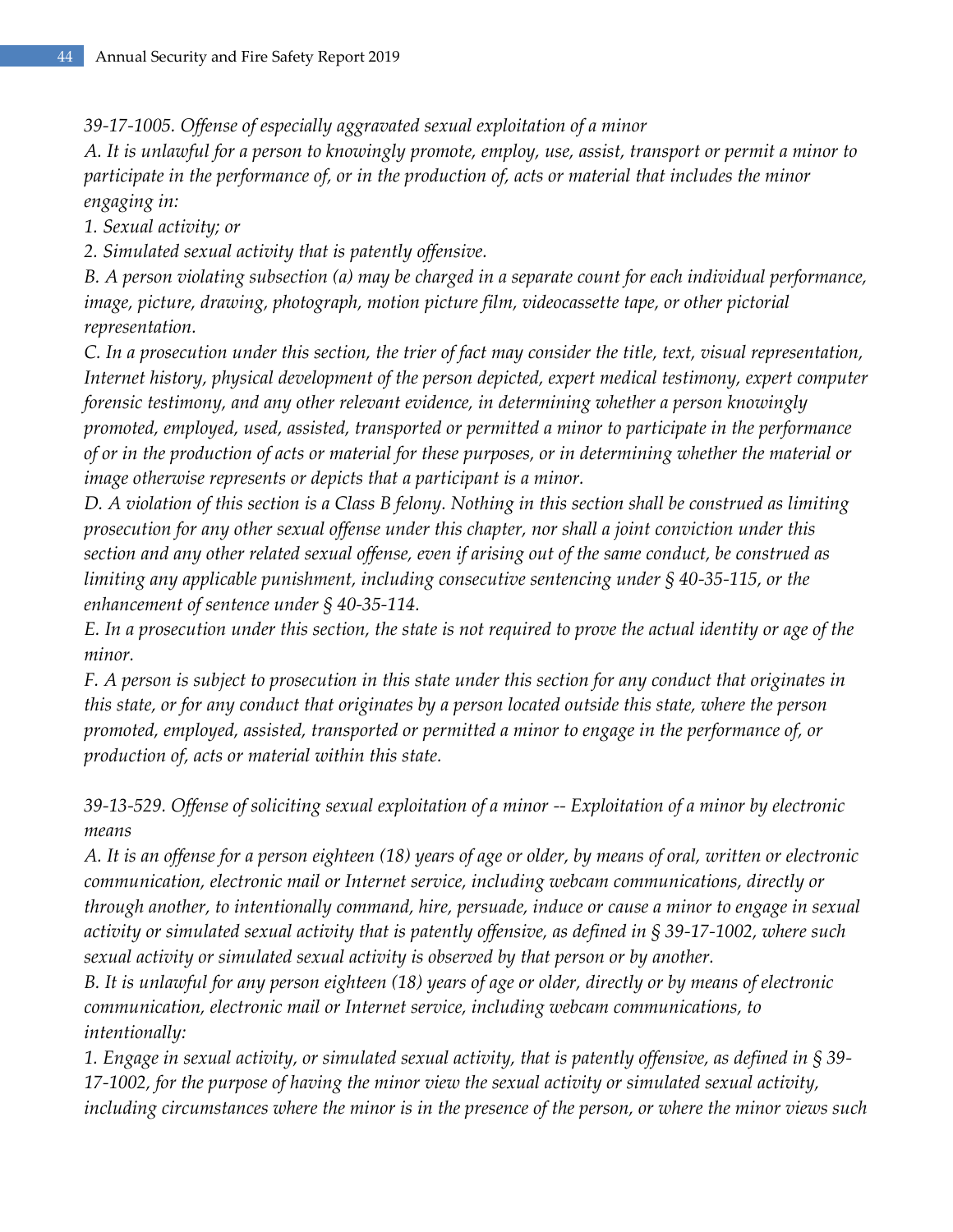*activity via electronic communication, including electronic mail, Internet service and webcam communications;*

*2. Display to a minor, or expose a minor to, any material containing sexual activity or simulated sexual activity that is patently offensive, as defined in § 39-17-1002, where the purpose of the display can reasonably be construed as being for the sexual arousal or gratification of the minor or the person displaying the material; and*

*3. Display to a law enforcement officer posing as a minor, and whom the person making the display reasonably believes to be less than eighteen (18) years of age, any material containing sexual activity or simulated sexual activity that is patently offensive, as defined in § 39-17-1002, where the purpose of the display can reasonably be construed as being for the sexual arousal or gratification of the intended minor or the person displaying the material.*

*C. The statute of limitations for the offenses in this section shall be the applicable statute for the class of the offense, or until the child reaches the age of eighteen (18), whichever is greater.*

*D. A person is subject to prosecution in this state under this statute for any conduct that originates in this state, or for any conduct that originates by a person located outside this state, where the conduct involved a minor located in this state.*

*1. A violation of subsection (a) is a Class B felony.*

*2. A violation of subsection (b) is a Class E felony; provided, that, if the minor is less than thirteen (13) years of age, the violation is a Class C felony.*

*39-15-302. Incest*

*A. A person commits incest who engages in sexual penetration as defined in § 39-13-501, with a person, knowing the person to be, without regard to legitimacy:*

*1. The person's natural parent, child, grandparent, grandchild, uncle, aunt, nephew, niece, stepparent, stepchild, adoptive parent, adoptive child; or*

*2. The person's brother or sister of the whole or half-blood or by adoption.*

*B. Incest is a Class C felony*

*39-6-1138. Promotion of performances including sexual conduct by children*

*A. As used in this section:*

*1. "Child" means any person who has not reached the age of eighteen (18) years;*

*2. "Knowingly" shall be defined as in § 39-6-1137(b)(2);*

*3. "Performance" means any play, motion picture, photograph or dance. Performance also includes any other visual representation exhibited before a person or persons;*

*4. "Promote" shall be defined as in § 39-6-1137(b)(6); and*

*5. "Sexual conduct" shall be defined as in § 39-6-1137(b)(9).*

*B. It is a felony punishable upon conviction by imprisonment for not less than three (3) years nor more than twenty-one (21) years and a fine of not more than twenty thousand dollars (\$20,000) for any person to knowingly, promote a performance which includes actual or simulated sexual conduct by a child.*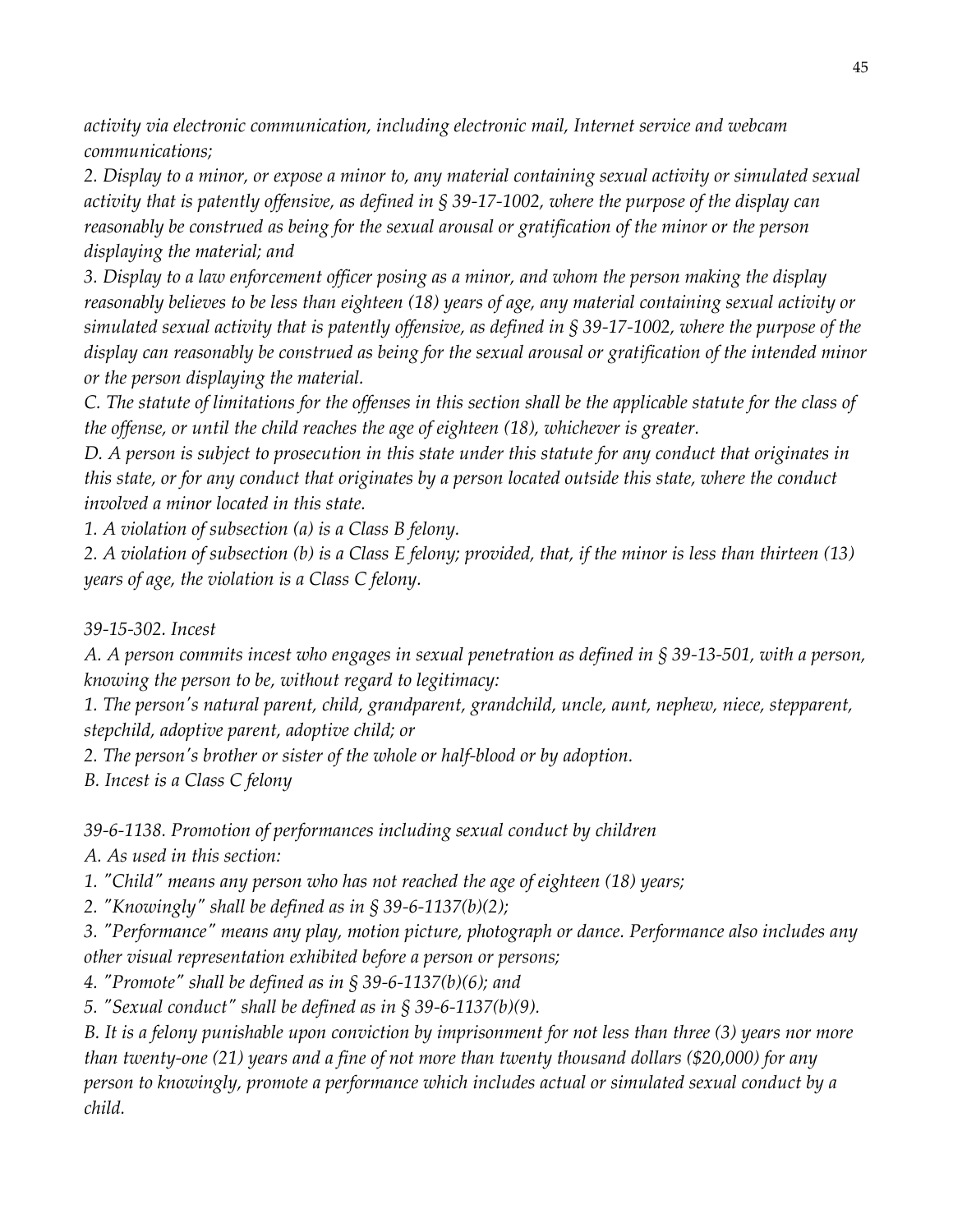*C. It is a felony punishable upon conviction by imprisonment for not less than three (3) years nor more than twenty-one (21) years for any parent or legal guardian or custodian of a child to consent knowingly to the participation by the child in a performance which includes sexual conduct. D. Under this section, it is an affirmative defense that the defendant in good faith reasonably believed the person appearing in the performance was sixteen (16) years of age or older.*

*E. The provision of this section shall not apply to any public library which is entirely or partially supported by public funds; any recognized and established educational institution and the libraries contained therein; any recognized and established museum; any recognized and established historical society; any licensed practitioner of the healing arts, medical clinic or hospital while engaged in a professional capacity; any governmental agency; any governmental sponsored organization; any other nonprofit association or entity which is engaged in the collection and preservation of historic or religious documents; and any person, employee or agent acting in an official capacity for any such organization.*

### *39-13-503. Rape*

*A. Rape is unlawful sexual penetration of a victim by the defendant or of the defendant by a victim accompanied by any of the following circumstances:*

*1. Force or coercion is used to accomplish the act;*

*2. The sexual penetration is accomplished without the consent of the victim and the defendant knows or has reason to know at the time of the penetration that the victim did not consent;*

*3. The defendant knows or has reason to know that the victim is mentally defective, mentally incapacitated or physically helpless; or*

*4. The sexual penetration is accomplished by fraud.*

*B. Rape is a Class B felony.*

## *39-13-522. Rape of a child*

*A. Rape of a child is the unlawful sexual penetration of a victim by the defendant or the defendant by a victim, if the victim is more than three (3) years of age but less than thirteen (13) years of age.*

*B. 1. Rape of a child is a Class A felony.*

*2. a. Notwithstanding title 40, chapter 35, a person convicted of a first or subsequent violation of this section shall be punished by a minimum period of imprisonment of twenty-five (25) years. The sentence imposed upon any such person may, if appropriate, exceed twenty-five (25) years, but in no case shall it be less than the minimum period of twenty-five (25) years.*

*b. Section 39-13-525(a) shall not apply to a person sentenced under this subdivision (b)*

*c. Notwithstanding any law to the contrary, the board of probation and parole may require, as a mandatory condition of supervision for any person convicted under this section, that the person be enrolled in a satellite-based monitoring program for the full extent of the person's term of supervision consistent with the requirements of § 40-39-302.*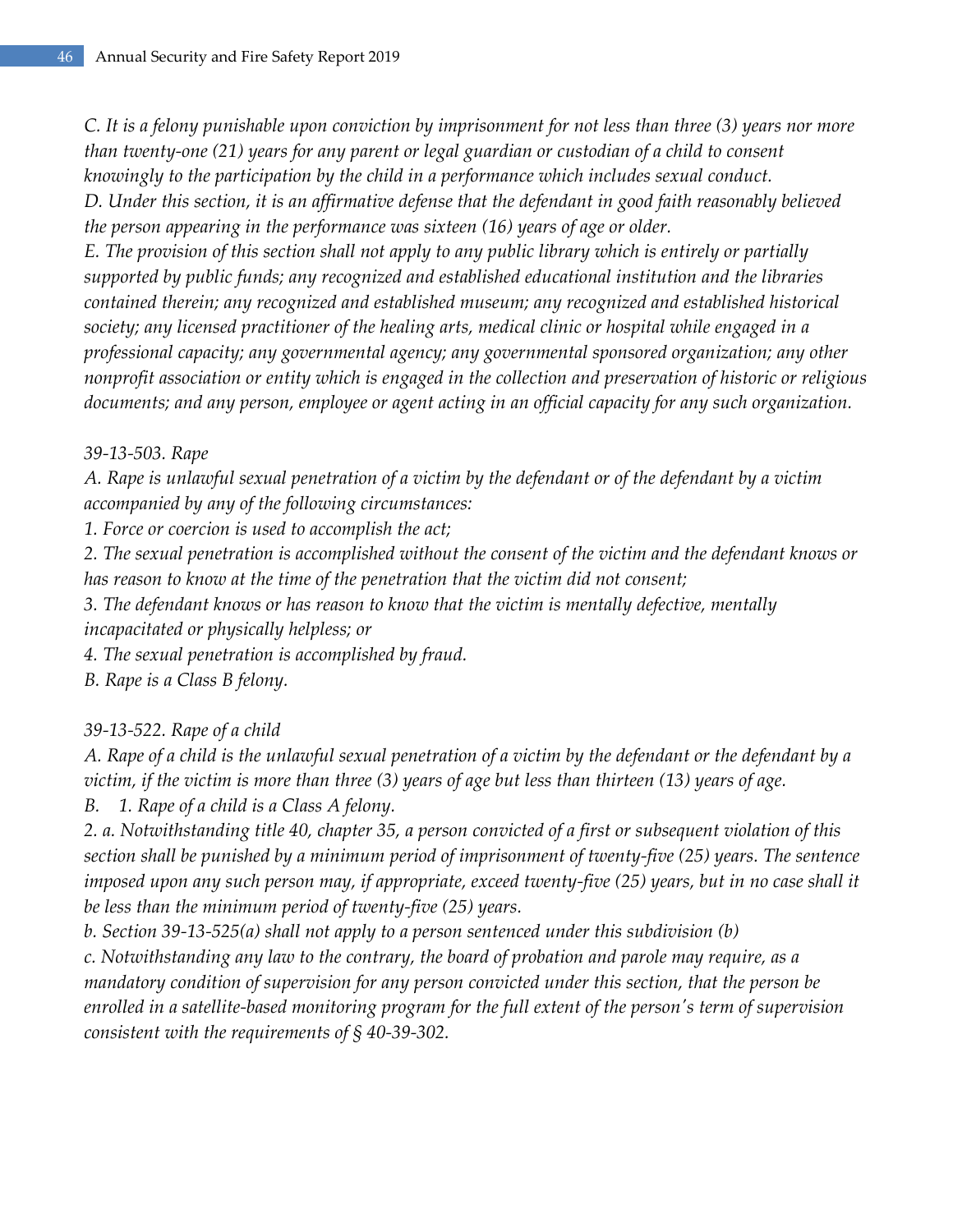*39-13-505. Sexual battery*

*A. Sexual battery is unlawful sexual contact with a victim by the defendant or the defendant by a victim accompanied by any of the following circumstances:*

*1. Force or coercion is used to accomplish the act;*

*2. The sexual contact is accomplished without the consent of the victim and the defendant knows or has reason to know at the time of the contact that the victim did not consent;*

*3. The defendant knows or has reason to know that the victim is mentally defective, mentally incapacitated or physically helpless; or*

*4. The sexual contact is accomplished by fraud.*

*B. As used in this section, "coercion" means the threat of kidnapping, extortion, force or violence to be performed immediately or in the future.*

*C. Sexual battery is a Class E felony.*

*39-13-527. Sexual battery by an authority figure*

*A. Sexual battery by an authority figure is unlawful sexual contact with a victim by the defendant or the defendant by a victim accompanied by the following circumstances:*

*1. The victim was, at the time of the offense, thirteen (13) years of age or older but less then eighteen (18) years of age; or*

*2. The victim was, at the time of the offense, mentally defective, mentally incapacitated or physically helpless, regardless of age; and,*

*3. (a) The defendant was at the time of the offense in a position of trust, or had supervisory or disciplinary power over the victim by virtue of the defendant's legal, professional or occupational status and used the position of trust or power to accomplish the sexual contact; or*

*(b)The defendant had, at the time of the offense, parental or custodial authority over the victim and used the authority to accomplish the sexual contact*

*B. Sexual battery by an authority figure is a Class C felony.*

*39-17-1003. Offense of sexual exploitation of a minor*

*A. It is unlawful for any person to knowingly possess material that includes a minor engaged in:*

*1. Sexual activity; or*

*2. Simulated sexual activity that is patently offensive.*

*B. A person possessing material that violates subsection (a) may be charged in a separate count for each individual image, picture, drawing, photograph, motion picture film, videocassette tape, or other pictorial representation. Where the number of materials possessed is greater than fifty (50), the person may be charged in a single count to enhance the class of offense under subsection d).*

*C. In a prosecution under this section, the trier of fact may consider the title, text, visual representation, Internet history, physical development of the person depicted, expert medical testimony, expert computer forensic testimony, and any other relevant evidence, in determining whether a person knowingly possessed the material, or in determining whether the material or image otherwise represents or depicts that a participant is a minor.*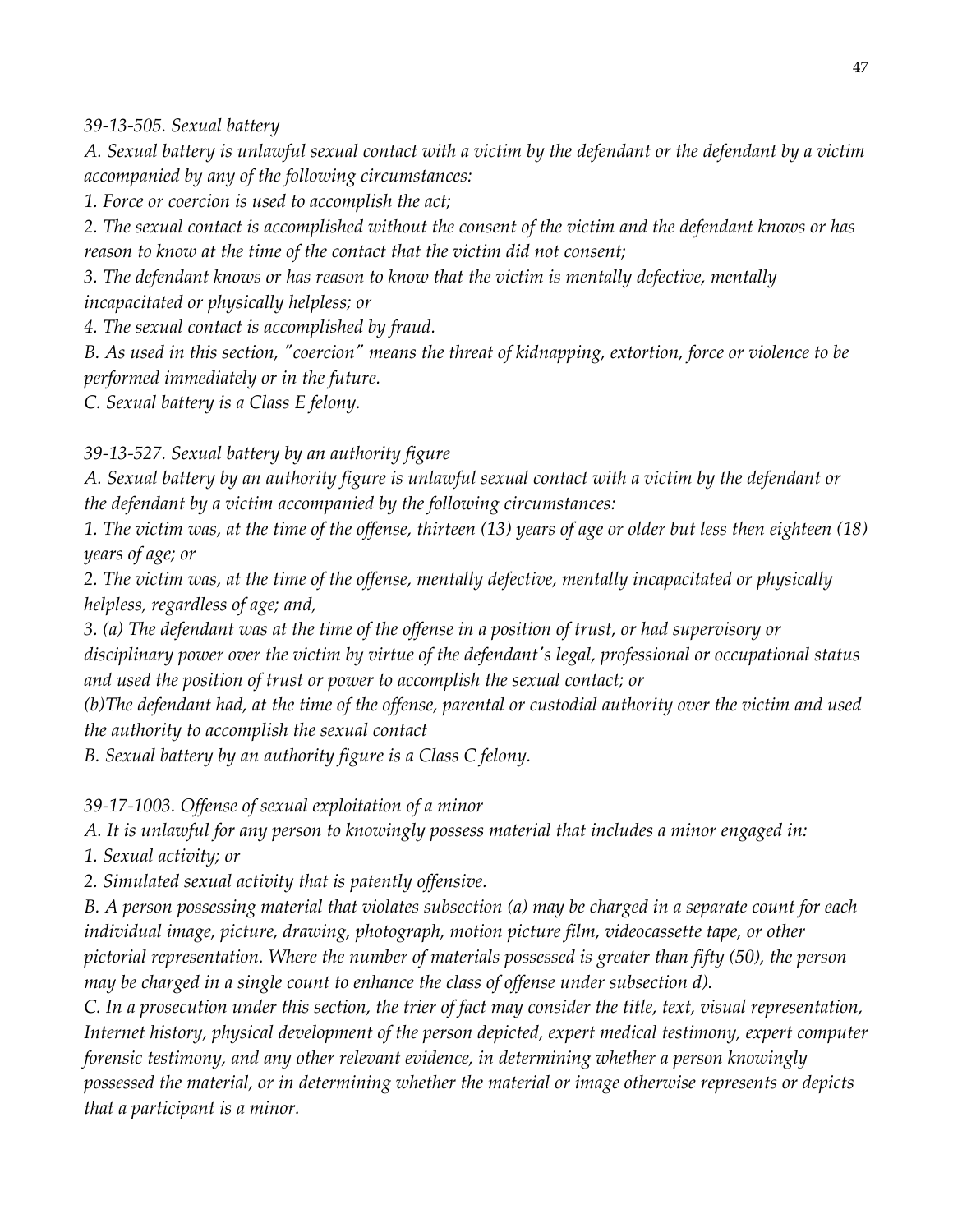*D. A violation of this section is a Class D felony; however, if the number of individual images, materials, or combination of images and materials that are possessed is more than fifty (50), then the offense shall be a Class C felony. If the number of individual images, materials, or combination of images and materials, exceeds one hundred (100), the offense shall be a Class B felony. E. In a prosecution under this section, the state is not required to prove the actual identity or age of the minor.*

#### *39-12-102. Solicitation*

*A. Whoever, by means of oral, written or electronic communication, directly or through another, intentionally commands, requests or hires another to commit a criminal offense, or attempts to command, request or hire another to commit a criminal offense, with the intent that the criminal offense be committed, is guilty of the offense of solicitation.*

*B. It is no defense that the solicitation was unsuccessful and the offense solicited was not committed. It is no defense that the person solicited could not be guilty of the offense solicited, due to insanity, minority, or other lack of criminal responsibility or incapacity. It is no defense that the person solicited was unaware of the criminal nature of the conduct solicited. It is no defense that the person solicited is unable to commit the offense solicited because of the lack of capacity, status, or characteristic needed to commit the offense solicited, so long as the person soliciting or the person solicited believes that either or both have such capacity, status, or characteristic.*

#### *39-13-528. Offense of solicitation of a minor*

*A. It is an offense for a person eighteen (18) years of age or older, by means of oral, written or electronic communication, electronic mail or Internet services, directly or through another, to intentionally command, request, hire, persuade, invite or attempt to induce a person whom the person making the solicitation knows, or should know, is less than eighteen (18) years of age, or solicits a law enforcement officer posing as a minor, and whom the person making the solicitation reasonably believes to be less than eighteen (18) years of age, to engage in conduct that, if completed, would constitute a violation by the soliciting adult of one (1) or more of the following offenses:*

- *1. Rape of a child, pursuant to § 39-13-522;*
- *2. Aggravated rape, pursuant to § 39-13-502;*
- *3. Rape, pursuant to § 39-13-503;*
- *4. Aggravated sexual battery, pursuant to § 39-13-504*
- *5. Sexual battery by an authority figure, pursuant to § 39-13-527;*
- *6. Sexual battery, pursuant to § 39-13-505;*
- *7. Statutory rape, pursuant to § 39-13-506;*
- *8. Especially aggravated sexual exploitation of a minor, pursuant to § 39-17-1005; or*
- *9. Sexual activity involving a minor, pursuant to § 39-13-529.*

*B. It is no defense that the solicitation was unsuccessful, that the conduct solicited was not engaged in, or that the law enforcement officer could not engage in the solicited offense. It is no defense that the minor solicited was unaware of the criminal nature of the conduct solicited.*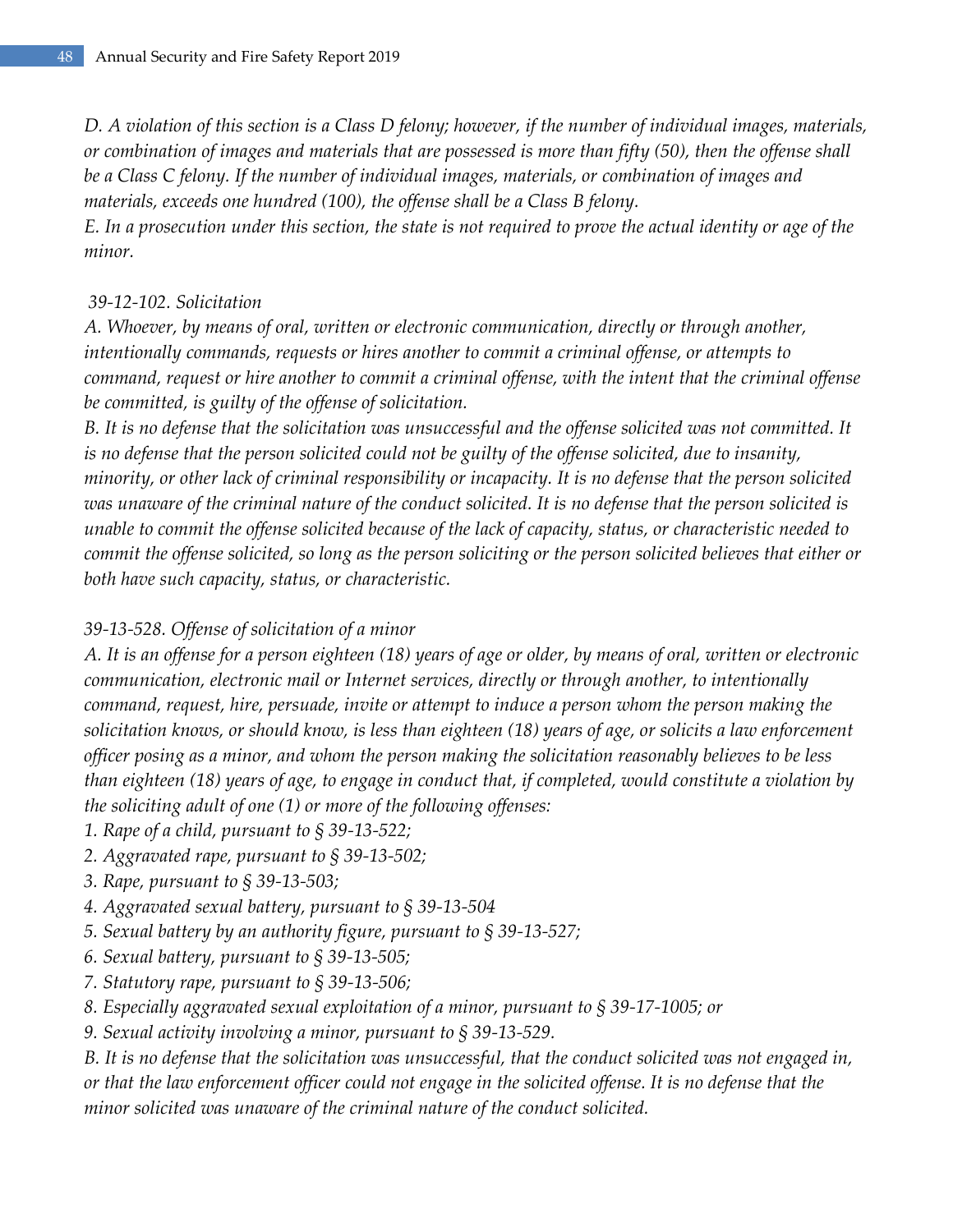*C. A violation of this section shall constitute an offense one (1) classification lower than the most serious crime solicited, unless the offense solicited was a Class E felony, in which case the offense shall be a Class A misdemeanor.*

*D. A person is subject to prosecution in this state under this section for any conduct that originates in this state, or for any conduct that originates by a person located outside this state, where the person solicited the conduct of a minor located in this state, or solicited a law enforcement officer posing as a minor located within this state.*

### *39-13-506. Statutory rape*

*A. Mitigated statutory rape is the unlawful sexual penetration of a victim by the defendant, or of the defendant by the victim when the victim is at least fifteen (15) but less than eighteen (18) years of age and the defendant is at least four (4) but not more than five (5) years older than the victim.*

*B. Statutory rape is the unlawful sexual penetration of a victim by the defendant or of the defendant by the victim when:*

*1. The victim is at least thirteen (13) but less than fifteen (15) years of age and the defendant is at least four (4) years but less than ten (10) years older than the victim; or*

*2. The victim is at least fifteen (15) but less than eighteen (18) years of age and the defendant is more than five (5) but less than ten (10) years older than the victim.*

*C. Aggravated statutory rape is the unlawful sexual penetration of a victim by the defendant, or of the defendant by the victim when the victim is at least thirteen (13) but less than eighteen (18) years of age and the defendant is at least ten (10) years older than the victim.*

*D. 1. Mitigated statutory rape is a Class E felony.*

*2. Statutory rape is a Class E felony.*

*3. Aggravated statutory rape is a Class D felony.*

*39-13-532. Statutory rape by an authority figure*

*A. Statutory rape by an authority figure is the unlawful sexual penetration of a victim by the defendant or of the defendant by the victim when:*

*1. The victim is at least thirteen (13) but less than eighteen (18) years of age;*

*2. The defendant is at least four (4) years older than the victim; and*

*3. The defendant was, at the time of the offense, in a position of trust, or had supervisory or disciplinary power over the victim by virtue of the defendant's legal, professional, or occupational status and used the position of trust or power to accomplish the sexual penetration; or*

*4.The defendant had, at the time of the offense, parental or custodial authority over the victim and used the authority to accomplish the sexual penetration. (b) Statutory rape by an authority figure is a Class C felony and no person who is found guilty of or pleads guilty to the offense shall be eligible for probation pursuant to § 40-35-303 or judicial diversion pursuant to § 40-35-313.*

*39-13-309. Trafficking for sexual servitude*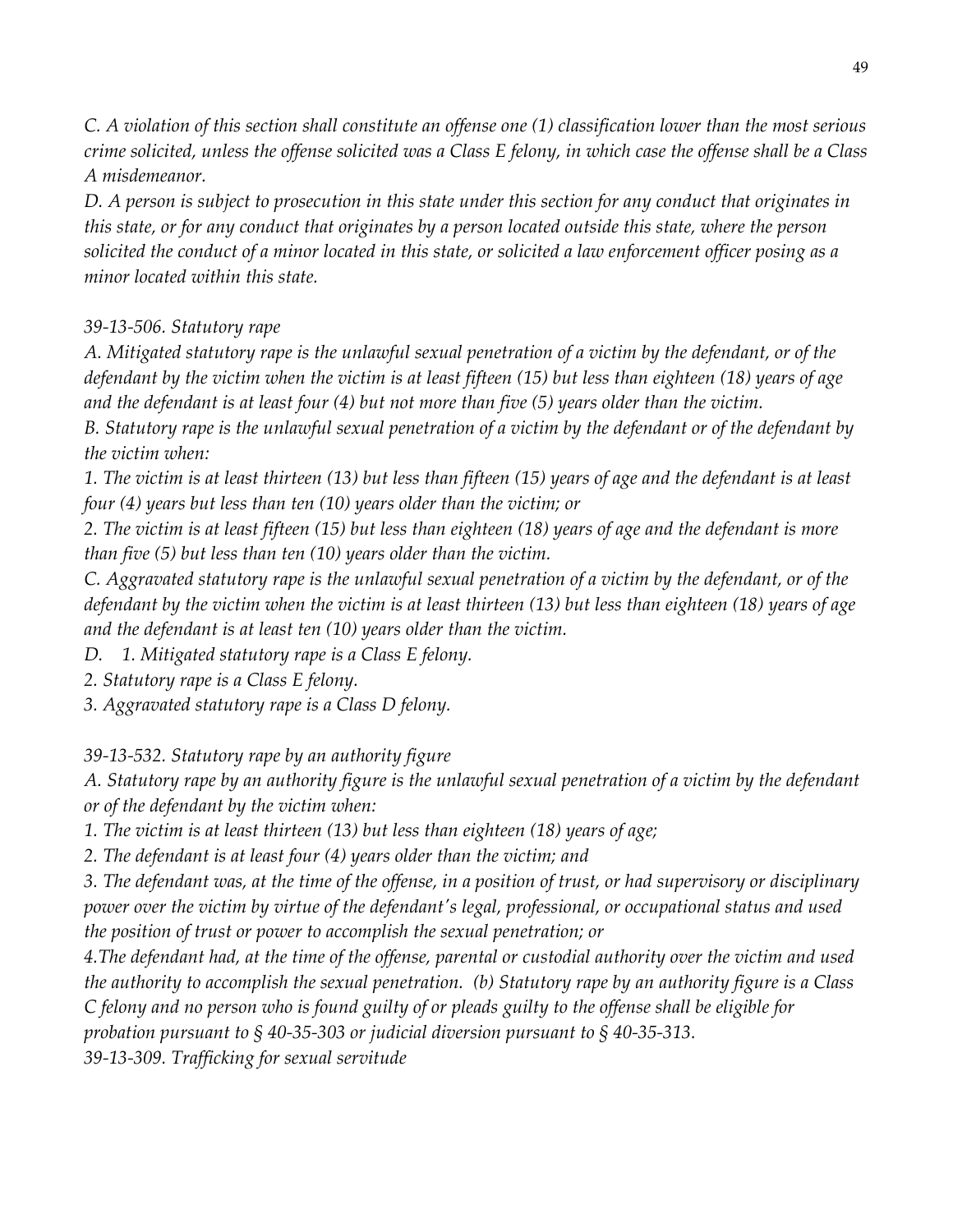*A. A person commits the offense of trafficking a person for sexual servitude when that person knowingly subjects or maintains another in sexual servitude or knowingly recruits, entices, harbors, transports, provides or obtains by any means another person for the purpose of sexual servitude. B. Trafficking for sexual servitude is a Class B felony.*

#### *39-6-1137. Use of Minors for Obscene Purposes*

*A. It shall be a felony, punishable by imprisonment for not less than three (3) years nor more than twenty-one (21) years and a fine of not more than ten thousand dollars (\$10,000), for any person: 1. To knowingly promote, employ, use or permit a minor to engage in or assist others to engage in: a. Posing or modeling alone or with others in any performance of sexual conduct for purposes of preparing a film, photograph, negative, slide or motion picture or other matter which is obscene; b. Sexual conduct by the minor alone or with other persons or animals; or*

*c. Promoting any matter which depicts any minor posing alone or with others in any sexual performance which is obscene.*

*2. Who, with knowledge that a person is a minor, or who, while in possession of such facts that he or she shall reasonably know that such person is a minor, hires, employs, solicits, entices, or uses a minor to do or assist in doing any of the acts described in subdivision (1) of this subsection.*

*B. As used in this section:*

*1. Community" as used herein means the State of Tennessee;*

*2. "Knowingly" as used above means having actual or constructive knowledge of the subject matter. A person shall be deemed to have constructive knowledge of the contents if he has knowledge of facts which would put a reasonable and prudent man on notice as to the suspect nature of the material;*

*3. "Matter" means any book, magazine, newspaper, or other printed or written material or any picture, drawing, photograph, motion picture film, or other pictorial representation, or any statue, figure, device, theatrical production or live performance, or any recording, transcription, or mechanical, chemical or electrical reproduction, or any other article, equipment, machine or material that is obscene as defined by 39-6-1101—39.6.117;*

*4. "Minor" means any person who has not reached the age of eighteen (18) years;*

*5. "Person" as used in this section shall include the singular and the plural and shall mean and include any individual, firm, partnership, copartnership, association, corporation, or other organization or other legal entity, or any agent or servant thereof;*

*6. "Promote" shall mean to produce, direct, manufacture, issue, sell, lend, mail, publish, exhibit or advertise;*

*7. "Prurient interest" means a shameful or morbid interest in sex;*

*8. "Obscene" means:*

*a. That the average person applying contemporary community standards, would find that the work, taken as a whole, appeals to the prurient interest;*

*b. That the work depicts or describes, in a patently offensive way, sexual conduct; and*

*c. That the work, taken as a whole, lacks serious literary, artistic, political, or scientific value.*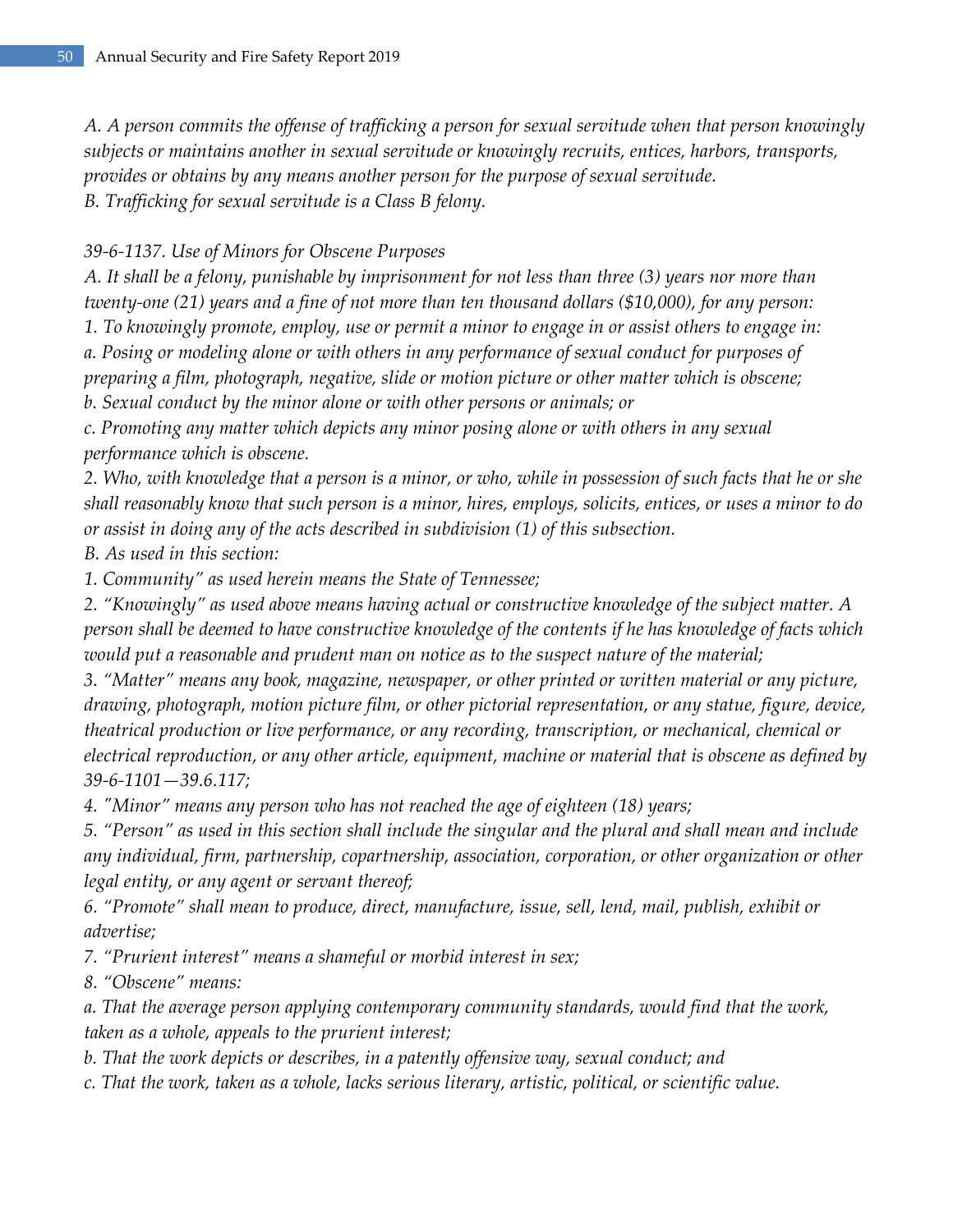*9. "Sexual conduct" as used in this section shall include but not be limited to sexual intercourse; sodomy; sexual bestiality; masturbation; sado-masochistic abuse; excretion; or the exhibition of the male or female genitals.*

**Sexual Misconduct:** Sexual misconduct is a general term that incorporates a range of behaviors including sexual assault, sexual harassment, intimate partner violence, stalking, voyeurism, and any other conduct of a sexual nature that is nonconsensual, or has the purpose or effect of threatening, intimidating, or coercing a person.

Much sexual misconduct includes nonconsensual sexual contact, but this is not a necessary component. For example, threatening speech that is sufficiently severe or pervasive to constitute sexual harassment can constitute sexual misconduct. Making photographs, video, or other visual or auditory recordings of a sexual nature of another person without consent constitutes sexual misconduct, even if the activity documented was consensual. Similarly, sharing such recordings or other sexually harassing electronic communications without consent is a form of sexual misconduct. Both men and women are protected from sexual misconduct, and sexual misconduct is prohibited regardless of the sex of the harasser.

**Sexual Misconduct Review Panel (SMRP):** The Sexual Misconduct Review Panel is the committee convened at the conclusion of an investigation to review the final report, determine a finding, and if required, determine a sanction. See "Sexual Misconduct Investigation" below for a description of the composition of this panel.

## **Stalking**: *According to TN Code 39-17-315,*

#### *a.*

*4. Stalking means a willful course of conduct involving repeated or continuing harassment of another individual that would cause a reasonable person to feel terrorized, frightened, intimidated, threatened, harassed, or molested, and that actually causes the victim to feel terrorized, frightened, intimidated, threatened, harassed, or molested.*

*b.*

*1. A person commits an offense who intentionally engages in stalking.*

*2. Stalking is a Class A misdemeanor.*

*3. Stalking is a Class E felony if the defendant, at the time of the offense, was required to or was registered with the Tennessee bureau of investigation as a sexual offender, violent sexual offender or violent juvenile sexual offender, as defined in § 40-39-202.*

Threat: Threat in an assault instance is defined as placing an unwilling participant in fear that he/she or any other individual will suffer imminent physical, emotional, or social injury if engaging in a sexual act does not occur.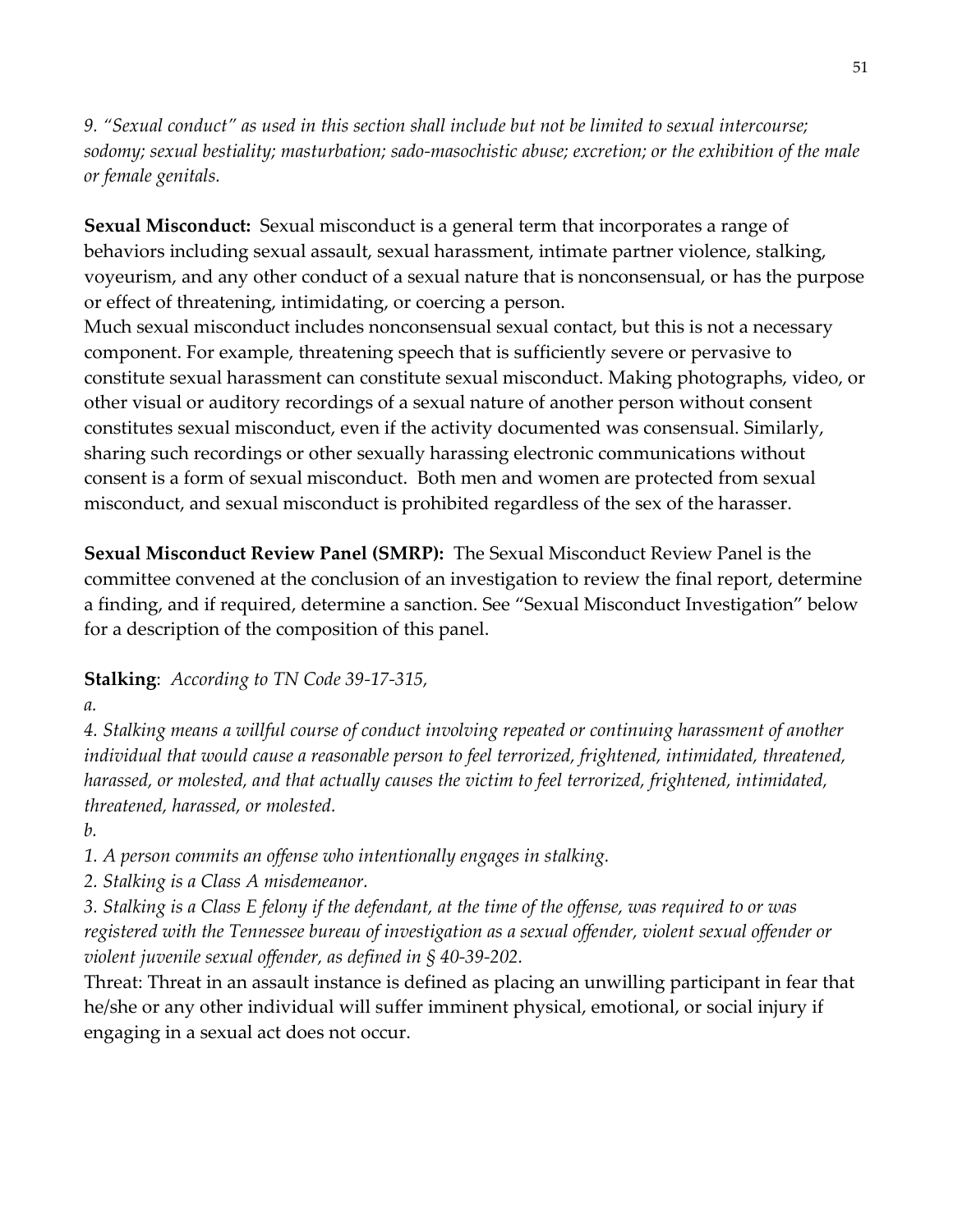**Unconsented contact:** According to TN Code 39-17-315 unconsented contact means any contact with another person that is initiated or continued without that person's consent, or in disregard of that person's expressed desire that the contact be avoided or discontinued. Unconsented contact includes, but is not limited to, any of the following:

- A. Following or appearing within the sight of that person;
- B. Approaching or confronting that person in a public place or on private property;
- C. Appearing at that person's workplace or residence;
- D. Entering onto or remaining on property owned, leased, or occupied by that person;
- E. Contacting that person by telephone;
- F. Sending mail or electronic communications to that person; or

G. Placing an object on, or delivering an object to, property owned, leased, or occupied by that person.

**Vice President for Student Development (VPSD):** Student sexual misconduct falls under the VPSD's purview as it is this office's role as Dean of Students that oversees all alleged student violations of Southern's code of conduct. More specifically, the VPSD's role in sexual misconduct adjudication is to listen to appeals of any sanctions the SMRP may or may not have issued to a Respondent. This process is described in more detail below.

**Voyeurism:** The act of spying or eavesdropping on another person for sexual gratification, including photographing or videotaping that person, is a form of sexual misconduct and is punishable by up to six months in jail.

## **4. Confidentiality**

The law recognizes and protects the confidentiality of communications between a person seeking care and a medical or mental health professional or religious adviser. The medical, mental health, and religious professionals at Southern respect and protect confidential communications from students, faculty, and staff to the extent they are legally able to do so. These professionals may have a responsibility to report, however, when they perceive an immediate and/or serious threat to any person or property. In addition, medical and mental health professionals are required by law to report any allegation of sexual assault of a person under the age of 18.

General inquiries to university officials about policies or procedures other than those identified above may remain private. In all cases, Southern endeavors to protect the privacy of individuals to the extent it can do so consistent with its obligations to uphold relevant policies and to protect the safety of the community. However, the university has an obligation to investigate complaints of sexual misconduct and/or harassment and to take reasonable steps to prevent sexual misconduct or ongoing harassment (see below), Therefore, strict confidentially may not be guaranteed.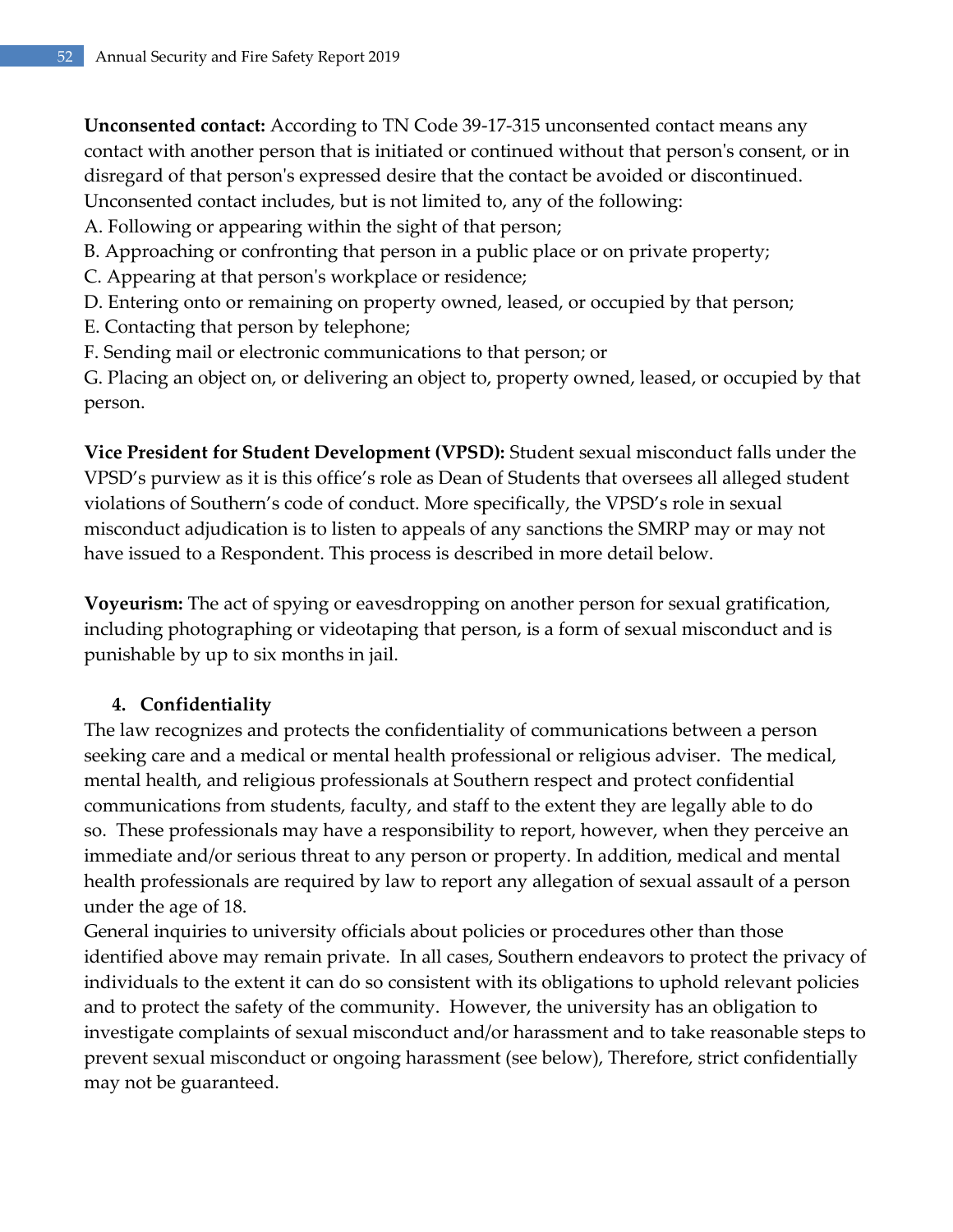If a Complainant insists that his or her name or other identifiable information not be revealed, Southern evaluates the request in the context of its responsibility to prove a safe and nondiscriminatory environment for all students, staff, and faculty. Thus, Southern may weigh the request for confidentially against the following factors: the seriousness of the alleged conduct, the presence of other sexual misconduct or sexual harassment complaints about the same individual, and the extent of any threat to the university community. Southern is also part of a larger community and context. If there is an independent investigation or lawsuit related to a sexual misconduct, harassment, or retaliation matter, Southern officials, those involved in the investigation, or others may be required by law to provide documents, investigation reports and related materials, and findings and sanctions issued under this policy.

Before a complainant discloses information he or she wants to keep confidential, the university is obligated to inform the complainant of its duty to report sexual misconduct to the Title IX Coordinator or other designated administrator. Students who are not sure they want the incident reported should meet with a confidential resource, such as a licensed or pastoral counselor, or other professional who has a duty to keep those communications confidential. If a complainant discloses information but requests confidentiality or asks that no action be taken, the university is obligated to inform him or her that the request will be honored to the extent that confidentiality does not limit the institution's ability to respond to the incident. That is, if an investigation and response is necessary to ensure a safe campus environment for all students, including the complainant, maintaining the victim's confidentiality may not be possible.

In those situations, where a response is required, information is shared on a need-to-know basis and victims' names are not included in crime statistics or other publicly-available documents unless required by law. Victims may request that directory information on file with the University be withheld by request with the Records and Advisement Office. Regardless of whether a victim has opted-out of allowing the University to share "directory information," personally identifiable information about the victim and other necessary parties will be treated as confidential and only shared with persons who have a specific need-toknow, i.e., those who are investigating/adjudicating the report or those involved in providing support services to the victim, including accommodations and protective measures. By sharing only personally identifiable information with individuals on a need-to-know basis, the institution will maintain as confidential, any accommodations or protective measures provided to the victim to the extent that maintaining such confidentiality would not impair the ability of the institution to provide the accommodations or protective measures.

The University does not publish the name of crime victims or other identifiable information regarding victims in the Daily Crime Log or in the annual crime statistics that are disclosed in compliance with the *Jeanne Clery Disclosure of Campus Security Policy and Campus Crime Statistics Act.* Furthermore, if a Timely Warning Notice is issued on the basis of a report of domestic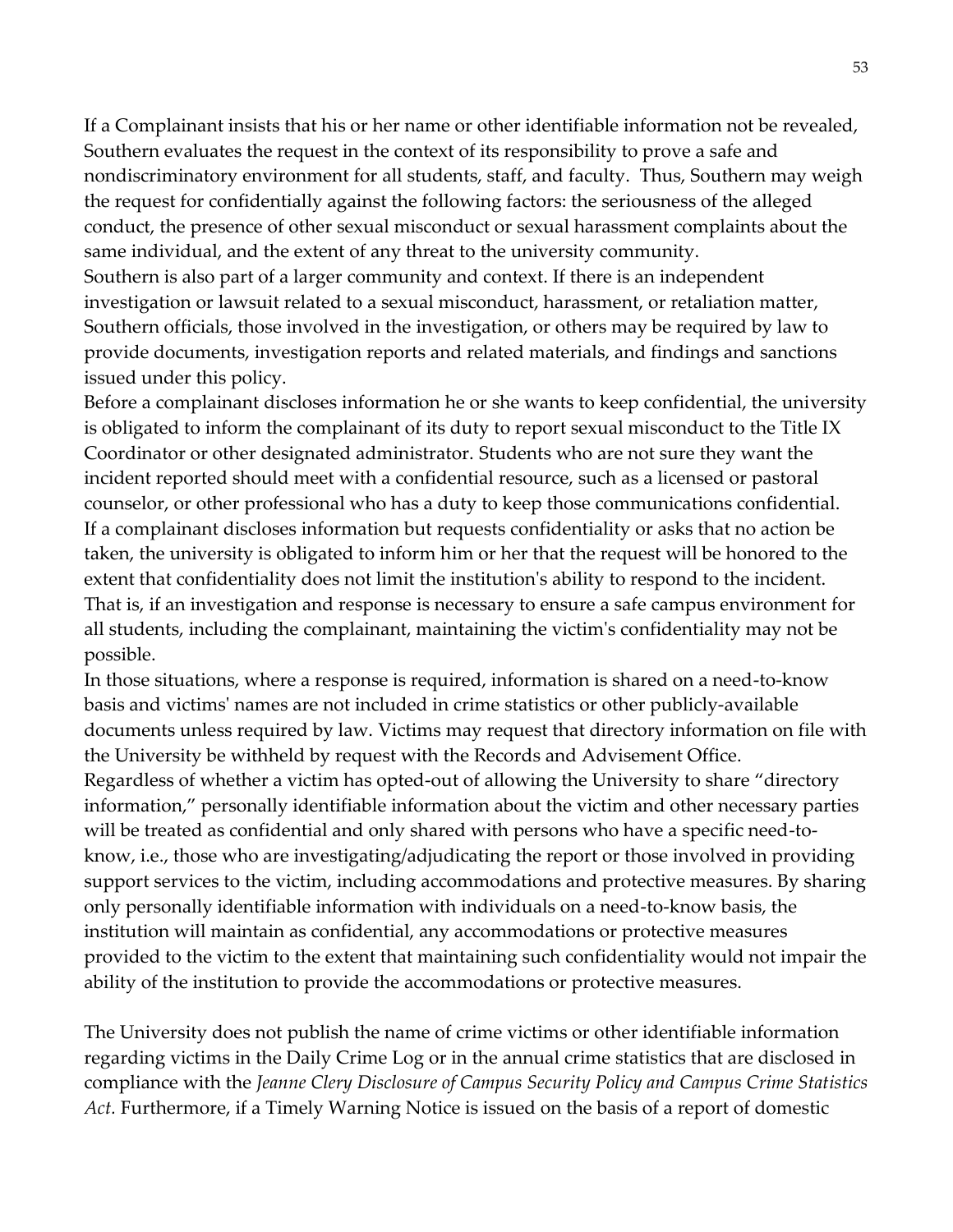violence, dating violence, sexual assault or stalking, the name of the victim and other personally identifiable information about the victim will be withheld.

# **5. Procedures Victims Should Follow if a Crime of Domestic Violence, Dating Violence, Sexual Misconduct, or Stalking Occurs**

#### Seeking Medical Treatment

After an incident of sexual assault, dating violence or domestic violence, the victim should consider seeking medical attention as soon as possible at the University Health Services at 46876 University Drive. If the incident occurs after its closing hours, victims should go to the one of the emergency rooms of the hospitals listed in Appendix D. In Tennessee, evidence may be collected even if you choose not to make a report to law enforcement. It is important that a victim of sexual assault not bathe, douche, smoke, change clothing or clean the bed/linen/area where they were assaulted if the offense occurred within the past 96 hours so that evidence may be preserved that may assist in proving that the alleged criminal offense occurred/or is occurring or may be helpful in obtaining a protection order. In circumstances of sexual assault, if victims do not opt for forensic evidence collection, health care providers can still treat injuries and take steps to address concerns of pregnancy and/or sexually transmitted infections. Victims of sexual assault, domestic violence, stalking, and dating violence are encouraged to also preserve evidence by saving text messages, instant messages, social networking pages, other communications, and keeping pictures, logs or other copies of documents, if they have any, that would be useful to University adjudicators/investigators or police.

As time passes, evidence may dissipate or become lost or unavailable, thereby making investigation, possible prosecution, disciplinary proceedings, or obtaining protection from abuse orders related to the incident more difficult. If a victim chooses not to make a complaint regarding an incident, he or she nevertheless should consider speaking with Campus Safety or other law enforcement to preserve evidence in the event that the victim decides to report the incident to law enforcement or the University at a later date to assist in proving that the alleged criminal offense occurred or that may be helpful in obtaining a protection order.

#### Involvement of Law Enforcement and Campus Authorities

Although the university strongly encourages all members of its community to report violations of this policy to law enforcement (including on campus law enforcement and/or local police), it is the victim's choice whether or not to make such a report. Furthermore, victims have the right to decline to notify law enforcement. However, Campus Safety will assist any victim with notifying law enforcement if the victim so desires. The Collegedale Police Department may also be reached directly by calling 423-396-3133 or in person at 4910 Swinyar Drive. Additional information about the Collegedale Police Department may be found online at <u><http://www.collegedaletn.gov/index.aspx?nid=181></u>.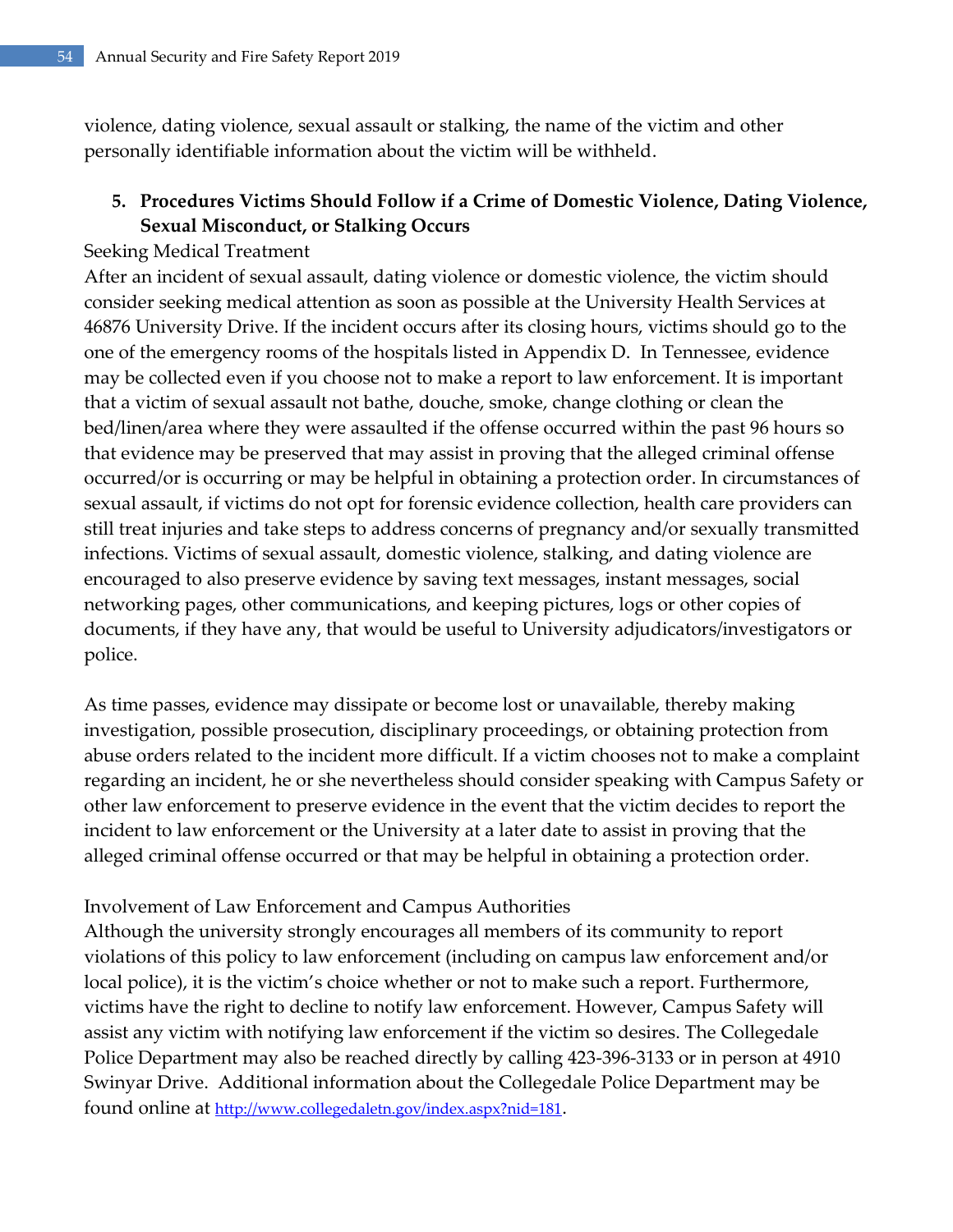**A. In General:** The body of this document thus far applies to all students, faculty and staff of Southern. Because Southern's process for hearing and adjudicating complaints of student sexual misconduct is different from those involving staff and faculty, the following procedural information is divided into separate sections addressing the procedural processes for alleged cases of student sexual misconduct and of employee sexual misconduct.

All Southern students, faculty, and staff have the right to pursue sexual misconduct complaints beyond the university and are encouraged to use local, state, or federal enforcement agencies, including Southern's Campus Safety, regardless of whether they choose to file a complaint on campus. See contact information in Appendix A. Southern does not wait for the conclusion of a criminal investigation or proceeding to begin its own investigation and resolve complaints under this policy. The university does, however, comply with valid requests by law enforcement for cooperation in a criminal investigation. As such, the university may need to delay an investigation temporarily while law enforcement is in the process of gathering evidence. Once law enforcement has compiled its evidence, the university promptly resumes and completes its investigation. The university may also take interim measures to ensure the safety and well-being of the Complainant and the school community while law enforcement gathers evidence.

B. Complaints: All Southern students who have reasonable cause to believe that they themselves are the victims of sexual misconduct or who believe that they have been subjected to retaliation for having brought or supported a complaint of sexual misconduct against a student are encouraged to bring that information to the immediate attention of the Title IX Designee for students. Third-party complaints, that is, complaints by parties who are not directly affected by the sexual misconduct, may bring a complaint on behalf of alleged victims of sexual misconduct. A complaint may be brought verbally or in writing and ultimately needs to be recorded in written form by the Complainant or member of staff involved with the investigation.

All students may file a complaint of sexual misconduct against a faculty or staff member by following the same procedures outlined below.

All faculty and staff who learn of an incident or conduct that appears to be prohibited by this policy must report this information to Southern's associate vice president for Human Resources (see Appendix A for contact information), unless their status as confidential resources precludes this disclosure. Confidential resources include the staff of the counseling services, the Chaplain and Assistant Chaplain in Campus Ministries, and other medical,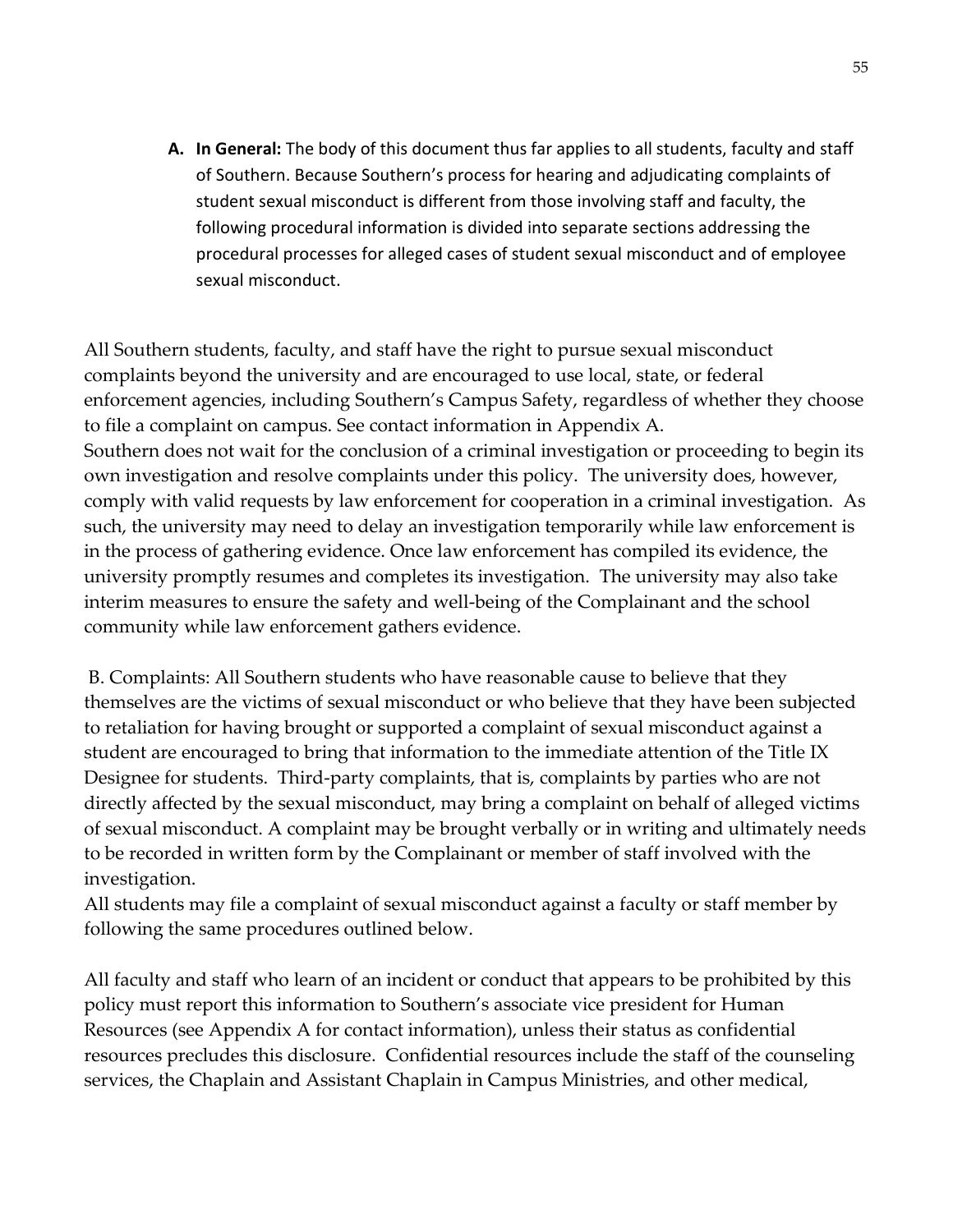counseling, support, or religious personnel and volunteers who are required by law to maintain confidentiality.

### **Procedures for Students**

# **Rights of Complainants**

Individuals whose complaints of sexual misconduct are being investigated by the university can anticipate that:

- They will be treated with sensitivity, dignity, and respect in an unbiased manner by all involved administrators, Investigators, and adjudicators.

- They will be informed in writing that their complaint of sexual misconduct is being investigated and of any other suspected related policy violations being explored through this investigation.

- They will be advised of Southern's Sexual Misconduct Policy and procedures.

- They will be afforded similar rights and opportunities as the Respondent throughout the investigation and adjudication process.

- As the investigation proceeds, they will be given the opportunity to present verbal and written documentation to the Investigator, as well as provide information on witnesses of the incident(s).

- The investigation will be a fact-finding inquiry that may be handled through personal interviews, telephone interviews, written documentation, or in whatever method the Investigator believes is most appropriate.

- They will be given reasonable status updates throughout the investigation and adjudication process.

- They may access Southern and/or external resources for medical and counseling services at any time.

- They may choose to pursue a formal complaint with external law enforcement authorities or other federal or state agencies at any time. Southern will assist the student in making contact with the authorities if the student chooses to do so. Notifying the authorities is at the student's discretion and can occur whether or not the student chooses to continue a complaint of a violation of this policy with Southern.

- They may invite one Southern student, faculty, staff member, friend, or relative to accompany them as an adviser to meetings with Investigators or Sexual Misconduct Review Panel.

- They may submit one letter of character reference for consideration by the Sexual Misconduct Review Panel.

- In the event of a finding of guilt, they may submit an Impact Statement.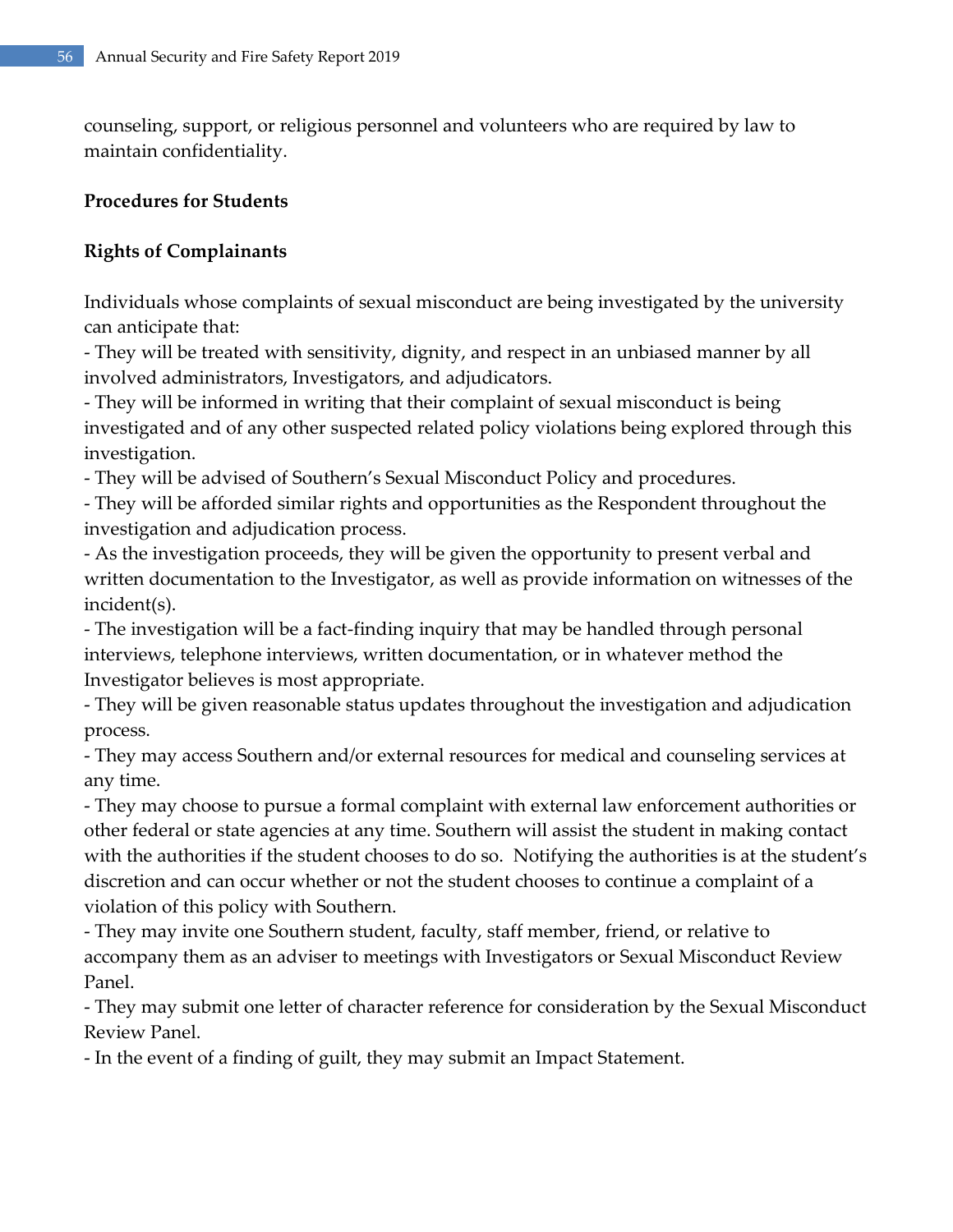- They will be informed in writing, concurrently with the Respondent, of the finding issued by the Sexual Misconduct Review Panel, as well as the outcome of an appeal, to the extent permitted by law.

- They will have the right to appeal the outcome based on the grounds designated in this policy, provided they have participated in the investigation process.

- They may retain legal counsel at any time, and legal counsel may play the role of adviser as noted above; however, legal counsel is not permitted to participate in Southern's investigation and adjudication process. Attorneys who wish to communicate about a case will be directed to the university's legal counsel.

# **Rights of the Respondents**

Individuals responding to complaints of sexual misconduct can anticipate that:

- They will be treated with sensitivity, dignity, and respect and in an unbiased manner by all involved administrators, Investigators, and adjudicators.

- They will be informed in writing that their complaint of sexual misconduct is being investigated and of any other suspected related policy violations being explored through this investigation.

- They will be advised of Southern's Sexual Misconduct Policy and procedures.

- They will be afforded similar rights and opportunities as the Complainant throughout the investigation and adjudication process.

- As the investigation proceeds, they will be given the opportunity to present verbal and written documentation to the Investigator, as well as provide information on witnesses of the incident(s).

-The investigation will be a fact-finding inquiry that may be handled through personal interviews, telephone interviews, written documentation, or in whatever method the Investigator believes is most appropriate.

- They will be given reasonable status updates throughout the investigation and adjudication process.

- They may access Southern and/or external resources for medical and counseling services at any time.

- They may choose to pursue a formal complaint with external law enforcement authorities or other federal or state agencies at any time. Southern will assist the student in making contact with the authorities if the student chooses to do so. Notifying the authorities is at the student's discretion and can occur whether or not the student chooses to continue a complaint of a violation of this policy with Southern.

- They may invite one Southern student, faculty, staff member, friend, or relative to accompany them as an adviser to meetings with Investigators or Sexual Misconduct Review Panel.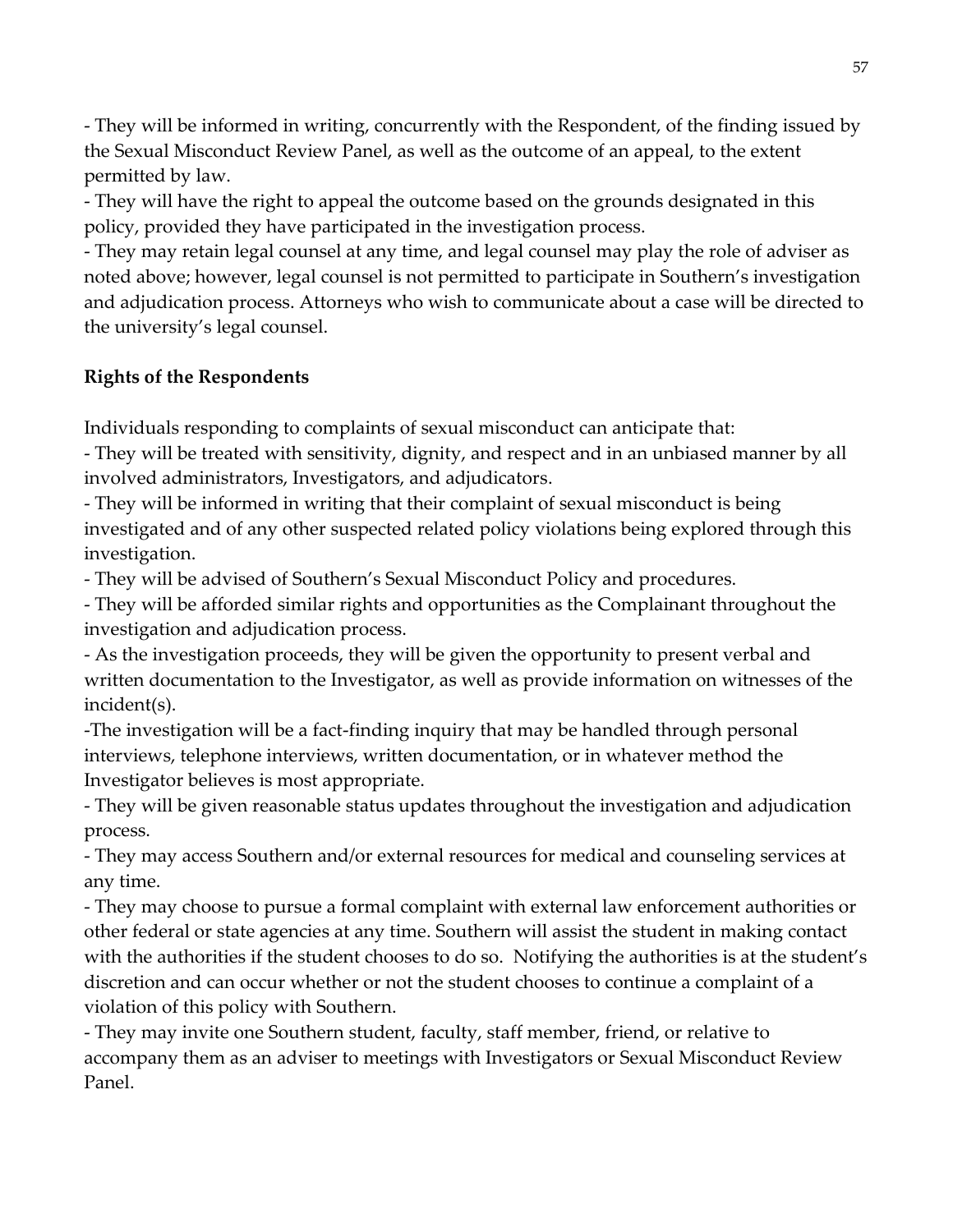- They may submit one letter of character reference for consideration by the Sexual Misconduct Review Panel.

- In the event of a finding of guilt, they may submit an Impact Statement.

- They will be informed in writing, concurrently with the Complainant, of the finding issued by the Sexual Misconduct Review Panel, as well as the outcome of an appeal, to the extent permitted by law.

- They will have the right to appeal the outcome based on the grounds designated in this policy, provided they have participated in the investigation process.

- They may retain legal counsel at any time, and legal counsel may play the role of adviser as noted above; however, legal counsel is not permitted to participate in Southern's investigation and adjudication process. Attorneys who wish to communicate about a case will be directed to the university's legal counsel.

Complaint Receipt and Review

When the disciplinary process is used to resolve a complaint of sexual violence, both the accused and complainant are treated equally regarding:

- presenting witnesses and other evidence

- having an adviser or others present during the hearing or any meetings

- receiving written notification of the outcome, any sanction imposed, and how to appeal the decision

Hearing officials must receive annual training on:

- sexual misconduct issues

- impartial hearings that protect the rights of both parties

Consistent with <u>Title IX standards</u>, decisions in conduct proceedings are based on the "preponderance of evidence" standard, which requires evidence showing that it is more likely than not that the accused is responsible.

The range of sanctions for sexual misconduct includes a warning, probation, suspension, or expulsion, but other remedies may be necessary to address the effects of sexual misconduct on the complainant and the campus community.

A complaint of sexual misconduct or retaliation brought against a student should be submitted to the FYEC. Upon receiving the complaint, or at any point during the investigation and review process, the FYEC and AVPHR may consult to determine if a complaint of sexual misconduct also contains allegations that, if proven, could constitute other forms of sexual harassment. Consultation between the FYEC and the AVPHR may include a review of available information, including but not limited to, Campus Safety reports and/or statements provided by the Respondent or other relevant witnesses.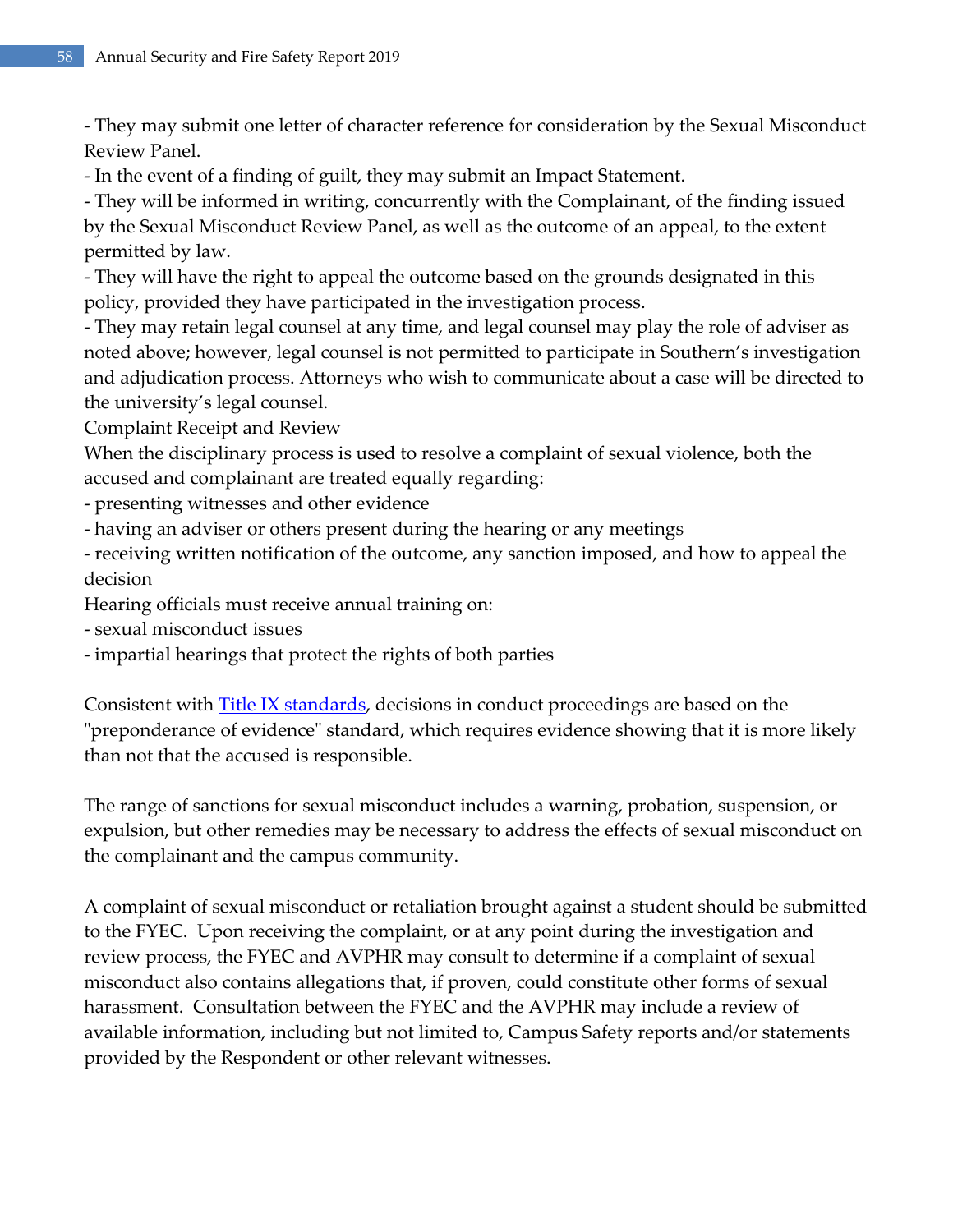In cases in which the FYEC, or the FYEC in consultation with the DRM, believes that the allegations, if proven, would not constitute sexual misconduct or harassment, the Complainant is advised of other judicial and support options, and no further sexual misconduct or harassment investigation is pursued. If a Complainant subsequently provides new information, this decision may be reevaluated.

In cases in which there is a basis to believe that sexual misconduct, but not other forms of sexual harassment, may have occurred, the procedures outlined below are followed. In cases in which there is a basis to believe that sexual misconduct and other forms of sexual harassment may have occurred, the FYEC and the DRM conduct an investigation as outlined below.

Reasonable accommodations are provided for persons with disabilities who need assistance filing or pursuing a complaint of sexual misconduct or retaliation, upon request.

## **Sexual Misconduct Investigation Investigation Overview**

1. The FYEC informs the Respondent in writing that a complaint of sexual misconduct has been filed against him or her and is being investigated.

2. Should a Respondent who has been notified of an investigation fail to cooperate with the Investigator, the investigation may proceed, a finding may be reached, and a sanction may be imposed based on the information available.

3. A no-contact order is normally issued to restrict contact and communication between the Complainant and Respondent for the duration of the investigation. In addition, other preventative measures, such as room changes or class changes, or in particularly serious cases, temporary removal of a student from campus, may be taken.

4. If prior to or during the investigation the university becomes aware that additional university policies may have been violated, the Respondent is notified in writing, and these too are investigated and resolved through this process. While not condoning infractions of any kind, the university considers reporting incidents of sexual misconduct to be of paramount importance. Therefore, to encourage reporting, the university may, where appropriate, offer leniency with respect to other policy violations. The nature and scope of the leniency depends on the particular circumstances involved.

5. The university may choose to discontinue an investigation as long as discontinuation keeps the university in compliance with Title IX directives. The Complainant may request that an investigation be discontinued, but when compelling evidence suggests significant individual or community safety will be compromised by discontinuation, the university will choose to continue the investigation without the cooperation of the Complainant. Investigation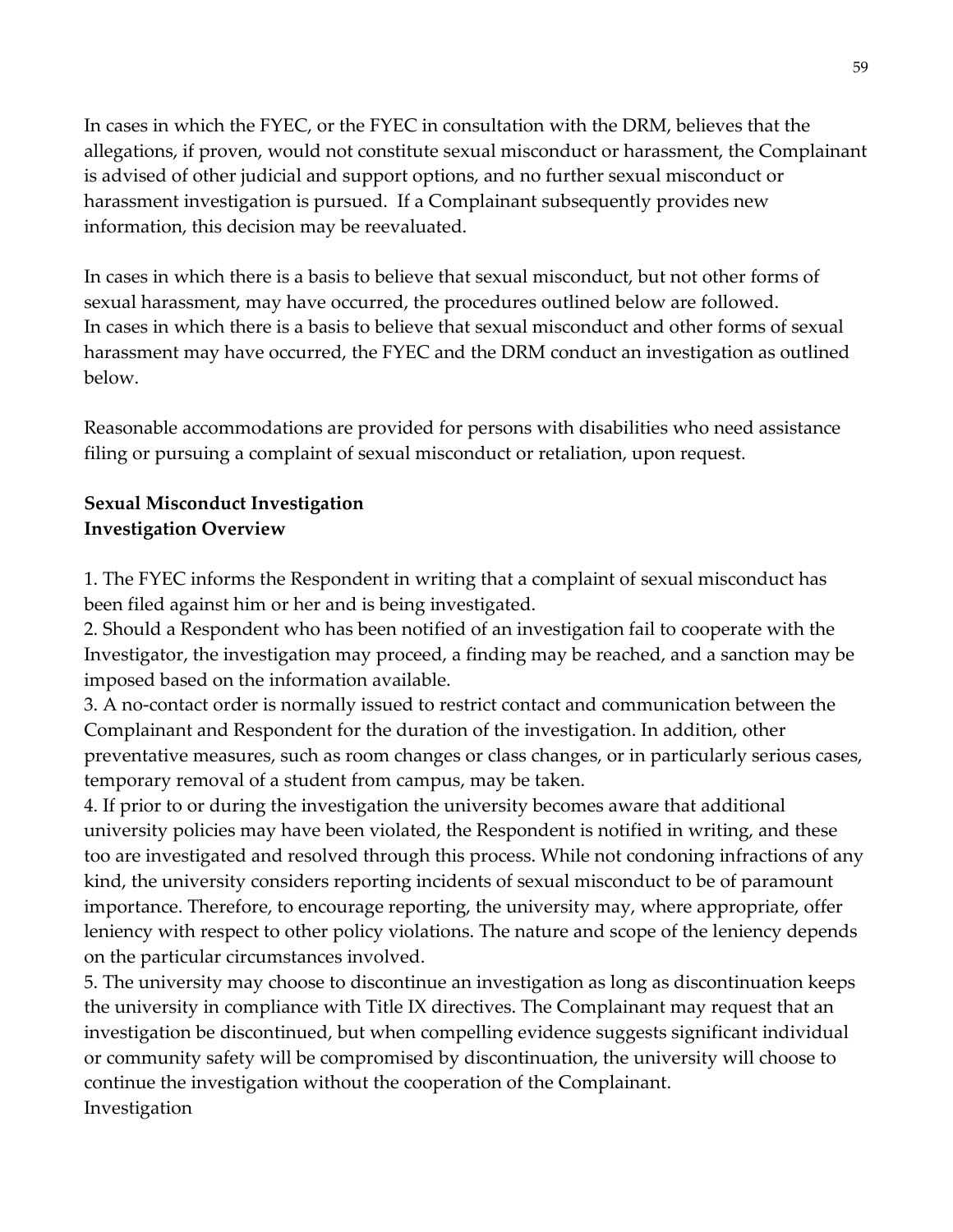1. The FYEC appoints an Investigator. The investigation is conducted as promptly and equitably as possible without compromising thoroughness. The Investigator is expected to a) conduct the investigation in a thorough, impartial, and expeditious manner; b) make all findings in a fair and objective manner; and c) submit a written investigation report to the FYEC in a timely manner. In his or her role as information gatherer, the Investigator is authorized to contact any and all individuals that will allow for a thorough report to be submitted; however, the university also recognizes the legally protected rights of this university's counselors and clergy to withhold certain information as a result of the confidential discussions with students.

2. The Respondent and the Complainant may each elect to have as an adviser a Southern student, faculty, staff member, relative, friend, or lawyer present with them at all phases of the investigation process. This individual may not play any other role in the investigative process (e.g., may not also be a witness or serve as legal counsel), and may only speak or otherwise represent the Complainant or Respondent at the discretion of the FYEC, Investigator, or the SMRP.

3. The Complainant and Respondent is asked to identify all relevant evidence they would like the Investigator to review, as well as witnesses they would like the Investigator to interview. Both students may provide, if they wish, a list of questions they would like the Investigator to ask of particular witnesses or of each other. The Investigator is not required to consider the evidence submitted or Interview any particular witness, even if identified by one of the parities, nor to ask questions provided by either party. However, in determining whether to interview witnesses or review evidence, the Investigator considers such factors as equity, fairness, thoroughness, and impartial treatment of both parties.

4. All participants in the investigation are expected to cooperate fully by providing complete, accurate, and truthful information. They are expected to sign statements, or other documents, memorializing the information they provided, and may be asked to keep the substance of the interview confidential. Failure to cooperate fully with the Investigator may subject the witness to disciplinary actions.

5. Formal, legal rules of evidence do not apply in university disciplinary proceedings. The FYEC makes rulings on evidentiary or procedural questions related to the investigation and adjudication process.

6. At the conclusion of the investigation, the Investigator shares all relevant materials with the Complainant and the Respondent. Both have an opportunity to respond to this information in writing within seven days.

7. The deadline for the receipt of the Complainant's and Respondent's written responses is also the deadline for receipt by the Investigator of the character reference letters for each party. Guidelines for character references are provided by the FYEC.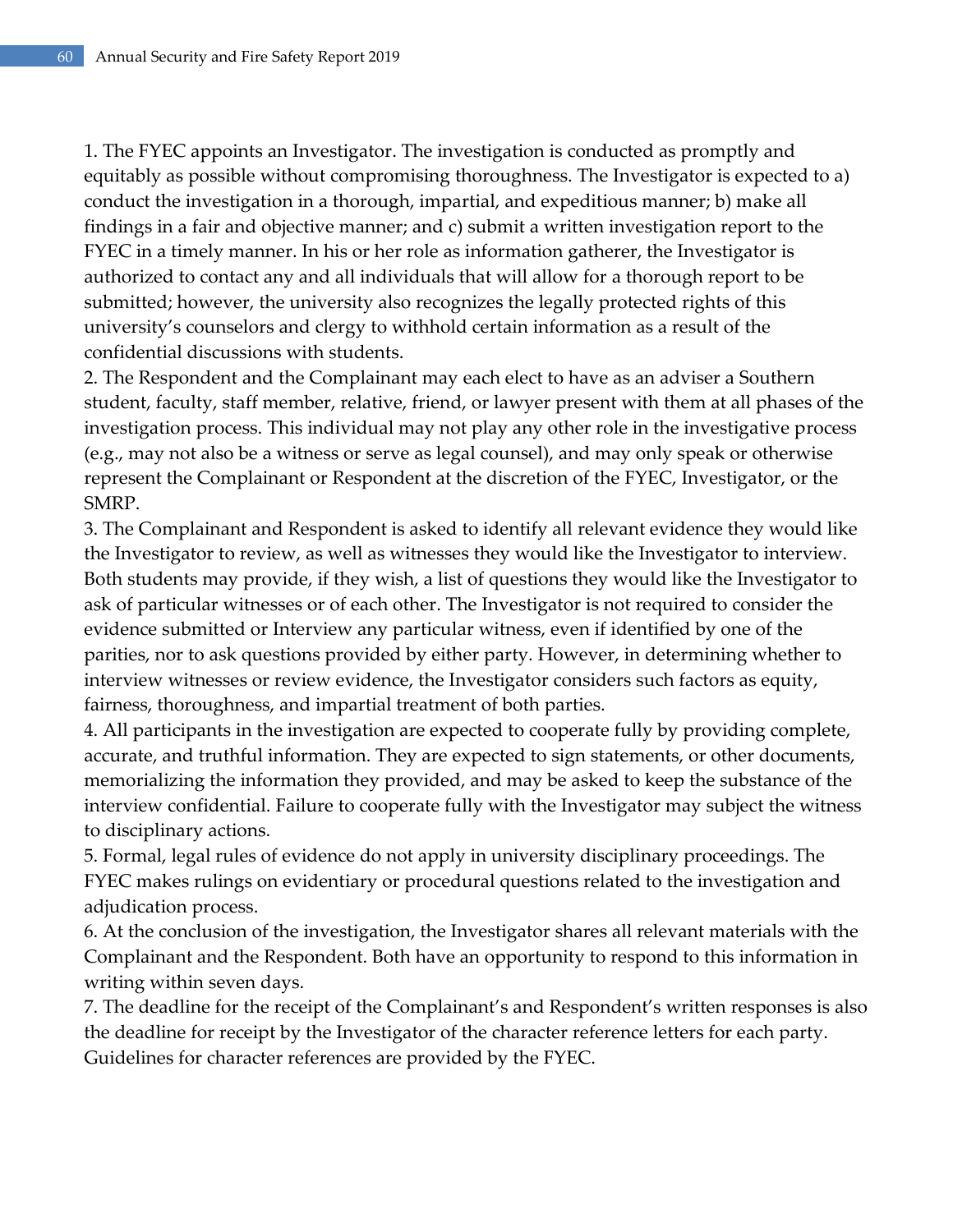8. If at any stage following the submission of these responses new relevant evidence is gathered, it is shared with the Complainant and Respondent, who has an opportunity to submit a written response within a time frame determined by the FYEC.

9. When the final responses, if any, from the Complainant and Respondent have been received, the FYEC shares each student's response with the other student.

10. The Investigator submits a final report to the FYEC. The final report includes all investigation materials, the Complainant and Respondent responses, both students' character references, and the Investigator's conclusions regarding potential violations of the university's sexual misconduct policy and any other policies. (The conclusions are based on the standard of preponderance of evidence, i.e., whether it is more likely than not that the policy was violated. The Investigator's rationale for his or her conclusions is also part of his or her report).

11. Upon receipt of the Investigator's final report, the FYEC reviews the report and determines whether the findings are sufficient for convening the SMRP.

12. If the FYEC determines that a sanction of withdrawal or expulsion is possible, she informs the vice president for Student Development that he will chair the panel proceedings as a nonvoting participant for as per Southern policy the Dean of Students is involved in all behavioral proceedings that may involve separation from the university.

#### **Sexual Misconduct Review Panel (SMRP)**

1. As defined by the Employee Handbook, the Sexual Misconduct Review Panel is a University-Senate-appointed, eight-person board chosen from the full-time faculty and staff of the university. It reports to the vice president of Student Development. Members of this panel serve staggered, non-renewable two-year terms (eligible for another term after a one-year hiatus). The Senate is required to appoint four males and four females. It makes every effort to mirror the diversity of Southern's campus in the makeup of this panel. Excluded from consideration in serving on this panel are members of the Chaplain's Office and the Residence Hall staff because of their roles as potential counselors and/or advocates. Members of this panel receive training in the adjudication process, using Title IX and sexual assault training resources approved by Tennessee Independent Colleges and University Association (TICUA). 2. Upon receipt of the report, if the FYEC deems it appropriate to convene the Sexual Misconduct Review Panel, three of the possible eight members adjudicate a case. One of the three members serves as chair. If the Title IX Coordinator determines that a sanction of dismissal is a possibility, the Dean of Students, who is involved in all student judicial hearings that may conclude with a sanction of dismissal, serves as chair but in a non-voting capacity. The University makes a reasonable effort to ensure that at least one of the three members is of the opposite gender of the other two and that it represents the diversity of the membership. The administrative assistant for Student Development serves solely as recording secretary.

3. The Panel is provided with the Investigator's complete report and both the Complainant's and Respondent's Impact Statements. The panel is not bound by the investigation report;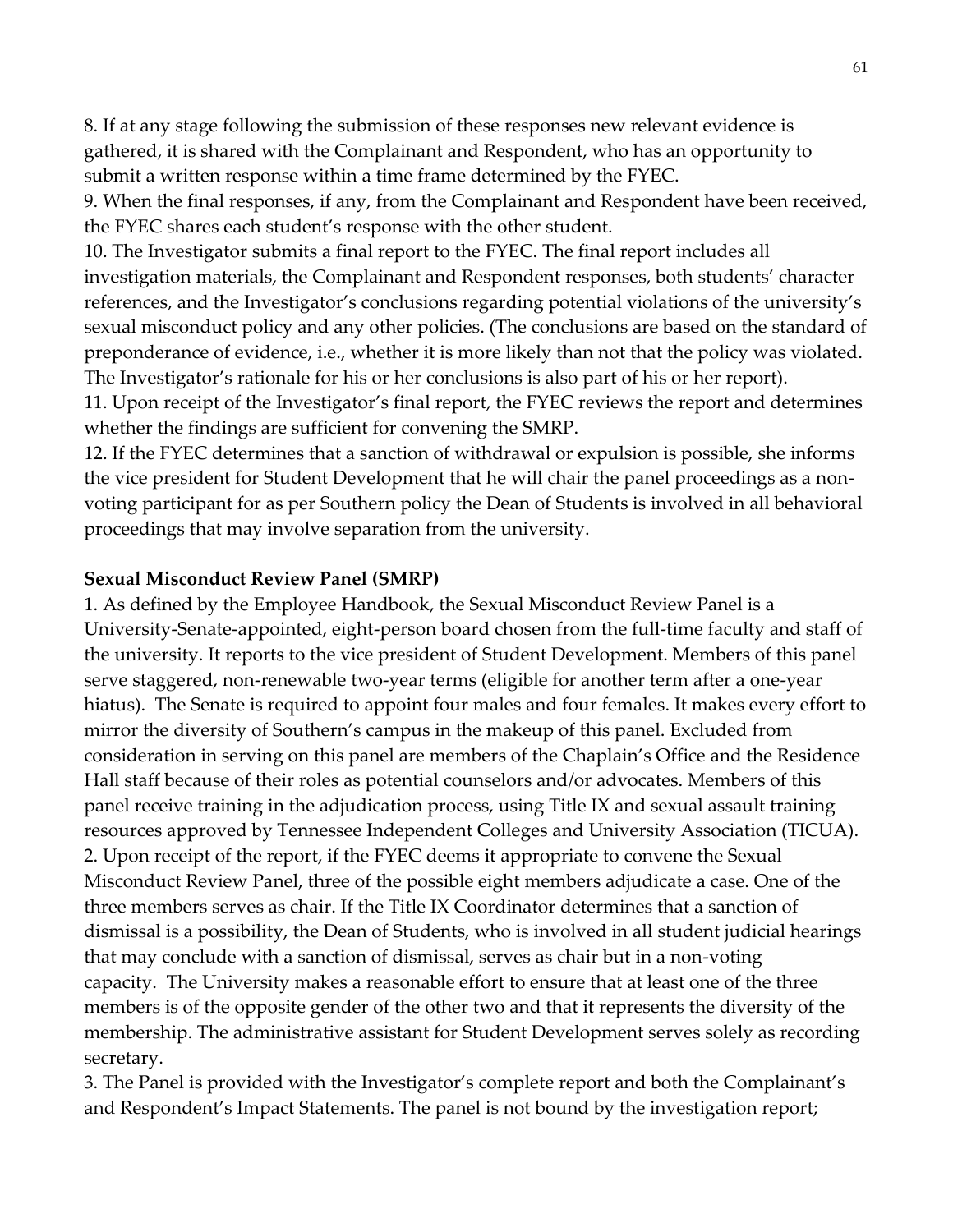rather, the report is advisery to the panel. The panel may accept or reject the Investigator's conclusions in whole or in part and may request additional information before making a final determination. This additional information is provided to the Panel only after the FYEC, in consultation with the DRM, determines the relevancy of the requested information to the current case. The panel may consult with other persons but, again, only after consulting the FYEC.

4. The Complainant and Respondent may choose to meet individually with the Panel prior to the Panel's finding. Both the Complainant and the Respondent are not obligated to meet with the Panel, however. If the one or both parties chooses not to meet with the SMRP, the Panel uses the documents supplied by the FYEC to determine its conclusions. Guidelines for this meeting are provided by the FYEC.

## **Findings and Sanctions**

1. The Panel issues a finding regarding whether Southern's policy has been violated, using the same standard the Investigator uses, the preponderance of evidence. The panel does not need to be unanimous in its determination that a policy has been violated in order to determine sanctions; in other words, a simple two-to-one vote is sufficient in determining violation. If the Panel determines that no Southern policies have been violated, the Panel chairperson informs in writing the FYEC, who then notifies in writing the Complainant and Respondent of the findings. This notification of the two parties occurs concurrently.

No record of the complaint or the outcome is placed in the permanent file of the Respondent. The Investigator's report and the Panel's conclusions are maintained in a separate, general investigation file for the following reasons:

a. as proof that university action was taken in the case;

b. as potential, relevant material (see SMRP 3 above for more on relevancy) in any subsequent, substantiated sexual misconduct;

c. or, in the present case, should retaliation occur against the Complainant.

Complainants may appeal this outcome (See Appeals below). Non-disciplinary outcomes, such as extending and modifying No Contact Orders, may be imposed regardless of the finding.

2. If the Panel determines that the Respondent has violated the university's Sexual Misconduct Policy, it then determines a sanction. Prior conduct and judicial history may be taken into account in determining sanctions. The panel may consider only those sanctions listed in this policy. However, the Panel may extend or modify any no-contact orders that have been in place since prior and during the adjudication process.

In determining the appropriate sanction(s), the Panel considers a number of factors, including:

- the nature of the conduct at issue, including whether it involved violence;
- the impact of the conduct on the Complainant;
- the impact or implications of the conduct on the Southern community;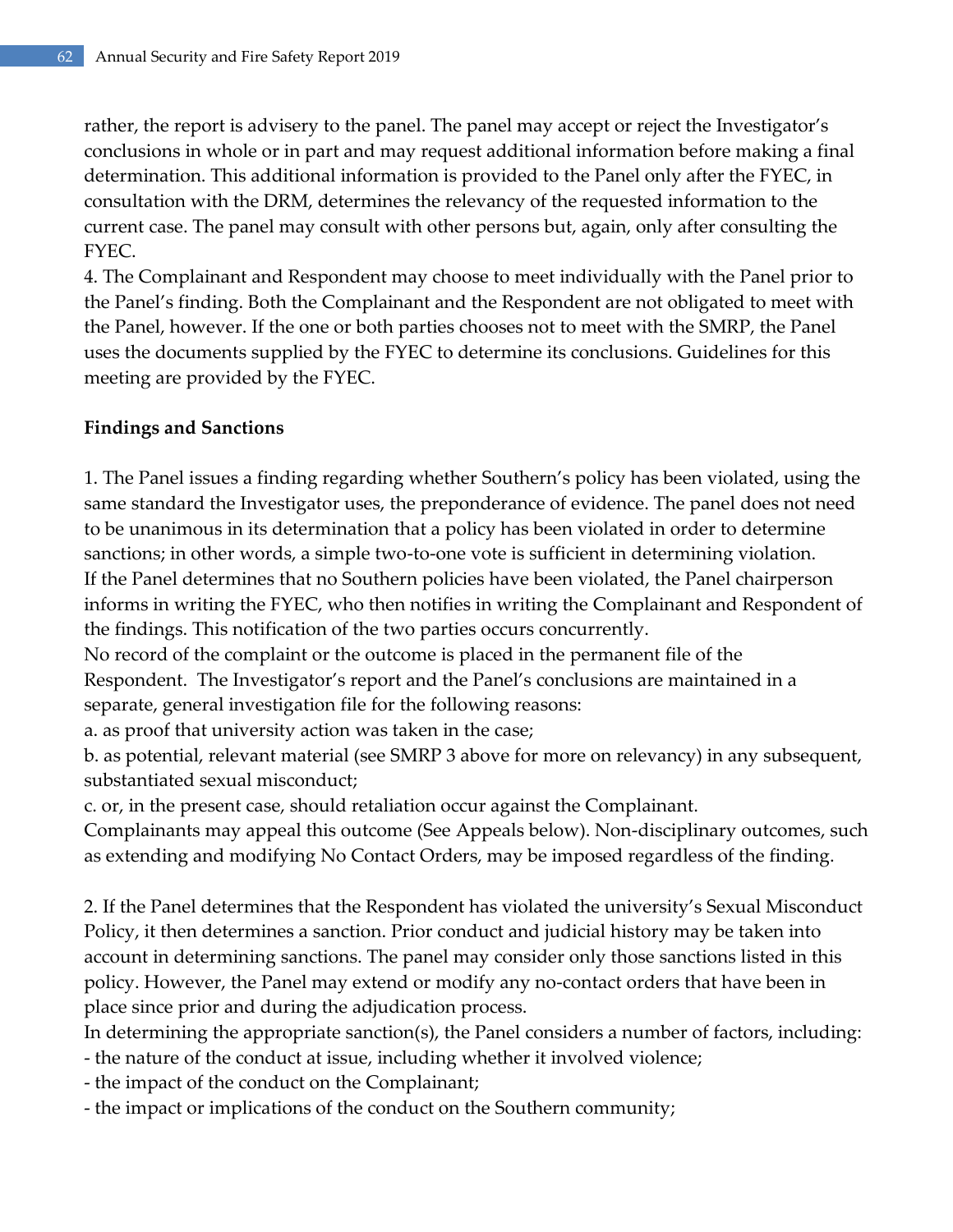- any relevant conduct violations by the Respondent, both at Southern or elsewhere, as well as any criminal convictions;

- the Respondent's level of accepted responsibility for the conduct;

- the maintenance of a safe and respectful environment conducive to learning;

- any other mitigating, aggravating, or compelling circumstances to reach a just and appropriate resolution in each case.

3. When the Panel has determined the sanctions, if any, the Panel chairperson informs in writing the FYEC, who then notifies in writing the Complainant and Respondent of the findings.

4. If the Complainant or the Respondent is not satisfied with the determinations of the adjudication process, either or both of the parties may appeal the results (Appeal process described below).

5. Upon resolution of the investigation, adjudication, and appeal, a final report that includes, but is not limited to, observations on credibility, factual findings, and remedial actions, is compiled and then filed in the Office of the FYEC in a location that is separate from other student records.

If the Sexual Misconduct Review Panel determines that the Respondent must be sanctioned, sanctions may include:

- Warning – the Panel determines that the misconduct is not substantial enough to warrant separating the Respondent from the campus. It then issues in writing a cease and desist mandate with the warning that subsequent acts of sexual misconduct will likely result in sterner consequences.

- Probation – the Panel determines that the misconduct is not substantial enough to warrant separating the Respondent from the campus but feels the action warrants more than a warning.

- Short-term Suspension – the Panel determines that the Respondent must leave campus for a short period (3-5 days).

- Long-term Suspension – the Panel determines that the Respondent must leave for a complete semester or academic year. In the latter case he or she is dropped as a registered student. A Respondent who has received a sanction of indefinite suspension must submit a request for readmission to the vice president for Student Development.

- Withdrawal – if the Panel chooses this option at the end of a semester or summer session, it has the option of also recommending the student be allowed to complete course work for that semester or session if the student's conduct has been acceptable during the period of investigation and adjudication.

- Immediate Withdrawal –the Panel determines that a student move away from the university community; unwillingness to do so may result in formal dismissal.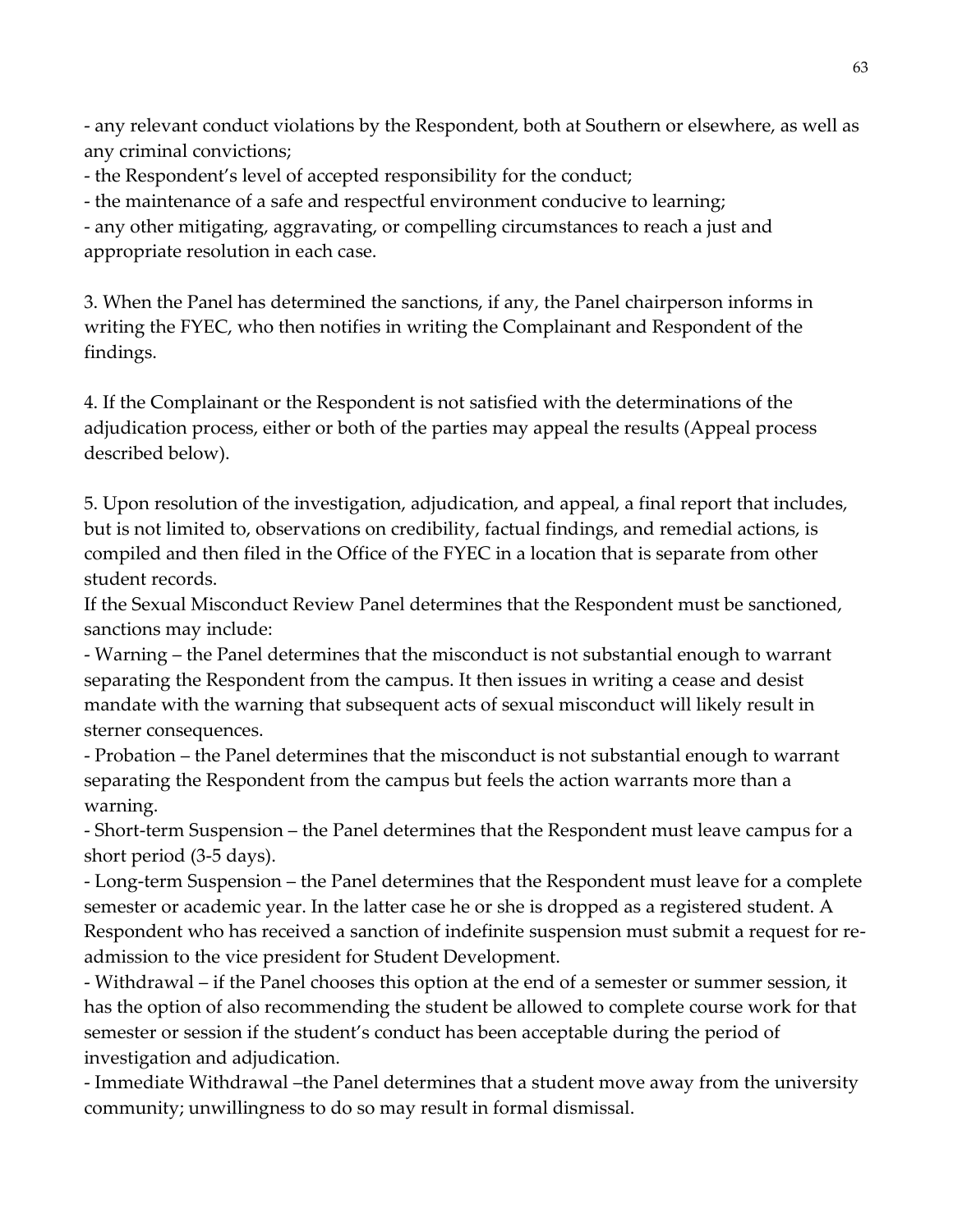- Dismissal – the Panel determines that immediate separation between the student and the university community and that the student be banned from university properties. The student is not eligible for re-admission.

All Respondents who have received a sanction of suspension or withdrawal must be evaluated by a professional counselor (the counselor must be approved by the university's Counseling Services) to determine the Respondent's potential threat to the campus. The counselor's assessment will be used to determine re-admission if the Respondent chooses to reapply to Southern upon the conclusion of the stipulated length of separation from the university community.

All sanctions include the stipulations that the Respondent is to have no contact with the Complainant. If the Panel has not recommended that the Respondent be expelled, a Respondent's failure to abide by this stipulation may result in his or her expulsion. Respondents who have received a sanction of withdrawal or expulsion are also banned from all properties owned by the university, including Fleming Plaza, the church grounds, all ball fields, the Biology and Bauxite Mountain Trails, and the Student Park.

Time Frames for the Investigation and Finding by the Sexual Misconduct Review Panel All sexual misconduct investigations are conducted as promptly and equitably as possible without compromising thoroughness and rights of both the Complainant and the Respondent. Absent extenuating circumstances, the university's investigation of a sexual misconduct complaint ordinarily is completed within 60 days from the time a formal complaint is made. This time period may be shorter or longer depending on the circumstances, including, but not limited to, the complexity of the case and the availability of witnesses. If the Complainant or Respondent would like to request an extension of this time frame, a request for extension with a description of the reasons for the request should be directed to the FYEC. The FYEC makes a decision on the appropriateness and extent of any extension (after notice to the other party), and informs the Complainant, the Respondent, and any other individual who needs to know of that decision. The FYEC may also decide to extend this general 45-day time frame because of other extenuating circumstances. The FYEC informs the Complainant, the Respondent and any other individual who needs to know of any such decision.

Absent extenuating circumstances, the Sexual Misconduct Review Panel issues a finding regarding whether Southern policy has been violated within 15 days after receipt of the Investigator's complete report. The 15-day period may be extended if the Panel determines that further information or investigation is needed. Appeals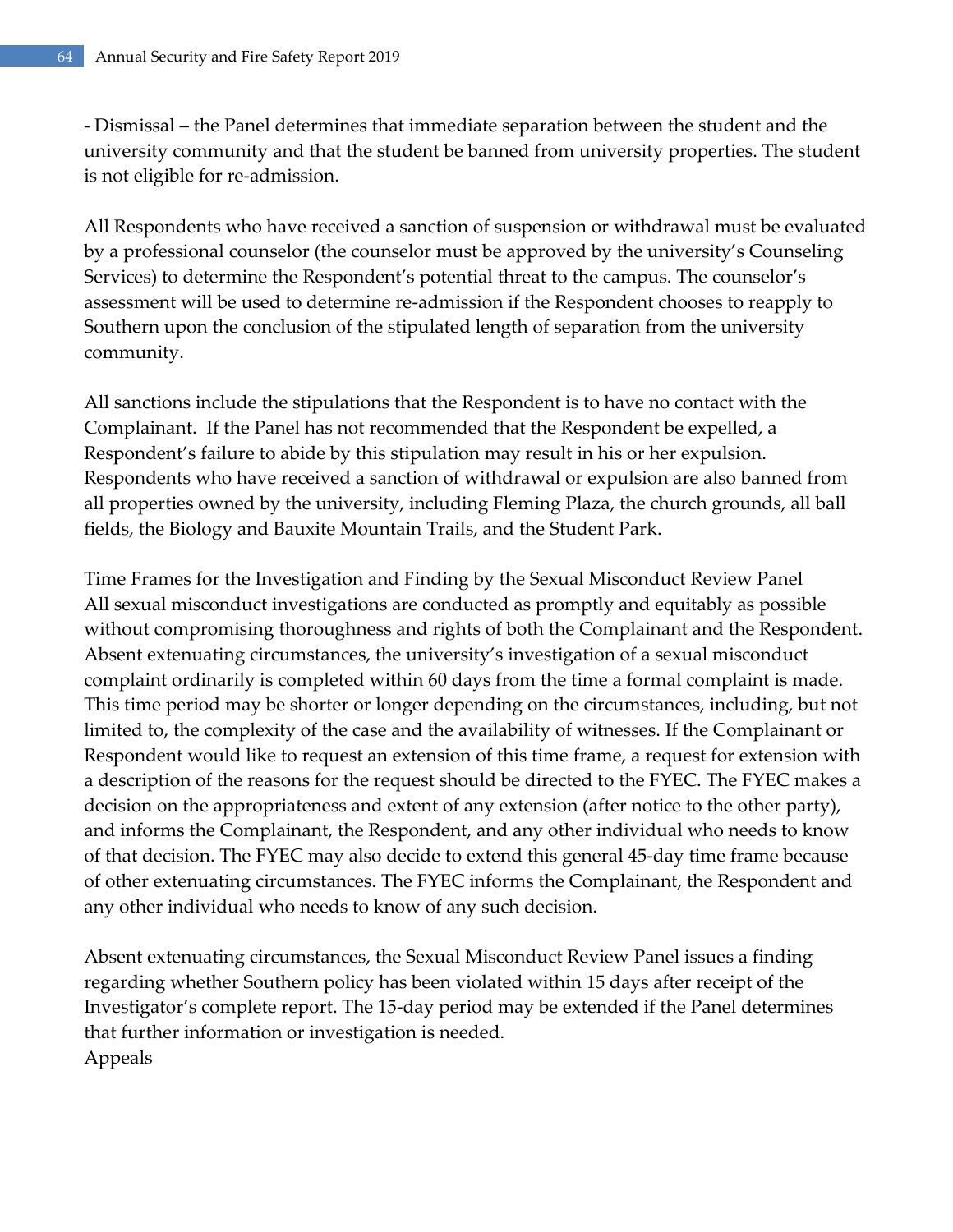The Complainant and Respondent each have the right to appeal the decision, and or sanctions of the Sexual Misconduct Review Panel. The purpose of an appeal is to review the adjudication process.

Grounds

Appeals are accepted on the basis of one or more of the following:

- discovery of significant new factual material not available to the SMRP that could have affected the original outcome; however, information that was deliberately omitted by the appealing party does not support an appeal;

- procedural error when the error prevented fairness;

- abuse of discretion in the issuance of a sanction, meaning that the SMRP imposed a sanction significantly disproportionate to the offense.

The right of appeal is available only to a Respondent or Complainant who participated in the investigative process. An appeal must be made in writing to the Dean of Students or designee within five business days of receipt of written notification of the findings of the SMRP. The appeal must include the grounds for appeal and an outline of supporting evidence.

### Procedures

The Dean of Students invites an informational response to the appeal from both appealing and non-appealing parties, who must respond within five business days of the invitation. The Dean of Students may request assistance from the original Investigator, a new Investigator, or any other relevant individual, as necessary.

The Dean of Students may deny the appeal, or if any of the appeal grounds have been met, may:

- return the case to the original SMRP for reconsideration; or

- convene a new SMRP to review the case, which ordinarily occurs when the original outcome was deemed to be based upon an abuse of discretion.

It is the responsibility of the Dean of Students to determine which aspects of the case merit a new review, and the parameters of the review, and to direct the FYEC accordingly. Absent extenuating circumstances, the Dean of Students notifies the Complainant and Respondent of the determination concurrently in writing within 30 days, and notifies the FYEC in writing of instructions for any further action.

Except in cases in which the sanction is dismissal, all decisions by the Dean of Students are final. In cases of dismissal, the Respondent may submit a final appeal to the president of Southern within five business days of written notification of the appeal outcome. The Complainant may submit a response to the Respondent's final appeal within five business days thereafter. The president may reduce the sanction, if warranted, after the consultation with the VPSD and a representative of the SMRP. Absent extenuating circumstances, the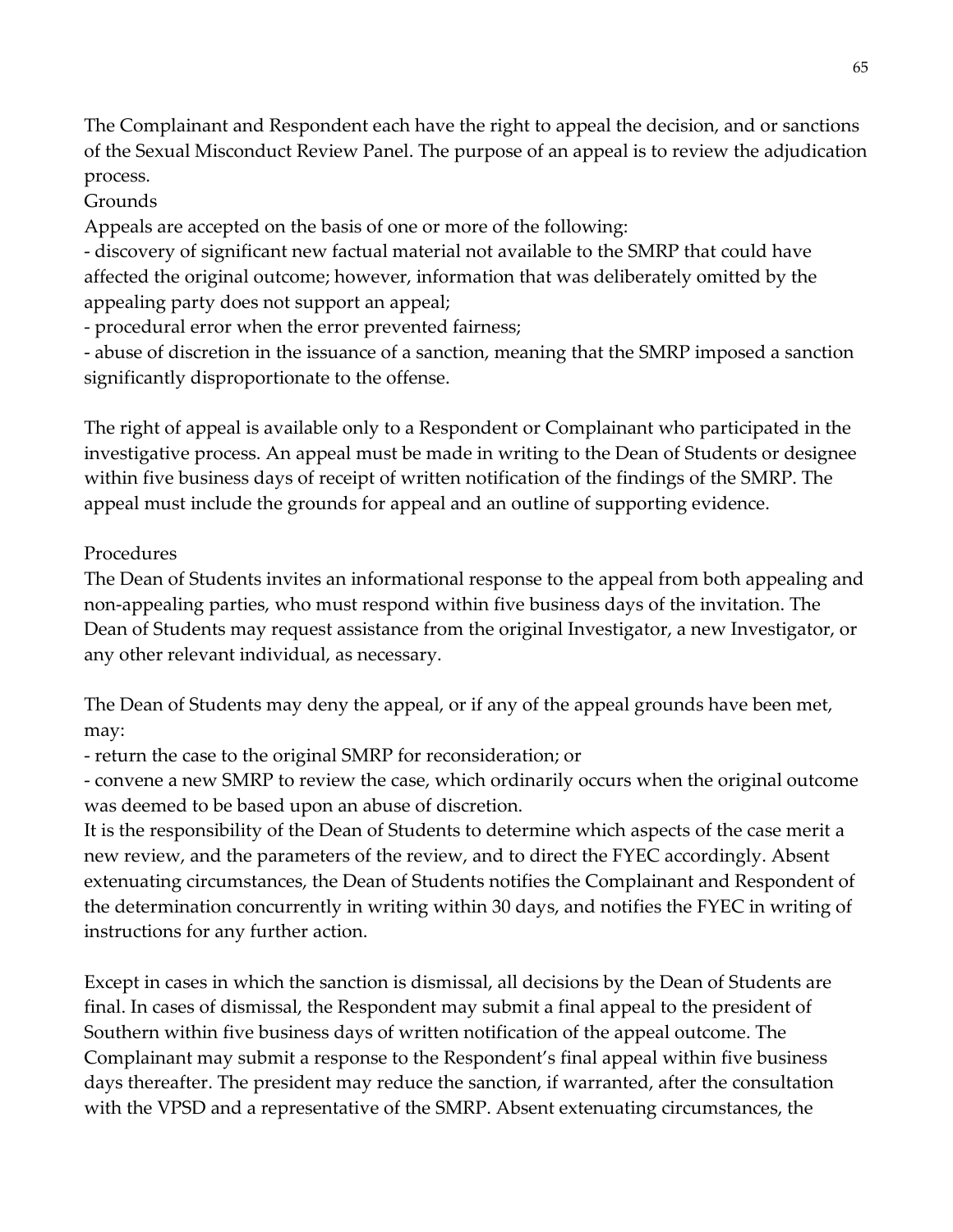president concurrently informs the parties of the final decision in writing within 30 days of receiving the appeal and Complainant's response. When the Dean of Students must serve as chair of the SMRP, appeals are heard by the president of Southern or his designee. D. Procedures for Faculty and Staff

The following information is taken from the Employee Handbook, section 2020, whose focus is harassment of employees and students and deals with all forms of harassment, including harassment based on race, color, religion, sex, national origin, age, or disability. Therefore, some wording has been changed to fit the more narrow scope of this policy.

- 1. Individual Responsibilities:
- a. All employees are expected to refrain from all forms of harassment at all times.

b. While the university encourages individuals who believe they are being harassed to firmly and promptly notify the offender that his or her behavior is unwelcome and should be stopped immediately, the university also recognizes that power and status disparities between an alleged harasser and an employee or student may make such confrontation ineffective, futile, or impossible. In the event that direct, informal communication between individuals is ineffective, futile, or impossible, then the individual who believes that he or she has been the victim of harassment should report the conduct to:

- 1. The employee's supervisor; or
- 2. The department director; or
- 3. Human Resources director.

Incidents of suspected harassment should be reported as soon as possible, preferably within 48 hours, so that a prompt investigation can be undertaken by the university. If the complaint involves a direct supervisor, the employee should go directly to the department manager or Human Resources director. The initial report should be followed by a written statement describing the incident and identifying potential witnesses. Employees who are aware of incidents of potential workplace harassment toward others are to report such incidents to their department director or Human Resources director.

2. Supervisor Responsibilities:

Supervisors who observe harassing conduct should advise the offending individual to stop immediately, explaining what the conduct is and how it is offensive. They should document the occurrence and notify the Human Resources director. If a supervisor is uncertain as to whether observed conduct is prohibited harassment, the supervisor should contact the Human Resources director for assistance in deciding whether to take action. Supervisors who receive from an employee or student a report of what appears to be sexual harassment should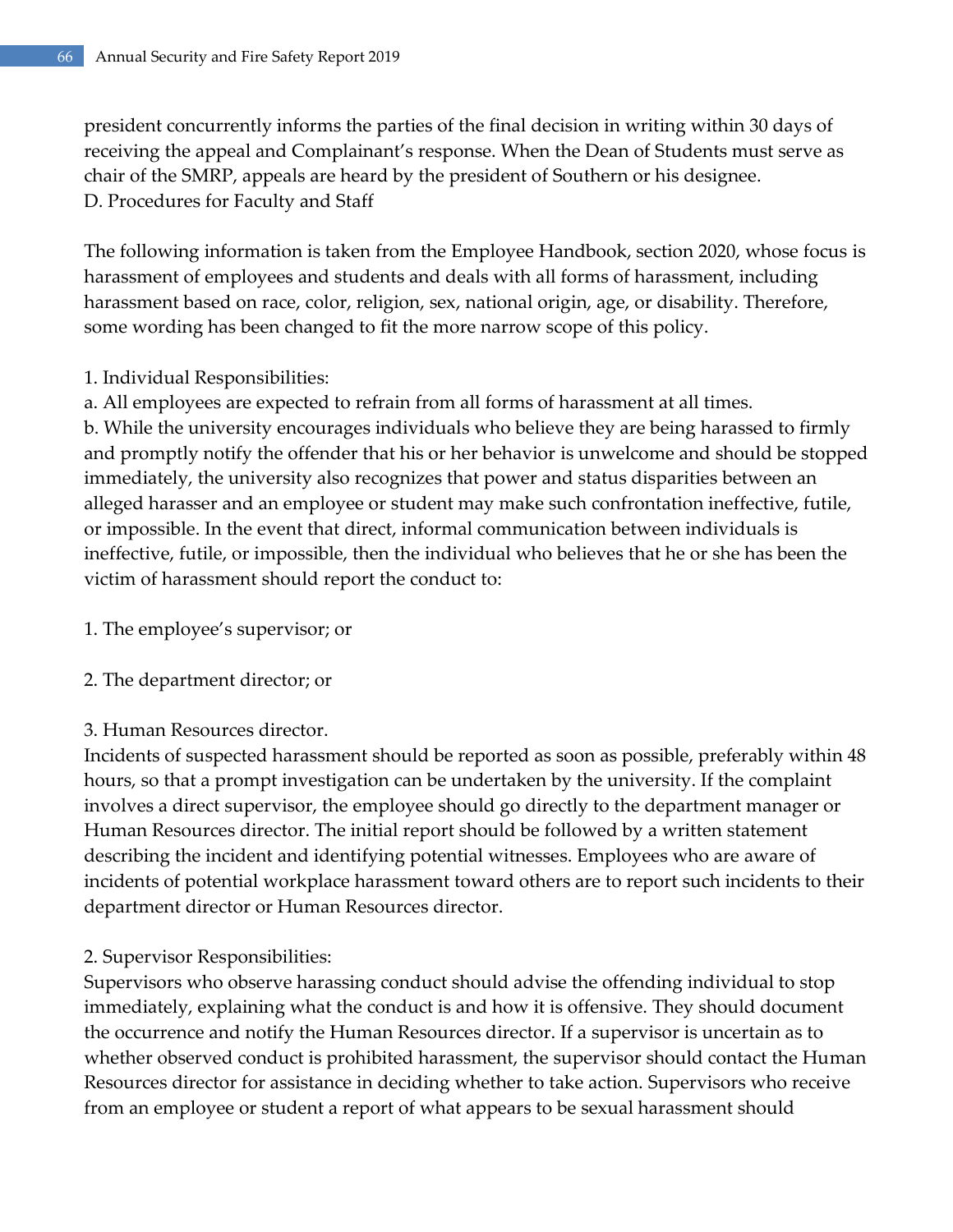promptly notify the Human Resources director and request that the employee or student document the complaint in writing.

3. The Human Resources director will thoroughly and objectively investigate all reported allegations of harassment. In determining whether the alleged conduct occurred and, if it did, whether it constitutes harassment in violation of this policy, the university will examine the totality of the circumstances. A determination regarding the violation of this policy will be made from the facts of a particular situation, on a case-by-case basis. The Human Resources director may enlist the assistance of outside resources in conducting the investigation and in making the determination.

4. Upon a determination by the Human Resources director that the reported conduct occurred and that it constituted harassment in violation of this policy, the university will take appropriate corrective action(s) against the offending employee such as:

- a. Written warning;
- b. Referral to counseling;
- c. Probation, with a warning of suspension or termination for continuing or recurring offenses;
- d. Suspension with or without pay; and/or
- e. Termination.

5. The university will keep all information obtained in connection with a report or investigation of alleged harassment confidential; however, the Human Resources director may disclose information to those individuals inside and outside the university whom they reasonably believe have a need to know the information in connection with the investigation, correction, or prevention of harassment in the workplace.

6. While the university urges individuals to report harassment, unfounded allegations can irreparably harm an employee's reputation and limit his/her ability to fulfill job responsibilities. Employees or students who bring malicious, spiteful, or false allegations of harassment will be subject to disciplinary action.

E. Rights of the Employee

Southern employees responding to complaints of sexual misconduct can anticipate that:

- They will be treated with sensitivity, dignity, and respect in an unbiased manner by all involved administrators, Investigators, and adjudicators.

- They will be informed in writing that their complaint of sexual misconduct is being investigated and of any other suspected related policy violations being explored through this investigation.

- They will be advised of Southern's Sexual Misconduct Policy and procedures.

- They will be afforded similar rights and opportunities as the Complainant throughout the investigation and adjudication process.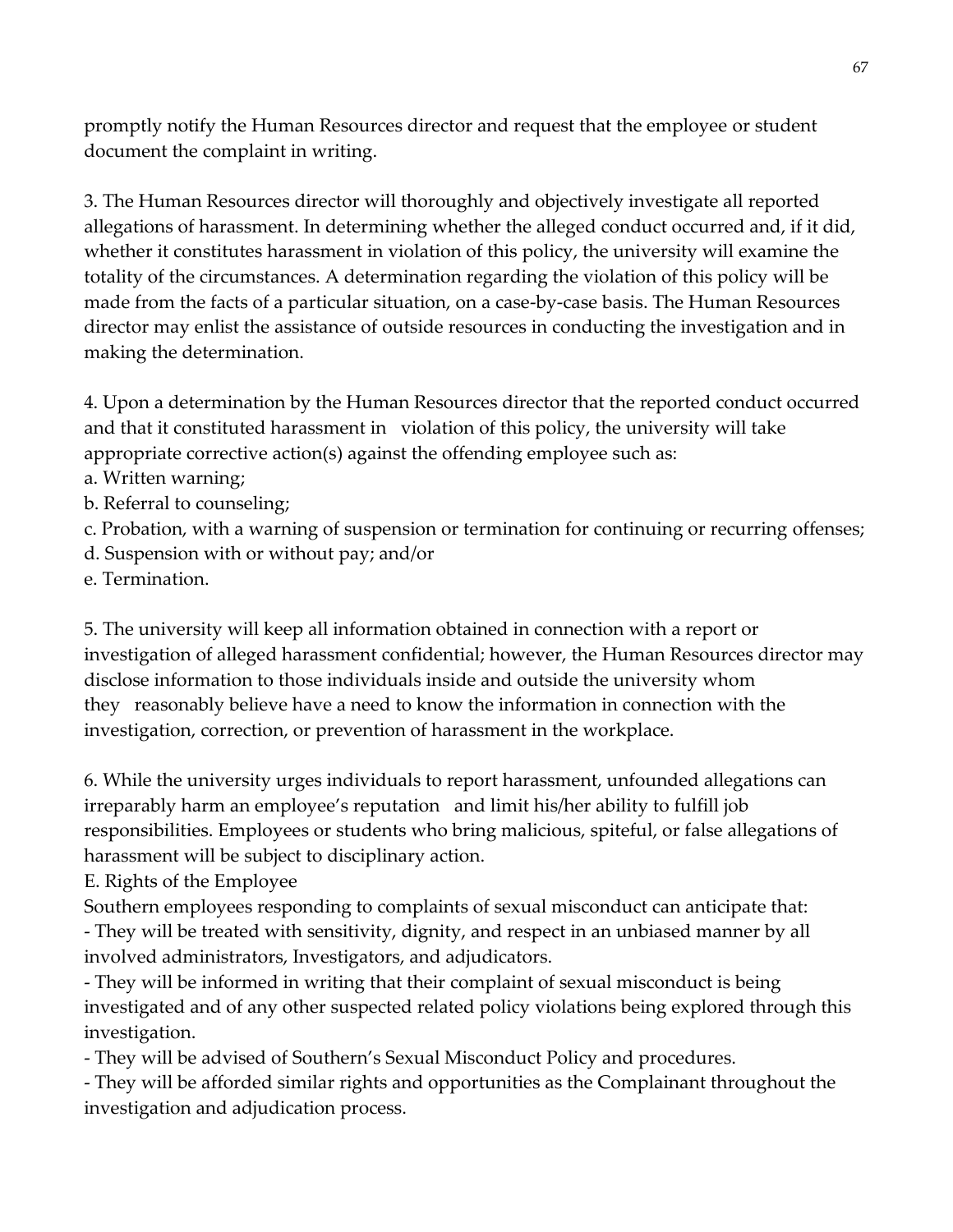- As the investigation proceeds, they will be given the opportunity to present verbal and written documentation to the Investigator, as well as provide information on witnesses of the incident(s).

- The investigation will be a fact-finding inquiry that may be handled through personal interviews, telephone interviews, written documentation, or in whatever method the Investigator believes is most appropriate.

- They will be given periodic status updates throughout the investigation and adjudication process.

- Their use of medical and counseling services at any time during the whole grievance process will be reimbursed as per Southern's medical benefits policy.

- They may invite one faculty, staff member, friend, or relative to accompany them as an adviser to meetings with Investigators.

- They may submit one letter of character reference for consideration by the Grievance Committee.

- In the event of a finding of guilt, they may submit an Impact Statement.

- They will be informed in writing, concurrently with the Complainant, of the finding issued by the Grievance Committee, as well as the outcome of an appeal.

- They will have the right to appeal the outcome based on the grounds designated in this policy, provided they have participated in the investigation process.

- They may retain legal counsel at any time, and legal counsel may play the role of adviser as noted above; however, legal counsel is not permitted to participate in Southern's investigation and adjudication process. Attorneys who wish to communicate about a case will be directed to the university's legal counsel.

# Grievance Procedure

The following grievance procedure is taken from the Employee Handbook, section 4040. It is available to salaried staff members who believe that their treatment at Southern Adventist University has not been in accordance with the written policies of the University or its representatives. This procedure is also one of the methods by which concerns of harassment on account of race, color, sex, age, ethnicity or disability or sexual misconduct may be presented to the university.

## Membership of the Grievance Committee

The membership of the grievance committee shall consist of the following members whose terms shall last two years. Committee members may serve a maximum of two consecutive terms. Members shall be elected on a staggered terms basis to provide some continuity of understanding and approach.

1. Chair, elected by the University Senate from faculty or salaried staff to 5-year renewable terms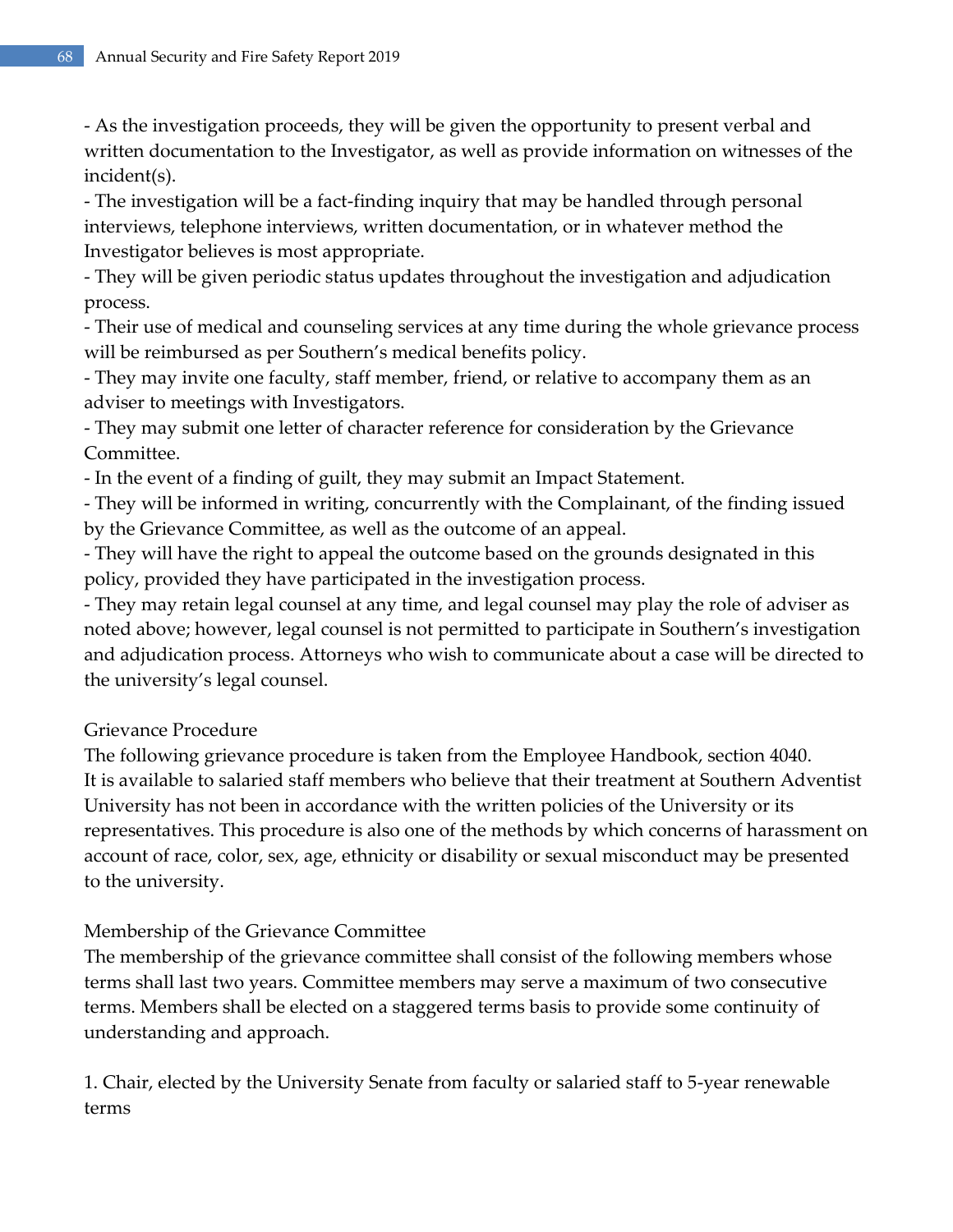2. Three faculty members, elected by the University Senate

3. One alternate faculty member, elected by the University Senate

4. Three staff members, elected by the University Senate.

5. One alternate staff member, elected by the University Senate The Human Resources director of the university shall be, ex officio, the non-voting secretary of the Grievance Committee.

The Grievance Committee shall be empowered to replace such members as may excuse themselves from involvement in a particular grievance due to any conflict of interest, up to a maximum of two from each category (faculty, salaried staff). In selecting replacement members, the committee shall avoid choosing individuals with any known reason for bias regarding the case at hand. In no case shall the committee function with fewer than five members, specifically including the chair. In the event that the chair shall not be able to serve due to conflict of interest, he/she will be replaced for the purposes of the particular case in hand by an individual appointed by the Executive Committee of the University Senate. Upon appointment or election, each committee member must sign a confidentiality statement. The signing of such a statement shall be understood to preclude discussion of the case outside of committee meetings, except as individual members of the committee may be directed to conduct necessary investigations. As a precaution, all personal notes taken during the meetings are to be left in the custody of the secretary of the committee between meetings. At the end of the grievance process, all pertinent materials, including the written grievance, written responses to the Grievance, Committee members' personal notes, and records of committee procedures and actions shall be kept in the grievant's personnel file in the Office of Human Resources for no less than three years after the conclusion of the grievance process or for the duration of employment. The file containing these materials shall be sealed, and shall have the name of the grievant and of the individual who chaired the committee through the process on the outside.

#### **Jurisdiction**

The Grievance Committee shall have jurisdiction over matters including, but not limited to age, race, gender discrimination, color, national origin, handicap/disability, harassment, sexual misconduct, termination of employment, and non-renewal of employment agreement. In no case shall a grievance petition be entertained by the committee, until appropriate lesser forms of redress have been thoroughly explored, as follows: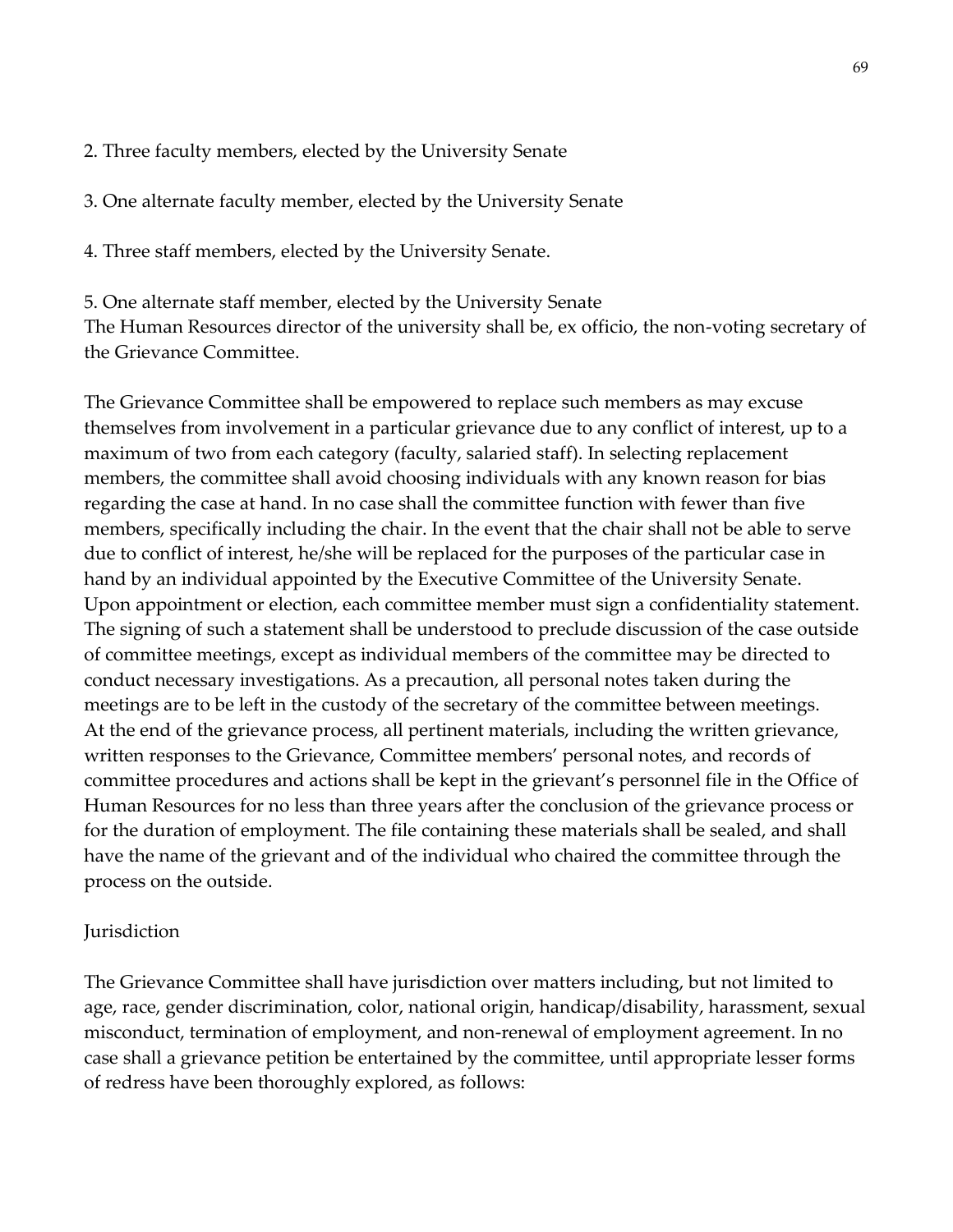1. The grievant may discuss directly with the respondent the allegations of the grievance and work with the respondent to resolve any concerns.

2. If the action suggested in paragraph 1 is unsuccessful, ill-advised, or otherwise inappropriate, the grievant is encouraged to first discuss his/her concerns with the supervisor or department chair or school dean who is responsible for taking appropriate action. If the grievance directly involves the supervisor, the grievant may go to the vice president having jurisdiction, at which point, if possible, the matter may be concluded by mutual consent. If a grievance directly involves an individual at the level of vice president, the grievant should bring the matter to the attention of the president.

3. If there is no mutually satisfactory resolution at an earlier stage, or if the grievant does not wish to bring the matter directly to the chair, dean, or supervisor, the grievant may contact the chair of the university Grievance Committee to seek resolution, as in paragraph 4 below.

4. If the matter is informally resolved at any point after the Grievance Committee has become involved, the grievant shall send written notice to the Grievance Committee that no further university action is needed or desired. In such event, the chair of the Grievance Committee shall place records pertaining to the grievance and its informal resolution in the Office of Human Resources, to be kept unsealed for a minimum of three years.

5. If the grievance is not resolved by any of the means described above, the grievant shall file a written grievance with the Grievance Committee after termination of the informal process. Should the chair be temporarily unavailable, the grievance shall be presented to the Human Resources director of the university. The written grievance should include a clear description of the problem, a description of efforts at reconciliation already undertaken, supporting evidence and documentation, and a statement of the remedy, or remedies, sought by the grievant.

The Grievance Committee chair shall, within 5 working days of receiving the written grievance, schedule a meeting of the Grievance Committee. The Grievance Committee shall meet within 20 days from the time the grievance was delivered to the chair. At the first session of the Grievance Committee, the committee shall make an initial determination concerning the following:

Whether a prima facie grievance, in fact, exists.

a. Whether all lesser avenues of remedy have been appropriately explored.

b. Whether additional written documentation or information is needed.

c. Whether any persons not on the committee will be requested to attend future meetings. If the Grievance Committee determines that a prima facie grievance does not exist, it shall notify the president, in writing, of that determination. The written letter shall also specify the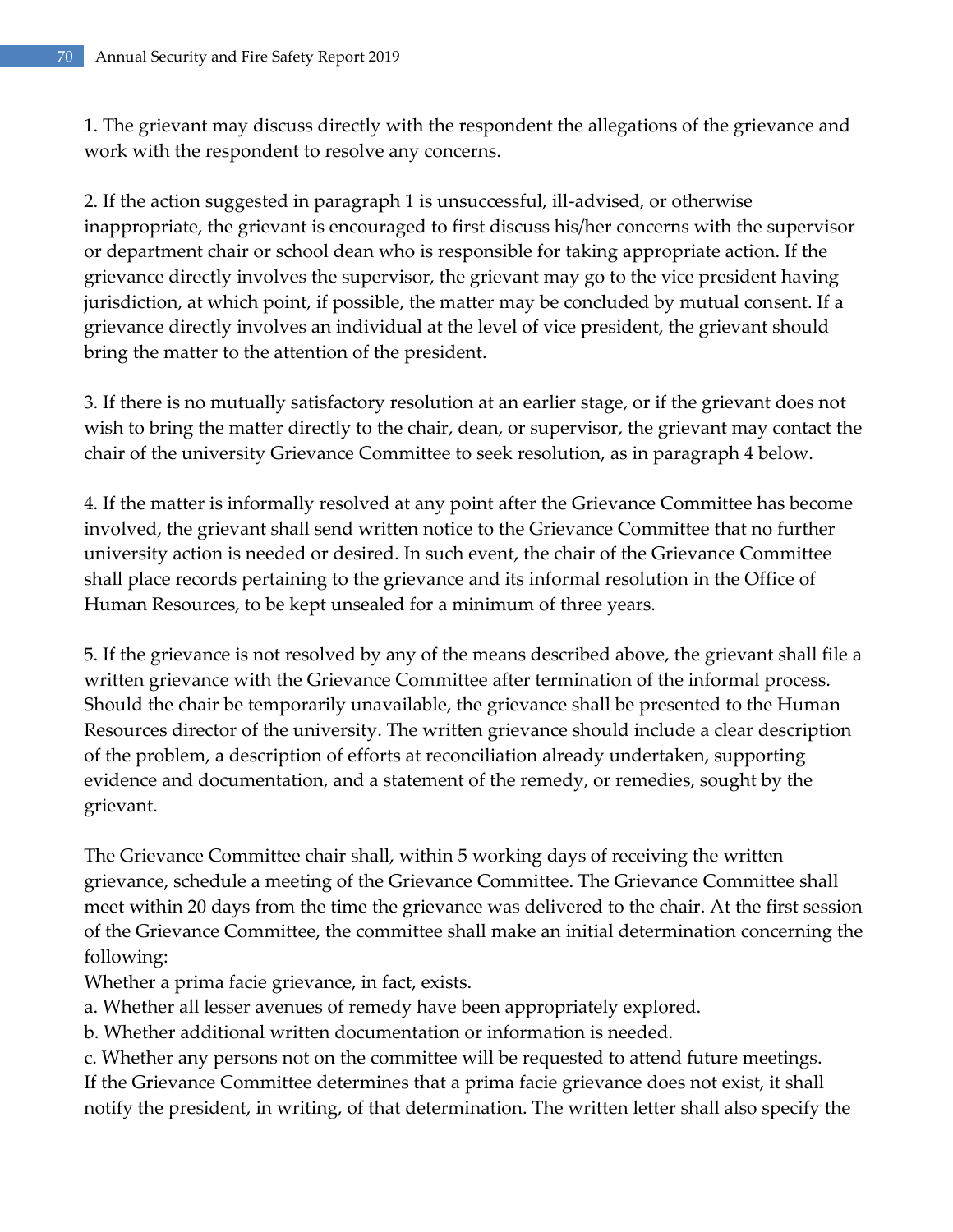reasons that the committee reached that determination. The president will notify the grievant of that decision.

If the committee's determination favors the president, he shall be free to implement his original intent and he shall so notify the grievant in writing within 5 working days of receiving the committee's report. If the committee's determination favors the grievant, the president shall meet in a timely manner with the entire Grievance Committee in an effort to reach consensus regarding the situation. If consensus can be reached, the president shall abide by it. If consensus cannot be reached, the president shall thereafter be free to proceed according to his/her best judgment within 5 working days of the consensus-seeking meeting, the president shall present to the grievant, in writing, the vote of the committee and his/her own final determination. This act shall mark the conclusion of the grievance procedure, at which point all university avenues of appeal shall be deemed to have been exhausted.

# 6. Communication with Honesty and Integrity

Southern prohibits making a false report or providing false or misleading information in any investigation of alleged violations of Southern's sexual misconduct policy. Because false statements may result in the compromise of a Complainant's or Respondent's rights, failure to provide truthful statements could result in the sanctioning of the guilty parties. Sanctions may range from short-term suspension to expulsion.

## 7. Education and Training

Education programs and training are conducted throughout the academic year to promote the awareness of rape, acquaintance rape, and domestic violence, dating violence, sexual assault, and stalking. The following list enumerates the various settings of these programs: Students

- New Student Orientation

- Special programming – Residence Hall Worships, Convocation, awareness weeks with activities

- RAD classes

- Upper Division – SAAP (Sexual Abuse Awareness and Prevention) class Employees

- New Employee Orientation

- Special programming – Colloquium, Town Hall Meeting, etc.

8. Being an Active Bystander

Bystanders play a critical role in the prevention of sexual and relationship violence. They are "individuals who observe violence or witness the conditions that perpetuate violence. They are not directly involved but have the choice to intervene, speak up, or do something about it." Southern wants to promote a culture of community accountability in which bystanders are actively engaged in the prevention of violence without causing further harm. You may not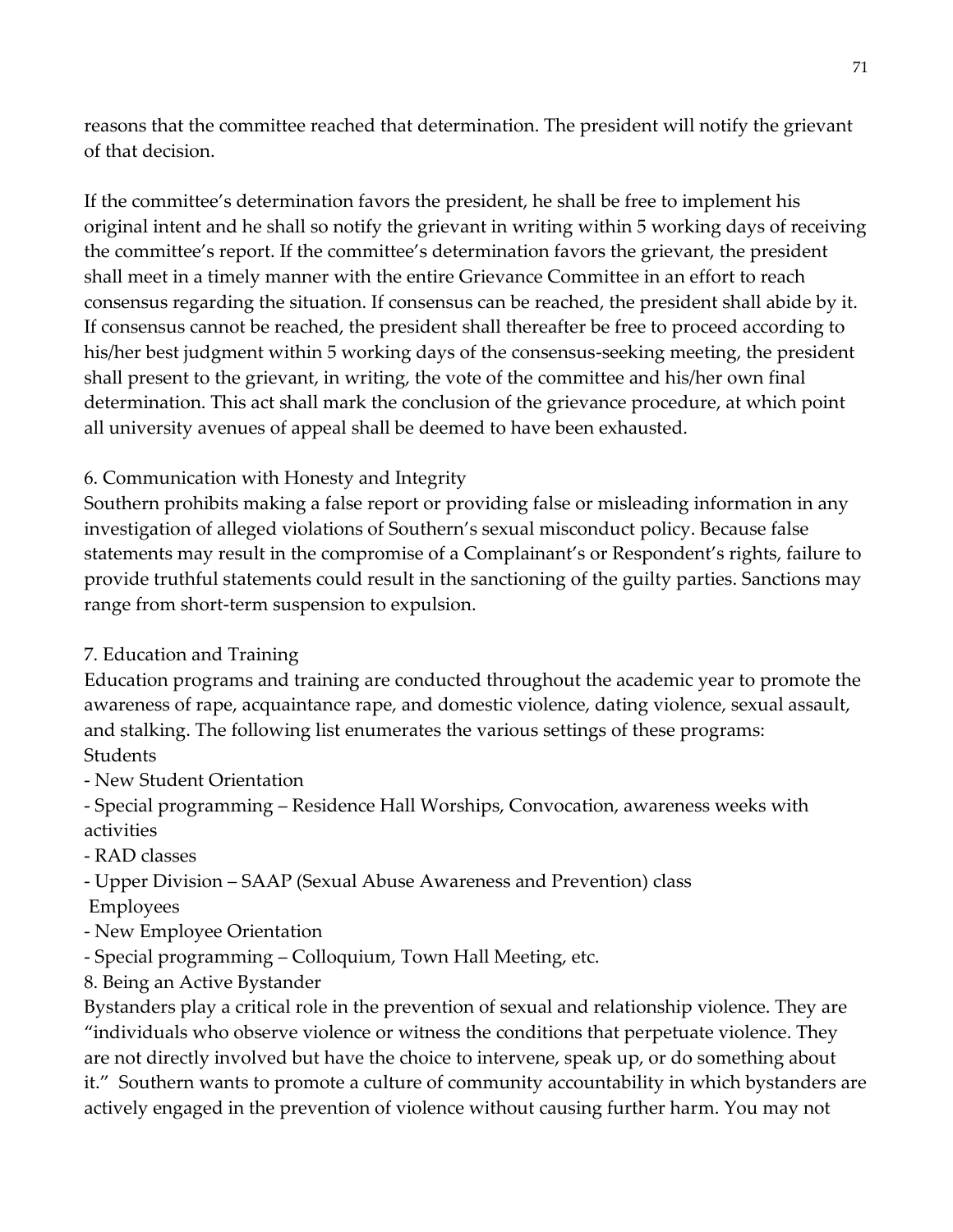always know what to do even if you want to help. Below is a list of some ways to be an active bystander. Southern occasionally offers bystander training which gives further information regarding bystander intervention. If you or someone else is in immediate danger, dial 911. This could be when a person is yelling at or being physically abusive towards another and it is not safe for you to interrupt.

a. Watch out for your friends and fellow students/employees. If you see someone who looks like they could be in trouble or need help, ask if they are ok.

b. Confront people who seclude, hit on, try to make out with, or have sex with people who are incapacitated.

c. Speak up when someone discusses plans to take sexual advantage of another person.

d. Believe someone who discloses sexual assault, abusive behavior, or experience with stalking.

e. Refer people to on or off campus resources listed in this document for support in health, counseling, or with legal assistance.

9. Risk Reduction

With no intent to victim blame and recognizing that only abusers are responsible for their abuse, the following are some strategies to reduce one's risk of sexual assault or harassment (taken from Rape, Abuse, & Incest National Network, www.rainn.org)

a. Be aware of your surroundings. Knowing where you are and who is around you may help you to find a way to get out of a bad situation.

b. Try to avoid isolated areas. It is more difficult to get help if no one is around.

c. Walk with purpose. Even if you don't know where you are going, act like you do.

d. Trust your instincts. If a situation or location feels unsafe or uncomfortable, it probably isn't the best place to be.

e. Try not to load yourself down with packages or bags as this can make you appear more vulnerable.

f. Make sure your cell phone is with you and charged and that you have cab money.

g. Don't allow yourself to be isolated with someone you don't trust or someone you don't know.

h. Avoid putting music headphones in both ears so that you can be more aware of your surroundings, especially if you are walking alone.

i. When you go to a social gathering, go with a group of friends. Arrive together, check in with each other throughout the evening, and leave together. Knowing where you are and who is around you may help you to find a way out of a bad situation.

j. Trust your instincts. If you feel unsafe in any situation, go with your gut. If you see something suspicious, contact law enforcement immediately (local authorities can be reached by calling 911 in most areas of the U.S.).

k. Don't leave your drink unattended while talking, dancing, using the restroom, or making a phone call. If you've left your drink alone, just get a new one.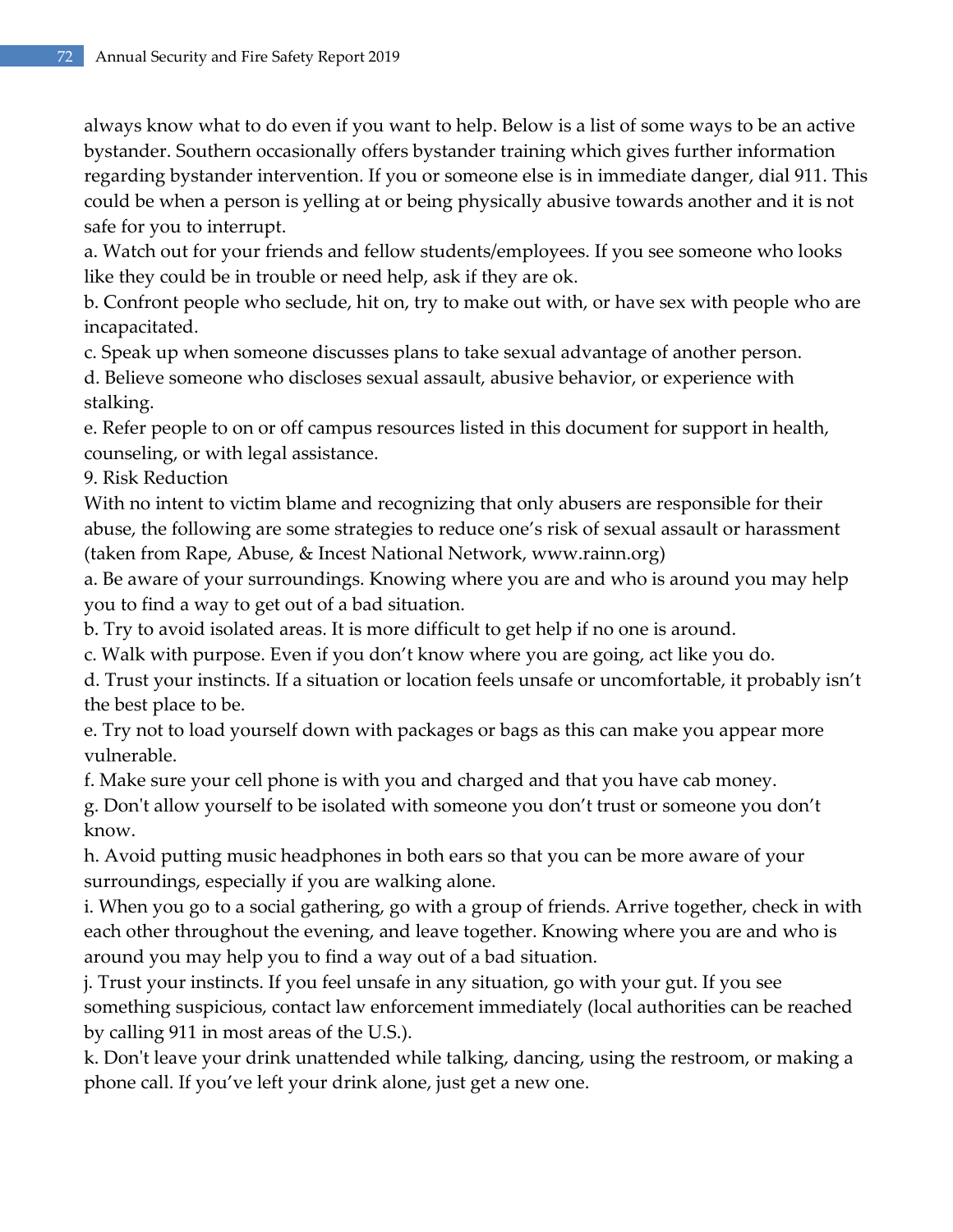l. Don't accept drinks from people you don't know or trust. If you choose to accept a drink, go with the person to the bar to order it, watch it being poured, and carry it yourself. At parties, don't drink from the punch bowls or other large, common open containers.

m. Watch out for your friends, and vice versa. If a friend seems out of it, is way too intoxicated for the amount of alcohol they've had, or is acting out of character, get him or her to a safe place immediately.

n. If you suspect you or a friend has been drugged, contact law enforcement immediately (local authorities can be reached by calling 911 in most areas of the U.S.). Be explicit with doctors so they can give you the correct tests (you will need a urine test and possibly others). o. If you need to get out of an uncomfortable or scary situation here are some things that you can try:

Remember that being in this situation is not your fault. You did not do anything wrong, it is the person who is making you uncomfortable that is to blame.

Be true to yourself. Don't feel obligated to do anything you don't want to do. "I don't want to" is always a good enough reason. Do what feels right to you and what you are comfortable with.

Have a code word with your friends or family so that if you don't feel comfortable you can call them and communicate your discomfort without the person you are with knowing. Your friends or family can then come to get you or make an excuse for you to leave

Lie. If you don't want to hurt the person's feelings it is better to lie and make up a reason to leave than to stay and be uncomfortable, scared, or worse. Some excuses you could use are: needing to take care of a friend or family member, not feeling well, having somewhere else that you need to be, etc.

p. Try to think of an escape route. How would you try to get out of the room? Where are the doors? Windows? Are there people around who might be able to help you? Is there an emergency phone nearby?

q. If you and/or the other person have been drinking, you can say that you would rather wait until you both have your full judgment before doing anything you may regret later.

### 10. Policy Access

An online link to this Sexual Misconduct Policy is available at both Southern's Human Resources, Student Development and Risk Management webpages.

### 11. Policy Review

This policy goes through an annual review. Reviews often occur during the academic year. Therefore, the website referenced above should be consulted for any updates or amendments. The amended policy, as published through the university's website, shall supersede wholly any prior versions of the policy.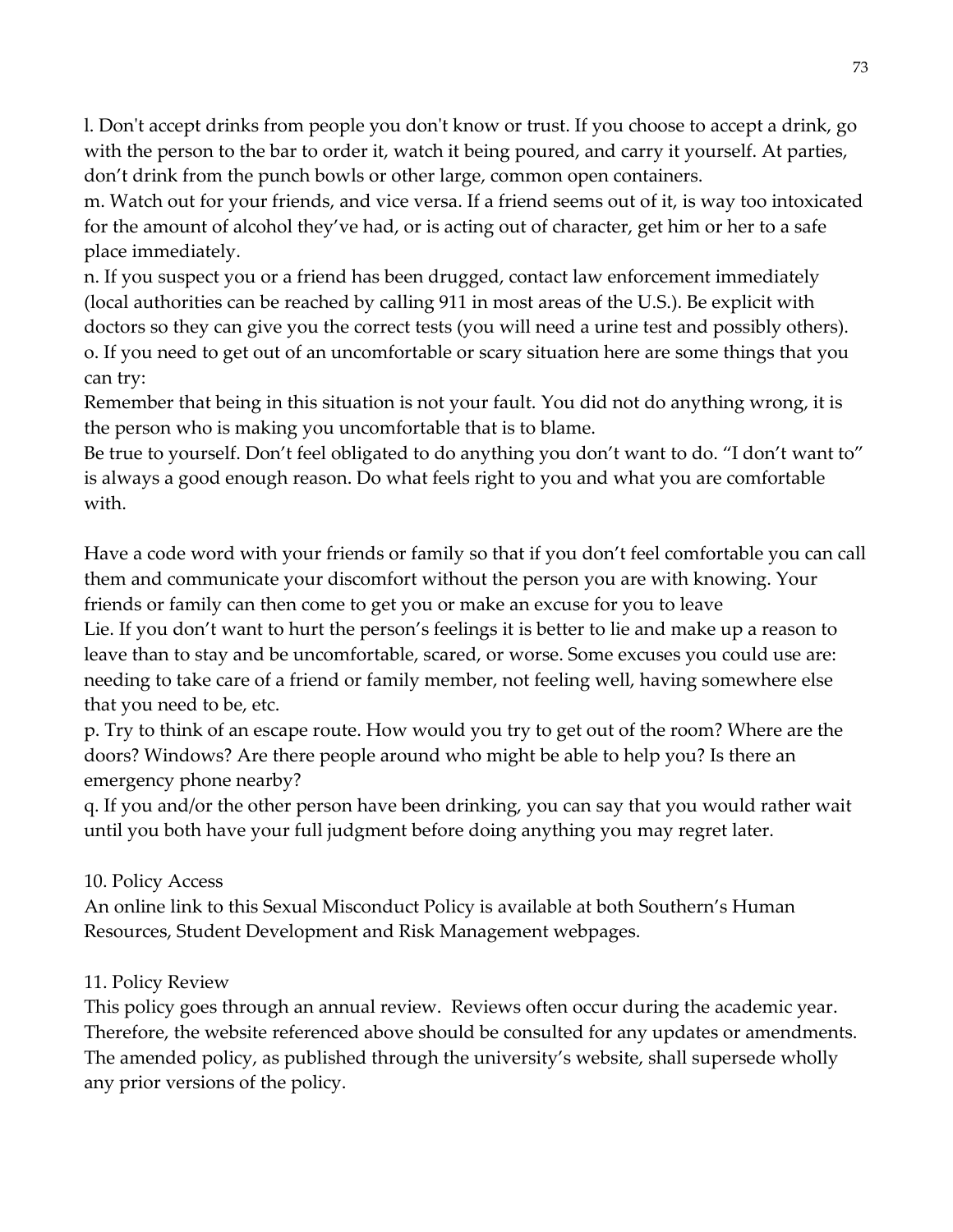Appendix A: Administrative Contacts Title IX Coordinator Andrew Myaing Office of Risk Management Southern Adventist University Telephone: 423.236.2266 amyaing@southern.edu Deputy Coordinator for Student Related Cases Renita Moore Lynn Wood Hall Southern Adventist University Telephone: 423.236.2575 renitak@southern.edu Deputy Coordinator for Employee Related Cases Brenda Flores-Lopez Human Resource office Southern Adventist University Telephone: 423.236.2276 bfloreslopez@southern.edu Appendix B: Other On-campus Resources Campus Safety Telephone: 423.236.2100

Campus Safety encourages any student, faculty, or staff member who has been sexually assaulted to report this incident to its office. From a safety and investigatory standpoint, the sooner a sexual assault is reported, the better. Even so, the University strongly encourages reporting at any time victims are ready to do so.

If Complainants report a sexual assault to Campus Safety, after the Complainants' immediate needs have been attended to, they are interviewed by a member of the Campus Safety staff and asked to share their accounts of what took place. This conversation may take place in the offices of the Campus Services Building on Industrial Drive or at another space on campus the Complainants find more comfortable. Complainants may indicate a gender preference of the officer who interviews them. Complainants are asked to write down their report, but the officer may ask them additional questions to make sure all of the important details are recorded. The officer takes notes, and once these notes are typed up, victims are asked to review them for accuracy.

Also, upon receiving a report of sexual assault, Campus Safety alerts the campus and community that a sexual assault has occurred. The warning is general and will not specify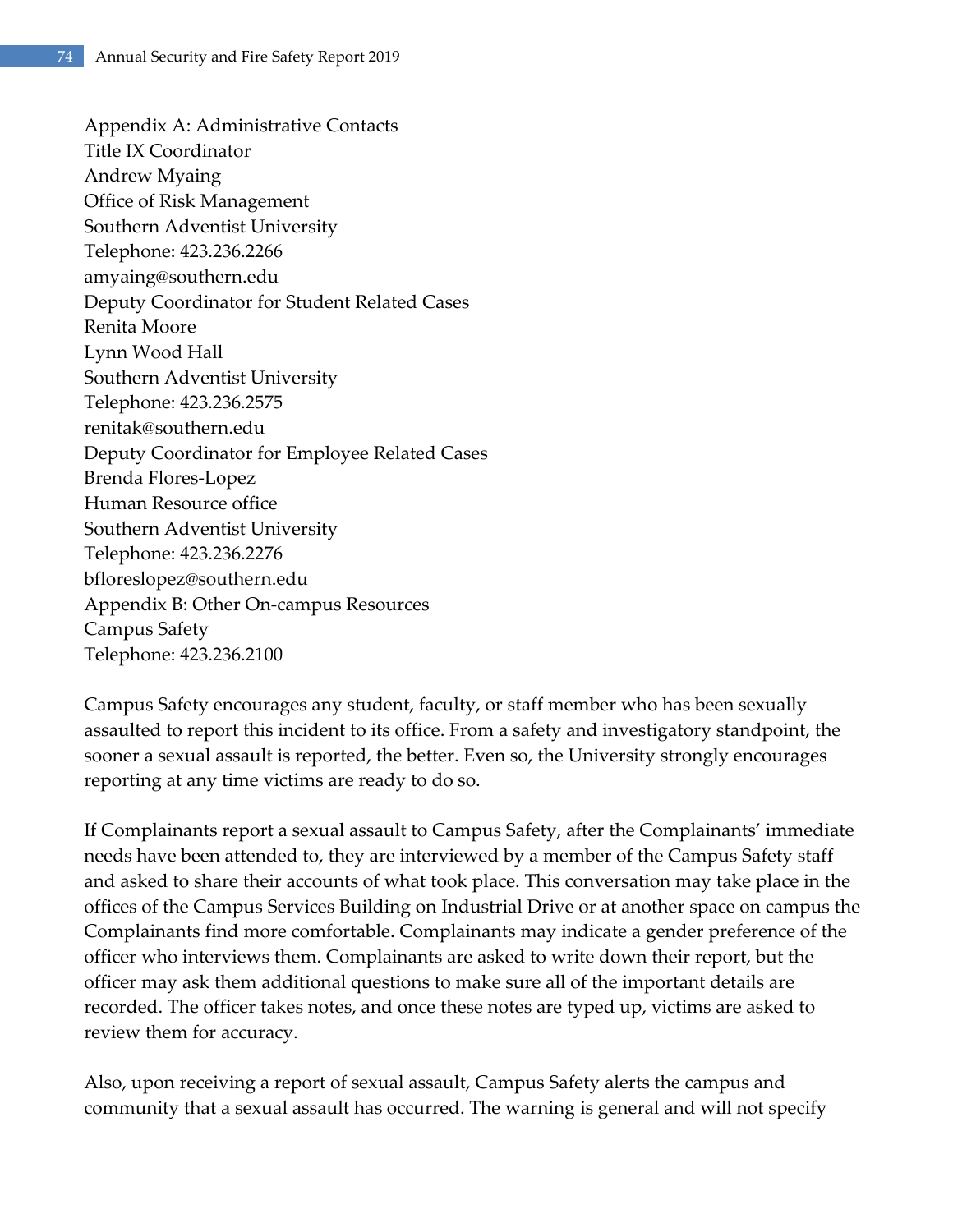names or other identifying information. Reports of sexual assault made to Campus Safety are also reported to the Title IX Coordinator, the Title IX Designee, and the vice president for Students Services. Complainants are also encouraged to report any sexual assault to the Collegedale Police Department; however, reporting a sexual assault to Campus Safety does not commit Complainants to pursuing this avenue.

Lisa Hall, Dean of Students / Director of Residence Life Telephone: 423-236-2900

Counseling Services Coordinator Ric Griffin Telephone: 423.236.2784

University Health Center Candace Wing, Director Telephone: 423.236-2713

Chaplain's Office Anna Bennett, Associate Chaplain Telephone: 423.236.2441

Appendix C: Federal/State/Local Agencies

Collegedale Police Department Telephone: 423.468.1866

Office for Civil Rights U.S. Department of Education 61 Forsyth St. SW, Suite 19T40 Atlanta, GA 30303 Telephone: 404.974.9450 Fax: 404.974.9459

Tennessee Department of Health 921 E. 3rd Street Chattanooga, Tennessee 37403 Telephone: 423.209.8000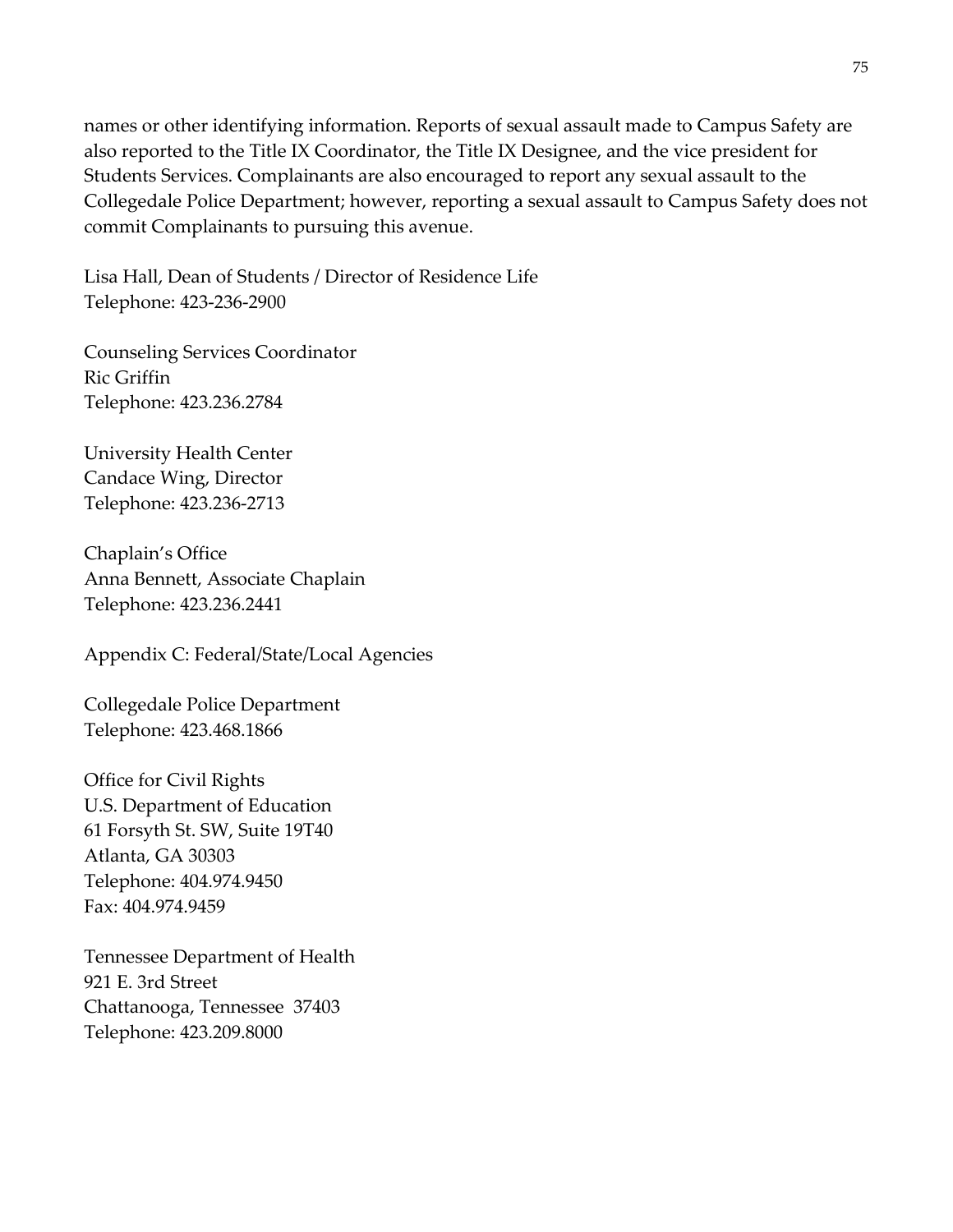#### Appendix D: Other Resources

Alternative Academic and Living Situations The University changes a Complainant's academic and/or living situation(s) if changes are requested and are reasonably available. See dean in charge of Housing or Records office for assistance.

Partnership for Families, Children, and Adults Telephone: 423.755.2700

The Partnership's Rape Crisis Center provides assistance to victims of sexual assault or rape. The Partnership staff provides confidential quality care to victims of sexual assault crimes. The caring and devoted nurses and advocates help victims by attending to physical, emotional, and educational needs of victims of sexual assault.

Nurses can provide forensic examination and other medical screenings to determine if further treatment is recommended. Evidence collected is stored and protected for prosecution. Victims are not required to report to law enforcement prior to receiving services. Nurses can offer medications to help prevent sexually transmitted diseases (infections).

Having evidence collected does not commit victims to filing a complaint with Southern or charges with the police. It allows victims to preserve evidence while they take time to decide if they want to file a report and/or press charges. If they bathe, change clothes, or otherwise alter their physical condition before having evidence collected, then they may be washing away valuable evidence. A lengthy delay in reporting may make evidence more difficult to collect. All services are confidential and at no cost to the victims.

Erlanger Memorial Hospital 975 East 3rd Street Chattanooga, TN 37403 Telephone: 423.778.7000

Parkridge Medical Center 2333 McCallie Avenue Chattanooga, TN 37404 Telephone: 423.698.6061

Southern can provide transportation, and it is not necessary to share information with them about the nature of their emergency. Both hospitals' staff offer medical treatment and can collect physical evidence. There may be a Sexual Assault Nurse Examiner available, but this is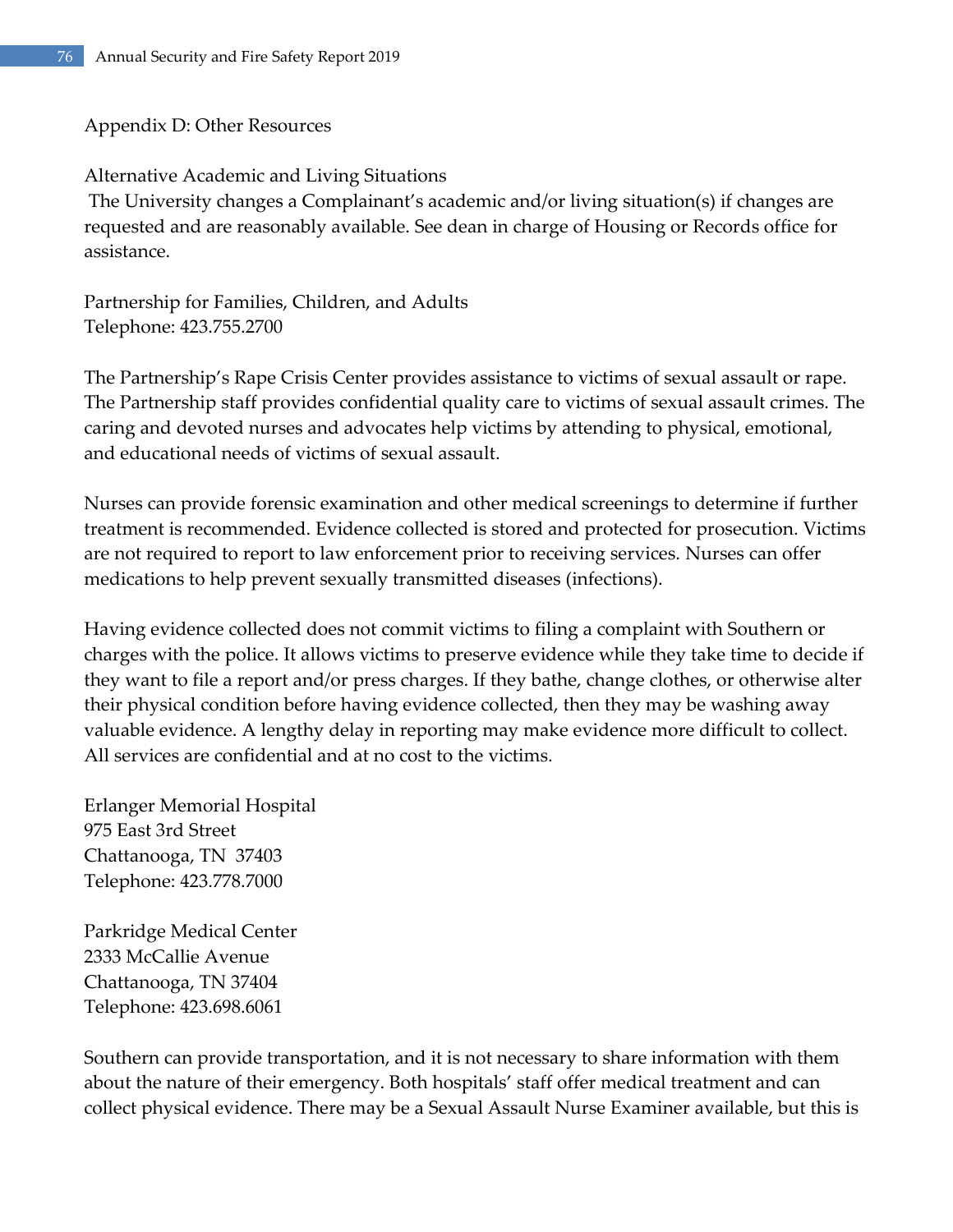not guaranteed. Victims may want to call in advance to request that a SANE (Sexual Assault Nurse Examiner) be made available, if possible, before they come in. RAINN (Rape, Abuse and Incest National Network): 1-800-656-HOPE, for men as well as women.

This comprehensive national resource includes a telephone and on-line hotline, and may be particularly helpful for male survivors of sexual assault.

Tennessee Statewide Emergency Number 855-CRISIS-1 or 800-704-2651

Volunteer Behavioral Health Care System 413 Spring Street Chattanooga, TN 37405

#### Appendix E: Title IX Coordinator

Inquiries concerning the application of Title IX may be referred to Southern's Title IX Coordinator or to the United States Department of Education Office for Civil Rights (contact information is listed in Appendix A). The full text of Southern's Nondiscrimination Statement is available at the Student Services and Human Resources pages of Southern's website. Printed copies are also available from the offices of Student Services and Human Resources. Reasonable accommodations are provided for persons with disabilities who need assistance in reviewing the Sexual Misconduct policies.

The Director of Student Life and Activities serves as the University's Title IX Designee for the purposes of coordinating the University's efforts to comply with and carry out its responsibilities under Title IX.

The Sexual Misconduct Review Panel serves as the Title IX coordinator's designee for the purposes of determining sanctions, in a case of sexual misconduct. The University's associate vice president for Human Resources serves as the Title IX coordinator for the purposes of coordinating sexual harassment training and education, conducting and/or supervising sexual harassment investigations, and adjudicating sexual harassment complaints on behalf of the University. The Title IX Coordinator may, as necessary, appoint other designees to assure that this policy is carried out.

### Appendix F: Victim's Rights

When a student or employee reports to the institution that the student or employee has been a victim of dating violence, domestic violence, sexual assault or stalking, whether the offense occurred on or off campus, the institution will provide the student or employee the following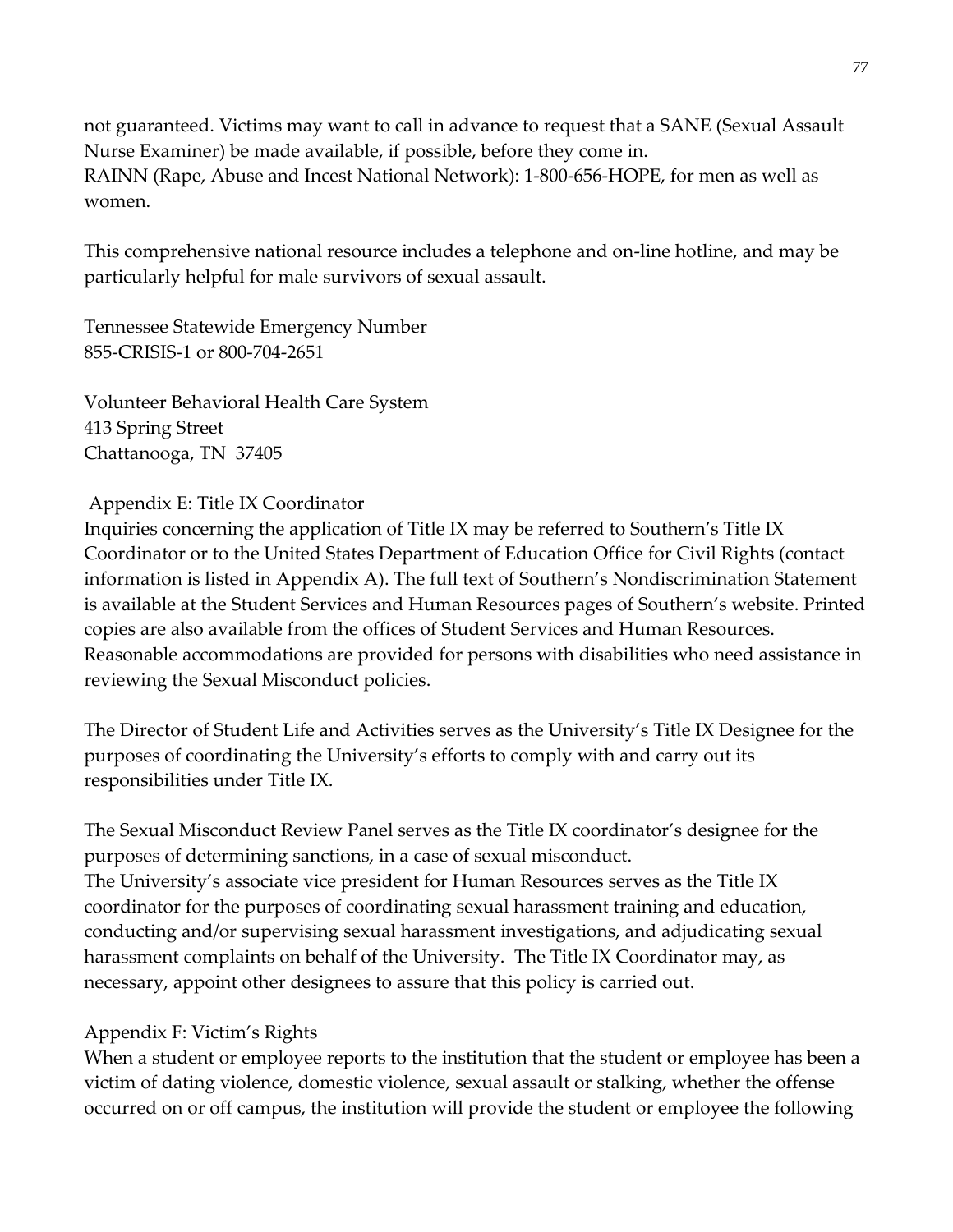rights and options. The institution must make such accommodations or provide such protective measures if the victim requests them and if they are reasonably available, regardless of whether the victim chooses to report the crime to campus safety or local law enforcement.

- Right to notify external law enforcement authorities and to have Southern assist you at any time.
- Right to not notify external law enforcement authorities or other federal or state agencies.
- Right to request changes to:
	- academic situations
	- living situations
	- transportation situations
	- working situations
- Right to request assistance with
	- protective measures such as restraining order, no-contact order, safety escorts or other assistance
	- obtaining counseling services within the institution and in the community
	- obtaining health services within the institution and in the community
	- obtaining mental health services within the institution and in the community
	- obtaining victim advocacy services within the institution and in the community
	- obtaining legal assistance within the institution
	- obtaining visa and immigration services within the institution
	- obtaining financial aid services within the institution

To request any of the above rights during the intake/report please let the Campus Safety Officer know.

To request any of the above rights after intake/report please contact:

Andrew Myaing / Title IX Coordinator

Wright Hall 2nd Floor Suite 2065

amyaing@southern.edu

Telephone:

423.236.2266

For assistance with contacting the Title IX Coordinator you may contact Campus Safety. rev 7/29/19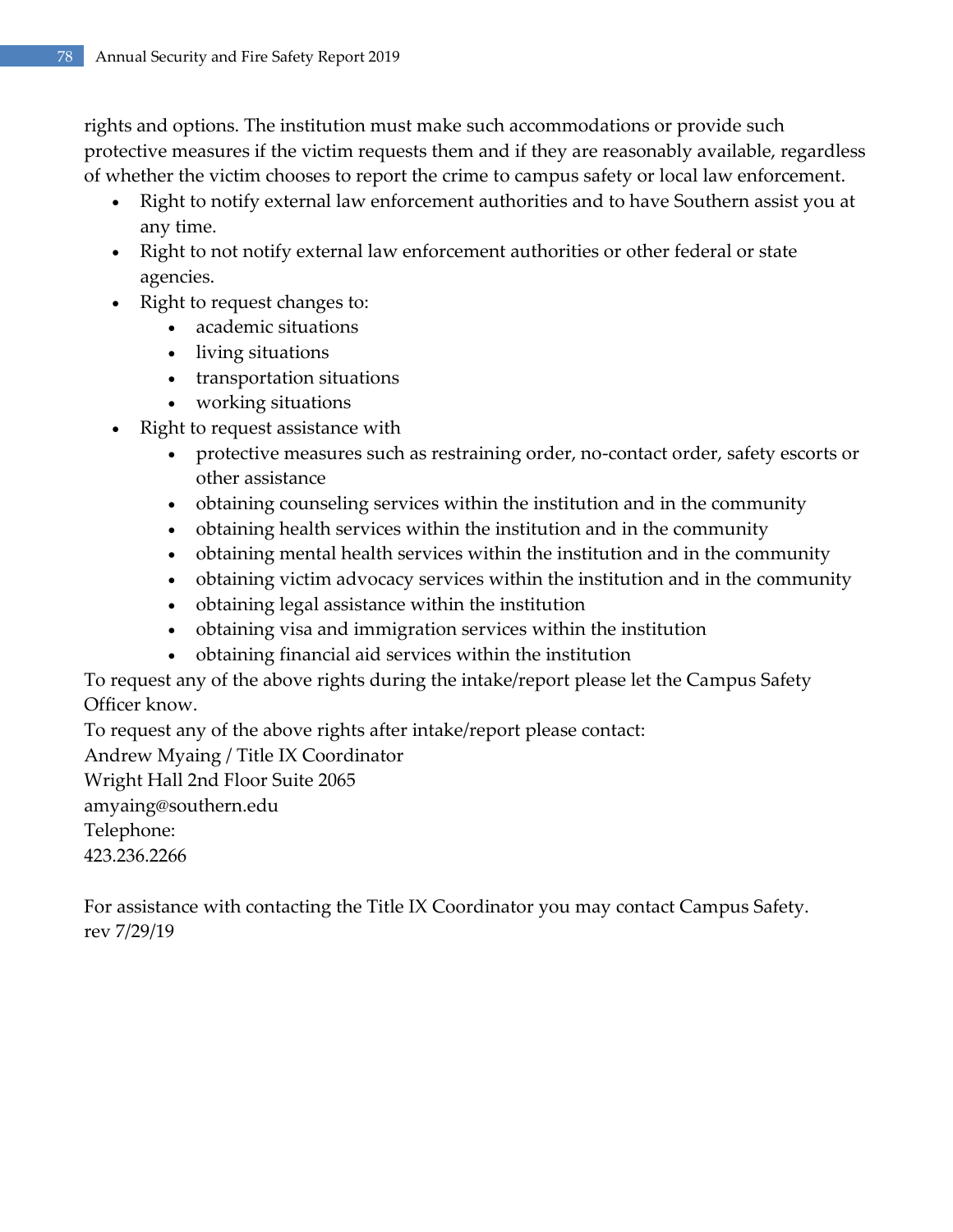### Crime Statistics Definitions

In compliance with the Federal Jeanne Clery Disclosure of Campus Security and Campus Crime Statistics Act of 1998 (formerly the Crime Awareness and Campus Security Act of 1990), the following pages contain reported crime statistics for the Southern Adventist University campus over the last three calendar years. Campus Safety also maintains a Daily Crime Log. Crime Statistics and the Daily Crime Log are available to the public for viewing during business hours, and on the Campus Safety website, [www.southern.edu/campussafety.](http://www.southern.edu/campussafety)

### **Locations Definitions**

**On-Campus Property, Not Including Student Housing Facilities:** Statistics include all academic and administrative buildings, support buildings, parts of Fleming Plaza, and the Collegedale SDA Church. Also included are the Student Park and the Biology Trail areas.

**On-Campus Student Housing Facilities:** Statistics include Talge, Thatcher, and Thatcher South residence halls, Southern Village, and both upper and lower Stateside Apartments.

**Total On-Campus:** Statistics include the combined totals from On-Campus Property and On-Campus Student Housing Facilities.

**Non-Campus Property:** Statistics consist of off-campus buildings and property owned or controlled by Southern Adventist University. Some of these statistics are provided voluntarily by local law enforcement agencies, such as Collegedale Police Department.

**Public Property:** Statistics consist of streets, sidewalks, parking facilities, and parks contiguous to and within the campus. This is property not owned or controlled by Southern Adventist University. Most of these statistics are provided voluntarily by local law enforcement, such as Collegedale Police Department.

### **Crime Definitions**

**Murder/Non-Negligent Manslaughter:** The willful (non-negligent) killing of one human being by another. NOTE: Deaths caused by negligence, attempts to kill, assaults to kill, suicides, accidental deaths, and justifiable homicides are excluded.

**Negligent Manslaughter:** The killing of another person through gross negligence.

**Sex Offenses, :** Any sexual act directed against another person, forcibly and/or against that person's will; or not forcibly or against the person's will where the victim is incapable of giving consent.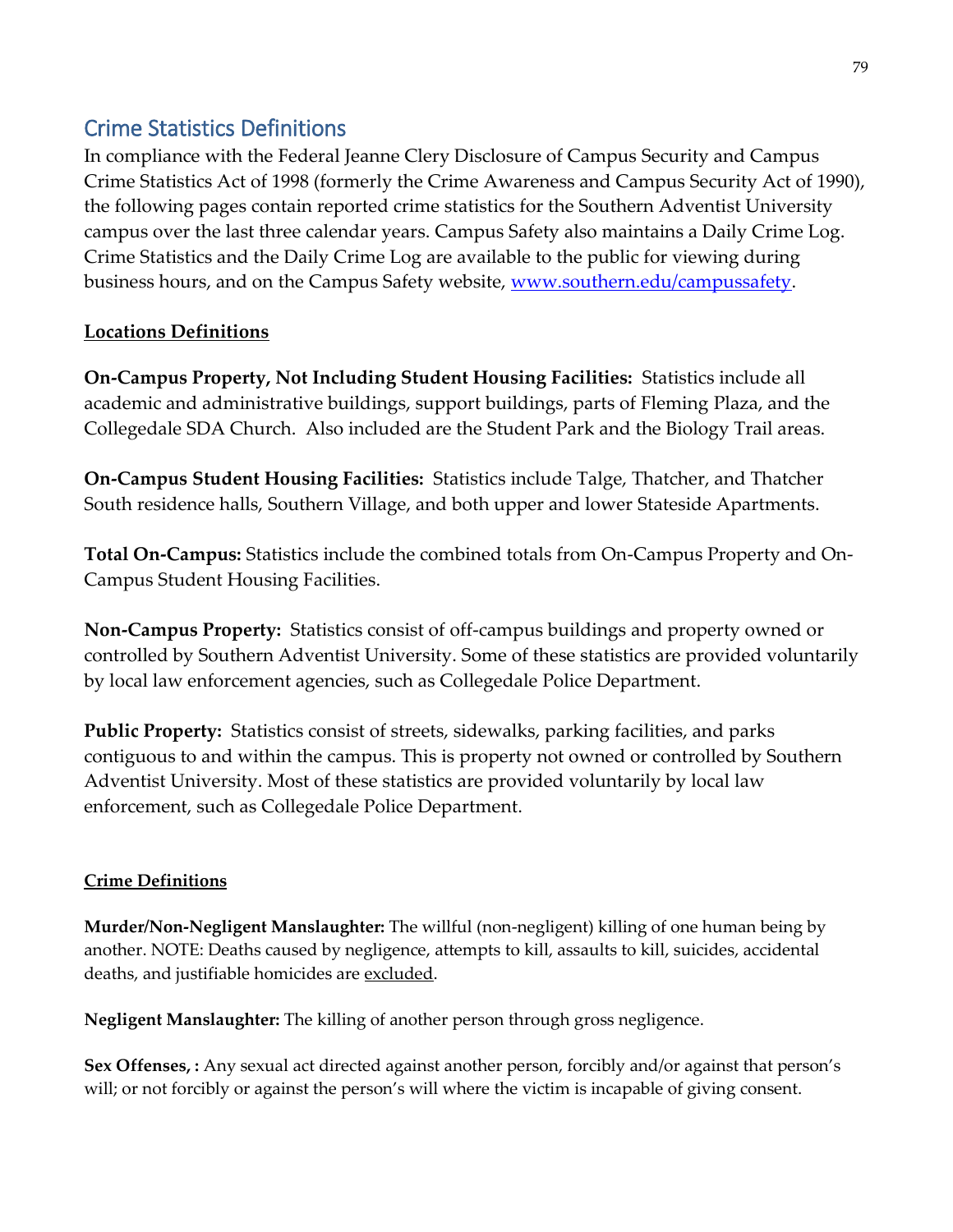**Rape**: Penetration, no matter how slight, of the vagina or anus with any body part or object, or oral penetration by a sex organ of another person, without the consent of the victim.

**Fondling:** The touching of the private body parts of another person for the purpose of sexual gratification, without the consent of the victim, including instances where the victim is incapable of giving consent because of his/her age or because of his/her temporary or permanent mental or physical incapacity

**Incest:** is sexual intercourse between persons who are related to each other within the degrees wherein marriage is prohibited by law

**Statutory Rape:** is intercourse with a person who is under the statutory age of consent

**Robbery:** The taking or attempting to take anything of value from the care, custody or control of a person or persons by force or threat of force or violence and/or by putting the victim in fear.

**Aggravated Assault:** An unlawful attack by one person upon another for the purpose of inflicting severe or aggravated bodily injury.

**Burglary:** The unlawful entry of a structure to commit a felony or a theft.

**Motor Vehicle Theft:** The theft or attempted theft of a motor vehicle.

**Arson:** The willful or malicious burning or attempt to burn, with or without intent to defraud, a dwelling house, public building, motor vehicle or aircraft, or personal property of another kind.

**Domestic violence:** "Domestic violence" means a felony of misdemeanor crime of violence committed by – a current or former spouse or intimate partner of the victim, a person with whom the victim shares a child in common, a person who is cohabitation with or has cohabitated with the victim as a spouse or intimate partner, a person similarly situated to a spouse of the victim under the domestic or family violence laws of the jurisdiction receiving grant monies, or any other person against an adult or youth victim who is protected from that person's acts under the domestic or family violence laws of the jurisdiction."

**Dating Violence:** Means "violence committed by a person who is or has been in a social relationship of a romantic or intimate nature with the victim; and where the existence of such a relationship shall be determined based on a consideration of the following factors: the length of the relationship; the type of relationship; and the frequency of interaction between the persons involved in the relationship."

**Stalking:** Means "engaging in a course of conduct directed at a specific person that would cause a reasonable person to fear for his or her safety or the safety of others; or suffer substantial emotional distress.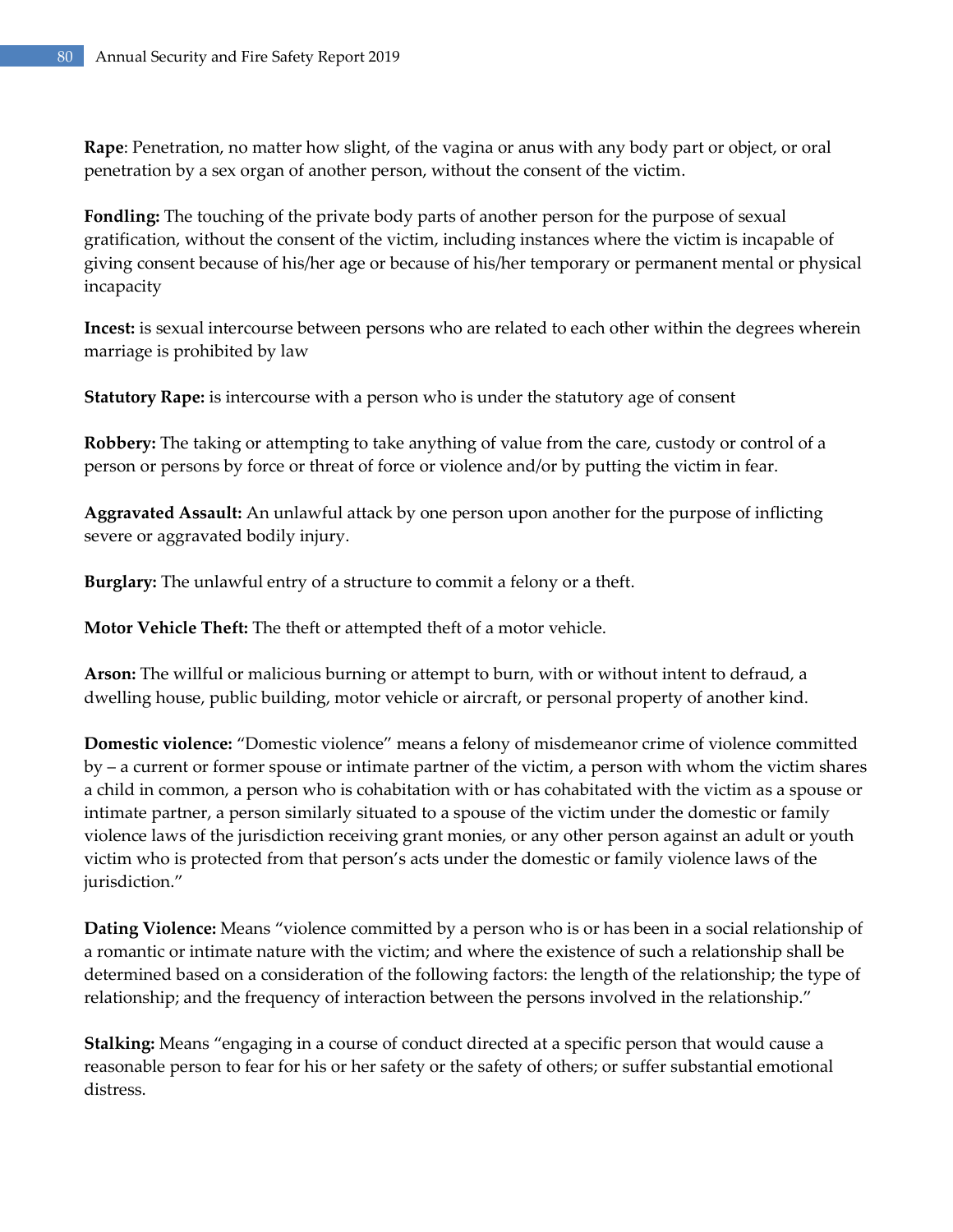**Weapon Law Violations:** The violation of laws or ordinances dealing with weapon offenses, regulatory in nature, such as: manufacture, sale, or possession of deadly weapons; carrying deadly weapons, concealed or openly; furnishing deadly weapons to minors; aliens possessing deadly weapons; all attempts to commit any of the aforementioned.

**Drug Abuse Violations:** Violations of state and local laws relating to the unlawful possession, sale, use, growing, manufacturing, and making of narcotic drugs. The relevant substances include: opium or cocaine and their derivatives (morphine, heroin, codeine); marijuana; synthetic narcotics (Demerol, methadone); and dangerous non-narcotic drugs (barbiturates, Benzedrine).

**Liquor Law Violations:** The violation of laws or ordinance prohibiting: the manufacture, sale, transporting, furnishing, possessing of intoxicating liquor; maintaining unlawful drinking places; bootlegging; operating a still; furnishing liquor to minor or intemperate person; using a vehicle for illegal transportation of liquor; drinking on a train or public conveyance; all attempts to commit any of the aforementioned. (Drunkenness and driving under the influence are not included in this definition.)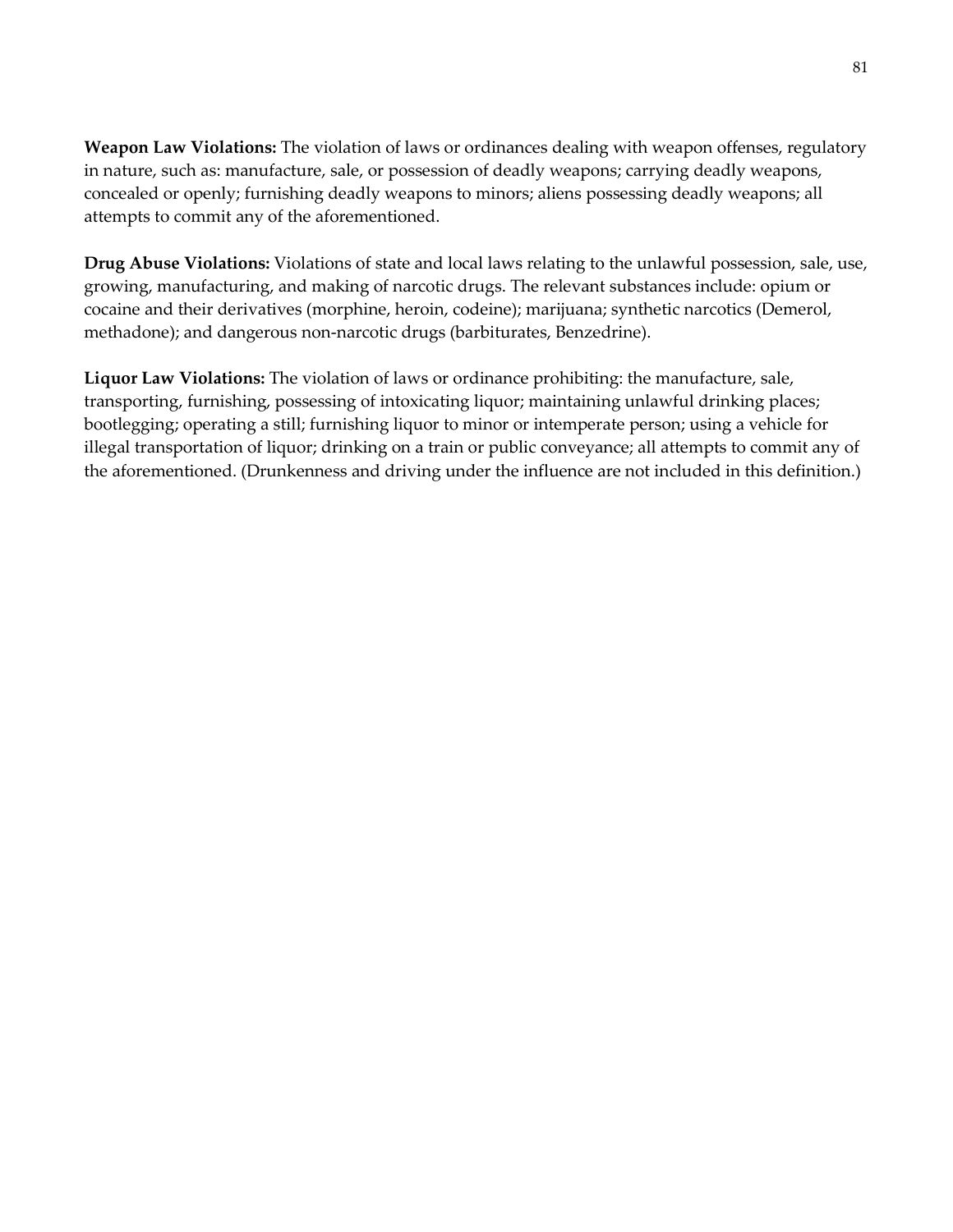#### **Crime Statistics 2016-2018**

*These statistics include crimes reported to the Southern Adventist University Campus Safety, Campus Security Authorities, other campus officials with significant responsibility for student and campus activity, including the Vice President for Student Development, the Dean of Student Life, Residence Hall Deans, and the Collegedale Police Department, as required by the Jeanne Clery Disclosure of Campus Security and Campus Crime Statistics Act of 1990.*

| <b>CRIMINAL OFFENSE</b>    | <b>YEAR</b> | <b>ON-CAMPUS</b><br><b>TOTAL ON-</b><br><b>NONCAMPUS</b><br><b>STUDENT HOUSING</b><br><b>CAMPUS</b><br><b>PROPERTY</b><br><b>FACILITIES</b> |                                   | <b>PUBLIC PROPERTY</b>              |                        |
|----------------------------|-------------|---------------------------------------------------------------------------------------------------------------------------------------------|-----------------------------------|-------------------------------------|------------------------|
| <b>MURDER/NON-</b>         | 2016        | $\overline{0}$                                                                                                                              | $\boldsymbol{0}$                  | $\mathbf{0}$                        | $\boldsymbol{0}$       |
| <b>NEGLIGENT</b>           | 2017        | $\mathbf{0}$                                                                                                                                | $\mathbf{0}$                      | $\mathbf{0}$                        | $\mathbf{0}$           |
| <b>MANSLAUGHTER</b>        | 2018        | $\mathbf{0}$                                                                                                                                | $\mathbf{0}$                      | $\mathbf{0}$                        | $\mathbf{0}$           |
| <b>NEGLIGENT</b>           | 2016        | $\mathbf{0}$                                                                                                                                | $\boldsymbol{0}$                  | $\mathbf{0}$                        | $\mathbf{0}$           |
| <b>MANSLAUGHTER</b>        | 2017        | $\mathbf{0}$                                                                                                                                | $\boldsymbol{0}$                  | $\boldsymbol{0}$                    | $\boldsymbol{0}$       |
|                            | 2018        | $\mathbf{0}$                                                                                                                                | $\overline{0}$                    | $\overline{0}$                      | $\overline{0}$         |
|                            | 2016        | $\mathbf{0}$                                                                                                                                | $\overline{2}$                    | $\mathbf{1}$                        | $\mathfrak{Z}$         |
| <b>RAPE</b>                | 2017        | $\boldsymbol{0}$                                                                                                                            | $\overline{2}$                    | $\mathbf{0}$                        | $\mathbf{0}$           |
|                            | 2018        | $\mathbf{0}$                                                                                                                                | $\mathbf{1}$                      | $\mathbf{0}$                        | $\mathbf{0}$           |
|                            | 2016        | $\mathbf{0}$                                                                                                                                | $\mathbf{0}$                      | $\mathbf{0}$                        | $\theta$               |
| <b>FONDLING</b>            | 2017        | $\mathbf{0}$                                                                                                                                | $\mathbf{1}$                      | $\boldsymbol{0}$                    | $\boldsymbol{0}$       |
|                            | 2018        | $\mathbf{0}$                                                                                                                                | $\mathbf{0}$                      | $\mathbf{0}$                        | $\mathbf{0}$           |
|                            | 2016        | $\mathbf{0}$                                                                                                                                | $\boldsymbol{0}$                  | $\boldsymbol{0}$                    | $\boldsymbol{0}$       |
| <b>INCEST</b>              | 2017        | $\mathbf{0}$                                                                                                                                | $\mathbf{0}$                      | $\mathbf{0}$                        | $\mathbf{0}$           |
|                            | 2018        | $\mathbf{0}$                                                                                                                                | $\boldsymbol{0}$                  | $\boldsymbol{0}$                    | $\mathbf{0}$           |
|                            | 2016        | $\mathbf{0}$                                                                                                                                | $\mathbf{0}$                      | $\mathbf{0}$                        | $\mathbf{0}$           |
| <b>STATUTORY RAPE</b>      | 2017        | $\mathbf{0}$                                                                                                                                | $\boldsymbol{0}$                  | $\mathbf{0}$                        | $\mathbf{0}$           |
|                            | 2018        | $\mathbf{0}$                                                                                                                                | $\boldsymbol{0}$                  | $\boldsymbol{0}$                    | $\mathbf{0}$           |
|                            | 2016        | $\mathbf{0}$                                                                                                                                | $\boldsymbol{0}$                  | $\overline{0}$                      | $\boldsymbol{0}$       |
| <b>ROBBERY</b>             | 2017        | $\mathbf{0}$                                                                                                                                | $\mathbf{0}$                      | $\mathbf{0}$                        | $\mathbf{0}$           |
|                            | 2018        | $\mathbf{0}$                                                                                                                                | $\mathbf{0}$                      | $\overline{0}$                      | $\boldsymbol{0}$       |
|                            | 2016        | $\mathbf{0}$                                                                                                                                | $\overline{2}$                    | $\mathbf{0}$                        | $\boldsymbol{0}$       |
| <b>AGGRAVATED ASSAULT</b>  | 2017        | $\mathbf{0}$                                                                                                                                | $\boldsymbol{0}$                  | $\overline{0}$                      | $\boldsymbol{0}$       |
|                            | 2018        | $\mathbf{1}$                                                                                                                                | $\mathbf{1}$                      | $\mathbf{0}$                        | $\mathbf{0}$           |
|                            | 2016        | $\overline{2}$                                                                                                                              | $\overline{2}$                    | $\overline{0}$                      | $\mathbf{0}$           |
| <b>BURGLARY</b>            | 2017        | $\overline{2}$                                                                                                                              | $\overline{2}$                    | $\boldsymbol{0}$                    | $\mathbf{0}$           |
|                            | 2018        | 1                                                                                                                                           | 1                                 | $\mathbf{0}$                        | $\mathbf{0}$           |
|                            | 2016        | $\mathbf{0}$                                                                                                                                | $\,8\,$                           | $\boldsymbol{0}$                    | $\mathbf{0}$           |
| <b>MOTOR VEHICLE THEFT</b> | 2017        | $\mathbf{0}$                                                                                                                                | $\mathbf{1}$                      | $\mathbf{0}$                        | $\theta$               |
|                            | 2018        | $\mathbf{0}$                                                                                                                                | $\mathbf{0}$                      | $\boldsymbol{0}$                    | $\mathbf{0}$           |
|                            | 2016        | $\overline{0}$                                                                                                                              | $\mathbf{0}$                      | $\overline{0}$                      | $\mathbf{0}$           |
| <b>ARSON</b>               | 2017        | $\mathbf{0}$                                                                                                                                | $\mathbf{0}$                      | $\mathbf{0}$                        | $\mathbf{0}$           |
|                            | 2018        | $\mathbf{0}$                                                                                                                                | $\overline{0}$                    | $\overline{0}$                      | $\mathbf{0}$           |
| <b>VAWA OFFENSES</b>       | <b>YEAR</b> | <b>ON-CAMPUS</b><br><b>STUDENT HOUSING</b><br><b>FACILITIES</b>                                                                             | <b>TOTAL ON-</b><br><b>CAMPUS</b> | <b>NONCAMPUS</b><br><b>PROPERTY</b> | <b>PUBLIC PROPERTY</b> |
|                            | 2016        | $\mathbf{0}$                                                                                                                                | $\mathbf{0}$                      | $\mathbf{1}$                        | $\mathbf{0}$           |
| <b>DOMESTIC VIOLENCE</b>   | 2017        | $\boldsymbol{0}$                                                                                                                            | $\boldsymbol{0}$                  | $\mathbf{0}$                        | $\overline{0}$         |
|                            | 2018        | $\mathbf{1}$                                                                                                                                | $\mathbf{1}$                      | $\boldsymbol{0}$                    | $\boldsymbol{0}$       |
|                            | 2016        | $\boldsymbol{0}$                                                                                                                            | $\mathbf{0}$                      | $\mathbf{0}$                        |                        |
| <b>DATING VIOLENCE</b>     | 2017        | $\boldsymbol{0}$                                                                                                                            | $\boldsymbol{0}$                  | $\boldsymbol{0}$                    | $\boldsymbol{0}$       |
|                            | 2018        | $\,1\,$                                                                                                                                     | $\overline{2}$                    | $\mathbf{0}$                        | $\boldsymbol{0}$       |
|                            | 2016        | 3                                                                                                                                           | 11                                | $\boldsymbol{0}$                    | $\boldsymbol{0}$       |
| <b>STALKING</b>            | 2017        | $\overline{2}$                                                                                                                              | $11\,$                            | $\mathbf{0}$                        | $\boldsymbol{0}$       |
|                            | 2018        | $\overline{4}$                                                                                                                              | 9                                 | $\boldsymbol{0}$                    | $\boldsymbol{0}$       |
|                            |             |                                                                                                                                             |                                   |                                     |                        |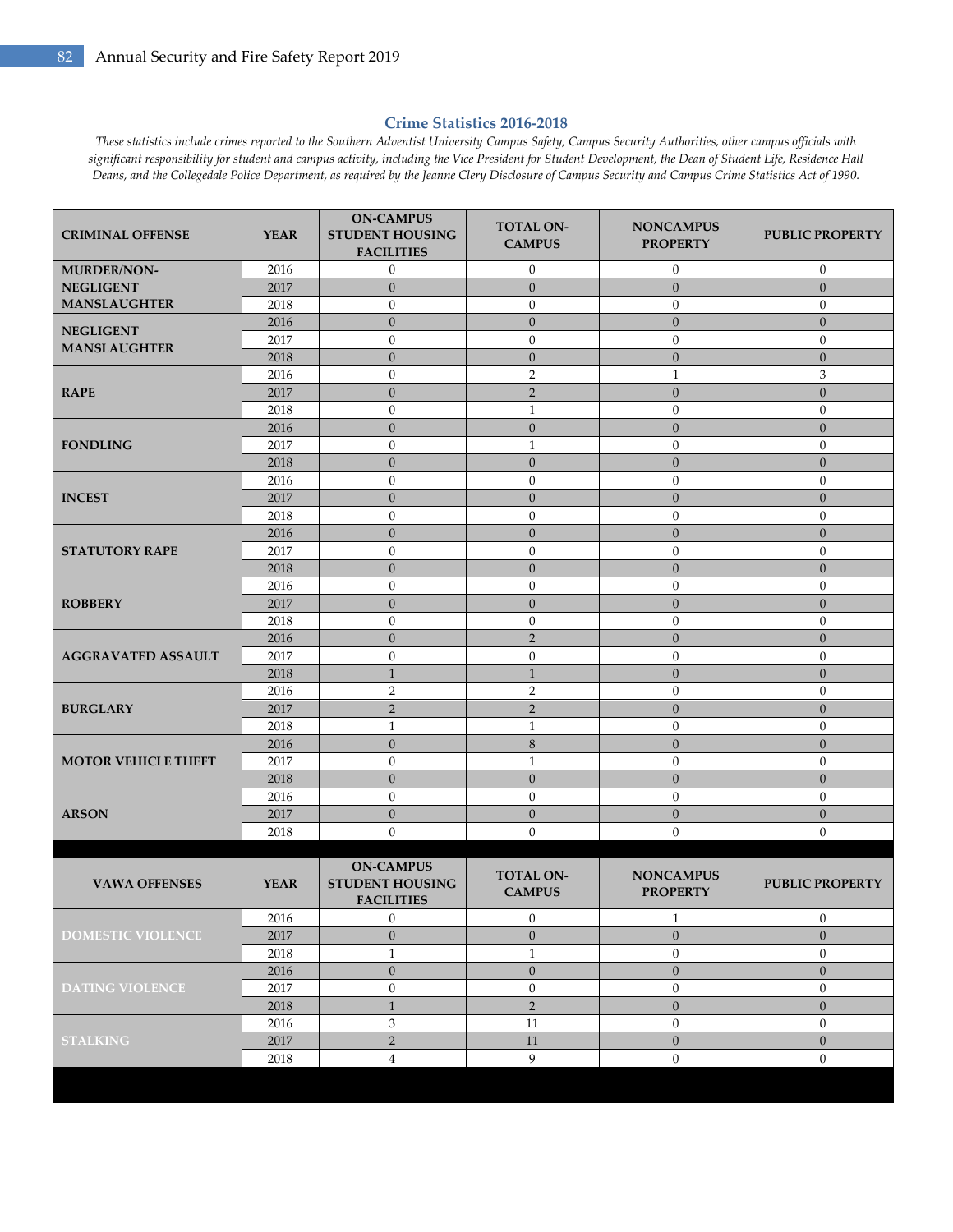| <b>ARRESTS</b>                                | <b>YEAR</b> | <b>ON-CAMPUS</b><br><b>STUDENT HOUSING</b><br><b>FACILITIES</b> | <b>TOTAL ON-</b><br><b>CAMPUS</b> | <b>NONCAMPUS</b><br><b>PROPERTY</b> | <b>PUBLIC PROPERTY</b> |
|-----------------------------------------------|-------------|-----------------------------------------------------------------|-----------------------------------|-------------------------------------|------------------------|
|                                               | 2016        | $\boldsymbol{0}$                                                | $\boldsymbol{0}$                  | $\boldsymbol{0}$                    | $\boldsymbol{0}$       |
| <b>WEAPONS: CARRYING,</b><br>POSSESSING, ETC. | 2017        | $\overline{2}$                                                  | $\overline{2}$                    | $\overline{0}$                      | $\mathbf{0}$           |
|                                               | 2018        | $\boldsymbol{0}$                                                | $\Omega$                          | $\Omega$                            | $\mathbf{0}$           |
|                                               | 2016        | $\overline{2}$                                                  | 3                                 | $\Omega$                            | $\Omega$               |
| <b>DRUG ABUSE VIOLATIONS</b>                  | 2017        | 1                                                               | 1                                 | $\theta$                            | $\mathbf{0}$           |
|                                               | 2018        | $\mathbf{1}$                                                    | $\overline{2}$                    | $\overline{0}$                      | $\Omega$               |
|                                               | 2016        | $\boldsymbol{0}$                                                | $\mathbf{0}$                      | $\mathbf{0}$                        | $\mathbf{0}$           |
| <b>LIQUOR LAW VIOLATIONS</b>                  | 2017        | $\overline{2}$                                                  | 3                                 | $\overline{0}$                      | $\mathbf{0}$           |
|                                               | 2018        | $\boldsymbol{0}$                                                | $\theta$                          | $\Omega$                            | $\mathbf{0}$           |
|                                               |             |                                                                 |                                   |                                     |                        |
|                                               |             |                                                                 |                                   |                                     |                        |
| <b>DISCIPLINARY REFERRALS</b>                 | <b>YEAR</b> | <b>ON-CAMPUS</b><br><b>STUDENT HOUSING</b><br><b>FACILITIES</b> | <b>TOTAL ON-</b><br><b>CAMPUS</b> | <b>NONCAMPUS</b><br><b>PROPERTY</b> | <b>PUBLIC PROPERTY</b> |
| <b>WEAPONS: CARRYING,</b>                     | 2016        | $\overline{2}$                                                  | $\overline{2}$                    | $\boldsymbol{0}$                    | $\boldsymbol{0}$       |
| POSSESSING, ETC.                              | 2017        | $\mathbf{0}$                                                    | $\overline{2}$                    | $\overline{0}$                      | $\overline{0}$         |
|                                               | 2018        | $\boldsymbol{0}$                                                | $\boldsymbol{0}$                  | $\mathbf{0}$                        | $\mathbf{0}$           |
| <b>DRUG ABUSE VIOLATIONS</b>                  | 2016        | $\boldsymbol{0}$                                                | $\mathbf{0}$                      | $\overline{0}$                      | $\mathbf{0}$           |
|                                               | 2017        | $\boldsymbol{0}$                                                | $\theta$                          | $\theta$                            | $\mathbf{0}$           |
|                                               | 2018        | $\boldsymbol{0}$                                                | $\mathbf{1}$                      | $\overline{0}$                      | $\mathbf{0}$           |
| <b>LIQUOR LAW VIOLATIONS</b>                  | 2016        | $\overline{2}$                                                  | $\overline{2}$                    | $\mathbf{0}$                        | $\mathbf{0}$           |
|                                               | 2017        | $\mathbf{1}$                                                    | $\overline{2}$                    | $\Omega$                            | $\mathbf{0}$           |

#### **Hate Crimes**

There were no reported hate crimes for the years 2016, 2017, and 2018.

#### **Unfounded Reports**

There were no unfounded reports for the years 2016, 2017, and 2018.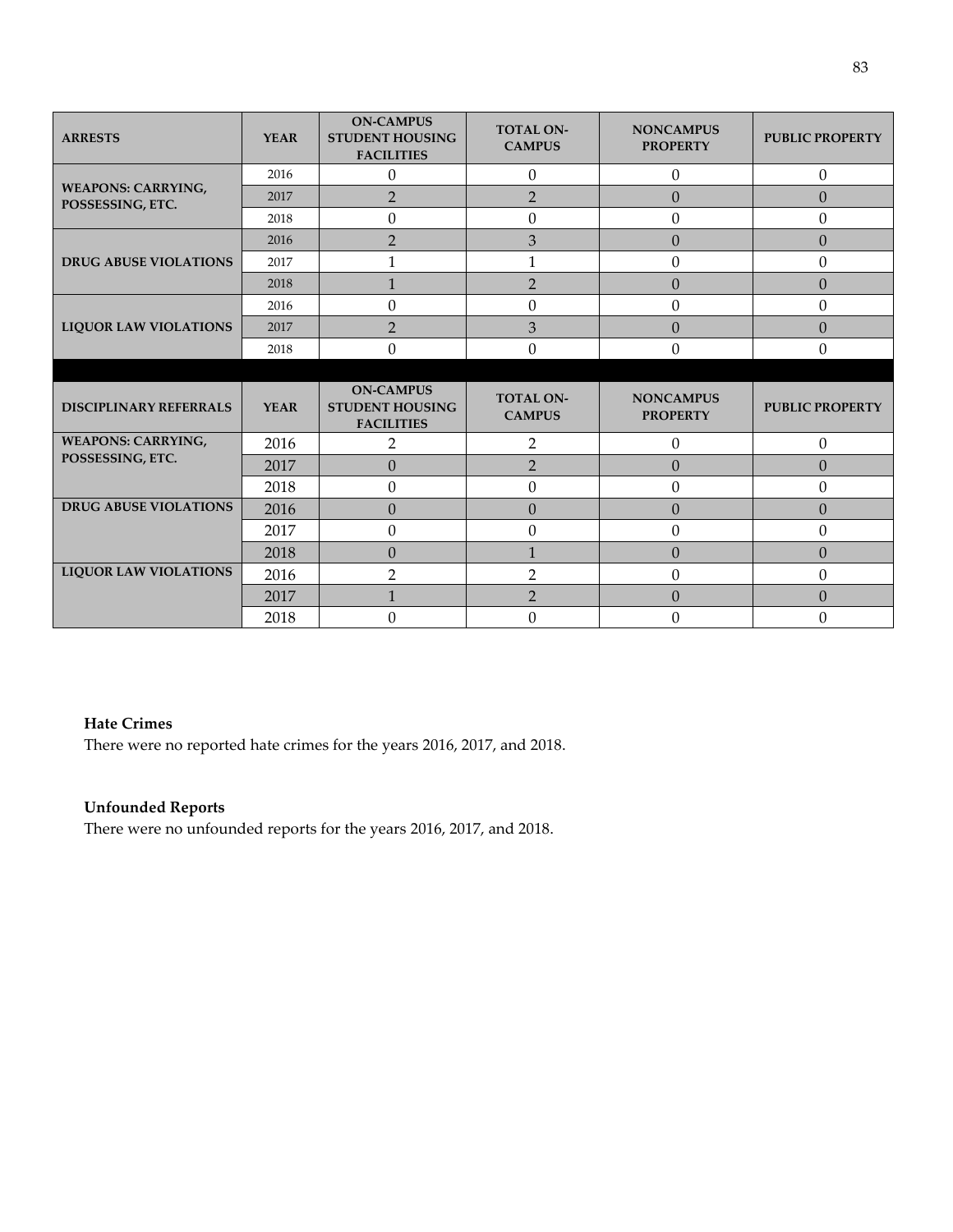# **2019 Fire Safety Report**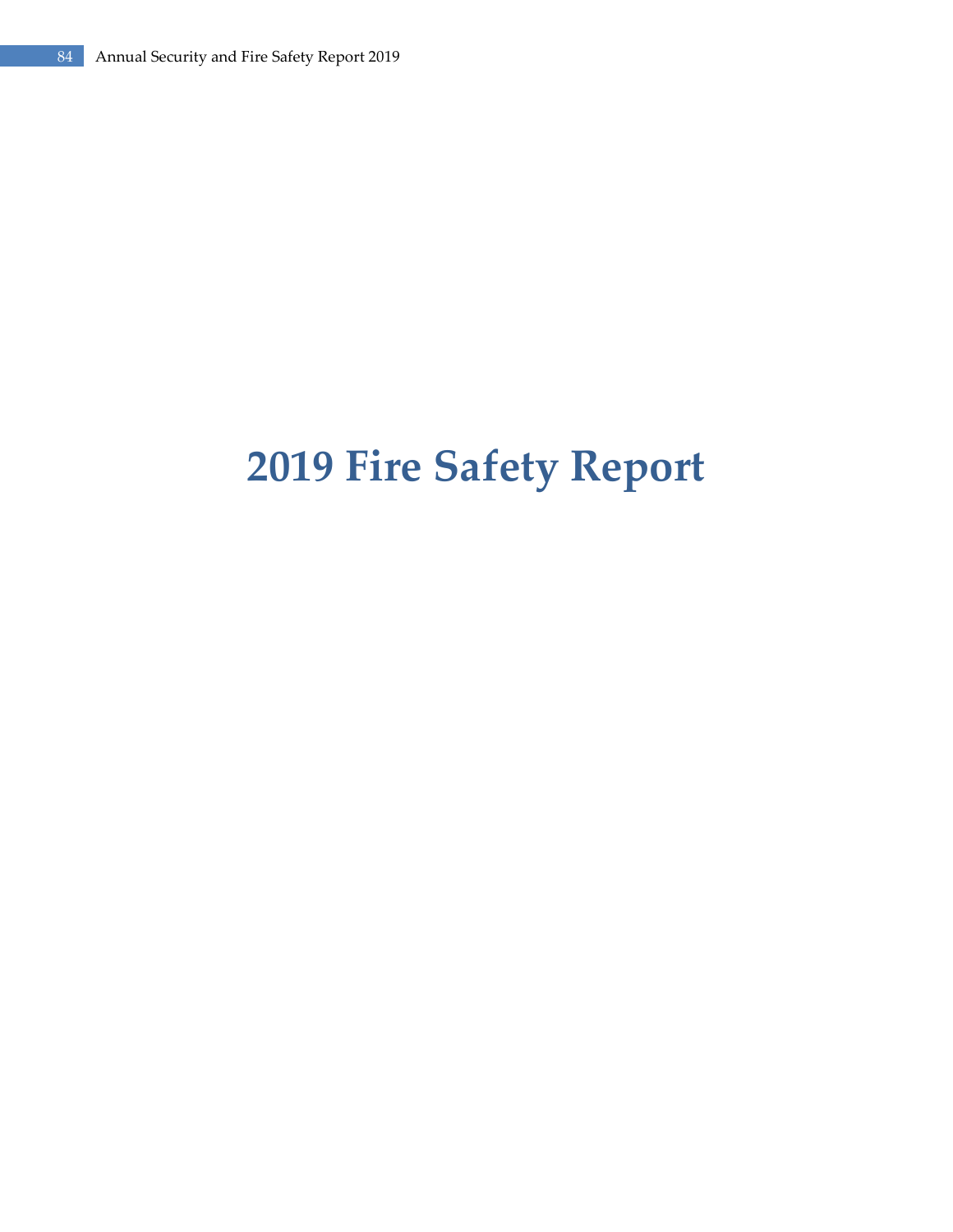### **Introduction**

Southern Adventist University (Southern) fosters a culture of fire prevention and promotes the safety and well-being for our campus community.

### **Purpose**

In compliance with the Higher Education Opportunity Act, this report provides on campus student housing facility fire-related policies and statistics as of 2019. This information provides the required information and the situational awareness to begin to understand and enhance Southern's safety and preparedness. For further information or answers to questions about information in this report, please call 423.236.2100 or visit [www.southern.edu/campussafety.](http://www.southern.edu/campussafety)

### **The Mission**

Protecting the people and property of Southern Adventist University

### **The Commitment**

To provide emergency management, planning, safety, and security services for a safe and secure environment.

### **Contact Information**

### **Campus Safety**

5061 Colcord Drive Collegedale, TN 37315 423.236.2100 [campussafety@southern.edu](mailto:campussafety@southern.edu) **Tri-Community Volunteer Fire Department** 9769 Sanborn Drive Collegedale, TN 37315 423.396.3113 [a.planchard@tricommunityfire.com](mailto:a.planchard@tricommunityfire.com) (Fire Marshal)

### **Fire Prevention**

Southern encourages safety on campus through Resident Assistant trainings, fire drills, and safety inspections. All members of the campus community can contribute to fire prevention and safety. This report describes activities, policies, and procedures implemented to promote health and welfare, and to mitigate potential fire damage on campus.

### **Higher Education Opportunity Act Definitions**

Code of Federal Regulations, Title 34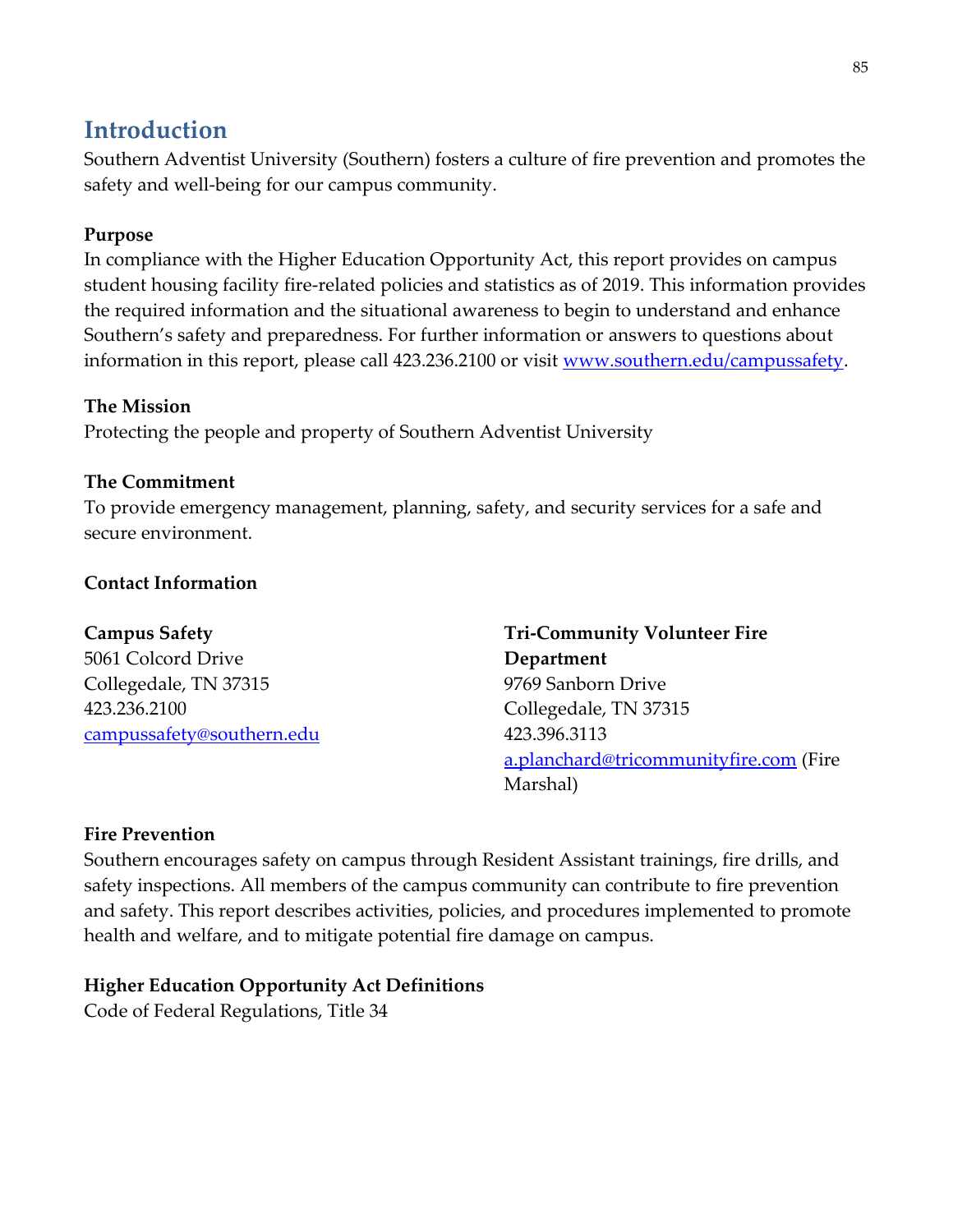**Cause of fire** —the factor or factors that give rise to a fire. The causal factor may be, but is not limited to, the result of an intentional or unintentional action, mechanical failure, or act of nature (34 C.F.R. 668.49 (a)).

**Fire** — any instance of open flame or other burning in a place not intended to contain the burning or in an uncontrolled manner (34 C.F.R. 668.49 (a)).

**Fire drill** —A supervised practice of a mandatory evacuation of a building for a fire (34 C.F.R. 668.49 (a)).

**Fire log** —(1) An institution that maintains on-campus student housing facilities must maintain a written, easily understood fire log that records, by the date that the fire was reported, any fire that occurred in an on-campus student housing facility. This log must include the nature, date, time, and general location of each fire. (2) An institution must make an entry or an addition to an entry to the log within two business days, as defined under §668.46(a), of the receipt of the information. (3) An institution must make the fire log for the most recent 60-day period open to public inspection during normal business hours. The institution must make any portion of the log older than 60 days available within two business days of a request for public inspection. (4) An institution must make an annual report to the campus community on the fires recorded in the fire log. (34 C.F.R. 668.49 (d)).

**Fire–related death** — Any instance in which a person— (1) Is killed as a result of a fire, including death resulting from a natural or accidental cause while involved in fire control, attempting rescue, or escaping from the dangers of a fire; or (2) Dies within one year of injuries sustained as a result of the fire (34 C.F.R. 668.49 (a)).

**Fire–related injury** —any instance in which a person is injured as a result of a fire, including an injury sustained from a natural or accidental cause, while involved in fire control, attempting rescue, or escaping from the dangers of the fire. The term "person" may include students, employees, visitors, firefighters, or any other individuals (34 C.F.R. 668.49 (a)).

**Fire safety system** —any mechanism or system related to the detection of a fire, the warning resulting from a fire, or the control of a fire. This may include sprinkler systems or other fire extinguishing systems, fire detection devices, stand-alone smoke alarms, devices that alert one to the presence of a fire, such as horns, bells, or strobe lights; smoke-control and reduction mechanisms; and fire doors and walls that reduce the spread of a fire (34 C.F.R. 668.49 (a)).

**Fire statistics** — (1) An institution must report statistics for each on-campus student housing facility, for the three most recent calendar years for which data are available, concerning  $-$  (i) The number of fires and the cause of each fire;(ii) The number of persons who received fire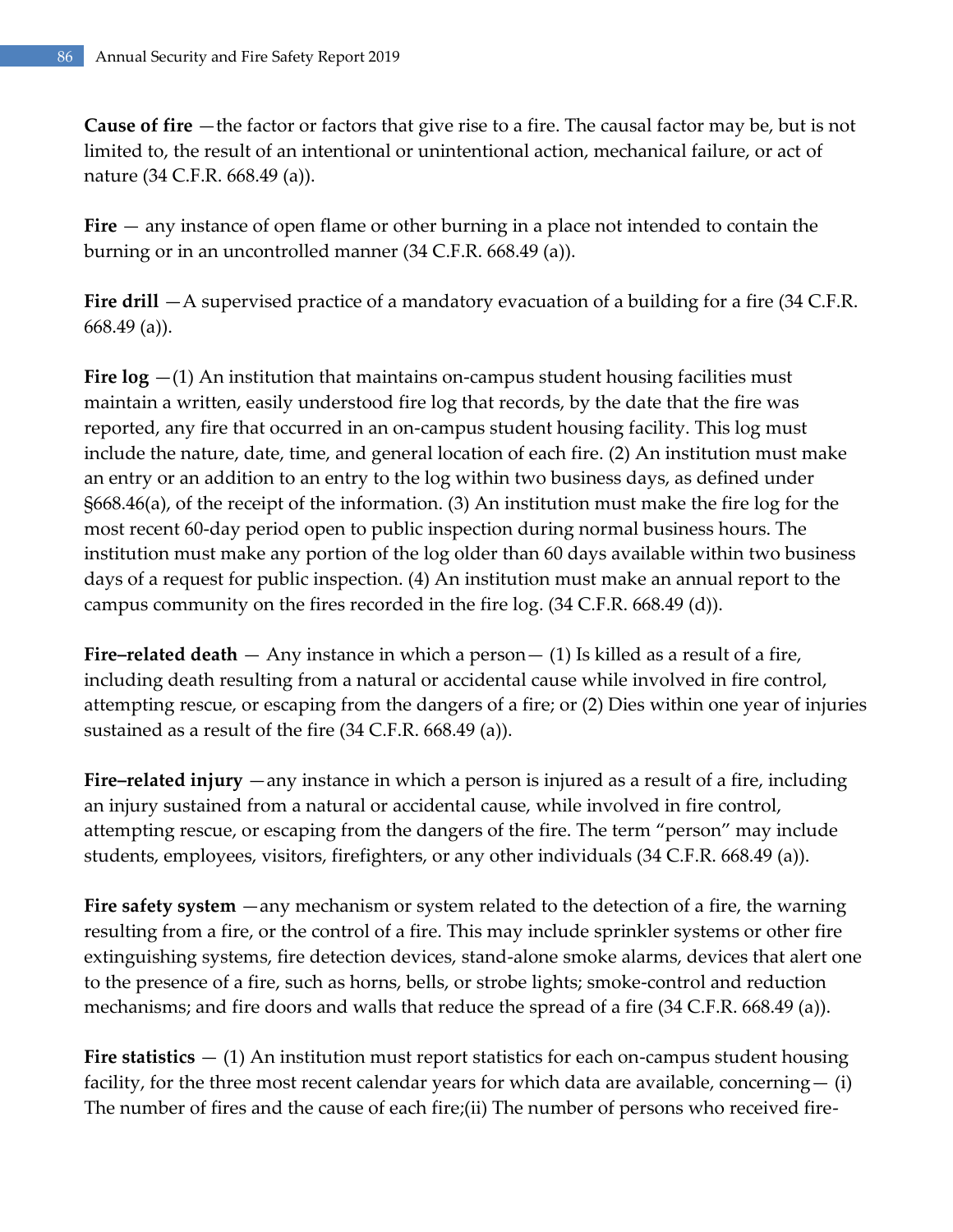related injuries that resulted in treatment at a medical facility, including at an on-campus health center; (iii) The number of deaths related to a fire; and (iv) The value of property damage caused by a fire. (2) An institution is required to submit a copy of the fire statistics in paragraph (c) (1) of this section to the Secretary on an annual basis (34 C.F.R. 668.49 (c)).

**Value of property damage** —the estimated value of the loss of the structure and contents, in terms of the cost of replacement in like kind and quantity. This estimate should include contents damaged by fire, and related damages caused by smoke, water, and overhaul; however, it does not include indirect loss, such as business interruption (34 C.F.R. 668.49 (a)).

### **Building Inspections, Fire Safety Systems, and Fire Drills**

#### **Building Inspections**

Southern Adventist University takes an active role in fire prevention. This is accomplished in many ways and requires the collaborative efforts of individuals and departments across the campus community along with partnering agencies such as the Tri-Community Volunteer Fire Department and the Fire Marshal.

Building inspections allow Southern to monitor its buildings for compliance with fire codes adopted by the City of Collegedale, the State of Tennessee, Southern's policies, and standards promulgated by the National Fire Protection Association (NFPA). During inspections, compliance is promoted by documenting deficiencies, submitting inspection reports, along with developing and enhancing relationships with building occupants and managers.

The building inspection process and building tours with local emergency services personnel help first responders and Southern staff to be familiar with fire safety and life safety equipment locations. This knowledge assists them when responding to incidents on campus. Interoperable radio communications between Campus Safety and Tri-Community Fire Department also assist in that process.

### **Fire Safety Systems and Fire Drills**

Fire safety systems and fire drills work together to promote the safety of our students and employees. Fire safety systems provide smoke/fire detection capabilities, fire suppression, and the opportunity to evacuate a building early in the onset of a potential emergency. Some components of fire safety systems in buildings or residence halls on campus may include:

- Smoke detectors and/or heat detectors in rooms, hallways, stairwells, and mechanical/utility spaces
- Automatic alarms such as tones, voice, and strobes (to alert people to emergencies)
- Suppression systems (fire sprinklers, fire extinguishers, clean agent systems)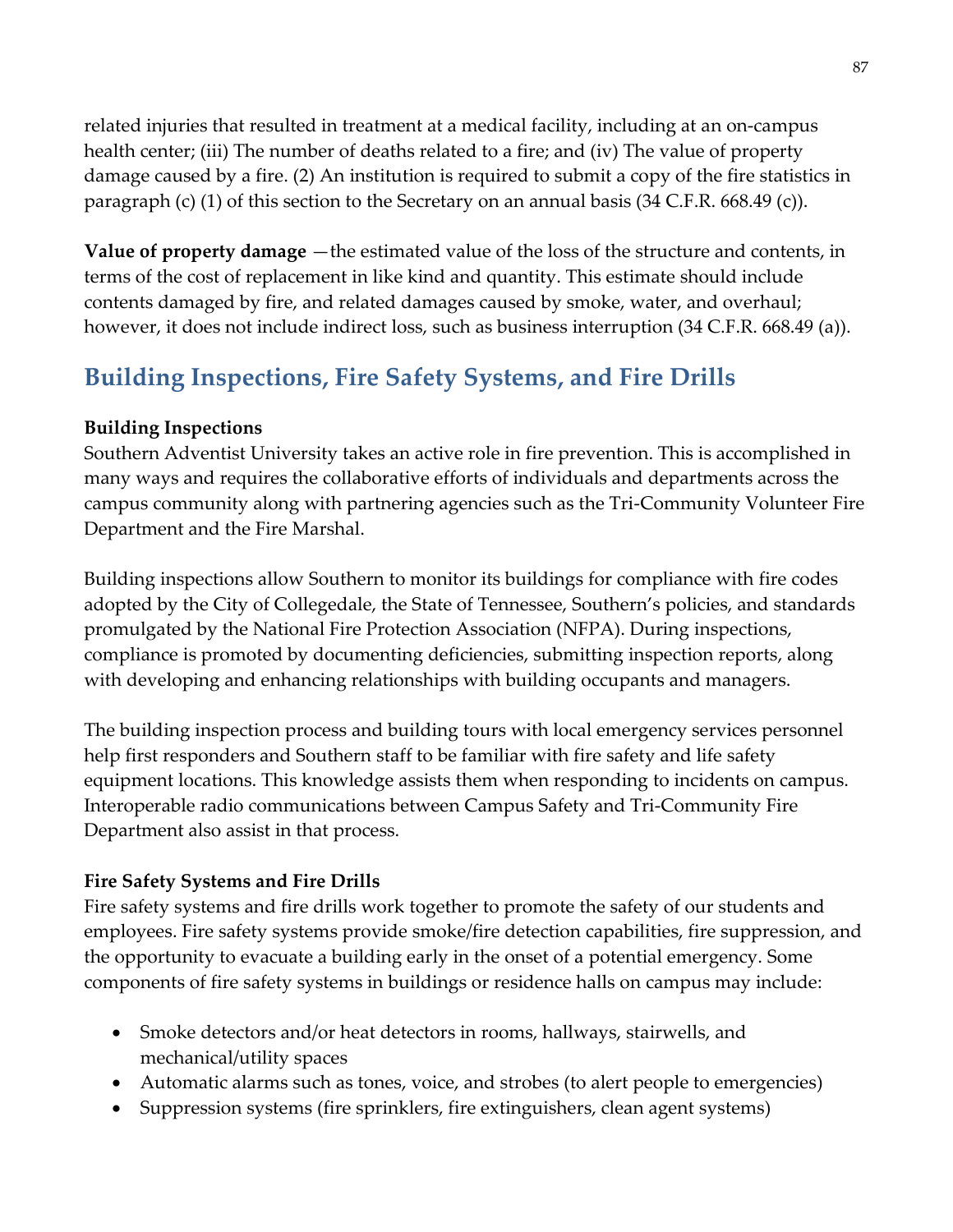- Alarm panels (provide information to responders)
- PA systems (so officials can speak to building occupants)
- Smoke/Fire walls and smoke/fire doors (to control the spread of smoke and fire)
- Smoke/Fire Dampers (to control the air flow into an area)

In accordance with IFC 2012 Fire Code, Southern conducts fire drills "with sufficient frequency to familiarize occupants with drill procedure and to establish conduct of the drill as a matter of routine." Although unplanned evacuations due to nuisance alarms, actual fires, or malicious causes do facilitate evacuation practice, they do not count as fire drills.

Fire drills educate and empower our students, faculty, and staff with the knowledge required to evacuate in the event of an actual fire. To facilitate this in the residence halls, **during drills** some commonly used exits may be blocked, to ensure people know another way out of the building. Each year, deans and Resident Assistants (RAs) attend training that includes information about and the practice of their duties and responsibilities during fire alarms and fire drills.

### *In 2018, Southern conducted (31) Fire drills in on-campus housing.*

### Fire Safety Education and Training

Campus Safety provides training throughout the semesters for students. Campus Safety conducts new student orientations, residence hall worship, and Southern Connection classes. Campus Safety emphasizes preparedness by assisting students and employees in developing the knowledge and confidence to act safety in the event of a fire or other emergency.

Program topics include:

- Basic Safety Orientation
- Personal Safety
- Fire Safety
	- o prevention and response
	- o classroom instruction and hands-on experience
- Smoke Navigation Experience
	- o exiting a building under possible fire/smoke conditions (taught to Residence Assistants)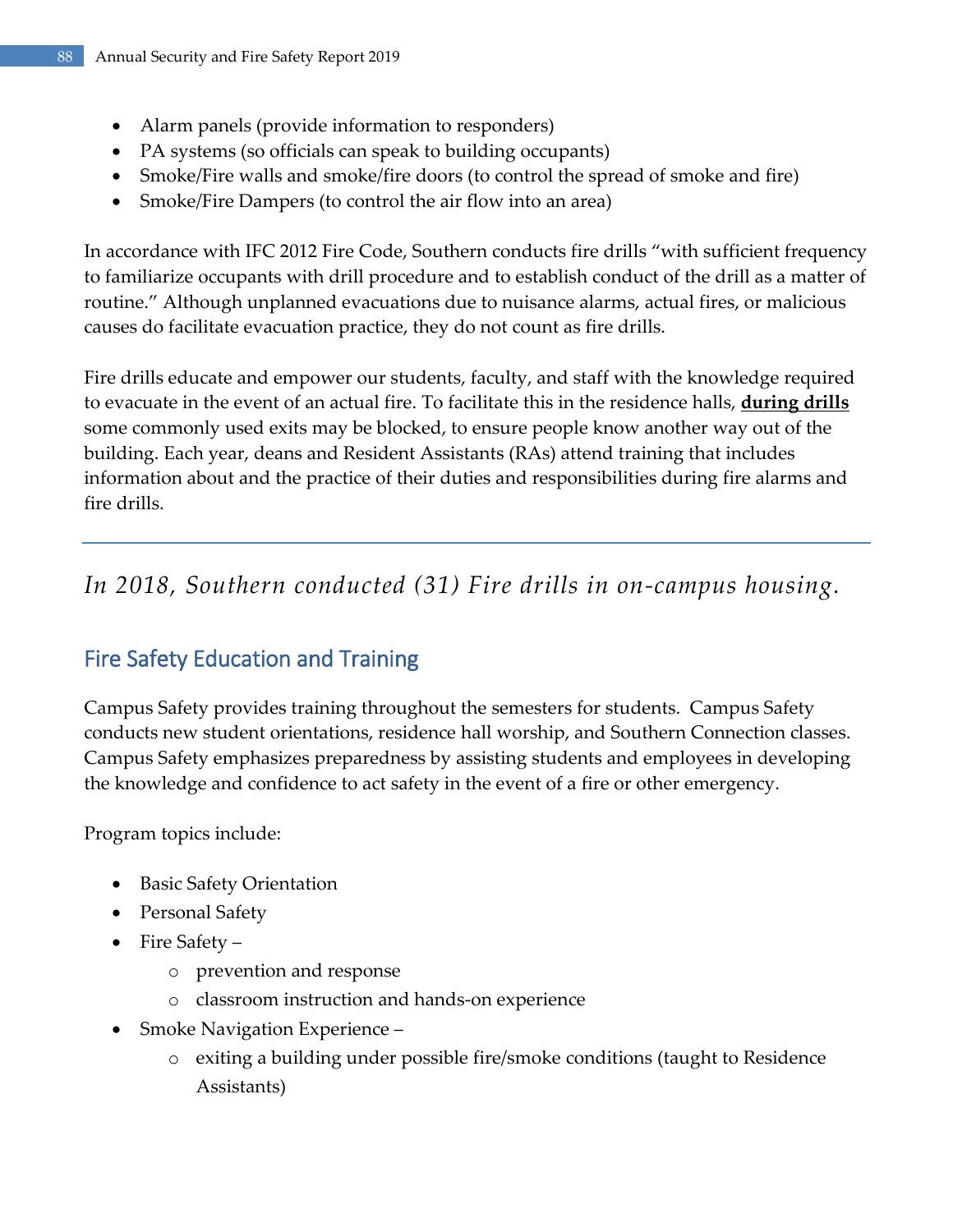- Fire Extinguisher Use
	- o Classroom instruction and hands-on experience (taught to Resident Assistants)
- Other topics on request

The combination of fire prevention training programs and fire drills specifically focused on evacuation provide the best opportunity to preserve life and avoid injury in the event of a fire incident on campus. Education and training events are conducted by Campus Safety.

Campus Safety provides "smoke experience" events to resident assistants. During these events, individuals are exposed to simulated fire conditions in a building through the use of theatrical smoke and the activation of building fire alarms. These smoke experiences promote and reinforce the reality that a fire could require more than simply leaving a building. A building with significant smoke may require unusual decisions and actions to exit safely. This training aims to teach that reality, as well as offering interaction with the local fire department.

Southern Adventist University is required by federal law to annually disclose statistical data on all fires that occur in on-campus student housing facilities. To report that a fire has occurred on campus (non-emergency), please contact Campus Safety at 423.236.2100. In the event of an emergency, call 911 or Campus Safety. Please provide as much information as possible about the location, date, time, and cause of the fire.

### **Future Improvements in Fire Safety**

Southern continues to improve fire prevention and safety systems. In striving to protect the people and property of Southern Adventist University, university administration and Campus Safety work together to continuously assess campus needs and available equipment and processes, as well as fund initiatives to ensure an acceptable level of safety.

Future campus fire safety improvements, pending funding, include:

- Installing fire detection and alerting systems in all occupied buildings
- Upgrading existing detection and alerting systems that are outdated
- Installing sprinkler systems in occupied buildings that don't yet have them

You can positively affect fire prevention efforts at Southern. To provide feedback on current activities, or to suggest new ideas for fire prevention programs, please contact Campus Safety at 423.236.2100 and ask for the Fire and Life Safety Specialist.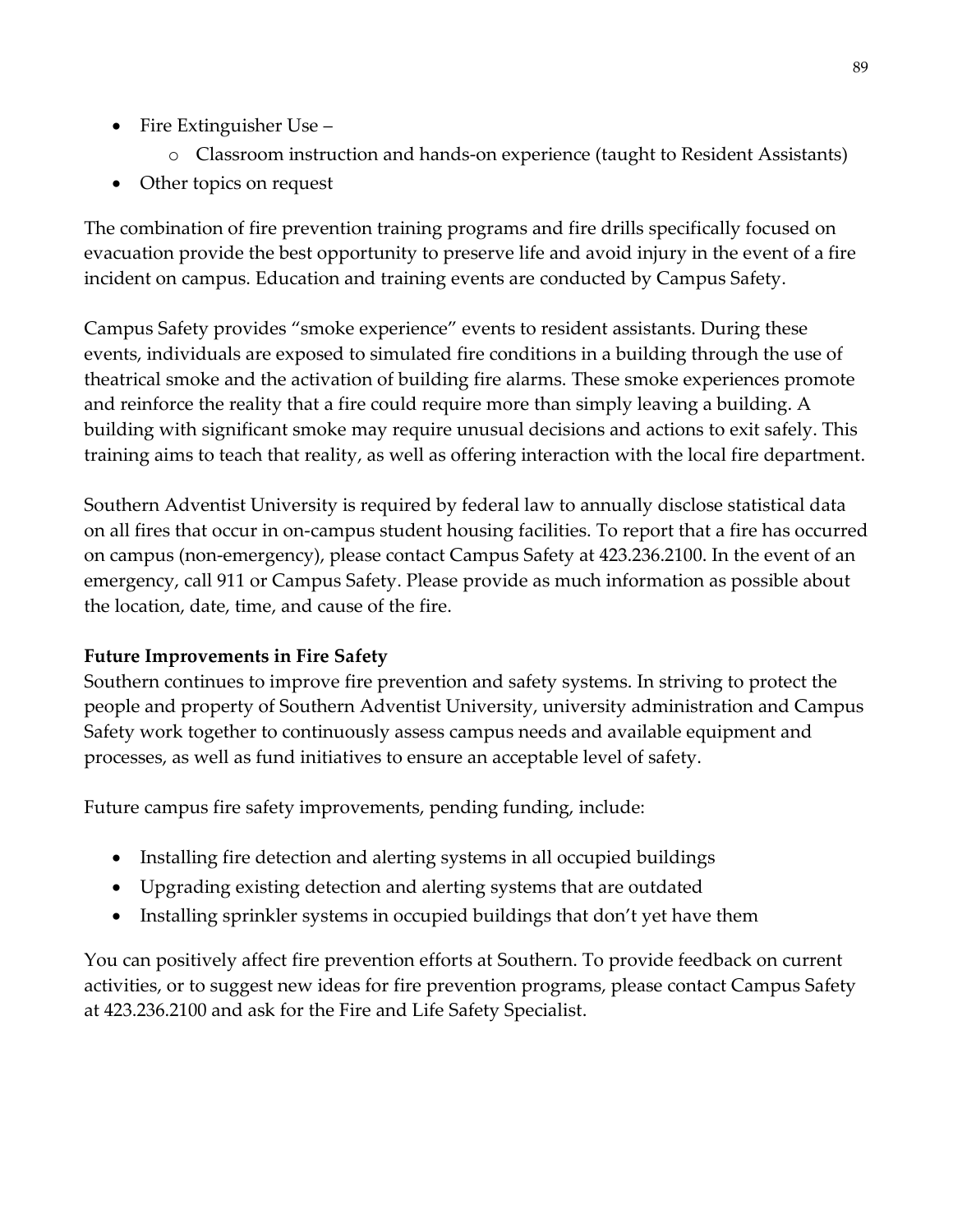### **Fire Policies**

In order to ensure that fire safety issues are adequately addressed and to ensure that fires in on-campus housing are included in the statistics provided by this report, students and employees should report any incidence of fire to Campus Safety at 423.236.2100.

These policies apply in all university buildings, including on-campus student housing facilities.

### **Smoking**

Smoking is prohibited within all university buildings and student housing facilities.

### **Open Flames**

Open flames, candles, candle warmers, or incense are prohibited in all university owned buildings. There are specific academic, maintenance, construction, and specially permitted exceptions.

### **Cooking Appliances**

Microwave ovens are the only cooking appliances allowed in residence hall rooms. No toaster ovens, hot plates, open coil burners etc.… Electric ovens and stoves are provided in specified cooking areas.

Cooking appliances are allowed in apartment kitchens.

### **Electrical Safety**

Make sure:

- Your electric appliances are UL or equivalently rated and do not overload circuits
- Electric cords do **not** extend through doorways, windows, or stairwells, under rugs, or above ceiling tiles
- All lighting is UL or equivalently rated even Christmas (or festive) lights
- Electrical appliances are plugged directly into a wall outlet or a power strip
	- o Power strips must be
		- circuit-breaker protected (have a reset switch)
		- grounded (have three prongs)
		- plugged directly into a wall outlet
- Extension cords are left home they're not to be used on campus see Campus Safety for exceptions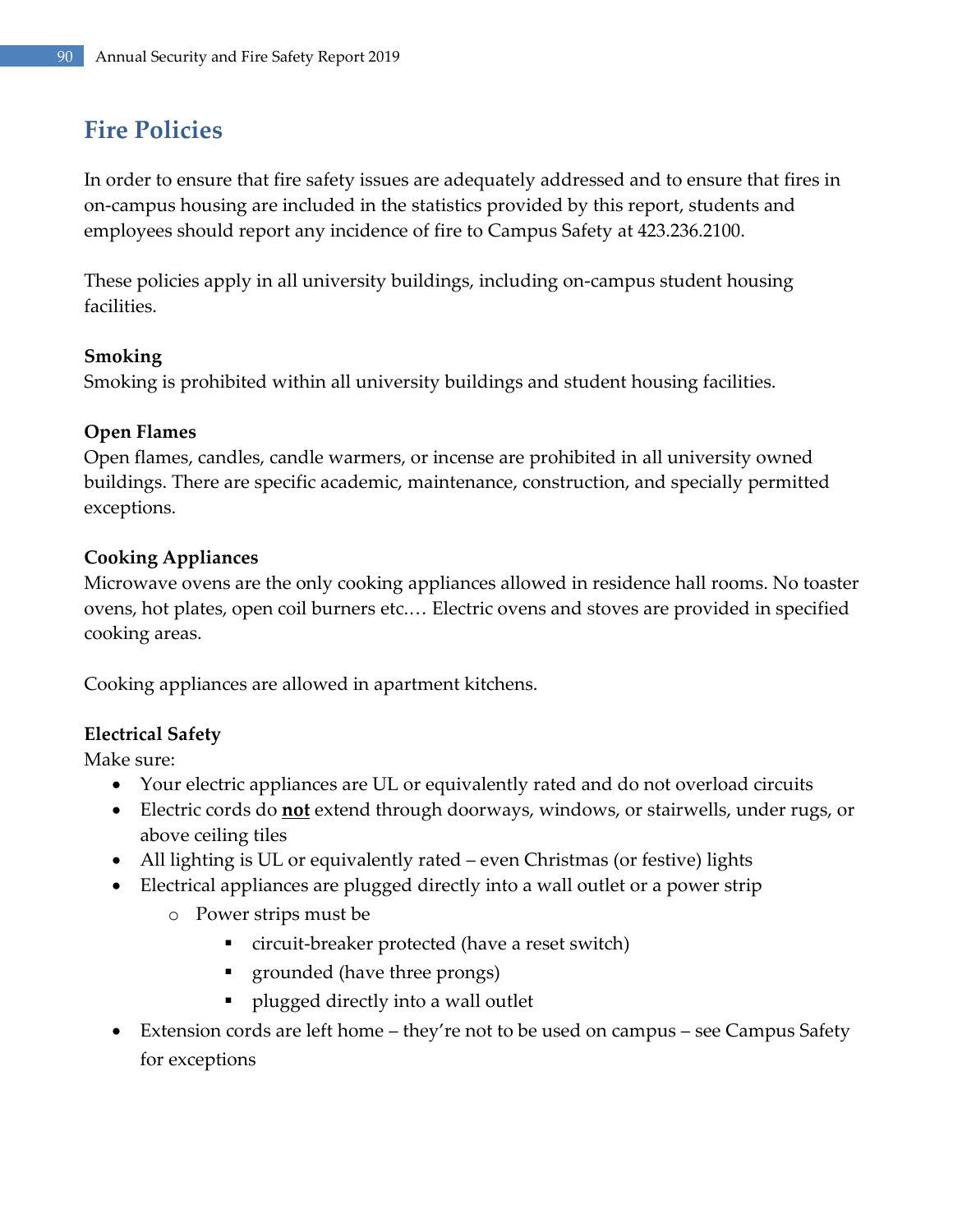### **Fire Safety Systems**

- Don't tamper with fire protection systems (smoke detectors, fire alarms, sprinklers, fire extinguishers…)
- Don't block exits, stairwells, extinguishers, or fire alarm pull stations
- Fire and smoke barrier doors must be closed or able to close automatically at all times
- Make sure stored items are well below the ceiling
	- o 18 inches below ceiling in buildings that are sprinklered
	- o 24 inches below ceiling in buildings that are not sprinklered

### **Flammable Liquids**

Flammable liquids (e.g. gasoline, propane, camping stove fuel, lamp oil…) are prohibited in all residence buildings on campus. Containers of such items must not be kept in buildings, even if the containers are empty. Call 423.236.2100 for details.

### **Holiday Decorations**

Holiday decorations must not impede fire safety devices such as exit signs, sprinkler systems, smoke alarms, strobe lights, ceiling tiles, stairs, or any other life safety device.

### **Procedures to Follow in the Event of a Fire & Student Housing Evacuations**

If you discover smoke or fire, immediately pull the nearest fire alarm and evacuate the building. Call 911 or Campus Safety (423.236.2100) to report the smoke or fire.

At the sound of a fire alarm, or if you are instructed to evacuate, leave the area immediately and proceed to the nearest exit or exit stairwell and leave the building, do not use elevators. If you are the first to recognize a fire situation, activate the alarm, evacuate to a safe location using the nearest exit or exit stairwell, and call 911 or Campus Safety (423.236.2100).

- **1.** Remain Calm
- **2.** Do NOT use Elevators, use the Stairs.
- **3.** Assist the physically impaired. If he/she is unable to exit without using an elevator, secure a safe location IN or near a stairwell, but out of the flow of traffic, and immediately inform 911 or Campus Safety of the individual's location.
- **4.** Proceed to a clear area away from the collapse zone. Collapse Zone An area away from the building that is  $1\frac{1}{2}$  times the height of the building.
- **5.** All personnel are instructed to exit the building.
- **6.** Do not re-enter the building until Campus Safety gives the "All Clear".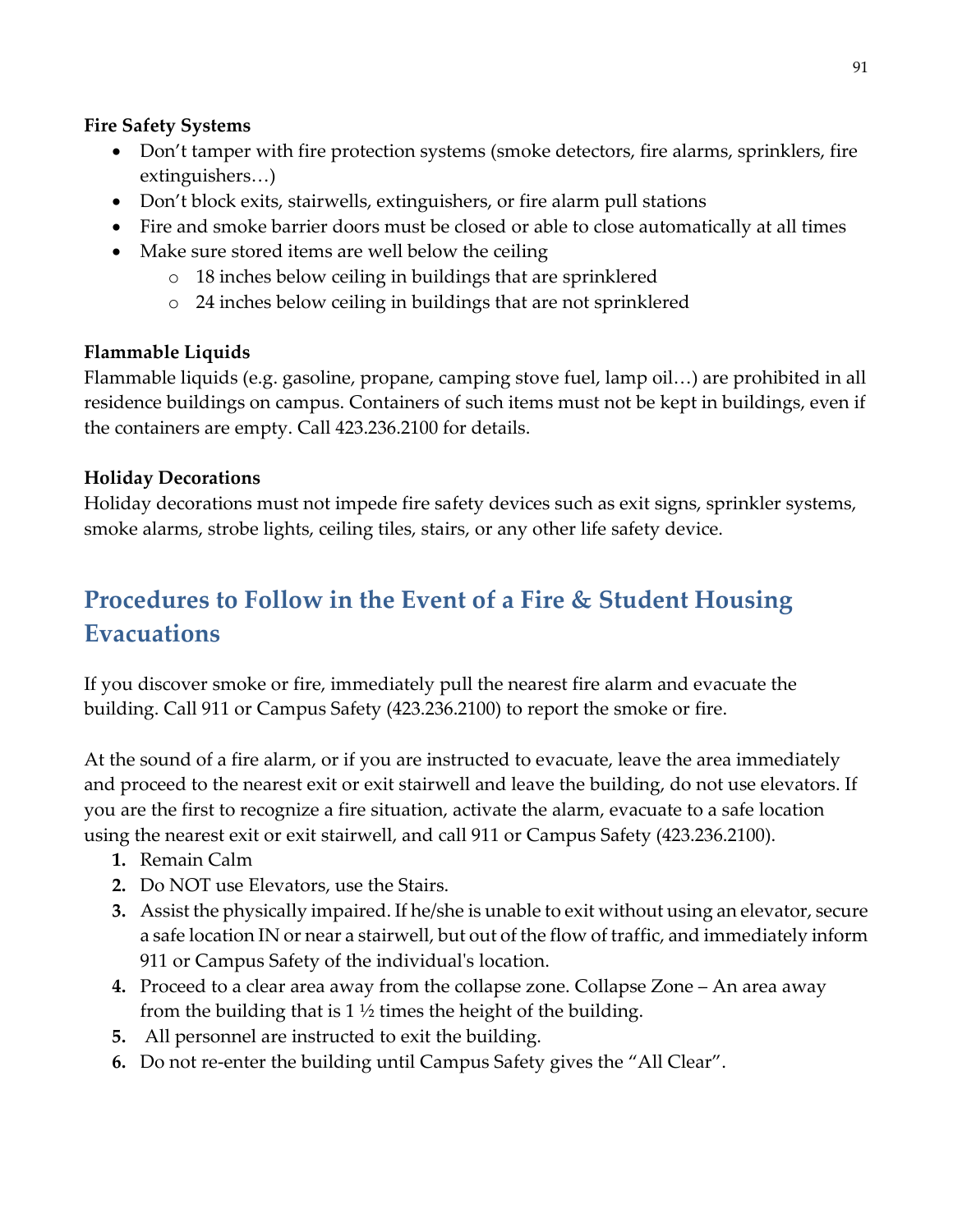If a member of the Southern Adventist University community finds evidence of a fire that has been extinguished, and the person is not sure whether Campus Safety has already responded, the community member should immediately notify Campus Safety Dispatch at 423.236.2100 to investigate and document the incident. Residents should become familiar with posted evacuation routes and procedures for their living area. Maps are typically located near elevators, stairwells, and exits, as well as in each resident's room. Any person in a residence hall when a fire alarm "goes off" must exit the building. If an extended evacuation is required, the university will arrange alternate shelter. All students should know and memorize two exits from the building. Understand, an evacuation may require you to exit a different way. If you encounter smoke, try to exit another way. If you are in smoke, get low and move toward an exit. If you are trapped in a building, call 911 or Campus Safety and tell them where you are. They will send help. If you can get to a window, wave or put something outside the window to attract attention. Windows may be an exit option in some buildings. After evacuating, if you know of someone who may still be in the affected building, tell first responders where the person might be, so they can attempt to locate the person. Upon exiting the building, go to your designated assembly area, away from the building and emergency equipment. Stay there until officials give the "all clear" to re-enter the building.

### **Fire Statistics and Daily Fire Log**

Campus Safety maintains a written Fire Log that records required incident information about fires that occur in on-campus student housing facilities. Southern has combined the fire log with the daily crime log. The Fire Log provides the date reported, nature, date, time, and general location of each fire. The University updates the Fire Log within two (2) business days of receiving the information about a fire in an on-campus housing facility. The Fire Log is open to public inspection for the most recent ninety-day period during normal business hours. Any portion of the Fire Log older than ninety days will be made available within two business days of a request for public inspection. The Fire Log is available for public inspection through Campus Safety located at 5061 Colcord Drive, Collegedale, TN 37315. It may also be viewed by visiting the Daily Crime and Fire Log website at [www.southern.edu/campussafety.](http://www.southern.edu/campussafety) To report that a fire has occurred on campus (non-emergency) so that it may be included in the Daily Crime and Fire Log, please contact Campus Safety at 423.236.2100. In the event of an emergency, please call 911 or Campus Safety. For the purpose of this log, a fire is defined as "any instance of open flame or other burning in a place not intended to contain the burning or in an uncontrolled manner".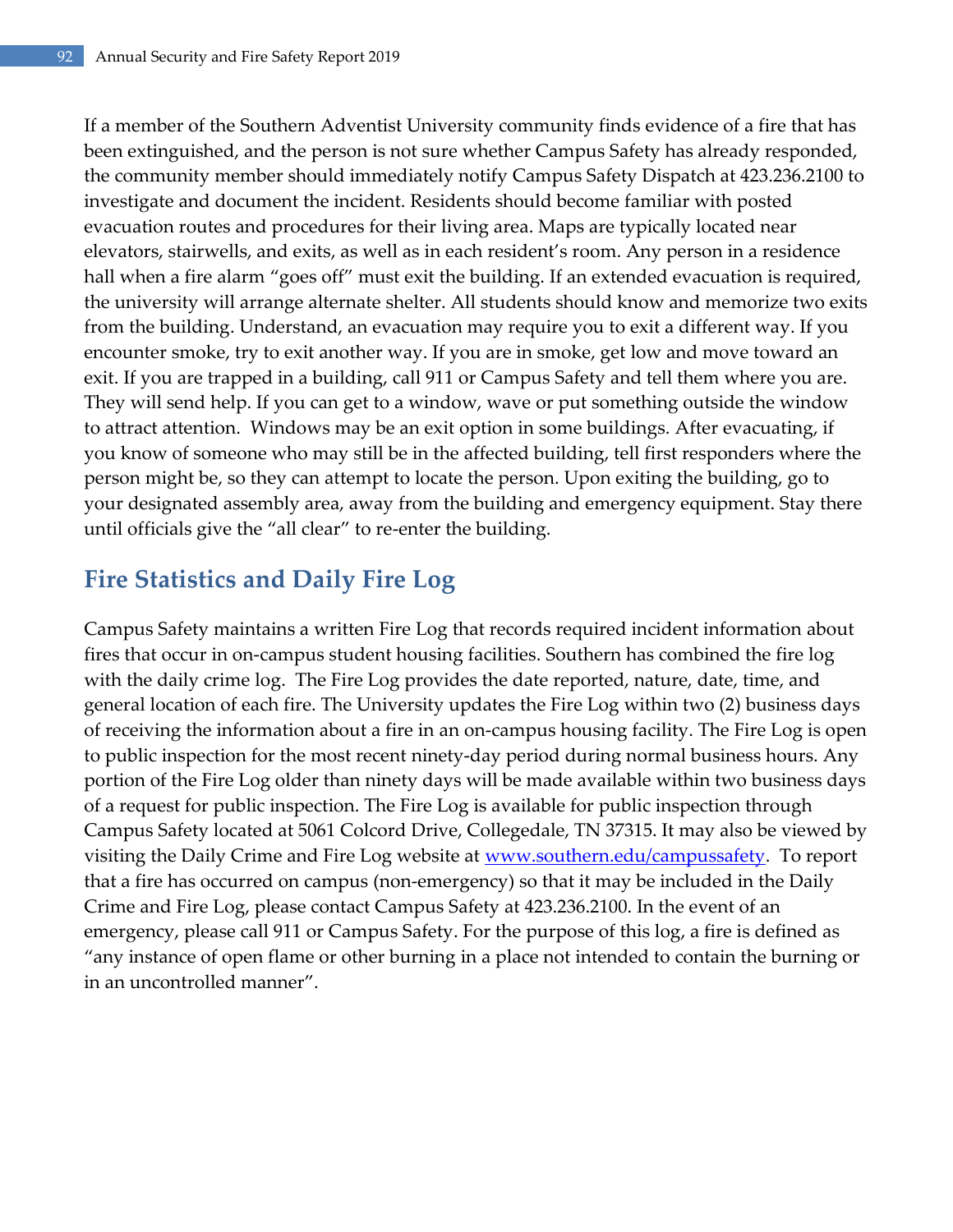## Fire Statistics 2016, 2017, and 2018

| <b>Residential Facilities</b> | Year | Number           | Cause of         | Number of Injuries | Number of Deaths     | Value of Property |
|-------------------------------|------|------------------|------------------|--------------------|----------------------|-------------------|
|                               |      | of Fires         | <b>Each Fire</b> | Related to Fire    | Related to Each Fire | Damage            |
|                               |      |                  |                  |                    |                      |                   |
| Talge Hall                    | 2016 | $\boldsymbol{0}$ | N/A              | N/A                | N/A                  | N/A               |
| 4891 Taylor Circle            | 2017 | $\mathbf{1}$     | Hairspray        | $\Omega$           | $\Omega$             | $\overline{0}$    |
|                               |      |                  | and match        |                    |                      |                   |
|                               | 2018 | $\boldsymbol{0}$ | N/A              | N/A                | N/A                  | N/A               |
| Thatcher Hall                 | 2016 | $\boldsymbol{0}$ | N/A              | N/A                | N/A                  | N/A               |
| 4871 Taylor Circle            | 2017 | $\boldsymbol{0}$ | N/A              | N/A                | N/A                  | N/A               |
|                               | 2018 | $\overline{0}$   | N/A              | N/A                | N/A                  | N/A               |
| Thatcher South Hall           | 2016 | $\boldsymbol{0}$ | N/A              | N/A                | N/A                  | N/A               |
| 4841 University Drive         | 2017 | $\mathbf{1}$     | Cooking          | $\theta$           | $\Omega$             | \$300             |
|                               | 2018 | $\overline{0}$   | N/A              | N/A                | N/A                  | N/A               |
| <b>Southern Village</b>       | Year | Number           | Cause of         | Number of Injuries | Number of Deaths     | Value of Property |
| <b>Apartments</b>             |      | of Fires         | <b>Each Fire</b> | Related to Fire    | Related to Each Fire | Damage            |
| <b>Birch Apartments</b>       | 2016 | $\boldsymbol{0}$ | N/A              | N/A                | N/A                  | N/A               |
| 4749 Timberland Terrace       | 2017 | $\boldsymbol{0}$ | N/A              | N/A                | N/A                  | N/A               |
|                               | 2018 | $\boldsymbol{0}$ | N/A              | N/A                | N/A                  | N/A               |
| <b>Willow Apartments</b>      | 2016 | $\overline{0}$   | N/A              | N/A                | N/A                  | N/A               |
| 4715 Timberland Terrace       | 2017 | $\boldsymbol{0}$ | N/A              | N/A                | N/A                  | N/A               |
|                               | 2018 | $\boldsymbol{0}$ | N/A              | N/A                | N/A                  | N/A               |
| Dogwood Apartments            | 2016 | $\boldsymbol{0}$ | N/A              | N/A                | N/A                  | N/A               |
| 4675 Timberland Terrace       | 2017 | $\boldsymbol{0}$ | N/A              | N/A                | N/A                  | N/A               |
|                               | 2018 | $\boldsymbol{0}$ | N/A              | N/A                | N/A                  | N/A               |
| Oak Apartments                | 2016 | $\boldsymbol{0}$ | N/A              | N/A                | N/A                  | N/A               |
| 4611 Timberland Terrace       | 2017 | $\boldsymbol{0}$ | N/A              | N/A                | N/A                  | N/A               |
|                               | 2018 | $\boldsymbol{0}$ | N/A              | N/A                | N/A                  | N/A               |
| <b>Cedar Apartments</b>       | 2016 | $\boldsymbol{0}$ | N/A              | N/A                | N/A                  | N/A               |
| 4587 Timberland Terrace       | 2017 | $\boldsymbol{0}$ | N/A              | N/A                | N/A                  | N/A               |
|                               | 2018 | $\boldsymbol{0}$ | N/A              | N/A                | N/A                  | N/A               |
| <b>Redbud Apartments</b>      | 2016 | $\boldsymbol{0}$ | N/A              | N/A                | N/A                  | N/A               |
| 4594 Timberland Terrace       | 2017 | $\boldsymbol{0}$ | N/A              | N/A                | N/A                  | N/A               |
|                               | 2018 | 0                | N/A              | N/A                | N/A                  | N/A               |
| <b>Hickory Apartments</b>     | 2016 | $\mathbf{0}$     | N/A              | N/A                | N/A                  | N/A               |
| 4629 Timberland Terrace       | 2017 | $\boldsymbol{0}$ | N/A              | N/A                | N/A                  | N/A               |
|                               | 2018 | $\boldsymbol{0}$ | N/A              | N/A                | N/A                  | N/A               |
| Magnolia Apartments           | 2016 | $\overline{0}$   | N/A              | N/A                | N/A                  | N/A               |
| 4658 Timberland Terrace       | 2017 | $\boldsymbol{0}$ | N/A              | N/A                | N/A                  | N/A               |
|                               | 2018 | $\boldsymbol{0}$ | N/A              | N/A                | N/A                  | N/A               |
| <b>Maple Apartments</b>       | 2016 | $\boldsymbol{0}$ | N/A              | N/A                | N/A                  | N/A               |
| 4696 Timberland Terrace       | 2017 | $\boldsymbol{0}$ | N/A              | N/A                | N/A                  | N/A               |
|                               | 2018 | $\boldsymbol{0}$ | N/A              | N/A                | N/A                  | N/A               |
| Poplar Apartments             | 2016 | $\mathbf{0}$     | N/A              | N/A                | N/A                  | N/A               |
| 4724 Timberland Terrace       | 2017 | $\boldsymbol{0}$ | N/A              | N/A                | N/A                  | N/A               |
|                               | 2018 | $\boldsymbol{0}$ | N/A              | N/A                | N/A                  | N/A               |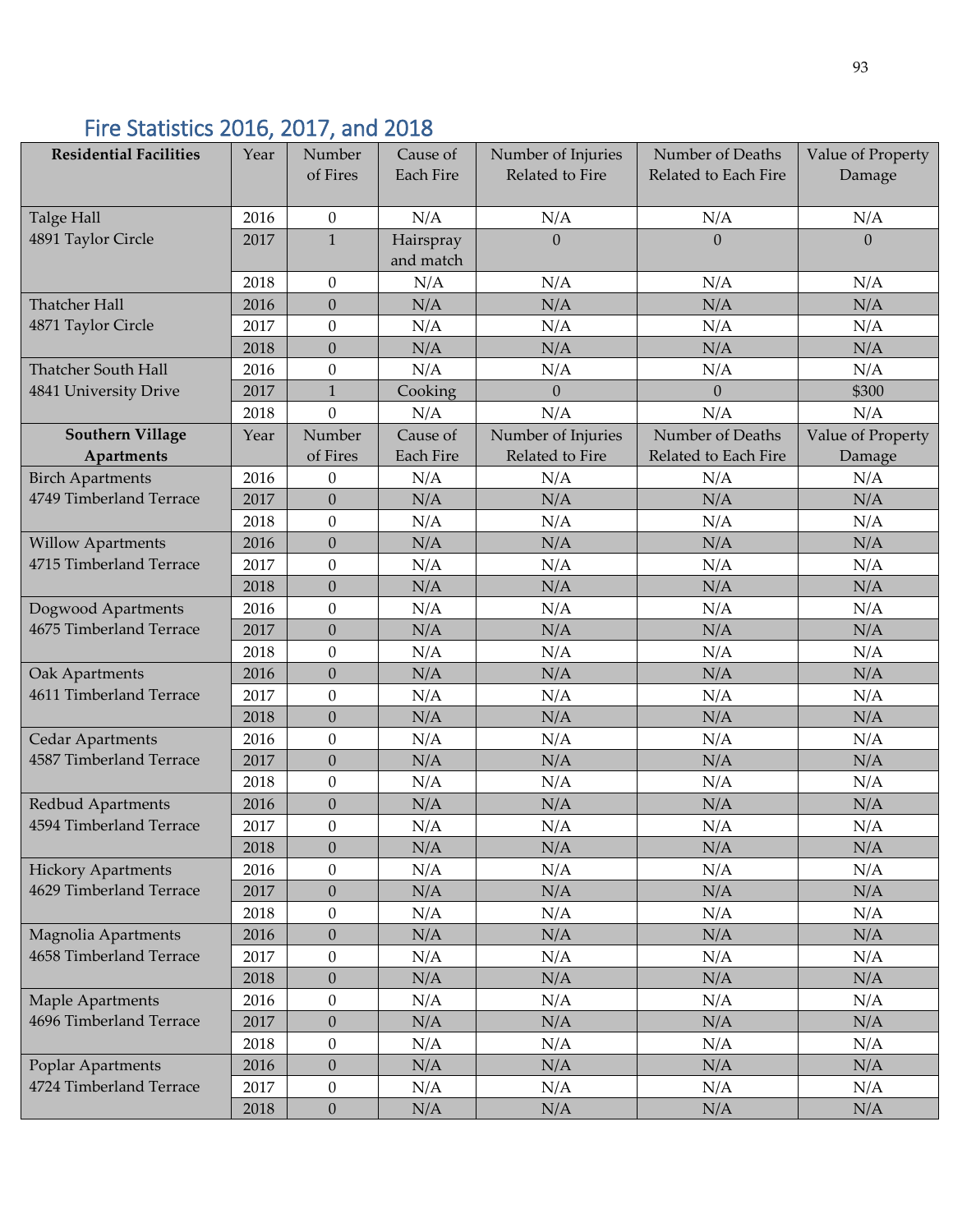| <b>Stateside Apartments</b> |      | Number           | Cause of         | Number of Injuries | Number of Deaths<br>Value of Property |                   |
|-----------------------------|------|------------------|------------------|--------------------|---------------------------------------|-------------------|
|                             |      | of Fires         | <b>Each Fire</b> | Related to Fire    | Related to Each Fire                  | Damage            |
| Virginia Apartments         | 2016 | $\boldsymbol{0}$ | N/A              | N/A                | N/A                                   | N/A               |
| 4745 White Oak Drive        | 2017 | $\boldsymbol{0}$ | N/A              | N/A                | N/A                                   | N/A               |
|                             | 2018 | $\boldsymbol{0}$ | N/A              | N/A                | N/A                                   | N/A               |
| Kentucky Apartments         | 2016 | $\overline{0}$   | N/A              | N/A                | N/A                                   | N/A               |
| 4731 University Drive       | 2017 | $\mathbf{0}$     | N/A              | N/A                | N/A                                   | N/A               |
|                             | 2018 | $\boldsymbol{0}$ | N/A              | N/A                | N/A                                   | N/A               |
| Mississippi Apartments      | 2016 | $\overline{0}$   | N/A              | N/A                | N/A                                   | N/A               |
| 4742 University Drive       | 2017 | $\boldsymbol{0}$ | N/A              | N/A                | N/A                                   | $\rm N/A$         |
|                             | 2018 | $\boldsymbol{0}$ | N/A              | N/A                | N/A                                   | N/A               |
| <b>Tennessee Apartments</b> | 2016 | $\overline{0}$   | N/A              | N/A                | N/A                                   | N/A               |
| 4787 University Drive       | 2017 | $\mathbf{0}$     | N/A              | N/A                | N/A                                   | N/A               |
|                             | 2018 | $\boldsymbol{0}$ | N/A              | N/A                | N/A                                   | N/A               |
| Georgia Apartments          | 2016 | $\boldsymbol{0}$ | N/A              | N/A                | N/A                                   | N/A               |
| 4720 University Drive       | 2017 | $\boldsymbol{0}$ | N/A              | N/A                | N/A                                   | $\rm N/A$         |
|                             | 2018 | $\boldsymbol{0}$ | N/A              | N/A                | N/A                                   | N/A               |
| Florida Apartments          | 2016 | $\overline{0}$   | N/A              | N/A                | N/A                                   | N/A               |
| 4740 University Drive       | 2017 | $\mathbf{0}$     | N/A              | N/A                | N/A                                   | N/A               |
|                             | 2018 | $\boldsymbol{0}$ | N/A              | N/A                | N/A                                   | N/A               |
| Carolina Apartments         | 2016 | $\boldsymbol{0}$ | N/A              | N/A                | N/A                                   | N/A               |
| 4760 University Drive       | 2017 | $\boldsymbol{0}$ | N/A              | N/A                | N/A                                   | $\rm N/A$         |
|                             | 2018 | $\boldsymbol{0}$ | N/A              | N/A                | N/A                                   | N/A               |
| Alabama Apartments          | 2016 | $\overline{0}$   | N/A              | N/A                | N/A                                   | N/A               |
| 4780 University Drive       | 2017 | $\overline{0}$   | N/A              | N/A                | N/A                                   | N/A               |
|                             | 2018 | $\mathbf{0}$     | N/A              | N/A                | N/A                                   | N/A               |
| <b>Winding Creek</b>        |      | Number           | Cause of         | Number of Injuries | Number of Deaths                      | Value of Property |
| Apartments                  |      | of Fires         | <b>Each Fire</b> | Related to Fire    | Related to Each Fire                  | Damage            |
| Arizona Apartments          | 2016 | $\boldsymbol{0}$ | N/A              | N/A                | N/A                                   | N/A               |
| 5071 Ooltewah-Ringgold      | 2017 | $\boldsymbol{0}$ | N/A              | N/A                | N/A                                   | N/A               |
| Road                        | 2018 | $\mathbf{0}$     | N/A              | N/A                | N/A                                   | N/A               |
| California Apartments       | 2016 | $\boldsymbol{0}$ | N/A              | N/A                | N/A                                   | N/A               |
| 5071 Ooltewah-Ringgold      | 2017 | 0                | N/A              | N/A                | N/A                                   | N/A               |
| Road                        | 2018 | $\boldsymbol{0}$ | N/A              | N/A                | N/A                                   | N/A               |
| Idaho Apartments            | 2016 | $\mathbf{0}$     | N/A              | N/A                | N/A                                   | N/A               |
| 5071 Ooltewah-Ringgold      | 2017 | $\boldsymbol{0}$ | N/A              | N/A                | N/A                                   | N/A               |
| Road                        | 2018 | $\boldsymbol{0}$ | N/A              | N/A                | N/A                                   | N/A               |
| Nevada Apartments           | 2016 | $\boldsymbol{0}$ | N/A              | N/A                | N/A                                   | N/A               |
| 5071 Ooltewah-Ringgold      | 2017 | $\mathbf{0}$     | N/A              | N/A                | N/A                                   | N/A               |
| Road                        | 2018 | $\boldsymbol{0}$ | N/A              | N/A                | N/A                                   | N/A               |
| Oregon Apartments           | 2016 | $\boldsymbol{0}$ | N/A              | N/A                | N/A                                   | N/A               |
| 5071 Ooltewah-Ringgold      | 2017 | $\boldsymbol{0}$ | N/A              | N/A                | N/A                                   | N/A               |
| Road                        | 2018 | $\boldsymbol{0}$ | N/A              | N/A                | N/A                                   | N/A               |
| <b>Utah Apartments</b>      | 2016 | $\overline{0}$   | N/A              | N/A                | N/A                                   | N/A               |
| 5071 Ooltewah-Ringgold      | 2017 | $\mathbf{0}$     | N/A              | N/A                | N/A                                   | N/A               |
| Road                        | 2018 | $\boldsymbol{0}$ | N/A              | N/A                | N/A                                   | N/A               |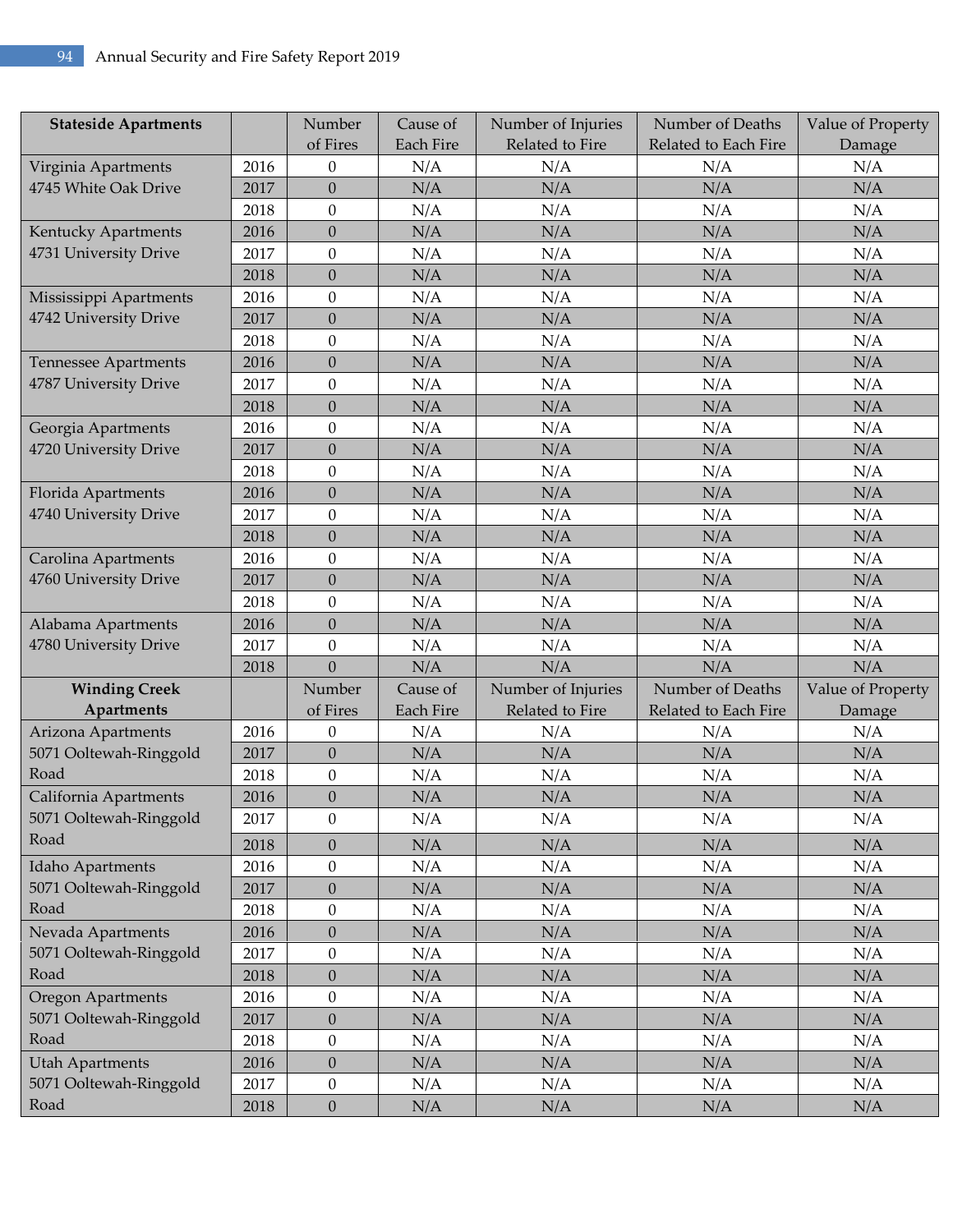| <b>Washington Apartments</b>    | 2016 | $\Omega$         | N/A              | N/A                | N/A                  | N/A               |
|---------------------------------|------|------------------|------------------|--------------------|----------------------|-------------------|
| 5071 Ooltewah-Ringgold          | 2017 | $\mathbf{0}$     | N/A              | N/A                | N/A                  | N/A               |
| Road                            | 2018 | $\theta$         | N/A              | N/A                | N/A                  | N/A               |
| <b>Spalding Cove Apartments</b> |      | Number           | Cause of         | Number of Injuries | Number of Deaths     | Value of Property |
|                                 |      | of Fires         | <b>Each Fire</b> | Related to Fire    | Related to Each Fire | Damage            |
| <b>Delaware Apartments</b>      | 2016 | $\boldsymbol{0}$ | N/A              | N/A                | N/A                  | N/A               |
| 5223 Spalding Road              | 2017 | $\overline{0}$   | N/A              | N/A                | N/A                  | N/A               |
|                                 | 2018 | $\boldsymbol{0}$ | N/A              | N/A                | N/A                  | N/A               |
| Indiana Apartments              | 2016 | $\overline{0}$   | N/A              | N/A                | N/A                  | N/A               |
| 5215 Spalding Road              | 2017 | $\mathbf{0}$     | N/A              | N/A                | N/A                  | N/A               |
|                                 | 2018 | $\Omega$         | N/A              | N/A                | N/A                  | N/A               |
| <b>Maryland Apartments</b>      | 2016 | $\theta$         | N/A              | N/A                | N/A                  | N/A               |
| 5223 Spalding Drive             | 2017 | $\mathbf{0}$     | N/A              | N/A                | N/A                  | N/A               |
|                                 | 2018 | $\theta$         | N/A              | N/A                | N/A                  | N/A               |
| New York Apartments             | 2016 | $\overline{0}$   | N/A              | N/A                | N/A                  | N/A               |
| 5224 Spalding Road              | 2017 | $\boldsymbol{0}$ | N/A              | N/A                | N/A                  | N/A               |
|                                 | 2018 | $\mathbf{0}$     | N/A              | N/A                | N/A                  | N/A               |
| <b>Ohio Apartments</b>          | 2016 | $\mathbf{0}$     | N/A              | N/A                | N/A                  | N/A               |
| 5222 Spalding Road              | 2017 | $\mathbf{0}$     | N/A              | N/A                | N/A                  | N/A               |
|                                 | 2018 | $\theta$         | N/A              | N/A                | N/A                  | N/A               |
| <b>Rhode Island Apartments</b>  | 2016 | $\overline{0}$   | N/A              | N/A                | N/A                  | N/A               |
| 5220 Spalding Road              | 2017 | $\boldsymbol{0}$ | N/A              | N/A                | N/A                  | N/A               |
|                                 | 2018 | $\mathbf{0}$     | N/A              | N/A                | N/A                  | N/A               |
| <b>Vermont Apartments</b>       | 2016 | $\theta$         | N/A              | N/A                | N/A                  | N/A               |
| 5218 Spalding Road              | 2017 | $\overline{0}$   | N/A              | N/A                | N/A                  | N/A               |
|                                 | 2018 | $\overline{0}$   | N/A              | N/A                | N/A                  | N/A               |
| <b>Other Housing</b>            |      | Number           | Cause of         | Number of Injuries | Number of Deaths     | Value of Property |
|                                 |      | of Fires         | <b>Each Fire</b> | Related to Fire    | Related to Each Fire | Damage            |
| 4687 University Drive           | 2016 | $\Omega$         | N/A              | N/A                | N/A                  | N/A               |
|                                 | 2017 | $\boldsymbol{0}$ | N/A              | N/A                | N/A                  | N/A               |
|                                 | 2018 | $\mathbf{0}$     | N/A              | N/A                | N/A                  | N/A               |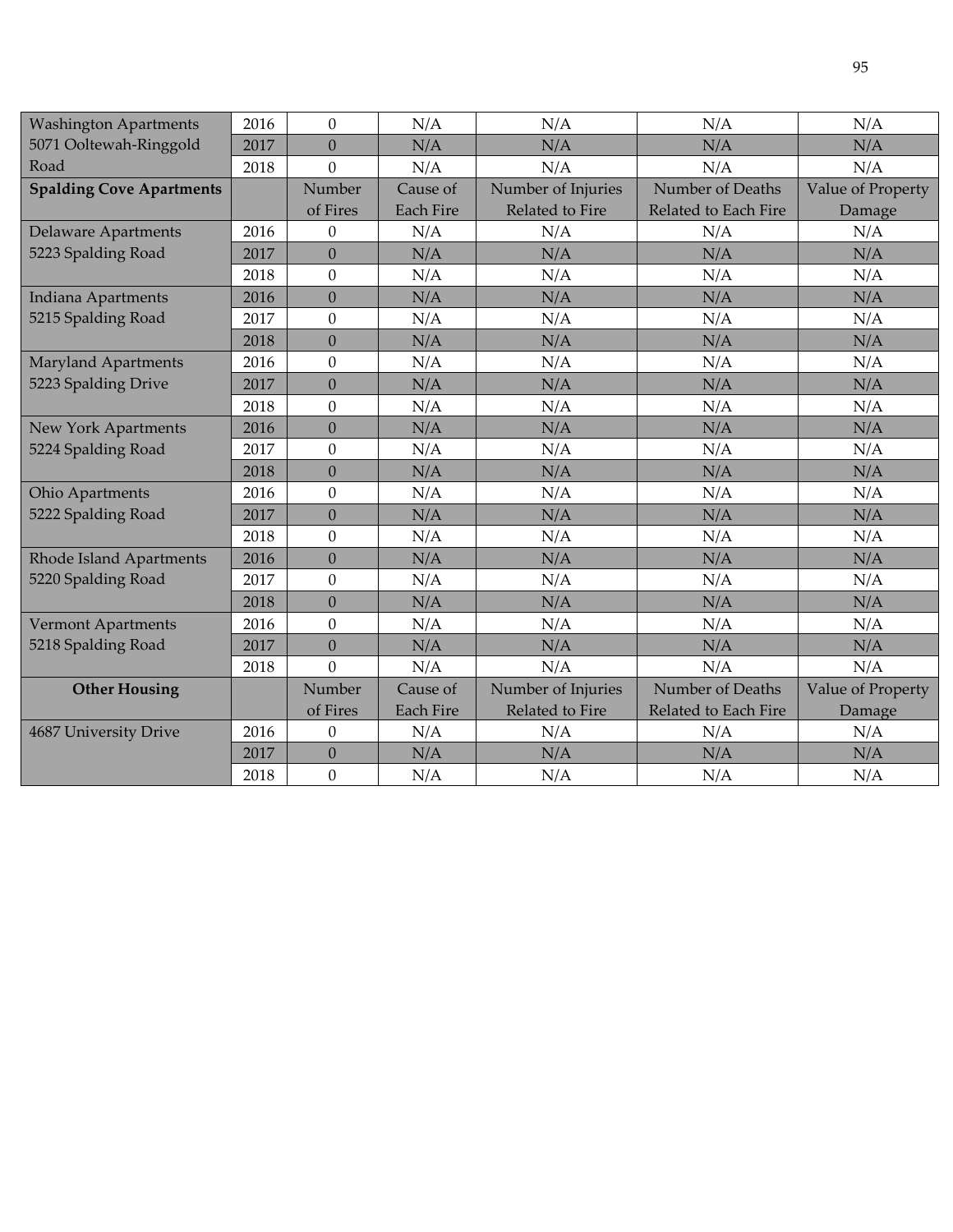### **Student Housing Facility Fire Safety Systems**

| <b>Residential Facilities</b> | Full Sprinkler        | Smoke     | Fire Extinguisher | Evacuation Plans / | Number of Evacuation (fire) Drills |
|-------------------------------|-----------------------|-----------|-------------------|--------------------|------------------------------------|
|                               | System                | Detection | <b>Devices</b>    | Placards           | each calendar year                 |
| Talge Hall                    | Full                  | Yes       | Yes               | Yes                | 3                                  |
| Thatcher Hall                 | Full                  | Yes       | Yes               | Yes                | $\overline{4}$                     |
| Thatcher South Hall           | Full                  | Yes       | Yes               | Yes                | 3                                  |
| Southern Village              | <b>Full Sprinkler</b> | Smoke     | Fire Extinguisher | Evacuation Plans / | Number of Evacuation (fire) Drills |
| Apartments                    | System                | Detection | <b>Devices</b>    | Placards           | each calendar year                 |
| Birch                         | Full                  | Yes       | Yes               | Yes                | $\overline{2}$                     |
| Willow                        | Full                  | Yes       | Yes               | Yes                | $\overline{2}$                     |
| Dogwood                       | Full                  | Yes       | Yes               | Yes                | $\overline{2}$                     |
| Oak                           | Full                  | Yes       | Yes               | Yes                | $\overline{2}$                     |
| Cedar                         | Full                  | Yes       | Yes               | Yes                | $\overline{2}$                     |
| Redwood                       | Full                  | Yes       | Yes               | Yes                | $\overline{2}$                     |
| Hickory                       | Full                  | Yes       | Yes               | Yes                | $\overline{2}$                     |
| Magnolia                      | Full                  | Yes       | Yes               | Yes                | $\overline{2}$                     |
| Maple                         | Full                  | Yes       | Yes               | Yes                | $\overline{2}$                     |
| Poplar                        | Full                  | Yes       | Yes               | Yes                | $\overline{2}$                     |
| <b>Stateside Apartments</b>   | Full Sprinkler        | Smoke     | Fire Extinguisher | Evacuation Plans / | Number of Evacuation (fire) Drills |
|                               | System                | Detection | Devices           | Placards           | each calendar year                 |
| Virginia                      | Full                  | Yes       | Yes               | Yes                | 1                                  |
| Kentucky                      | Full                  | Yes       | Yes               | Yes                | $\theta$                           |
| Mississippi                   | Full                  | Yes       | Yes               | Yes                | $\theta$                           |
| Tennessee                     | Full                  | Yes       | Yes               | Yes                | $\theta$                           |
| Georgia                       | None                  | Yes       | Yes               | Yes                | $\theta$                           |
| Florida                       | None                  | Yes       | Yes               | Yes                | $\theta$                           |
| Carolina                      | None                  | Yes       | Yes               | Yes                | $\theta$                           |
| Alabama                       | None                  | Yes       | Yes               | Yes                | $\Omega$                           |
| <b>Winding Creek</b>          | <b>Full Sprinkler</b> | Smoke     | Fire Extinguisher | Evacuation Plans / | Number of Evacuation (fire) Drills |
| Apartments                    | System                | Detection | Devices           | Placards           | each calendar year                 |
| Arizona                       | None                  | Yes       | None              | None               | $\mathbf{0}$                       |
| California                    | None                  | Yes       | None              | None               | $\theta$                           |
| Idaho                         | None                  | Yes       | None              | None               | $\theta$                           |
| Nevada                        | None                  | Yes       | None              | None               | $\theta$                           |
| Oregon                        | None                  | Yes       | None              | None               | $\boldsymbol{0}$                   |
| Utah                          | None                  | Yes       | None              | None               | $\theta$                           |
| Washington                    | None                  | Yes       | None              | None               | $\Omega$                           |
| <b>Spalding Cove</b>          | <b>Full Sprinkler</b> | Smoke     | Fire Extinguisher | Evacuation Plans / | Number of Evacuation (fire) Drills |
| Apartments                    | System                | Detection | <b>Devices</b>    | Placards           | each calendar year                 |
| Delaware                      | None                  | Yes       | None              | Yes                | $\mathbf{0}$                       |
| Indiana                       | None                  | Yes       | None              | Yes                | $\boldsymbol{0}$                   |
| Maryland                      | None                  | Yes       | None              | Yes                | $\boldsymbol{0}$                   |
| New York                      | None                  | Yes       | None              | Yes                | $\boldsymbol{0}$                   |
| Ohio                          | None                  | Yes       | None              | Yes                | $\mathbf{0}$                       |
| Rhode Island                  | None                  | Yes       | None              | Yes                | $\mathbf{0}$                       |
| Vermont                       | None                  | Yes       | None              | Yes                | $\theta$                           |
| Other Apartments              | Full Sprinkler        | Smoke     | Fire Extinguisher | Evacuation Plans / | Number of Evacuation (fire) Drills |
|                               | System                | Detection | Devices           | Placards           | each calendar year                 |
| 4687 University Drive         | None                  | Yes       | Yes               | Yes                | $\theta$                           |